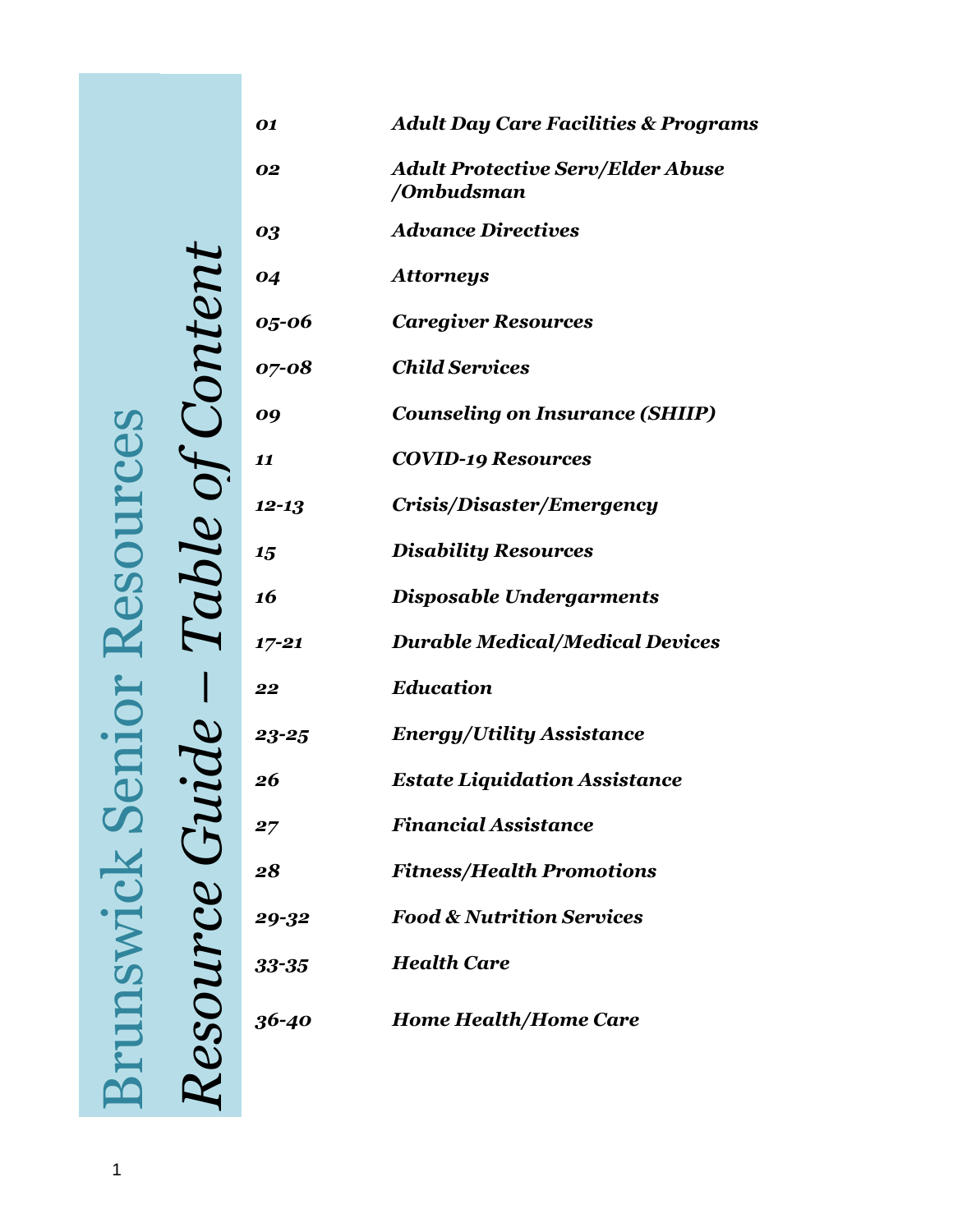|                | 41        | <b>Home Repair/Modification</b>      |
|----------------|-----------|--------------------------------------|
|                | 42-46     | <b>Homeless Resources/Shelteres</b>  |
|                | 47        | <b>Hospice</b>                       |
|                | 48-49     | <b>Housing Resources</b>             |
|                | 50        | <b>Job Training/Placement</b>        |
|                | 51        | <b>Legal Services</b>                |
|                | 52        | <b>Medicare/Medicaid</b>             |
| <i>Content</i> | 53-54     | <b>Mental Health Services</b>        |
|                | 55-56     | <b>Pest Control</b>                  |
|                | 57        | <b>Pet Health</b>                    |
|                | 58        | <b>Physical Therapy</b>              |
| Table of       | 59        | <b>Placement Services</b>            |
|                | 60        | <b>Education</b>                     |
|                | 61        | <b>Energy/Utility Assistance</b>     |
|                | 62        | <b>Estate Liquidation Assistance</b> |
|                | 63        | Financial Assistance                 |
|                | 69-70     | <b>Fitness/Health Promotions</b>     |
|                | $71 - 73$ | <b>Food &amp; Nutrition Services</b> |
|                | 74        | <b>Health Care</b>                   |
|                | 75-76     | <b>Home Health/Home Care</b>         |
|                | 77        | <b>Veterans Services/Information</b> |
| Resource Gui   | 82        | <b>Vision/Hearing Resources</b>      |
|                |           |                                      |

Resource Guide - Table of Content **Brunswick Senior Resources** Brunswick Senior Resources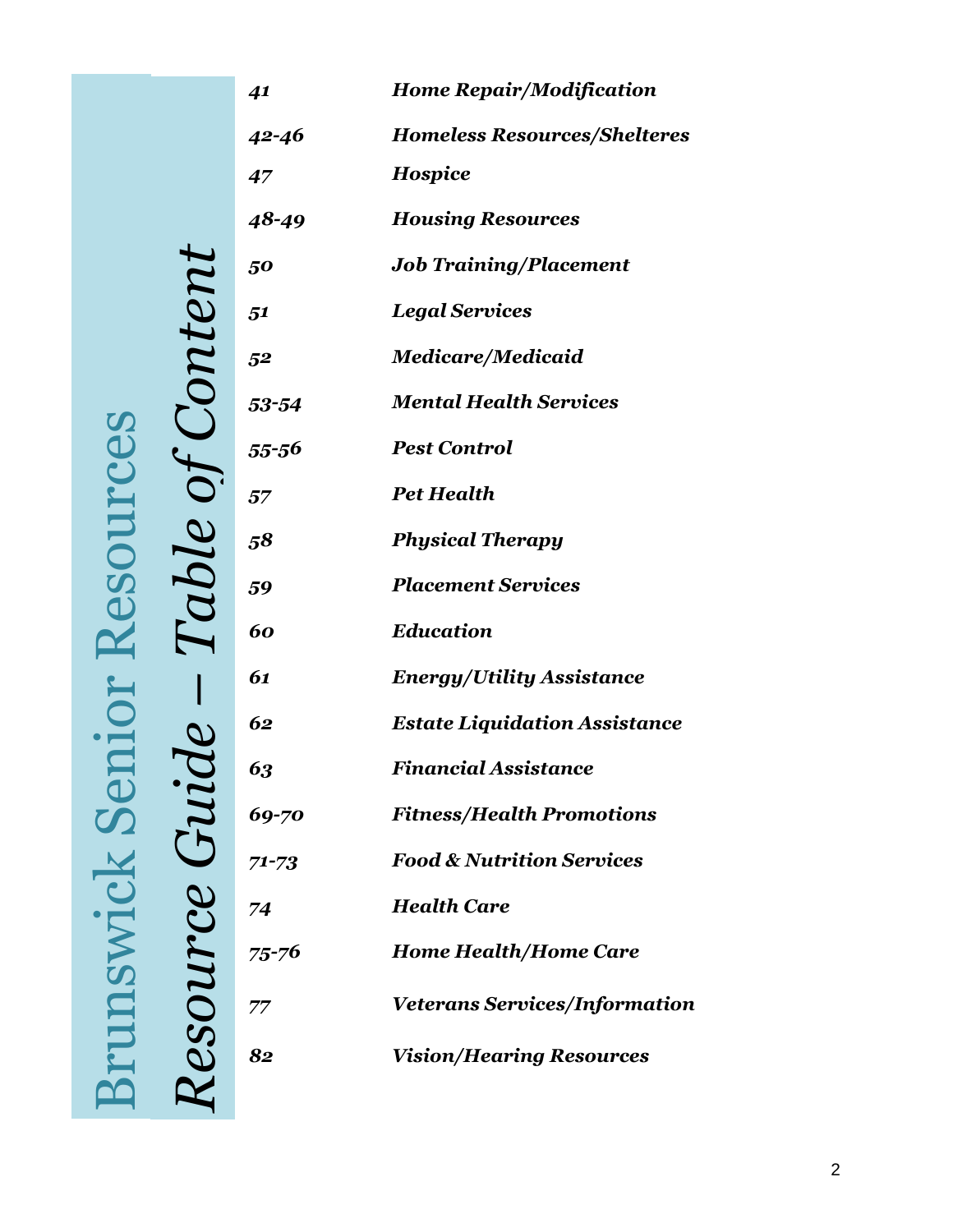# **Adult Day Care Facilities & Programs**

(Certified Adult Day Care and Adult Day Health Programs)

### **Elderhaus at the Lake, Inc.**

Adult Day Program 1950 Amphitheater Drive,Wilmington NC (910) 251-0660 [http://elderhaus.com](http://elderhaus.com/) Adult day care for 18+ who are able to perform activities of daily living

#### **Elderhaus PACE at Canterbury for Northern Brunswick County**

2222 S. 17<sup>th</sup> Street, Wilmington NC (910) 343-8209 <http://elderhaus.com/pace-program/>

Alternative to nursing home care. PACE supports our elderly community so they can remain at home. PACE services are sponsored by Medicare and Medicaid. Cost is based on income, and can be FREE or a single monthly payment. Eligibility: age 55 or over, live in a PACE service area, need a nursing home level care.

#### **Active Day of Grand Strand**

3880 Houndsfield Avenue, Myrtle Beach SC (843) 626-8501 [https://www.activeday.com/locations/states/sc/\](https://www.activeday.com/locations/states/sc/) Email: info@activeday.com

## **Woodard's Adult Day Health Center**

\*This facility is open. 115 Holden Beach Road ,Shallotte, (910) 400-4213 https://www.woodardsadhc.net

## **NC Division of Aging and Adult Services - NCDAAS Brunswick County Social Services**

910-253-2077

<https://www.brunswickcountync.gov/social-services/>

- Adult Day/Health Care: Limited funds are available to help with adult day care expenses for qualified individuals. For additional information call 910-253-2197
- Community Alternatives Program **(CAP Program)**: Medicaid program that helps provide home services to adults with disabilities who are facing nursing home placement.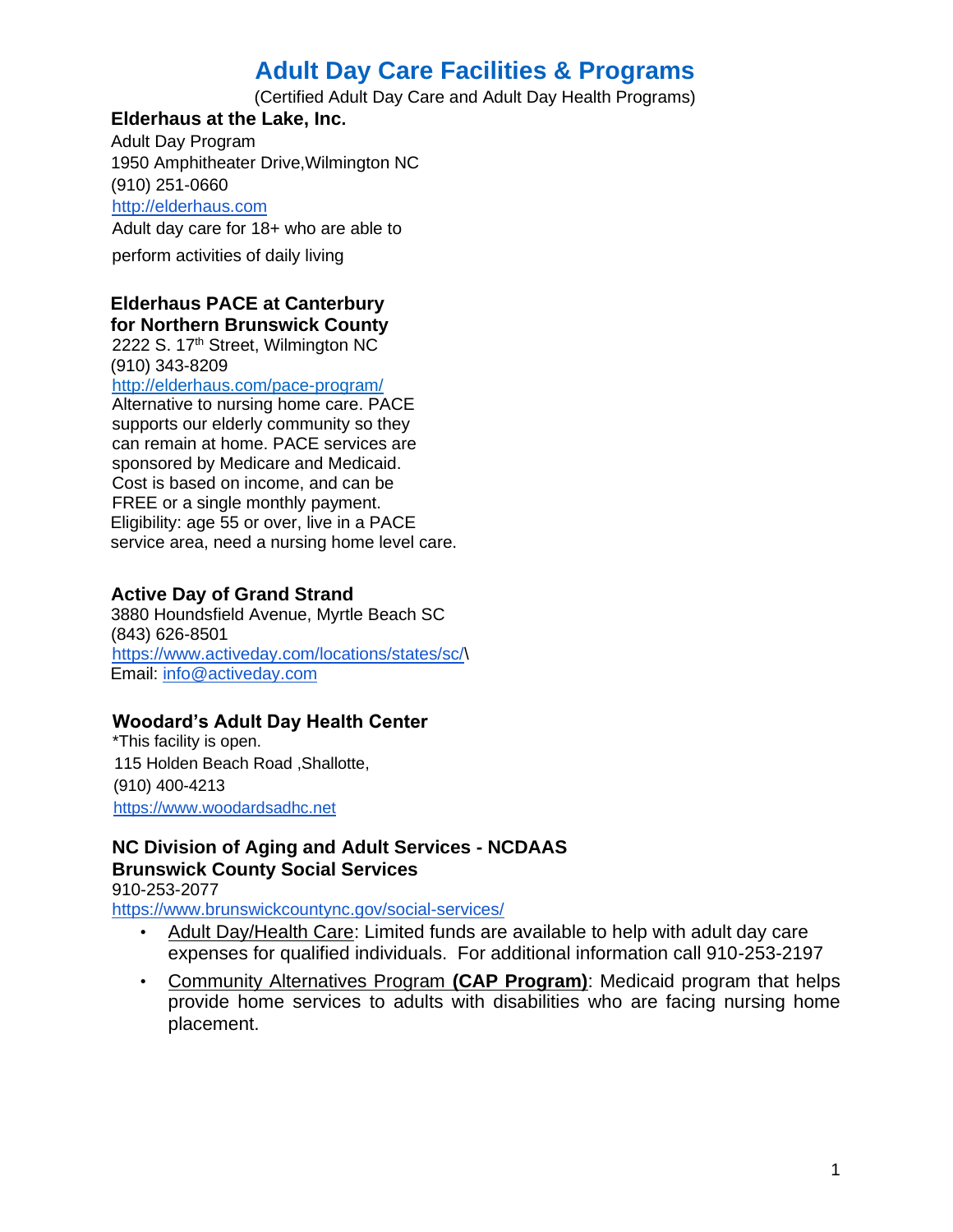# **Adult Protective Services/Report Elder Abuse/Ombudsman**

## **Reporting Abuse or Self Neglect**

Any individual who suspects that a child or an adult may be abused, neglected, dependent or a victim of exploitation shall make a report to the local department of social services. Reports can be made 24 hours a day, 7 days a week.

- *- During Business Hours* (M-F 8:30AM-5:00PM): Call 910-253-2077 or 910-253-2415 Reports can be made in person in the Social Service Building B Annex on the Brunswick County Government Complex at 60 Government Center Dr. Building B
- *- After-hours, weekends, holidays*: Call 911. Ask to speak to the after-hours social worker.

## **Adult Protective Services APS Brunswick County Department of Social Services**

60 Government Center Drive Building B (910) 253-2077 Open Monday – Friday, 8:30AM – 5:00PM

Email: DSS@Brunswickcountync.gov

#### **Adult Home Monitoring**

*The Adult Home Specialist (AHS) provides assistance, routine monitoring and complaint investigations in Assisted Living Facilities operating in Brunswick County.*  NC Division of Health Services Regulations 1(800) 624-3004 or 910253-2600

### **Adult Placement Services**

*Assists aging or disabled adults find substitute placement in residential care facilities when their health, safety, and well-being can no longer be maintained at home.* (910) 253-2212

#### **Guardianship**

*Brunswick County Social Services provides guardianship services to adults who have been adjudicated incompetent and do not have another person or corporation to serve as guardian.* (910) 253-2462.

#### **The North Carolina Ombudsman Program**

*Serves long-term care residents in licensed Nursing Homes and Adult Care Homes. The Ombudsman resolves complaints or concerns made by or on behalf of residents in long-term care facilities.*

**Jeff Brunsink-Brunswick County** (910) 274-0344 [jbrunsink@capefearcog.org](about:blank)

**Holli Blackwelder-New Hanover** (910) 274-0350 [hblackwelder@capefearcog.org](mailto:hblackwelder@capefearcog.org)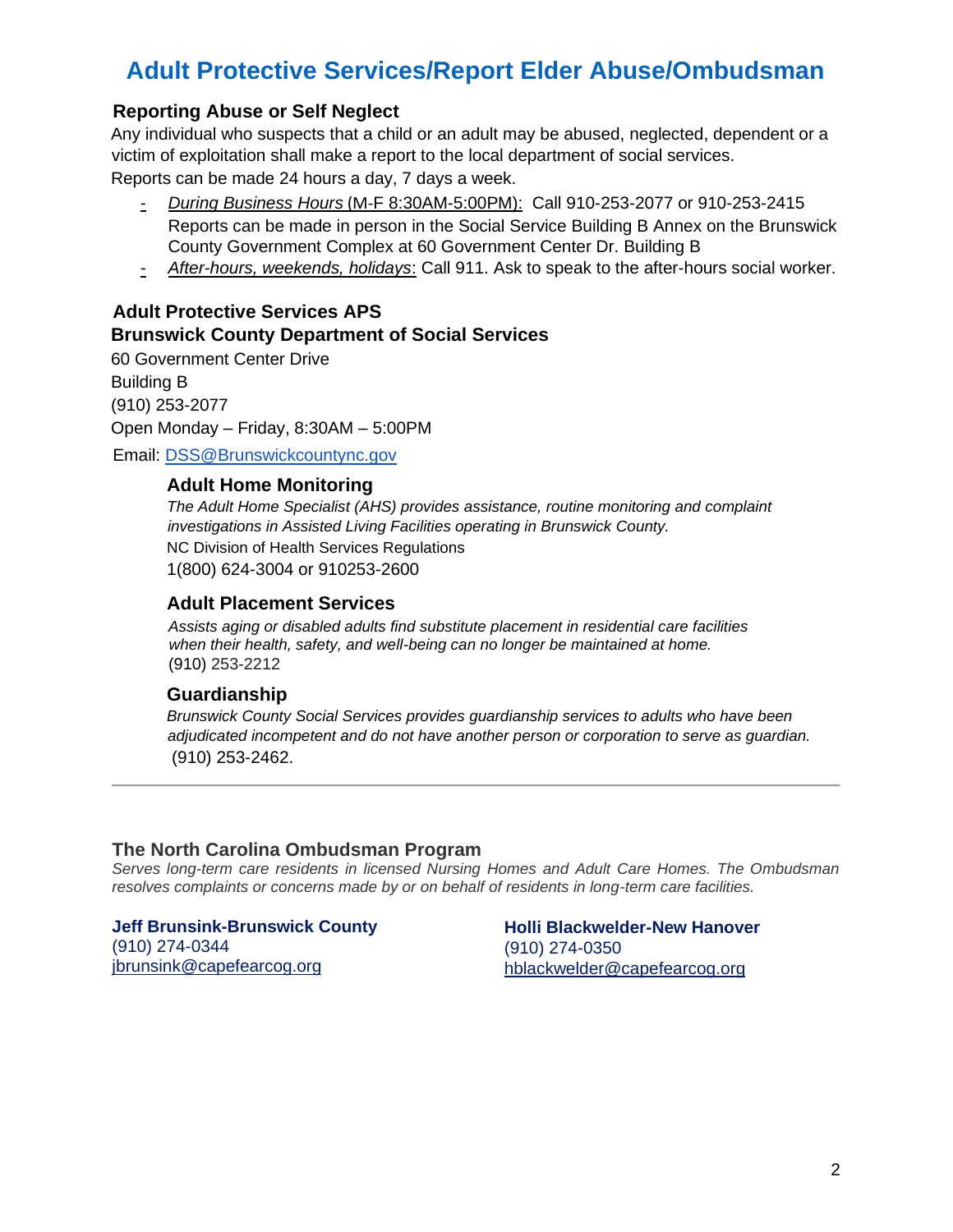# **Advance Directives**

Living Will, Power of Attorney, Organ Donation, Etc.

## **Notary Services Available Through Case Management at Your Local BSRI Senior Center**

## **Online Forms**

### **Advance Directive for Natural Death ("Living Will")[:](https://www.sosnc.gov/documents/forms/advance_healthcare_directives/advance_directive_for_a_natural_death.pdf)**

https://www.sosnc.gov/documents/forms/advance\_healthcare\_directives/advance\_directive\_for [\\_a\\_natural\\_death.pdf](https://www.sosnc.gov/documents/forms/advance_healthcare_directives/advance_directive_for_a_natural_death.pdf)

#### **Advance Directive for Mental Health Treatment[:](https://www.sosnc.gov/documents/forms/advance_healthcare_directives/advance_instruction_for_mental_health.pdf)**

[https://www.sosnc.gov/documents/forms/advance\\_healthcare\\_directives/advance\\_instruction\\_f](https://www.sosnc.gov/documents/forms/advance_healthcare_directives/advance_instruction_for_mental_health.pdf) [o r\\_mental\\_health.pdf](https://www.sosnc.gov/documents/forms/advance_healthcare_directives/advance_instruction_for_mental_health.pdf)

#### **Health Care Power of Attorney[:](https://www.sosnc.gov/documents/forms/advance_healthcare_directives/health_care_power_of_attorney.pdf)**

https://www.sosnc.gov/documents/forms/advance\_healthcare\_directives/health\_care\_power\_of [\\_attorney.pdf](https://www.sosnc.gov/documents/forms/advance_healthcare_directives/health_care_power_of_attorney.pdf)

## **Organ/Tissue Donor Card:**

https://www.sosnc.gov/documents/forms/advance\_healthcare\_directives/organ\_tissue\_donor\_c [ard.pdf](https://www.sosnc.gov/documents/forms/advance_healthcare_directives/organ_tissue_donor_card.pdf)

#### **Registration Form**[:](https://www.sosnc.gov/documents/forms/advance_healthcare_directives/registration_form.pdf)

[https://www.sosnc.gov/documents/forms/advance\\_healthcare\\_directives/registration\\_form.pdf](https://www.sosnc.gov/documents/forms/advance_healthcare_directives/registration_form.pdf)

## **Removal Form[:](https://www.sosnc.gov/documents/forms/advance_healthcare_directives/remove_directive_form.pdf)**

[https://www.sosnc.gov/documents/forms/advance\\_healthcare\\_directives/remove\\_directive\\_form](https://www.sosnc.gov/documents/forms/advance_healthcare_directives/remove_directive_form.pdf)  [.pdf](https://www.sosnc.gov/documents/forms/advance_healthcare_directives/remove_directive_form.pdf)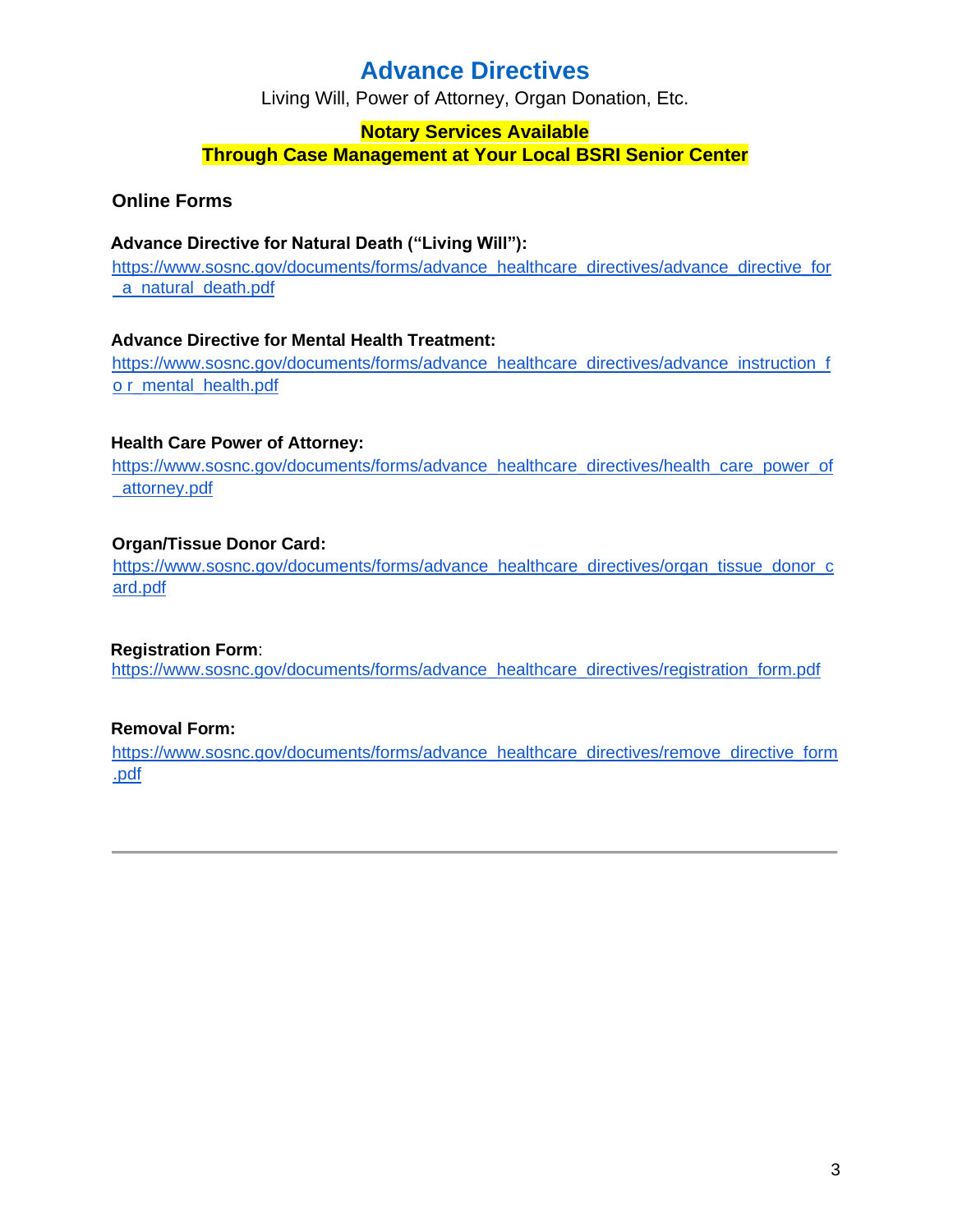# **Attorneys**

## **B. Joseph Causey, Jr.**

5039 Main St. Suite 1 Shallotte, NC 28470 www.brunswickwills.com (910) 212-5896

Wills, trusts, probate causes, guardianship

## **Bachara & Essey, Attorneys**

200 Country Club Drive Suite A Oak Island, NC 28465

www.bacharaessey.com

(910) 457-4577 estate, real estate, business, criminal, family, probate

## **Cranfill Sumner & Hartzog**

101 N 3rd Street, Suite 400, Wilmington, NC 28401 & 112 Pine St.,Shallotte, NC 28470 (910) 777-6000 elder law

## **Helayne Levy Payne, Michael Becker Elder Law**

4436 Main St.Shallotte, NC 28470 www.apracticewithpurpose.com

(910) 755-7526

Toll Free: (844) 754-5433 assets, estate, guardianship, disability and special needs, life care planning, LTC

## **Jennifer Roden, Lawrence Craige Craige & Fox**

701 Market Street Wilmington, NC 28401 https://craigeandfox.com/our-

team/jennifer-n marshall

## (910) 815-0085

business, civil litigation, elder, estate planning, family, juvenile, guardianship,property, municipal

## **Joan Keston: Keston Law**

4320 Southport Supply Rd Ste 300 Southport, NC 28461 & 123 Culbreth Drive, Wilmington, NC 28405 (910) 509-7121

## **Salines-Mondello**

6781 Parker Farm Drive, Suite 210 Wilmington, NC 28405 www.lisa-law.com (910) 777-5734 elder law

## **Trest & Twigg**

4631 Main Street Shallotte, NC 28470 www.trestandtwigg.com

#### (910) 575-7337 (wrongful death, personal injury, license restoration, wills and estates, traffic offenses, incompetency guardianship)

## **Watts Law Group**

4617 Main Street Shallotte, NC 28470

## www.wattslg.com

(910) 250-9346 estate planning and probate, foreclosures, homeowners association, construction, criminal, business, personal injury and auto, family, insurance, workers comp, consumer advocacy, defending medical providers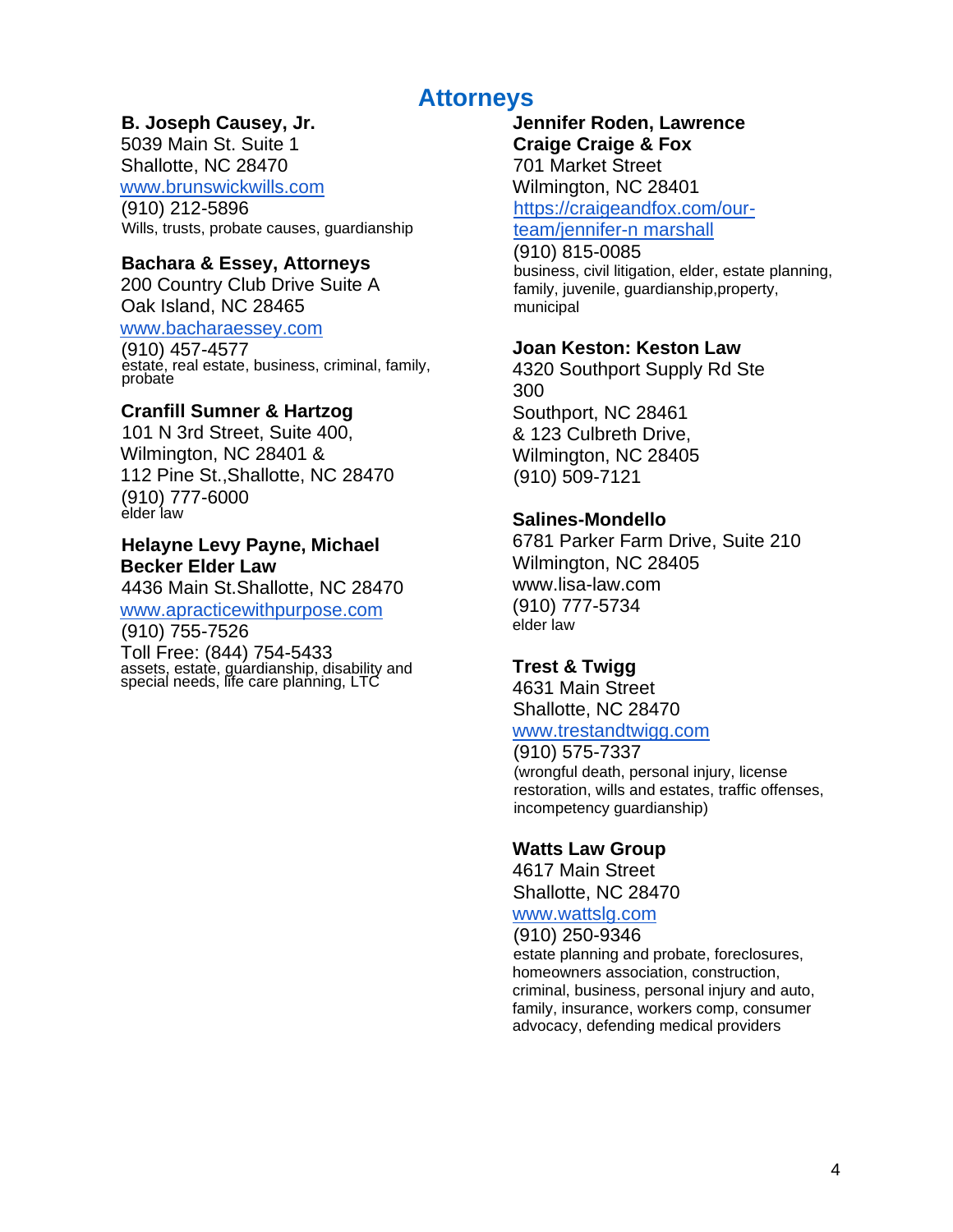# **Caregiver Resources**

## **Brunswick Senior Resources Respite Program**

Provides respite to eligible caregivers on a short term, temporary basis. In-home assessments are conducted in order to determine eligibility and to assess for additional services. Resources, education and care management are also provided. Please contact a case manager at your local BSRI Senior Center. See Pg.3 for listing.

## **Area Agency On Aging**

## **Project C.A.R.E. (Caregiver Alternatives To Running On Empty)**

State-funded, dementia-specific support for caregivers of persons with Alzheimer's disease. The goal of Project C.A.R.E. is to increase quality, access, choice, and the use of respite care for caregivers. Caregivers in crises are provided timely individualized assessment, guidance, counseling and limited respite care.

Contact: Dana Bentley [dbentley@capefearcog.org](mailto:dbentley@capefearcog.org) 910-408-6365 ext. 212

Project C.A.R.E Family Consultant

dbentley@capefearcog.org

[https://capefearcog.org/area-agency-on-aging/project-c-r-e/#](https://capefearcog.org/area-agency-on-aging/project-c-r-e/)

## **Respite Vouchers**

Eligible caregivers can receive vouchers to provide in-home respite care and/or respite in group settings such as Adult Day Care/Health. Funds are limited.

## **Information And Referral**

Connects families with available community resources and attempts to meet met needs of family caregivers. This includes local support groups, support services, entitlement programs and other community resources.

## **Training**

Providing training/assistance to the community-at-large to increase capacity to assist persons with dementia and their families.

## **Elderhaus-PACE Program**

## **Program of All-Inclusive Care for the Elderly**

Alternative to nursing home care with a home based approach by providing medical support and social services. Must be 55+, meet the nursing home level of care requirement as determined by the NC Dept of Health and Human Services and meet income requirements.

#### [www.elderhaus.com](http://www.elderhaus.com/)

910-343-8209

*Caregiver Resources Cont'd...*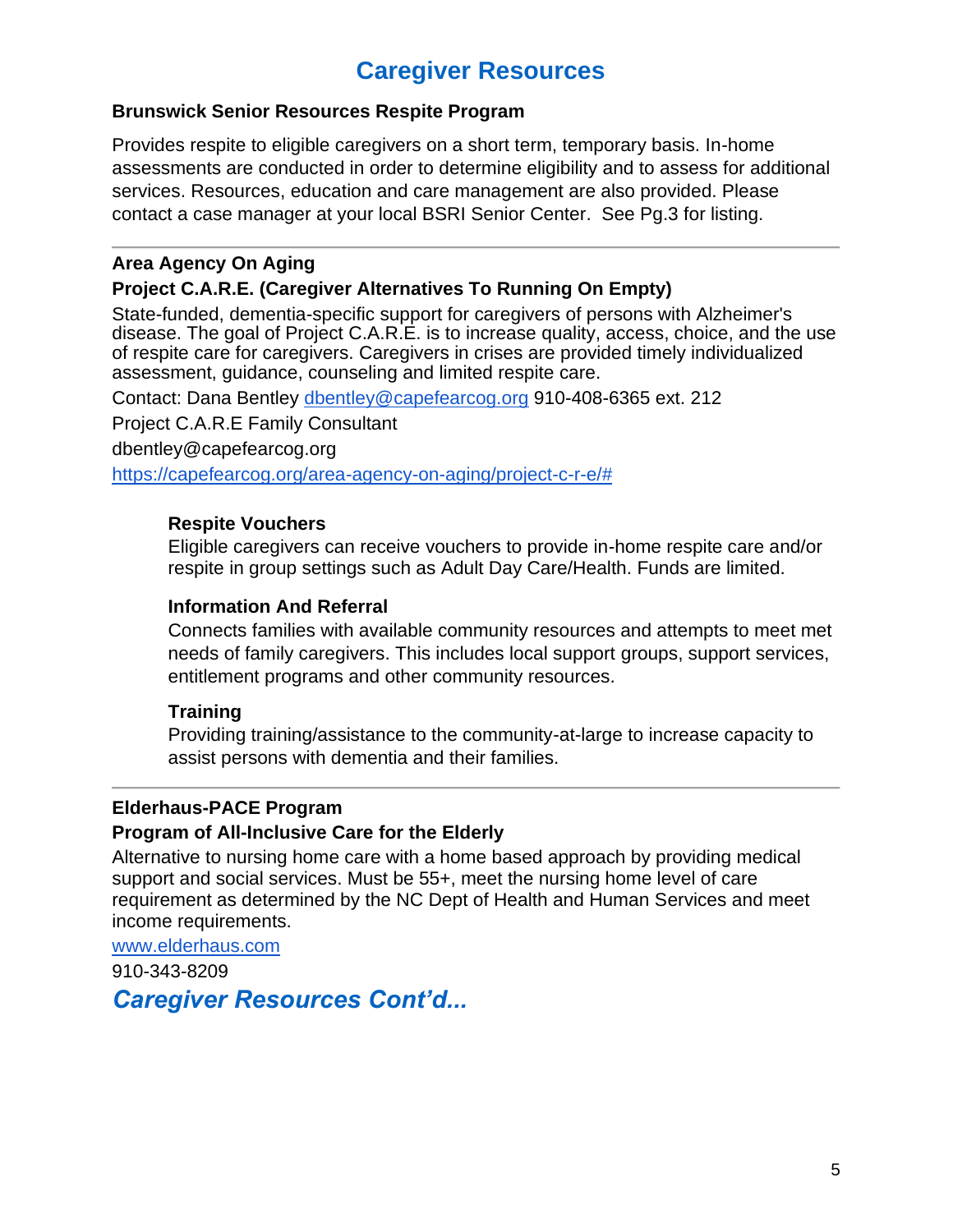## **Project Lifesaver -Brunswick County Sheriff's Office**

A FREE service for Brunswick County residents who are caring for loved ones with Alzheimer's disease, autism or other conditions that make them likely to wander away or who have difficulties communicating with rescuers. Project Lifesaver bracelets can help rescuers find a loved one who has wandered away. Contact the I.M.P.A.C.T. Unit 910-253-2749

[ttps://www.brunswicksheriff.com/community-programs/project-lifesaver](https://www.brunswicksheriff.com/community-programs/project-lifesaver)

# **Support Groups**

See listings for Support Groups on pg 72 of this guide.

## **Websites For Caregivers**

[www.capefearcog.org/resourceguide](http://www.capefearcog.org/resourceguide) **Community Resource Guide for Senior Services**

[www.fullcirclecare.org](http://www.fullcirclecare.org/)

**Resource site helping family caregivers complete the cycle of care**

## [www.benefitscheckup.org](http://www.benefitscheckup.org/)

**Short questionnaires assist in finding government programs that can help you or your loved one**

## [www.ncdhhs.gov/aging/fcresources.htm](http://www.ncdhhs.gov/aging/fcresources.htm)

**North Carolina Division of Aging and Adults Services, Resources for Family Caregiving**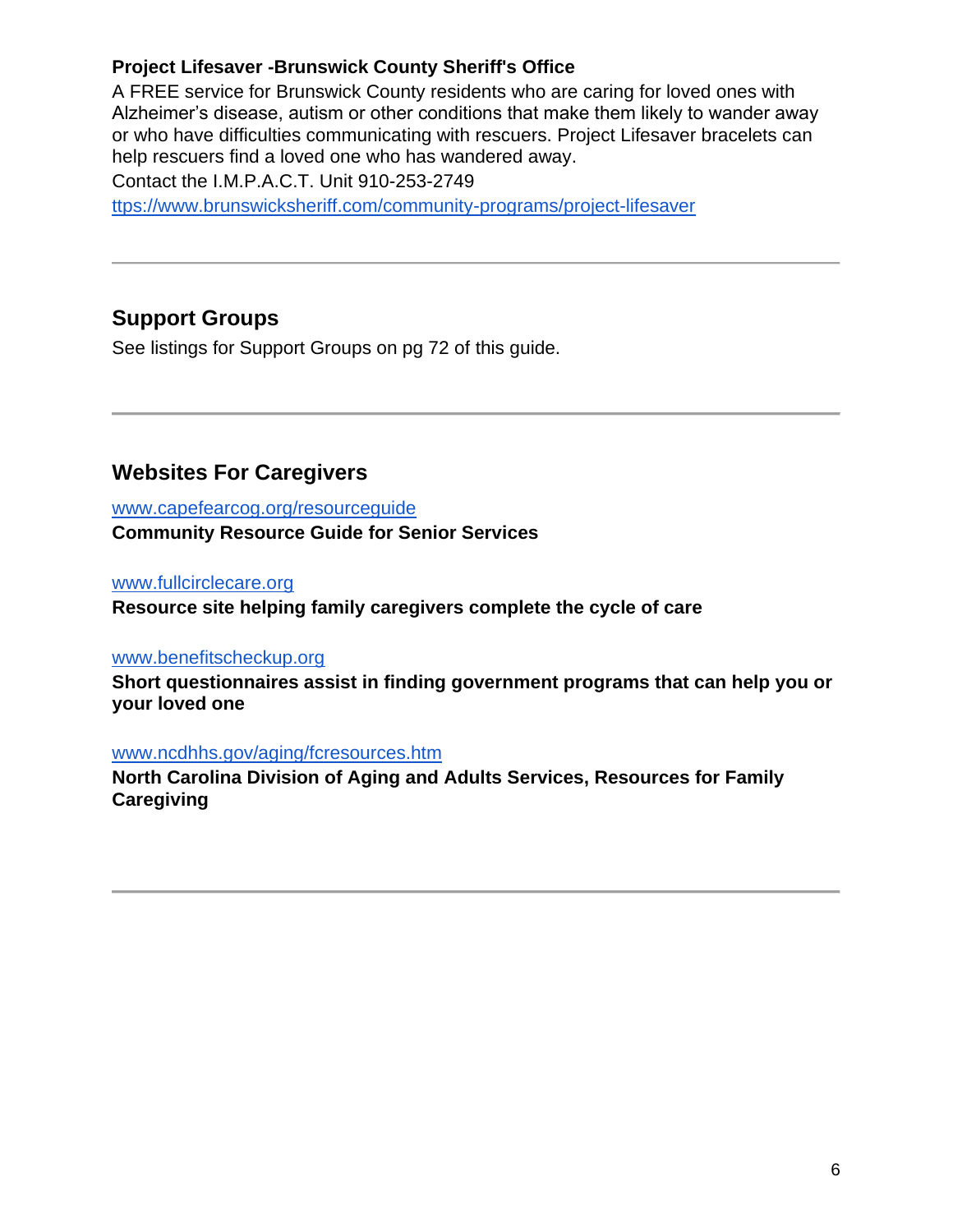# **Child Services**

#### **Childcare.gov**

A general database for child services by state. Used to help find child care and funds. 1- 877-543-0059

#### **Communities in Schools of Brunswick County, Inc**.

8520 River Road SE, Southport NC 28461 (910) 351-8007 info@cisbrunswick.org www.cisbrunswick.org

#### **Action For Success Program**

Assigns case managers to students with identified risk factors such as poor grades, low test scores, behavior issues, frequent disciplinary referrals, poor attendance, and retention.

## **21st Century Community Learning Center Afterschool Program at Supply Elementary**

The 21CCLC program is a STEM (science, technology, engineering, math) based program that operates Monday through Friday during after school hours with no cost to participants. Bus transportation and snack is provided. The goal of the 21CCLC program is to increase academic achievement, school attendance, class participation, homework completion, social skills, emotional and physical stability.

Contact Morgan Fragale at (910) 946-1146 or [mfragale@cisbrunswick.org.](mailto:mfragale@cisbrunswick.org)

#### **Parenting Education Programs**

The parenting program is offered to any Brunswick County parent or guardian of children between the ages of five and twelve. Group leaders work together with parents and children in a supportive and confidential environment to offer practical and effective techniques to build healthy, positive family dynamics. The COP groups currently offered in Brunswick County are Grandparents Raising Grandchildren and Single Parent Support Groups. Each of the parenting education programs are provided free of charge by trained parent educators. Free childcare is provided on site for participants.

Contact the CIS Parent Education Office at (910) 253-5327 ext 1435 or [mwells@cisbrunswick.org.](mailto:mwells@cisbrunswick.org)

## *Child Resources Cont'd….*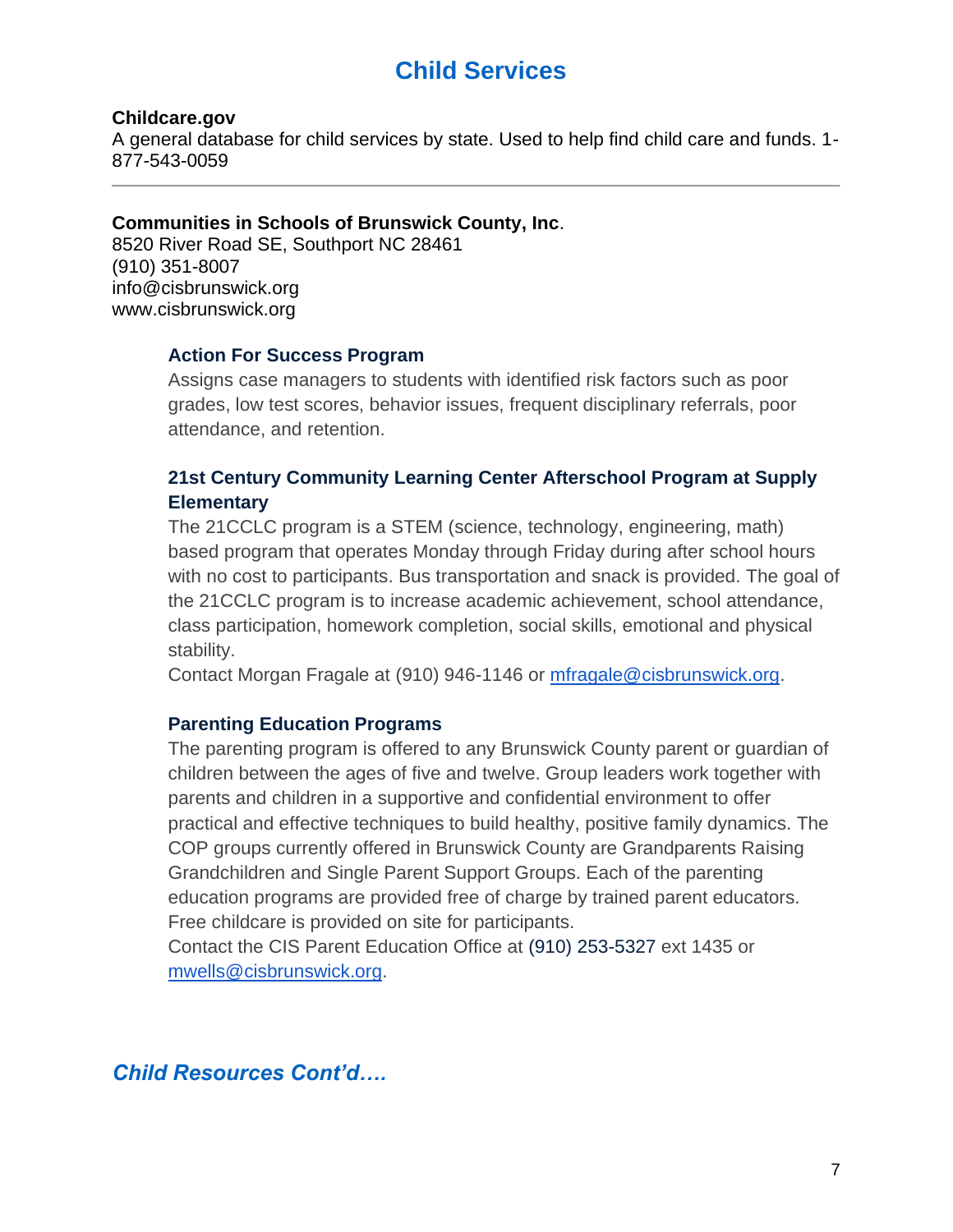## **Grandparents Raising Grandchildren Support Group**

Brunswick Center at Supply 101 Stone Chimney Rd, Supply, NC 3rd Wednesday, 5-7PM Call 910-754-8450 for more info

## **Teen Court**

Provides an alternative system of justice for first time juvenile misdemeanor offenders ages 6-17. Primarily serving students at Brunswick County's five high schools, Teen Court allows offenders to accept responsibility for their offense, have their case heard by a jury of their peers and complete a constructive sentence so they can avoid a juvenile court record. Contact Sam Davis, Teen Court Director at (910) 253-4087 or

[teen.court@brunswickcountync.gov](mailto:teen.court@brunswickcountync.gov)

## **Head Start Program- Dept. Of Health and Human Services**

71 N Piney Grove Rd NE Bolivia, NC - 28422 (910) 253-8155 http://scfsnc.org/head-start-program/longwoo d-center/ In school program for children ages 3 to 4 from families with low income, according to the Poverty Guidelines published by the Federal government, are eligible for Head Start and Early Head Start services. Children in foster care, homeless children, and children from families receiving public assistance.

## **HelpGuide.org**

A nonprofit site aimed at helping grandparents find resources to help raise grandchildren.

## **Providence Home (Emergency Teen Shelter)**

5310 Dosher Cutoff SE, Southport, NC 28461 (910) 457-0440 info@providencehomenc.com http://www.providencehomenc.com For Brunswick County Youth with no emergency residential shelter.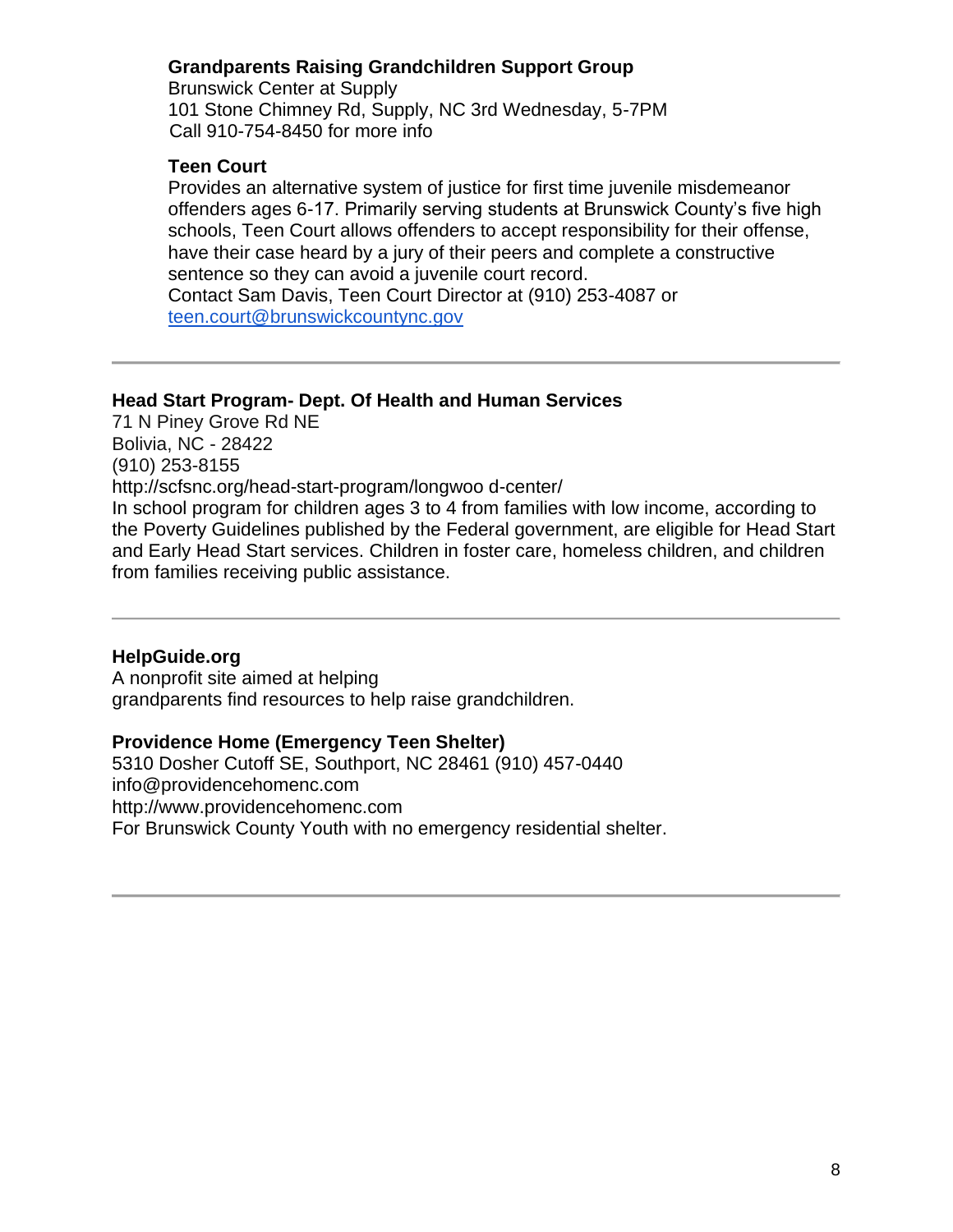# **Counseling on Insurance**

#### **Affordable Care Act/Marketplace**

*Sign up for affordable, quality health coverage, 24hours/7days a week.* 1-800-318-2596 [healthcare.gov](https://www.healthcare.gov/)

#### **Medicaid**

*Medicaid is a health insurance program for low-income individuals and families who cannot afford health care costs.* 60 Government Center Drive Building B 910-253-2077 [dss@brunswickcounty.gov](mailto:dss@brunswickcounty.gov)

#### **Medicare**

1 (800) 633-4227 www.medicare.gov

#### **North Carolina Department of Health Insurance**

855-408-1212 (toll free) 325 N. Salisbury St Raleigh, NC Mon. - Fri., 8AM – 5PM [https://www.ncdoi.gov](https://www.ncdoi.gov/)

### **Smart NC**

*Smart NC can review your adverse benefit determination notice with you, discuss your rights under North Carolina law and assist you with the appeal process.*  855-408-1212

#### **ALSO**

**The North Carolina Senior Health Insurance Information Program - SHIIP** *Free, unbiased counseling about Medicare, Medicare supplements, Medicare Advantage, Medicare Part D, and long-term care insurance.* 

#### **ALSO**

**The North Carolina Senior Medicare Patrol - SMP** *Assists seniors in reporting and combating Medicare fraud and abuse.*

## **SHIIP Counseling Available at Brunswick Senior Resources Senior Centers**

*Counseling on Insurance Cont'd next page….*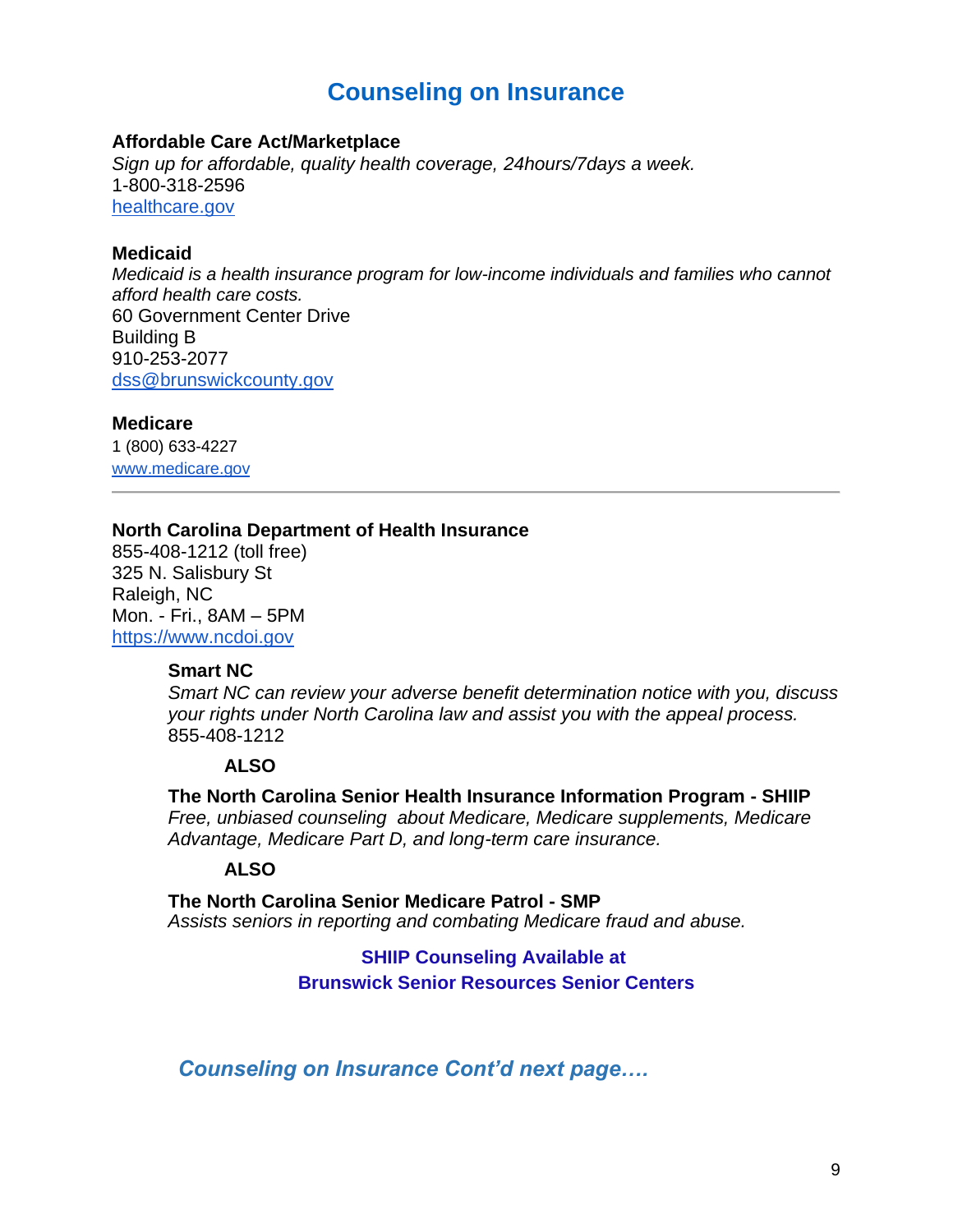### **Calabash Senior Center**

10050 Beach Dr. Calabash, NC 28467 910-754-6226

## **Leland Senior Center**

121 Town Hall Dr. Leland, NC 28451 910-754-3658

#### **Shallotte Senior Center**

3620 Express Dr. Shallotte, NC 28470 910-754-4468

#### **Southport Senior Center**

1513 N. Howe St. Ste. 1 Southport, NC 28461 910-754-4106

### **Supply Senior Center**

101 Stone Chimney Rd. Supply, NC 28462 910-754-845

# **Social Security Administration**

1-800-772-1213 National 1-866-964-6227 Local [www.ssa.gov](http://www.ssa.gov/)

#### **Local Agencies Assisting with Affordable Care Act Enrollment CommWell Health Little River Medical Center**

1-877- 935-5255

aca@commwellhealth.org

#### www.commwellhealth.org`

Locations in Ocean Isle Beach, Shallotte, Bolivia

# 843-663-8000 4303 Live Oak Drive Little River, SC 29566 [www.lrmcenter.com](http://www.lrmcenter.com/)

#### **Parker-Swain Consultants**

920-805-5217 1105 New Pointe Blvd, Unit 4 Leland, NC 28451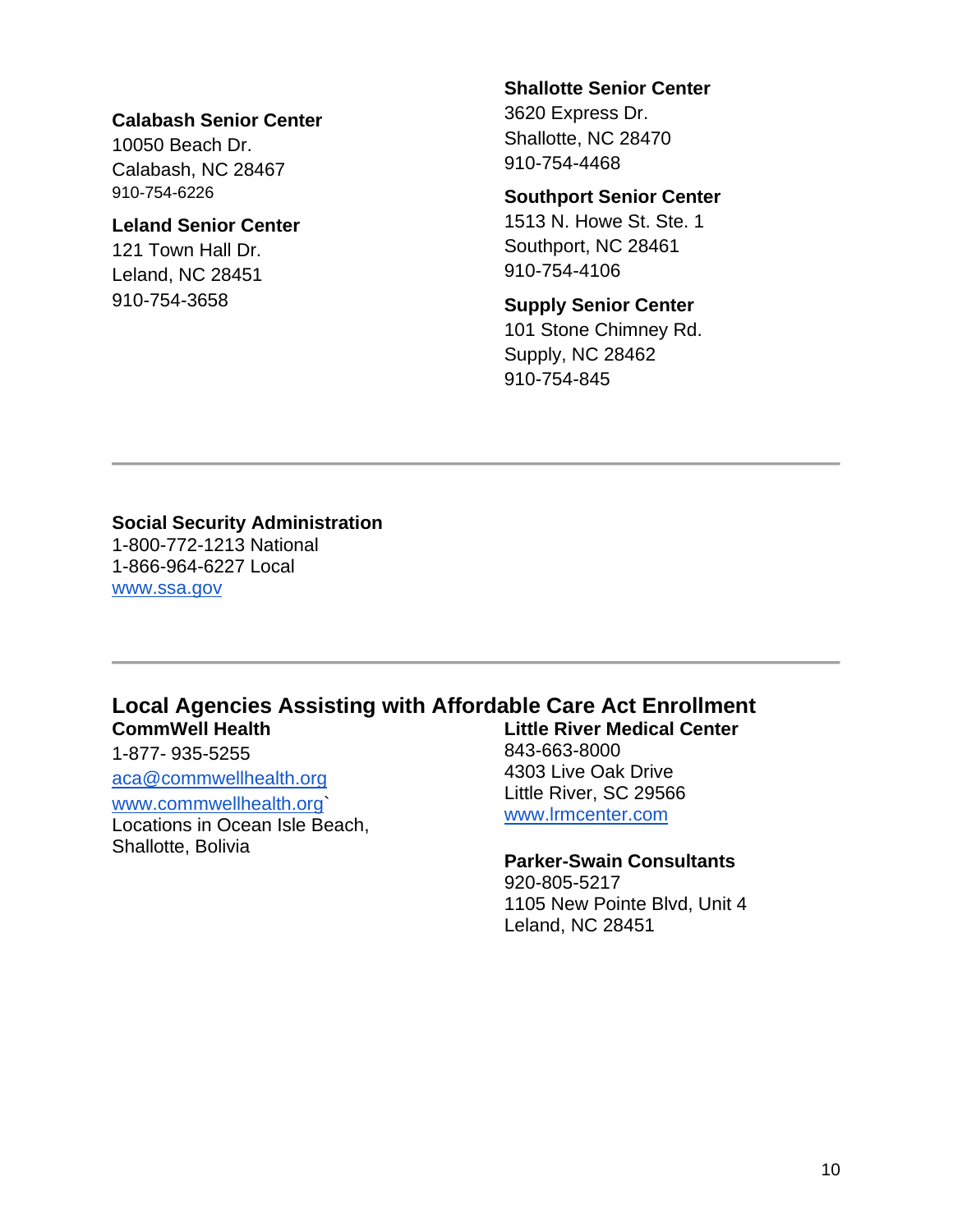# **COVID-19 Resources**

## **Test Sites Listed Online**

https://covid19.ncdhhs.gov/about-covid-19/testing/find-my-testing-place

**Test Site Locations Brunswick County VA Clinic** 910-754-6141 8a-4:30p

**CommWell Health of Bolivia** 910-567-7114 7:30a-6p

## **Dosher Urgent Care**

910-454-4732 8a-4:30p

## **FastMed Urgent Care (Leland)** 910-782-3600 8a-8p

**Goshen Medical Center (Southport)** 910-457-0070 7a-6p

**Med First Southport** 910-269-2053 8a-8p

**Novant Health Oceanside Convenient Care** 877-966-8268 8a-8p

**Resources - Fighting Covid 19 Brunswick County Public Health** COVID Line 910-253-2339 (9a-5p)

**Corona Community Hotline**  800-451-1954, (24/7)

**Consumer Education Services Inc** Financial Counseling Line 888-419-2374 (9a-9p)

**Disaster Distress hotline** Immediate crisis counseling 1-800-985-5990 (24/7)

**NC Public Health Call Line**  1-866-462-3821 (24/7)

**NCDHHS YouTube Videos - COVID**  [https://www.youtube.com/watch?v=Z53](https://www.youtube.com/watch?v=Z53PoYKX2Do&list=PLUadR7S9ykdnCrnT-x-2vnc0qZU7JsGit)

[PoYKX2Do&list=PLUadR7S9ykdnCrnT](https://www.youtube.com/watch?v=Z53PoYKX2Do&list=PLUadR7S9ykdnCrnT-x-2vnc0qZU7JsGit)[x-2vnc0qZU7JsGit](https://www.youtube.com/watch?v=Z53PoYKX2Do&list=PLUadR7S9ykdnCrnT-x-2vnc0qZU7JsGit)

**Red Cross** COVID specific help 833-492-0094 (24/7)

**Text Alerts from NC Public Health** Text COVIDNC to 898211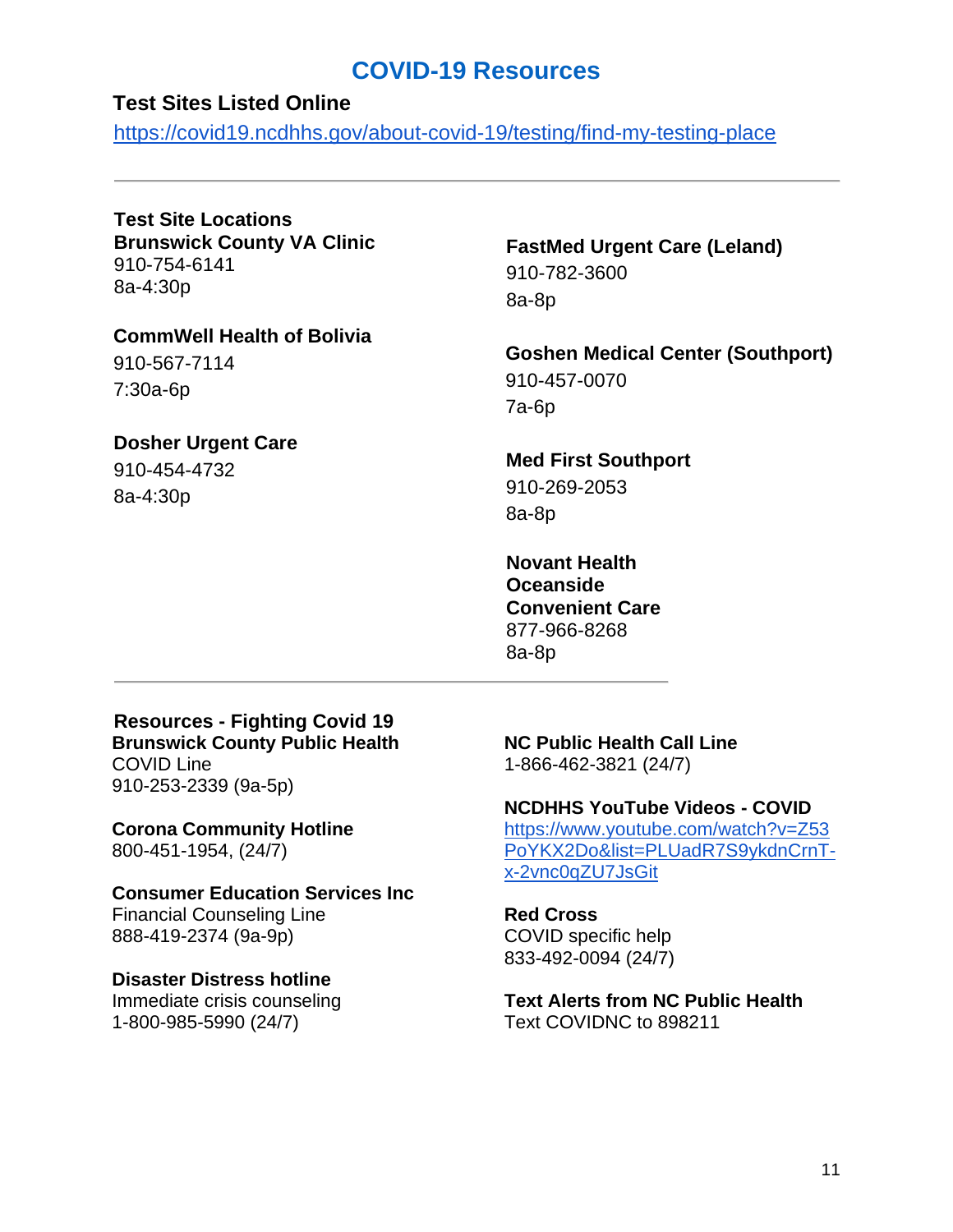# **Crisis/Disaster/Emergency Resources**

## **Emergency Hotlines**

#### **Brunswick Family Assistance BFA**

Leland Office 324-I Village Rd Leland, NC 28451 901-408-1700

## **Brunswick Senior Resources**

**Contact a Case Manager (see page 1) or**  910-754-2300

#### **Catholic Charities**

Harrelson Center 20 N 4th St #300 Wilmington, NC 28405 (910) 251-8130

# **Coastal Horizons Center**

### 24 HOUR HOTLINE

Emergency Youth Shelter 615 Shipyard Boulevard Office Park Wilmington, NC 28412 (800) 672-2903 OR 910-392-7408

## **Hope Harbor Home (Domestic/Sexual Violence) Crisis Hotline** 24 HOUR HOTLINE  $910$ )  $754 - 5856 =$  crisis line 910-754-5726 = 24hr staff line

**National Suicide Hotline** 24 HOUR HOTLINE 1-800-273-8255

**NCCare360** 24 HOUR HOTLINE 888-892-1162

## **United Way** 24 HOUR HOTLINE Dial 211 (910) 458-2777

## **Crisis Centers**

#### **American Red Cross Cape Fear**

1102 South 16<sup>th</sup> Street Wilmington, NC 28401 (910) 762-2683

## **Coastal Horizons Center, Inc.** 24 HOUR HOTLINE

Emergency Youth Shelter 615 Shipyard Boulevard Office Park Wilmington, NC 28412 (800) 672-2903 or 910-392-7408

**Help Center of Federal Point** 7 N. 3rd Street. Carolina Beach, NC 28428

## **Hope Harbor Home – Brunswick County** 24 HOUR HOTLINE

(Domestic & Sexual Violence) Supply, NC 28462 (910) 754-5856

## **Rape Crisis Center - Brunswick County**

Coastal Horizons Center Building 120 Coastal Horizons Drive Shallotte, NC 28470 Admin Line: (910) 754-7949

## *Crisis Emergency Resources Cont'd….*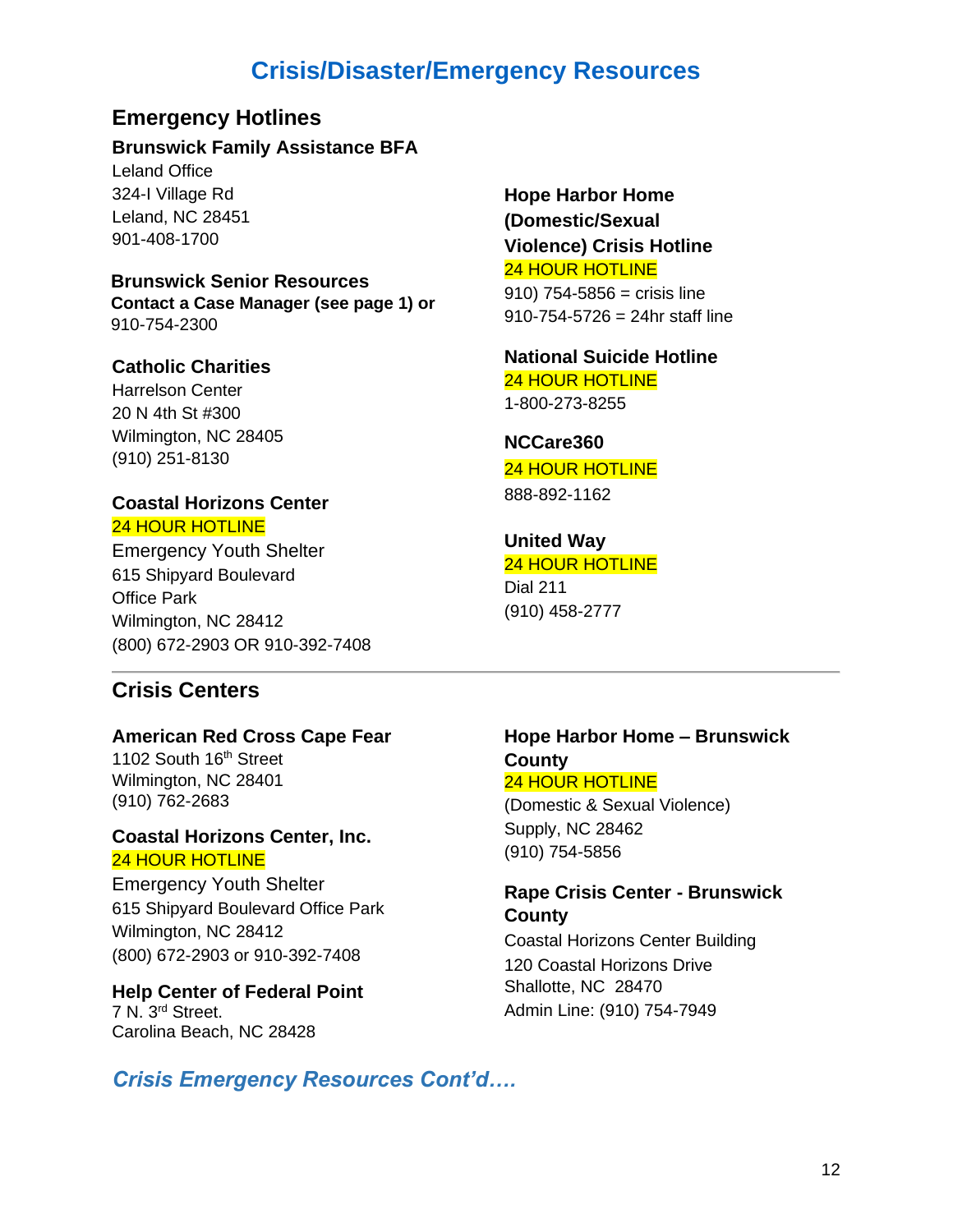## **Natural Disaster Resources**

## **American Red Cross**

*Shelters, meals, health services, emotional support and mental health services, spiritual care, help to reconnect with loved ones, access to case workers, childcare, laundry, etc.* 1(800) 733-2767

## **American Red Cross Safe and Well**

www.safeandwell.org

## **Brunswick County Resources**

## **Access and Functional Needs Registry**

*A computerized registry of people w/ special medical needs who may require special assistance in the event of a disaster.* Contact: [Kelley Currie](mailto:kelley.currie@brunswickcountync.gov) 910-253-2850 [http://forms.brunswickcountync.gov/form](http://forms.brunswickcountync.gov/forms/accessneeds) [s/accessneeds](http://forms.brunswickcountync.gov/forms/accessneeds)

## **Brunswick County Animal Protective Services**

Animal Sheltering 429 Green Swamp Rd. Supply, NC 28462 910-754-8204 [www.aps.brunswicksheriff.com](http://www.aps.brunswicksheriff.com/)

#### **Brunswick County Emergency Services**

3225 Old Ocean Hwy, Bolivia, NC 28422 910-253-5383

## **Brunswick Family Assistance**

*Food Assistance & Monetary Assistance* 4600 Main St, Shallotte, NC 28470 (910)754-4766| [http://brunswickfamily.org](http://brunswickfamily.org/)

## **Brunswick County Environmental Health** *sewer, well water* (910) 253-2150 Hours: 8:30a-5p

## **Brunswick County Health Department**

(910) 253-2250 Hours: 8:30a-5p

## **Brunswick County Homeless**

**Coalition** 1(888) 519-5362 Hours:  $M-F = 9a-5p$ , Sat =  $9a-12p$ 

## **Brunswick County Sheriff's Office**  (910) 253-2777 Hours: 8:30a-5p

#### **Brunswick County StreetReach**  hot shower/food (910) 842-2711

## **Brunswick County Public Housing Agency** 910-253-2222

Hours: 8:30a-5p

#### **Brunswick Transit System** (910) 253-7800 Hours: 8a-4:30p

## *Crisis/Emergency Resources Cont'd Next Page...*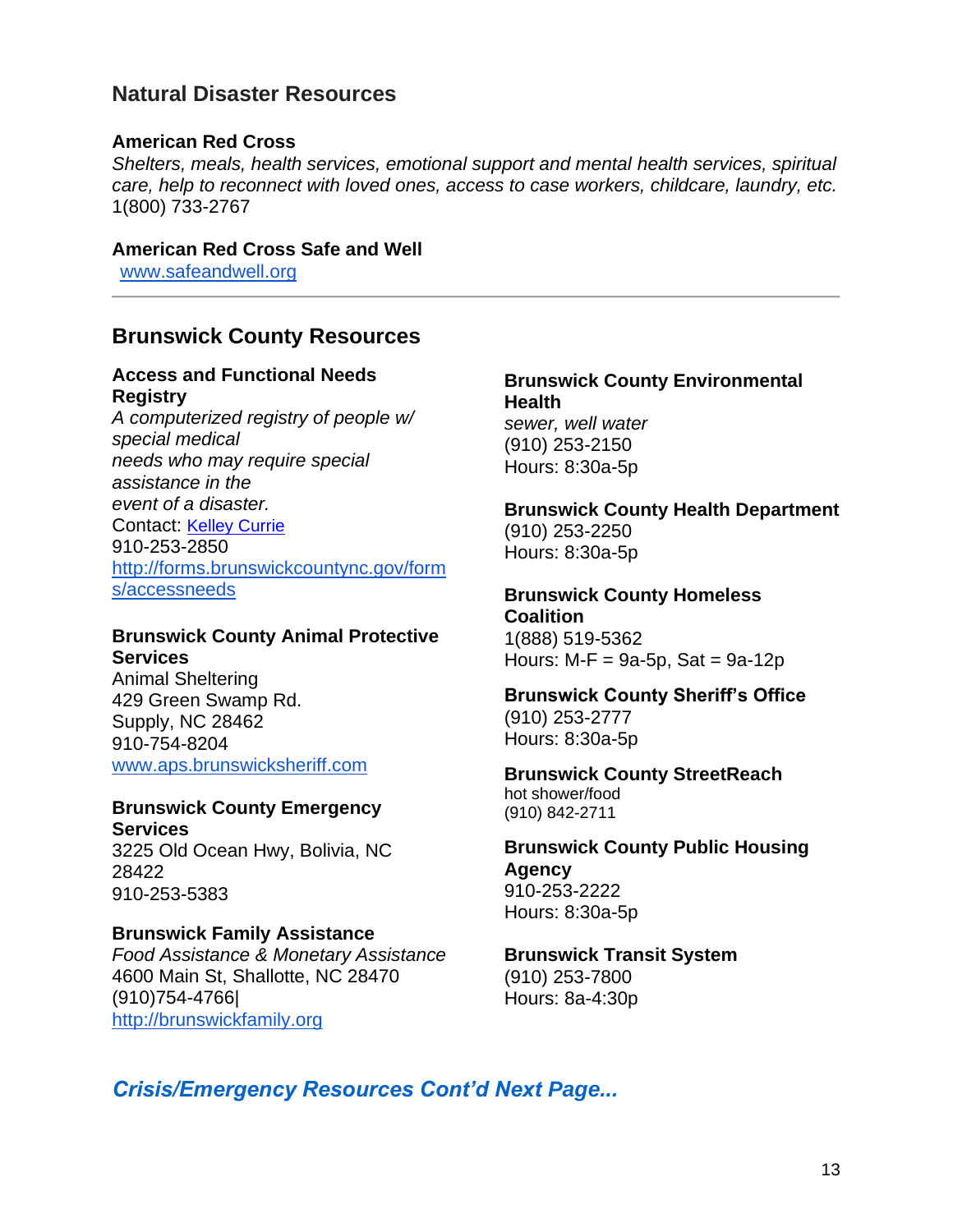## **Agencies Offering Natural Disaster Assistance**

## **Catholic Charities**

(910) 251-8130

### **Endeavors - VA**

*Disaster Relief and Housing Services* Fayetteville (910) 672-6166 Jacksonville (910) 379-4913 [dcmcnc@endeavors.org](mailto:dcmcnc@endeavors.org)

## **FEMA**

*Monetary assistance with home repairs, business repairs, medical and dental, child care, funeral and burial, essential household items, moving and storage, vehicle, and some clean-up items.*

7a-10p [https://www.fema.gov](https://www.fema.gov/) <https://www.disasterassistance.gov/> 1-800-621-3362 Text SHELTER & your zip code (ex. SHELTER 01234) to 43362

**Housing Crisis Hotline** Call 211 or 888-892-1162

**Salvation Army**

(910) 762-2070 Hours: 9a-4:45p

## **Voluntary Organizations Active in Disaster (VOAD)**

*Assisting with food, diapers, bill asst., clean-up, tarps,etc*. [https://www.brunswickcountync.gov/emergen cy/voad/](https://www.brunswickcountync.gov/emergen)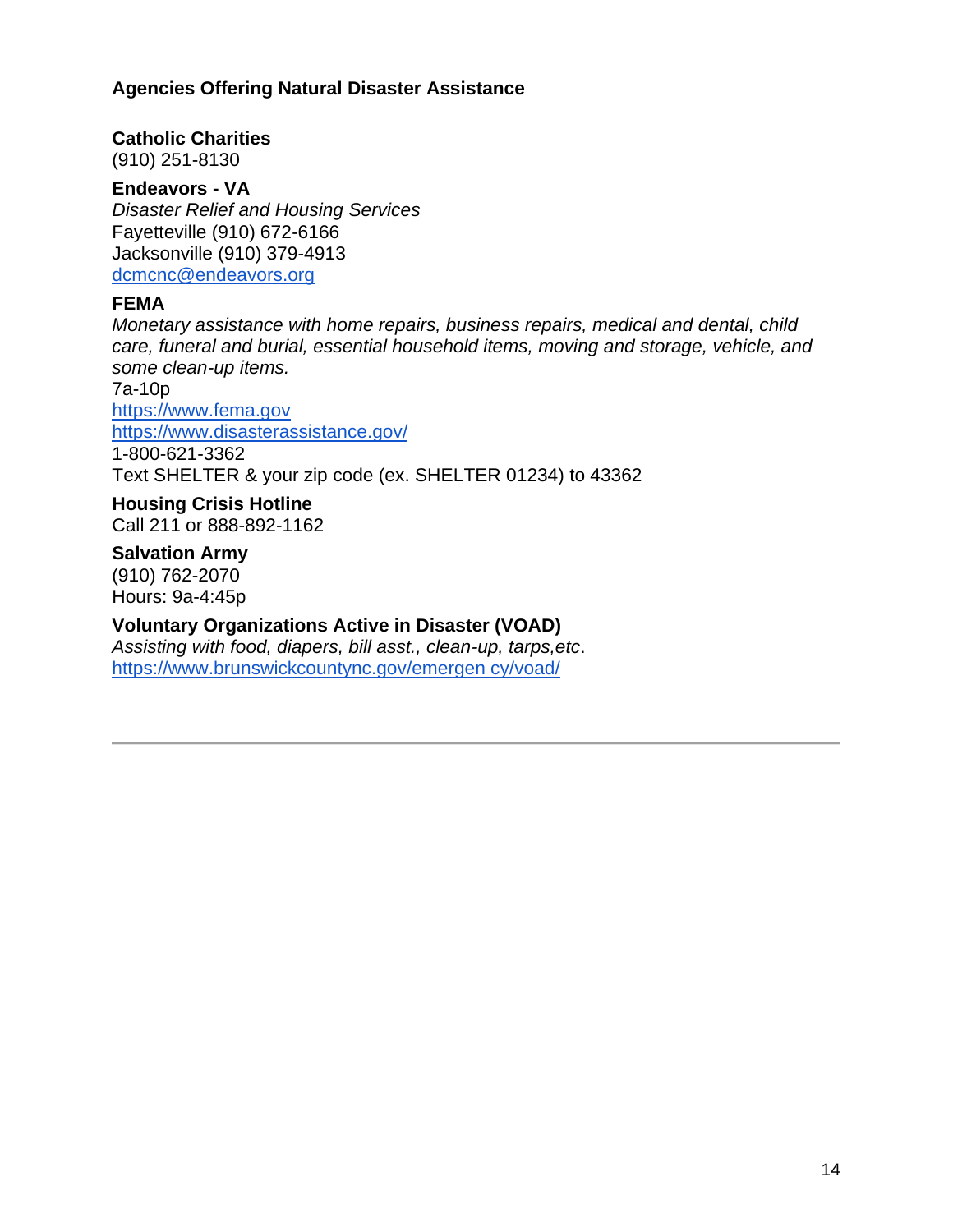# **Disability Resources**

## **Agencies Offering Disability Assistance**

## **Brunswick & New Hanover Social Worker for the Blind**

910-253-2127 (Tues & Thurs - BC) 910-251-5743 (M, W, F - NH) krista.kelly@dhhs.nc.gov 219 60 Government Center Bolivia, NC 28422

## **Disability Resource Center**

5041 New Centre Drive, Suite 210 Wilmington, NC 28403 Mon - Thu 9 AM - 4:30 PM Phone: (910) 815-6618 Fax: (910) 815-6658

## **NC DHHS-Independent Living Program**

*Assists w/home & car modifications, durable medical equipment, personal assistance upt 40 hours a week. Must meet income qualifications. Household of 1 \$1,342 a month or less* Phone: (910) 746-6835 ; Simone Thompson [https://www.ncdhhs.gov/assistance/disability-services/independent-living-for-people](https://www.ncdhhs.gov/assistance/disability-services/independent-living-for-people-with-disabilities)[with-disabilities](https://www.ncdhhs.gov/assistance/disability-services/independent-living-for-people-with-disabilities)

## **NC DHHS-Regional Center for the Deaf and Hard of Hearing**

3240 Burnt Mill Drive, Suite 5 Wilmington, NC 28403 910-251-5702 TTY 910-251-5767 Offers free hearing screenings and assistance for those who qualify.

## **North Carolina Division of Services for The Blind**

309 Ashe Ave, Raleigh, NC 27699 (919) 527-6700

## **North Carolina Library for the Blind and Physically Handicapped**

841 Capital Blvd Raleigh, NC 27635 (919) 733-4376 <https://statelibrary.ncdcr.gov/lbph>

## **Prevent Blindness North Carolina**

4011 WestChase Blvd. Suite 225 Raleigh, NC 27607 (919) 755 5044 [https://nc.preventblindness.org](https://nc.preventblindness.org/)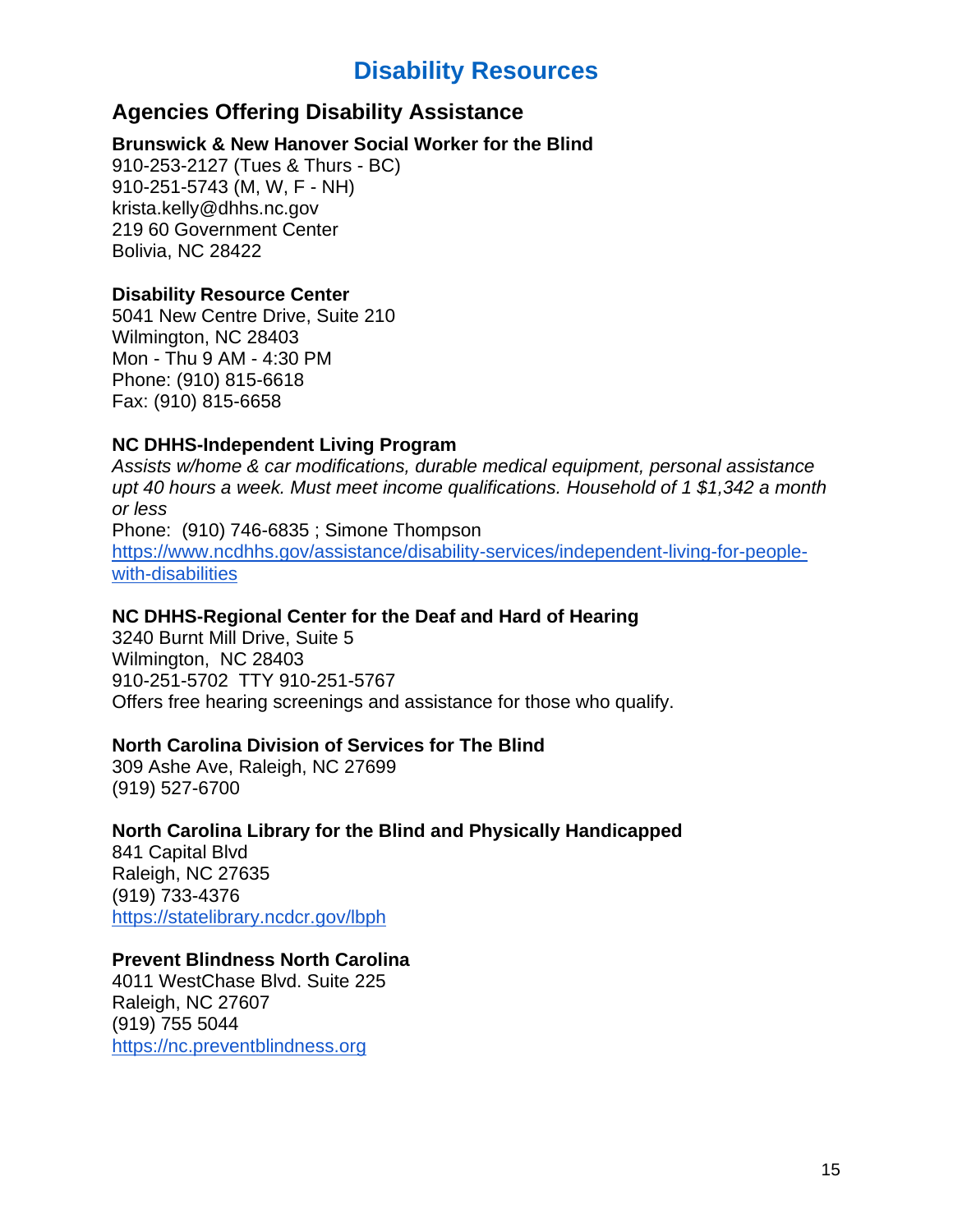# **Disposable Undergarments/Diapers**

#### **Brunswick Baptist Association**

*Assists those in need of incontinence supplies. Prefer referrals from doctors' offices or other local agencies. Call your BSRI case manager for information.*

### **BSRI**

*When available through grant funding or donations, BSRI provides incontinence supplies for Meals on Wheels Program recipients upon request. Contact a BSRI Case Managers for details.* (910) 754-2300

## **Camp United Methodist Church**

Saturday 10am-12pm noon 4807 Main St. Shallotte, NC 28470 (910) 754-4840

## **Diaper Bank of NC**

*Provides incontinence supplies, diapers, and hygiene products.* (910) 777-3243 Email: lowercapefear@ncdiaperbank.org South Brunswick Interchurch Council Provides incontinence supplies through their food pantry program at Camp United Methodist Church, see pg. 33.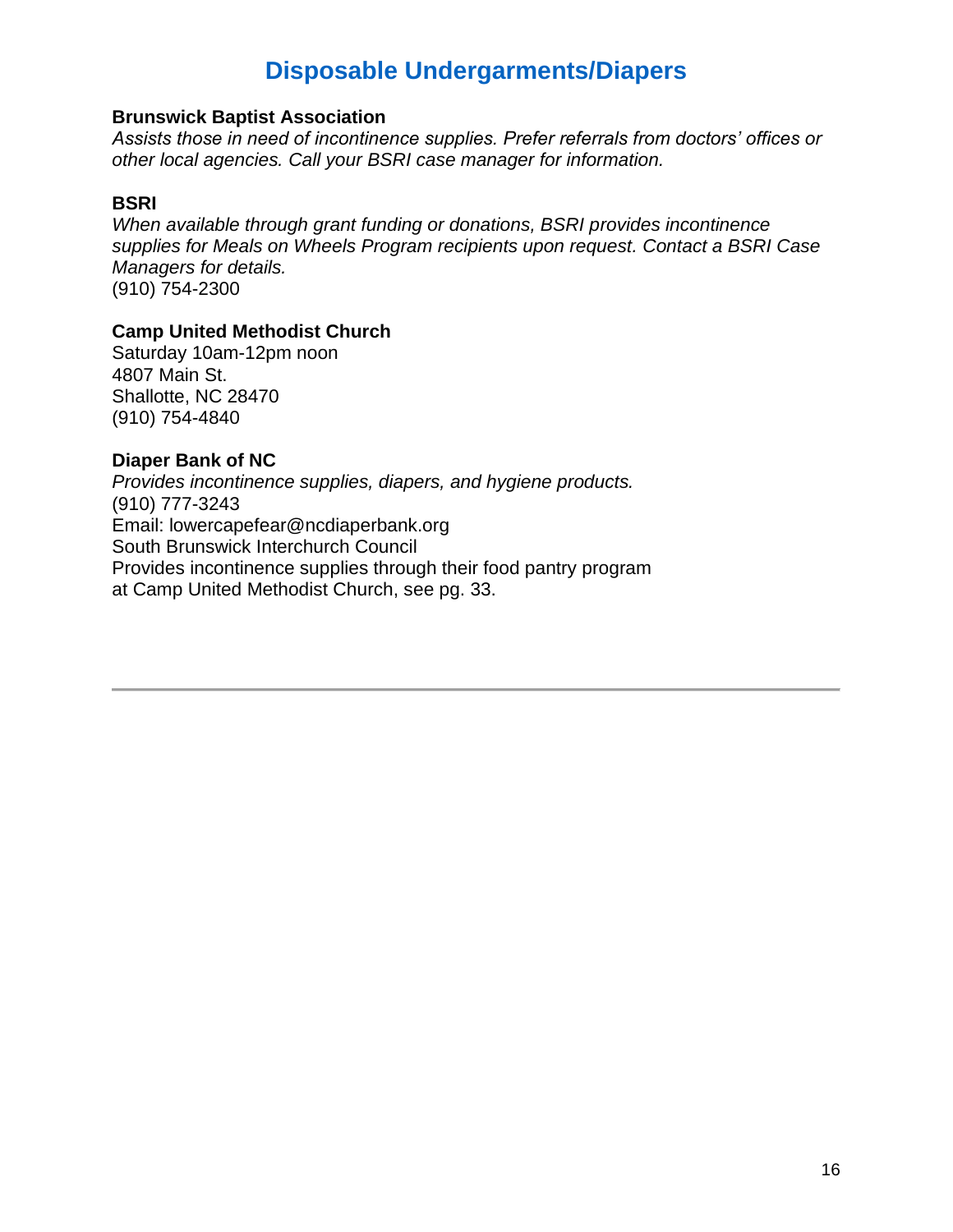# **Durable Medical Equipment & Medical Devices**

## **Agencies Assisting With Durable Medical**

**Disability Resource Center** 

5041 New Centre Drive, Suite 210 Wilmington, NC 28403 Phone: (910) 746-6800 <http://www.drc-cil.org/>

#### **NC DHHS-Independent Living Program**

*vehicle & home modification, lift chairs, other dme for those who qualify* Phone: (910) 746-6835; Simone [https://www.ncdhhs.gov/assistance/disa](https://www.ncdhhs.gov/assistance/disability-services/independent-living-for-people-with-disabilities) [bility-services/independent-living-for](https://www.ncdhhs.gov/assistance/disability-services/independent-living-for-people-with-disabilities)[people-with-disabilities](https://www.ncdhhs.gov/assistance/disability-services/independent-living-for-people-with-disabilities)

## **Program**

St. James the Fisherman Episcopal Church *Durable medical equipment lending closet* 4941 Main St. Shallotte, NC 28470 (910) 754-9313

## **Self-Help Credit Union**

*A nonprofit community development lender offering Assistive Technology Loans for the purchase of devices or equipment.* 800-966-7353 Tamara Pereboom, (704) 566-2899 [https://www.self](https://www.self-help.org/personal/loans/other-loans/assistive-technology-loans)[help.org/personal/loans/other](https://www.self-help.org/personal/loans/other-loans/assistive-technology-loans)[loans/assistive-technology-loans](https://www.self-help.org/personal/loans/other-loans/assistive-technology-loans)

## **Neighbor to Neighbor Loaner**

#### **Devices for Deaf and Hard of Hearing ADCO Hearing Products** 1-800-726-0851

[www.adcohearing.com](http://www.adcohearing.com/)

## **Harris Communications**

1-800-825-6758 V 800-825-9187 TTY 952-388-2152 VP [www.harriscomm.com](http://www.harriscomm.com/)

## **Hear-More Products**

1-800-881-4327 V 1-800-281-3555 TTY 631-752-0689 [www.hearmore.com](http://www.hearmore.com/)

**Hitec Group** 800-965-9043 V 888-814-5359 TTY [www.hitec.com](http://www.hitec.com/)

## **WCI**

(800) 233-9130 V/TTY [www.weitbrecht.com](http://www.weitbrecht.com/)

## **Silent Call Communications**  1-800-572-5227 V/TTY

www.silentcall.com

## *Durable Medical Equipment Cont'd….*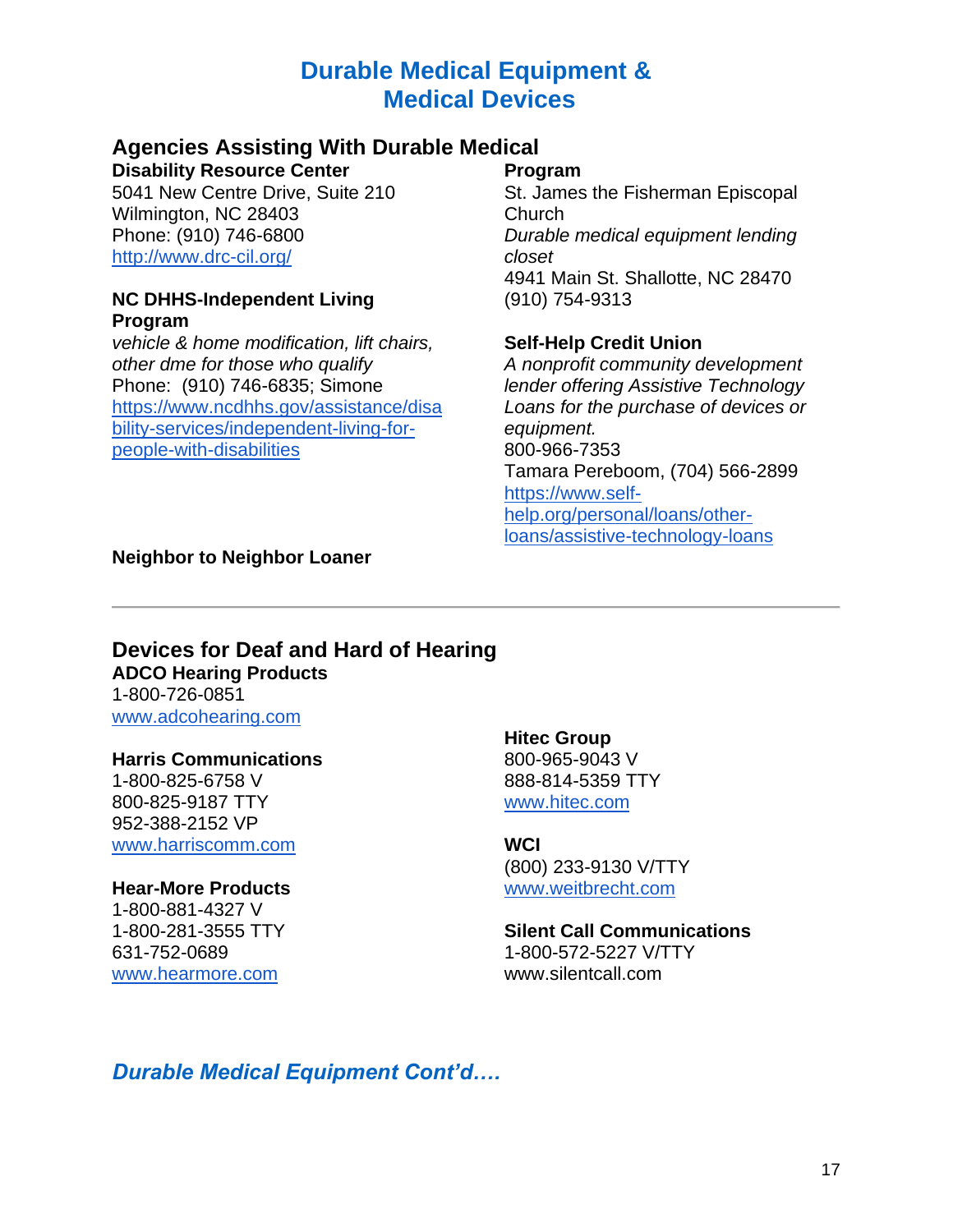## **Devices for Visually Impaired**

## **Brunswick & New Hanover Social Worker for the Blind**

910-253-2127 (Tues & Thurs - BC) 910-251-5743 (M, W, F - NH) krista.kelly@dhhs.nc.gov 219 60 Government Center Bolivia, NC 28422

## **Disability Resource Center**

910-815-6618 5041 New Centre Drive, Suite 210 Wilmington, NC 28403 <http://www.drc-cil.org/>

## **Lions Club International**

Camp Dogwood for the Blind *Summer Camp for the Visually Impaired*) tammy@nclionsinc.org 828-478-2135 P.O. Box 39 Sherrills Ford, NC 28673

## **Lions Clubs-Brunswick County**

*Eyeglasses recycling, assistance programs, vision screenings* 910-232-9925

### **North Carolina Division of Services for The Blind** 309 Ashe Ave Raleigh, NC 27699

(919) 527-6700

## **NCDHHS Medical Eye Care Program**

The Division of Services for the Blind 3240 Burnt Mill Drive, Suite 7 Wilmington, NC 28403 [https://www.ncdhhs.gov/assistance/visio](https://www.ncdhhs.gov/assistance/vision-los) [n-los s/medical-eye-care-program](https://www.ncdhhs.gov/assistance/vision-los) 1-866-222-1546 Spanish: 1-800-662-7030

## **North Carolina Library for the Blind**

**and Physically Handicapped** 841 Capital Blvd Raleigh, NC 27635 (919) 733-4376 <https://statelibrary.ncdcr.gov/lbph>

## **Prevent Blindness North Carolina**

4011 WestChase Blvd. Suite 225 Raleigh, NC 27607 (919) 755 5044 [https://nc.preventblindness.org](https://nc.preventblindness.org/)

*Durable Medical Cont'd….*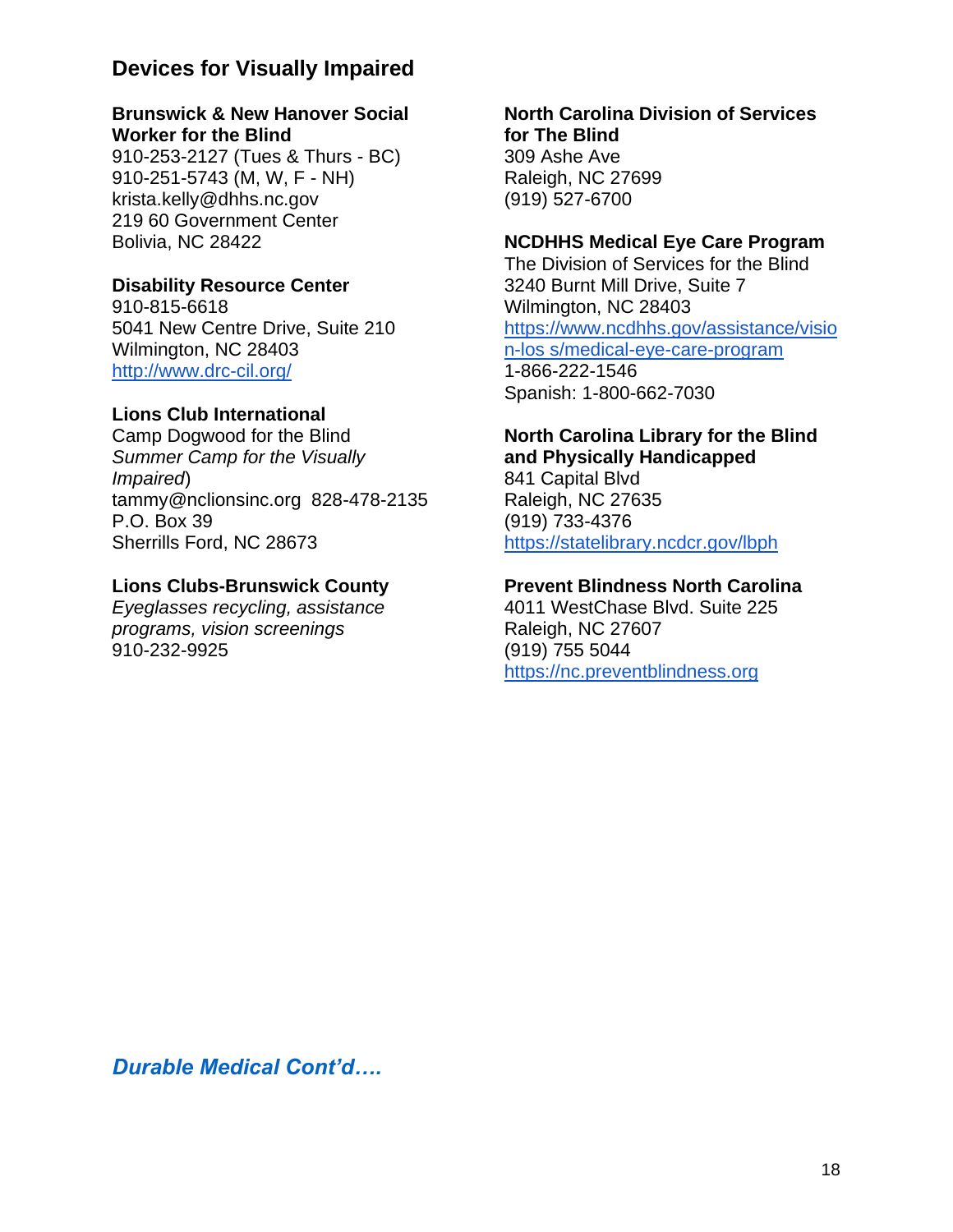## **DME Stores Accepting Medicare/Medicaid**

## **Advanced Home Care**

1620 Wright St. Wilmington, NC 28401 800-868-8822 [www.advhomecare.org](http://www.advhomecare.org/)

#### **Carolina HealthCare Products, Inc**.

1635 N. Howe St. Ste. H Southport, NC 28461 (910) 454-4545

### **Coastal Drug Store (Mintz Coastal Drug Store Inc.)**

4924 Main Street Unit12 Shallotte, NC (910) 754-6563

## **CVS Pharmacy LLC**

All Locations Shallotte, NC 28470 (910) 754-9351

## **DLS Home Services**

609A Piner Rd., PMB 135 Wilmington, NC 28405 (910) 620-3734 [www.dlshomservice.com](http://www.dlshomservice.com/)

### **Family Medical Supply Inc.**

4600-12 Main Street Shallotte, NC 28470 (910) 755-7066 [www.familymedsupply.com](http://www.familymedsupply.com/)

#### **Home Medical Systems**

1347 S. Madison St. Whiteville, NC 28472 (910) 642-5798

### **Thomas Drugs Inc.**

4750 Main Street Shallotte, NC 28470 (910) 754-4720

#### **Walgreens Co**

All locations

#### **Walmart** All Locations

*Durable Medical Equipment Cont'd….*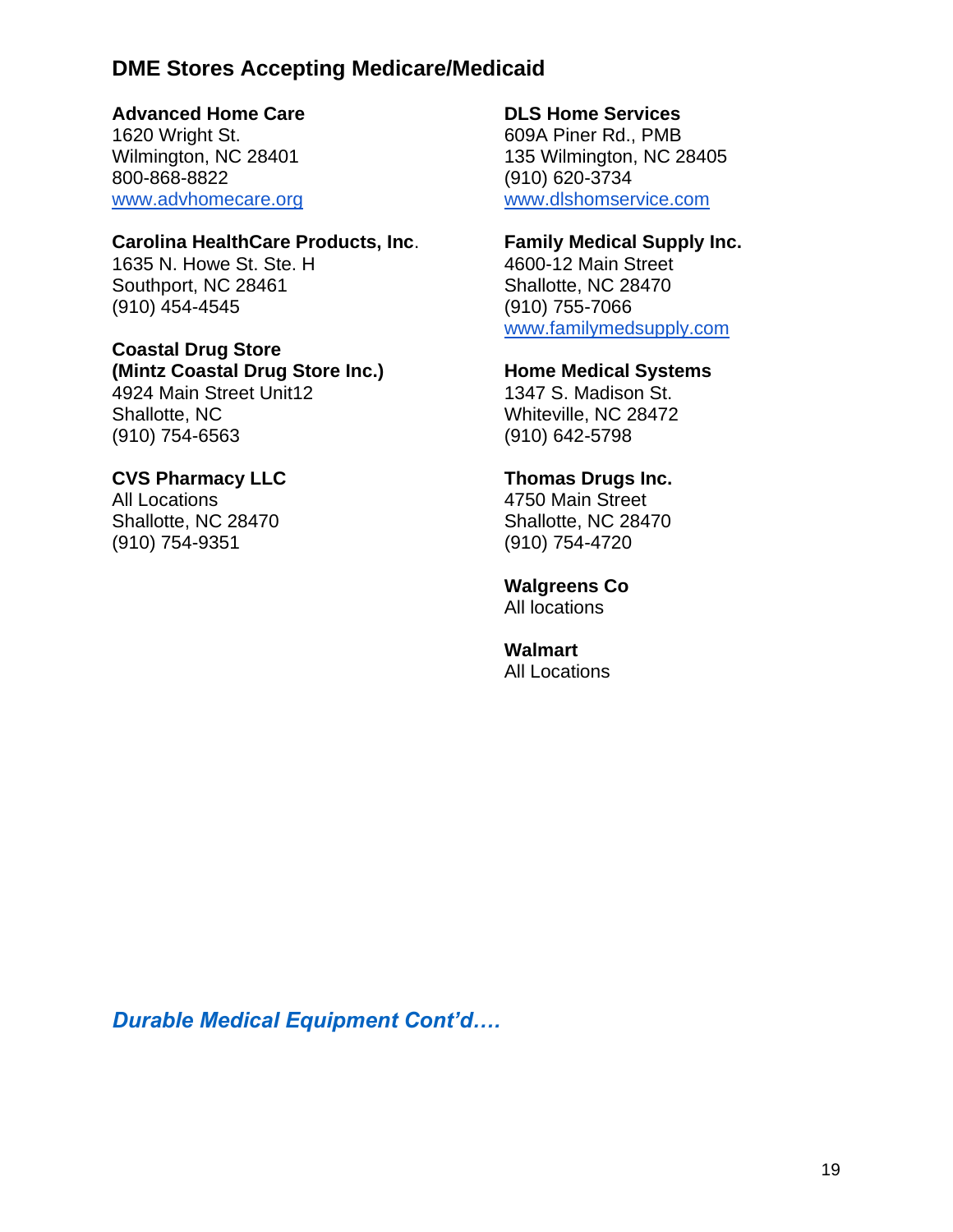## **Medical Alerts Alert1**

1-877-274-7181 \*National coverage [www.alert-1.com](http://www.alert-1.com/)

### **American Senior Safety Agency**

Medical Alert System 1-888-473-2800 [www.seniorsafety.com](http://www.seniorsafety.com/)

## **Bay Medical Alert**

2600 Stanwell Dr. # 103 Concord, CA 94520 1-877-522-9633 [www.bayalarmmedical.com](http://www.bayalarmmedical.com/)

## **ConnectAmerica**

1 Belmont Ave. Bala Cynwyd, PA 19004 1-800-815- 5809 healtcare.connectamerica.com

#### **Guardian Alert 911**

EmoryDay, LLC PO Box 176 Glenelg, MD 21737 www.guardianalert-911.com 800) 953-5211 ext. 2 \*No monthly fee

#### **Hasten**

1-800-582-3073 (toll free) [https://www.hastensystem.com](https://www.hastensystem.com/)

#### **Life Alarm Services, Inc**.

4210 Columbia Rd. Ste. 14B Augusta, GA 30907 1-800-780-5433 www.life-alarm.org \*no monthly fee

## **Life Station**

800-491-8152 [www.lifestation.com](http://www.lifestation.com/)

## **Philips Lifeline Medical Alert Service**

1000 Commerce Park Drive, Suite 300 Williamsport, PA 17701 1-855-681-5351 www.lifeline.philips.com

*Durable Medical Equipment Cont'd….*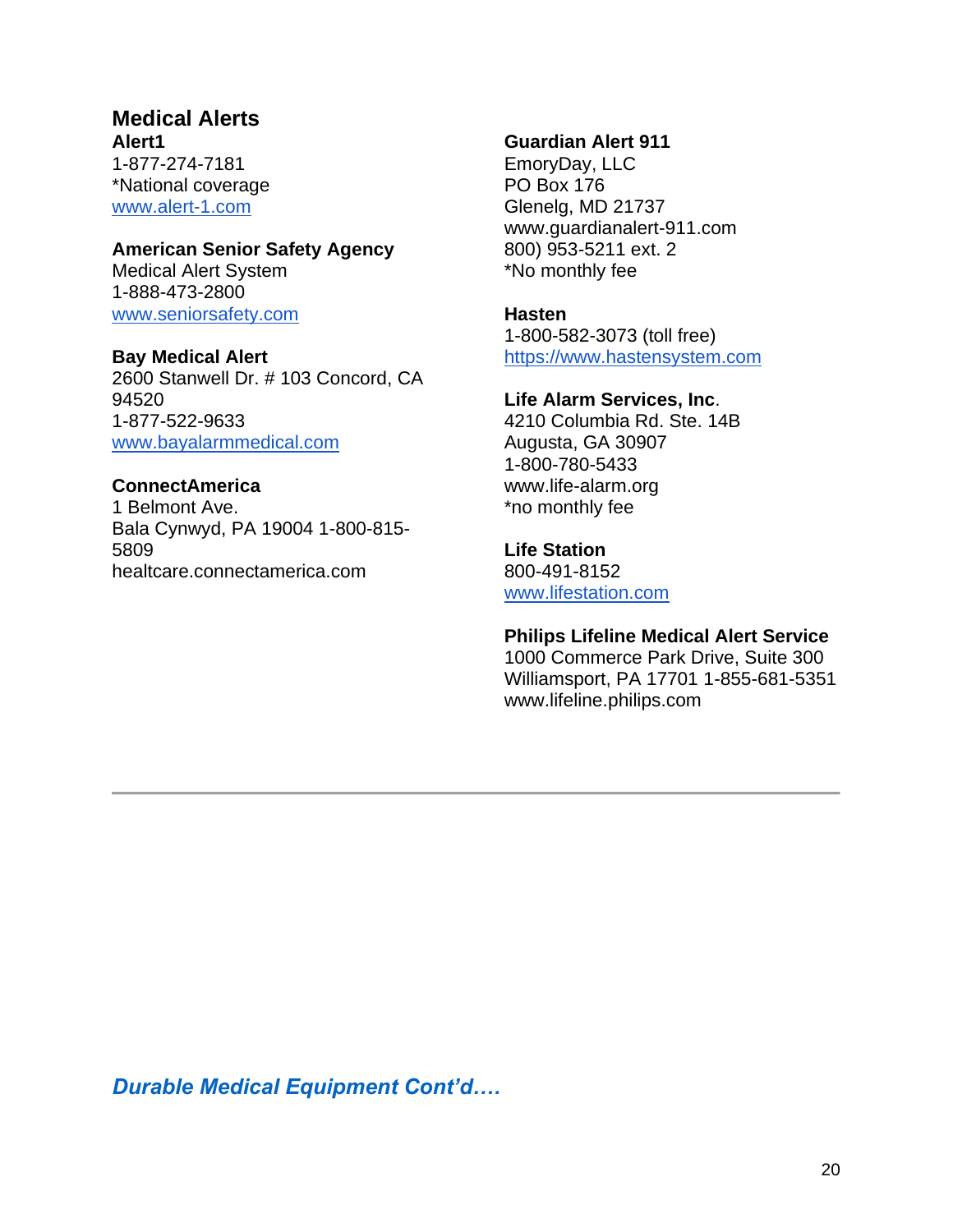## **Oxygen Supplies**

**Apria Healthcare** 

501 Covil Ave., Ste. 400 Wilmington, NC 28403 (910) 343-8930 [www.apria.com](http://www.apria.com/)

#### **Cape Fear Medical and Respiratory Services**

324 Village Rd. NE B Leland, NC 28451 (910) 662-1521

## **Coastal Carolina Respicare**

2527 Delaney Ave, Unit A Wilmington, NC 28403 Office:(910) 362-1414 800-821-4897

## **Family Medical Supply**

908 S 16th St. Wilmington, NC 28401 (910) 762-7007 [www.familymedsupply.com](http://www.familymedsupply.com/)

## **Liberty Medical Specialties**

1120 Ocean Highway West Supply, NC (910) 755-0023

## **Lincare**

1011 Zion Hill Rd SE Bolivia, NC 28422 (910) 755-7277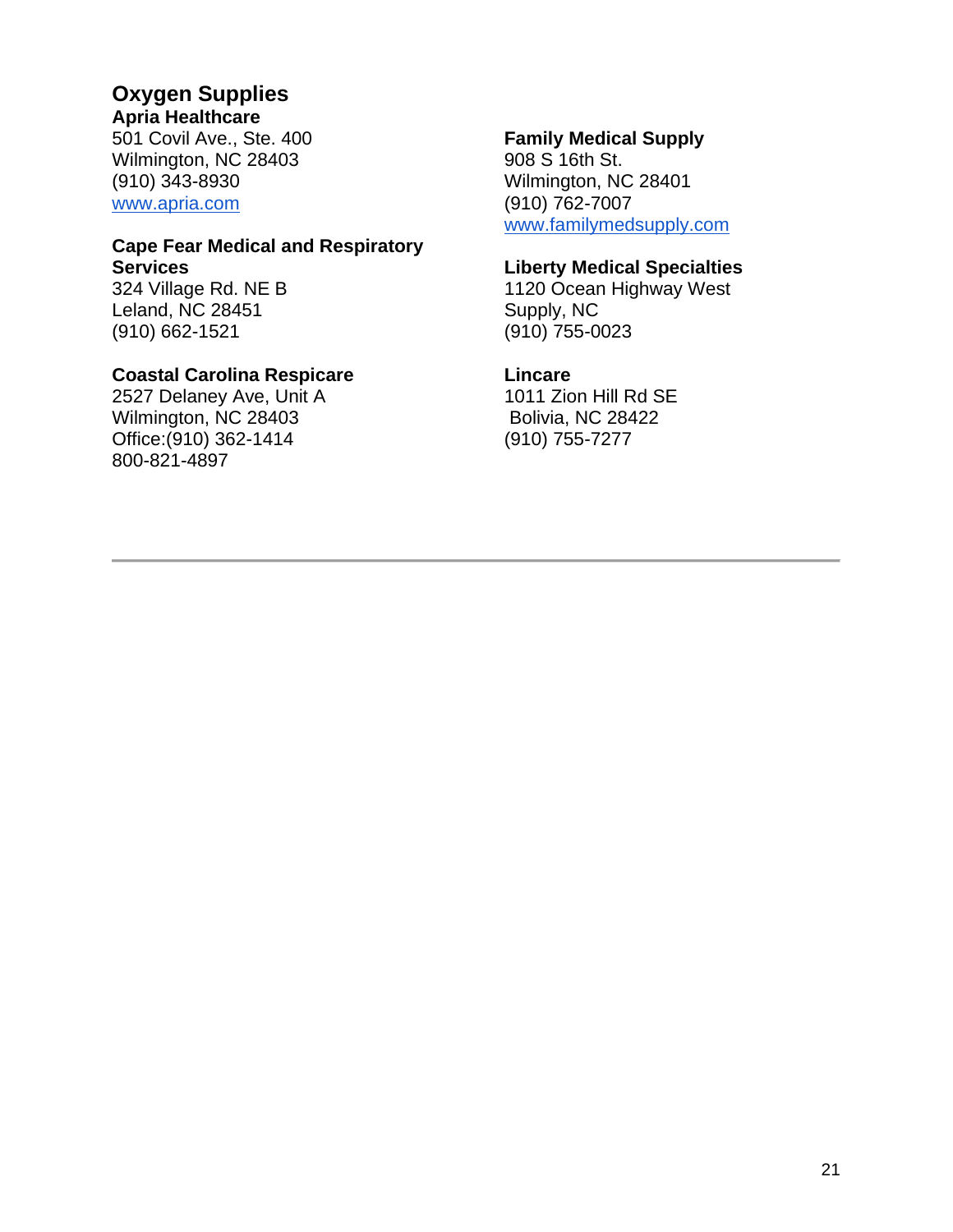# **Education**

## **Brunswick Community College**

50 College Rd. Bolivia NC 28422 (910) 755-7300 www.brunswickcc.edu *A public, two-year educational institution provides accessible and affordable programs and services that meet the educational and cultural needs of the community and to provide opportunities for individuals to be successful.*

## **Brunswick County Literacy Council**

282 Ocean Highway Supply NC 28462 (910) 754-7323 www.bcliteracy.org *The Literacy Council offers tutoring, training, typing and has a literacy teacher, ESL (English as a Second Language) tutoring, in addition to basic literacy tutoring.*

## **Brunswick Senior Resources Senior Centers**

*Offers once a month technology instruction.*

## **Calabash Senior Center**

10050 Beach Dr. Calabash, NC 28467 910-754-6226

#### **Leland Senior Center**

121 Town Hall Dr. Leland, NC 28451 910-754-3658

## **Shallotte Senior Center**

3620 Express Dr. Shallotte, NC 28470 910-754-4468

## **Southport Senior Center**

1513 N. Howe St. Ste. 1 Southport, NC 28461 910-754-4106

## **Supply Senior Center**

101 Stone Chimney Rd. Supply, NC 28462 910-754-845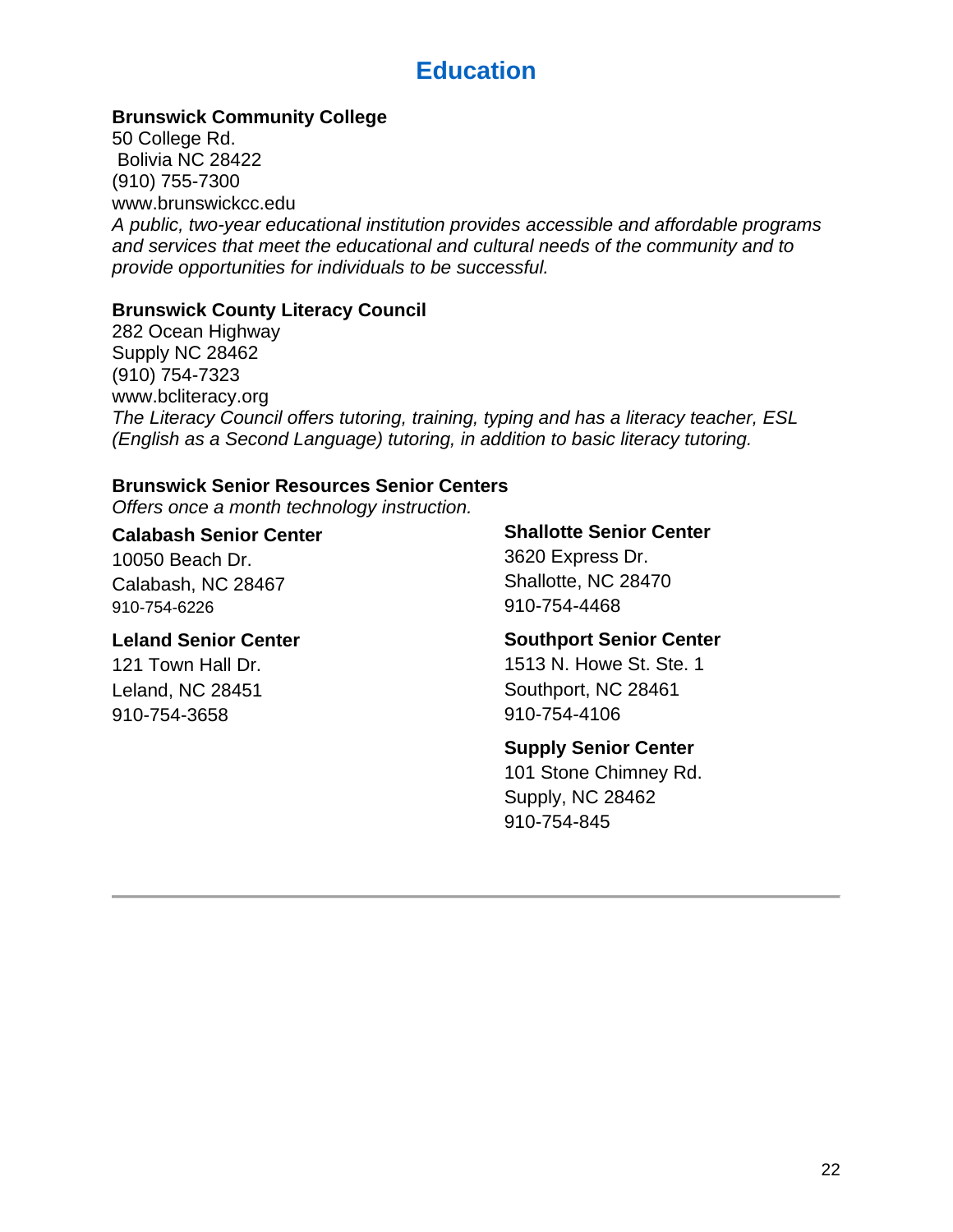# **Energy/Utility Assistance**

#### **Brunswick County DSS Programs**

60 Government Center Drive,Building B (910) 253-2077 DSS@Brunswickcountync.gov

**Crisis Intervention Program**

*Federal program that assists those who have no heating or cooling source or has a disconnect notice and the wellbeing of a household member would be in danger if the heating or cooling crisis was not alleviated.* 

## **Low Income Energy Assistance**

Check eligibility & Apply Online**[:](https://epass.nc.gov/) <https://epass.nc.gov/>**

*Assistance with heating bills* Apply Dec. 1st through Jan 31st.

## **Brunswick Baptist Association**

1041 Old Ocean Highway Bolivia, NC (910) 754-7979 [www.brunsbaptist.org](http://www.brunsbaptist.org/)

### **Brunswick County Water & Sewer Utility Assistance**

Check eligibility & apply online at: <https://epass.nc.gov/>

https://www.brunswickcounty nc.gov/social-services/utilityassistance/ Application period is June 22-July 17

## **Brunswick Family Assistance**

4600 Main St. Shallotte, NC 28470 (910) 754-4766 [www.brunswickfamily.org](http://www.brunswickfamily.org/)

## **Brunswick Homeless Coalition**

BCHC PO Box 7411 Ocean Isle Beach, NC 28469 1-888-519-5362 [www.brunswickhomeless.com](http://www.brunswickhomeless.com/)

## **BSRI**

Heater and Fan Program (910) 754-2300 -orcontact a case manager listed page 2.

## **Generations Church**

4874 Long Beach Rd. SE Southport, NC 28461 (910) 454-9302 [www.generationschurch.com](http://www.generationschurch.com/)

## **St. Brendan's Catholic Church**

5101 Ocean Hwy W Shallotte, NC 28470 (910) 754-8544 [www.stbrendan-shallotte.org/#!/](http://www.stbrendan-shallotte.org/#!/)

*Energy/Utilities Assistance Cont'd….*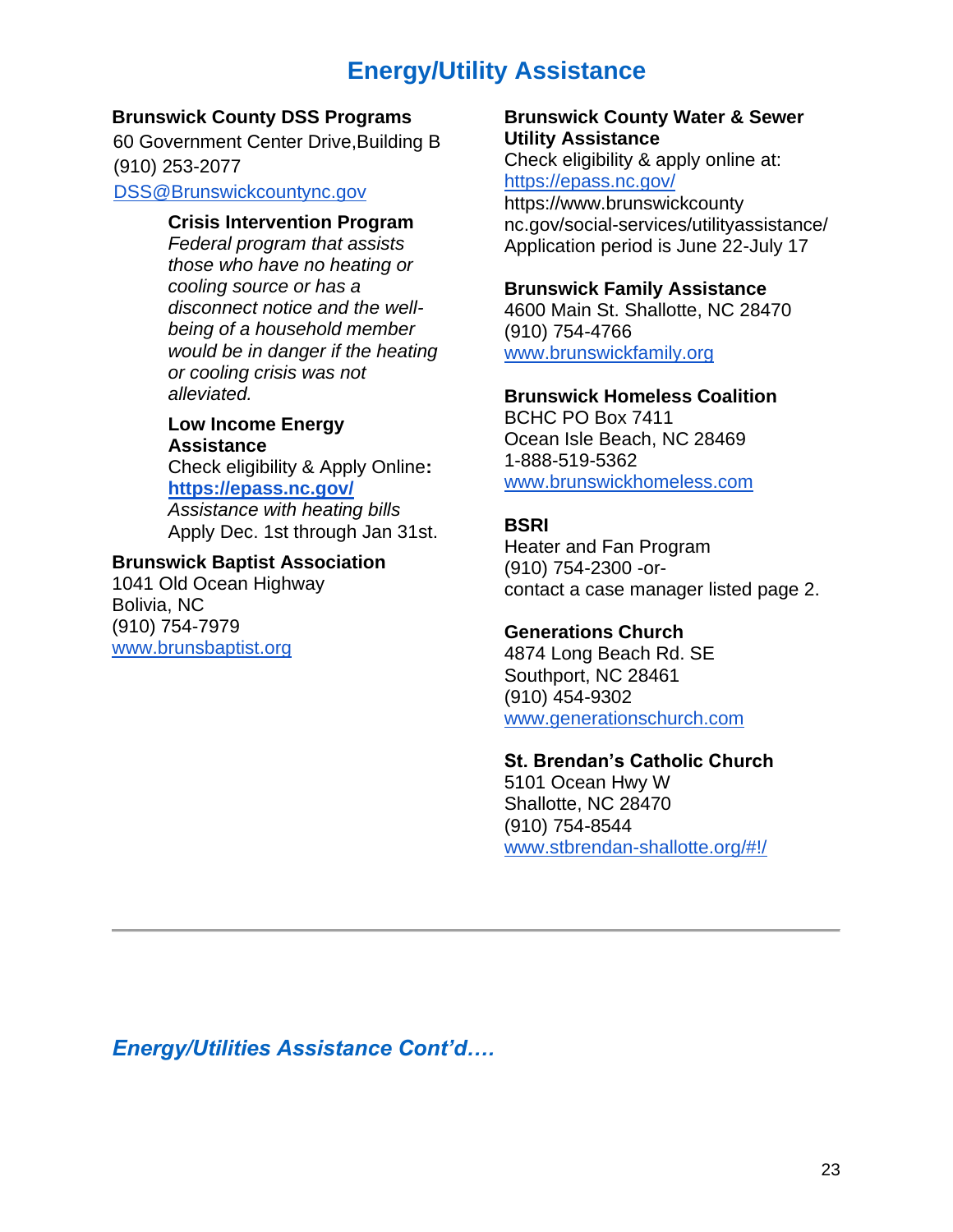## **Utility Companies**

**ABC Utilities Inc**. 6230 Carolina Beach Rd. Wilmington, NC 28412 (910) 793-0682

## **AmeriGas**

3245-A Hwy. 421 N. Wilmington, NC 28401 (910) 251-5302 91 Southport-Supply Rd. Hwy. 211 Supply, NC 28462 (910) 755-5597

## **AT&T Telephone**

Toll Free: 1 800-288-2020

### **Brunswick Electric Membership Corporation BEMC**

BEMC Headquarters 795 Ocean Hwy W (Hwy 17) Supply, NC 28462 (910) 754-4391

## **BEMC Southport/OKI**

4335 Southport-Supply Rd. (Hwy 211) Southport, NC 28461 (910) 457-9808

## **BEMC Whiteville**

2228 New Britton Hwy E (Hwy 130) Whiteville, NC 28472 (910) 642-5011 Customer Service: (800) 842-5871 Report an outage: (800) 682-5309

## **BEMC Fairbluff**

12467 Swamp Fox Rd. W Fair Bluff, NC 28403 (910) 649-6484

## **Brunswick County Water & Sewer Utility Assistance**

https://www.brunswickcounty nc.gov/social-services/utilityassistance/ Application period is June 22-July 17

## **Cape Fear Public Utility Authority, LLC**

253 Government Center Dr. Wilmington, NC 28403 (910) 332-6352 Coastal Community Action, Inc. 303 McQueen Avenue P.O. Box 729 New Port, NC 28570 (252) 223-1630

## **Country L.P. Gas**

1720 Sumerlin Rd. Leland, NC 28451 (910) 805-6418

## **Diversified Energy**

6 Red Bug Rd SW Shallotte, NC 28470 (910) 754-9762 (855) 639-7878 (toll free)

## **Diversified Energy**

1525 N. Norwood St. Wallace, NC 28466 (910) 285-2471

## **Dixie Gas Company**

4880 Coastal Dr. SE Southport, NC 28461 (910) 457-6111

## **Enroh LP Gas**

640 N. Brown St. Chadbourn, NC 28431 (910) 654-5806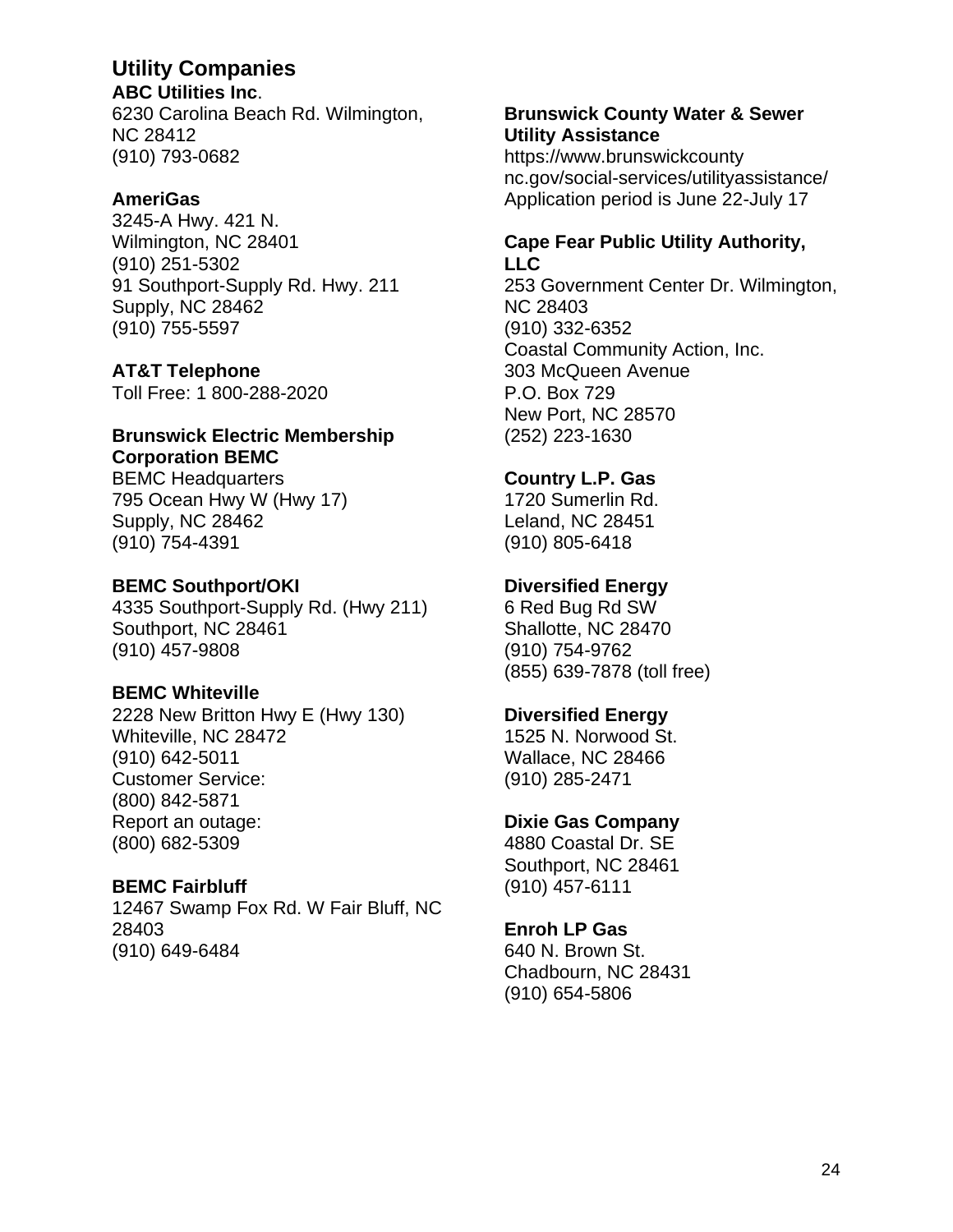## **Fairways Utilities Services Inc**.

7500 Carolina Beach Rd. Wilmington, NC (910) 395-6684 -or 304 Passage Gate Way Wilmington, NC (910) 395-6701

#### **Four County Electric Membership Corp**

1822 NC Hwy 53 West Burgaw, NC 28425 Corporate: (910) 259-2171 Member: (910) 259-2361 or (800) 368-7289 www.fourcty.org

## **Gas Tech**

1611 Canaday Rd. Wilmington, NC 28411 (910) 686-3502

#### **Hendrix Barnhill Co Inc.**

100 Eastwood Rd. Wilmington, NC 28403 (910) 392-2941

#### **Industrial Power & Lighting Inc.**

1346 Willard Railroad St. Wallace, NC (910) 285-8665

#### **Long Bay Utilities Co Inc.**

Southport, NC 28461 (910) 457-5148 (910) 278-5011

## **Progress Energy**

844-388-7425 www.progress-energy.com

#### **Spectrum Cable**

Phone (855) 243-8892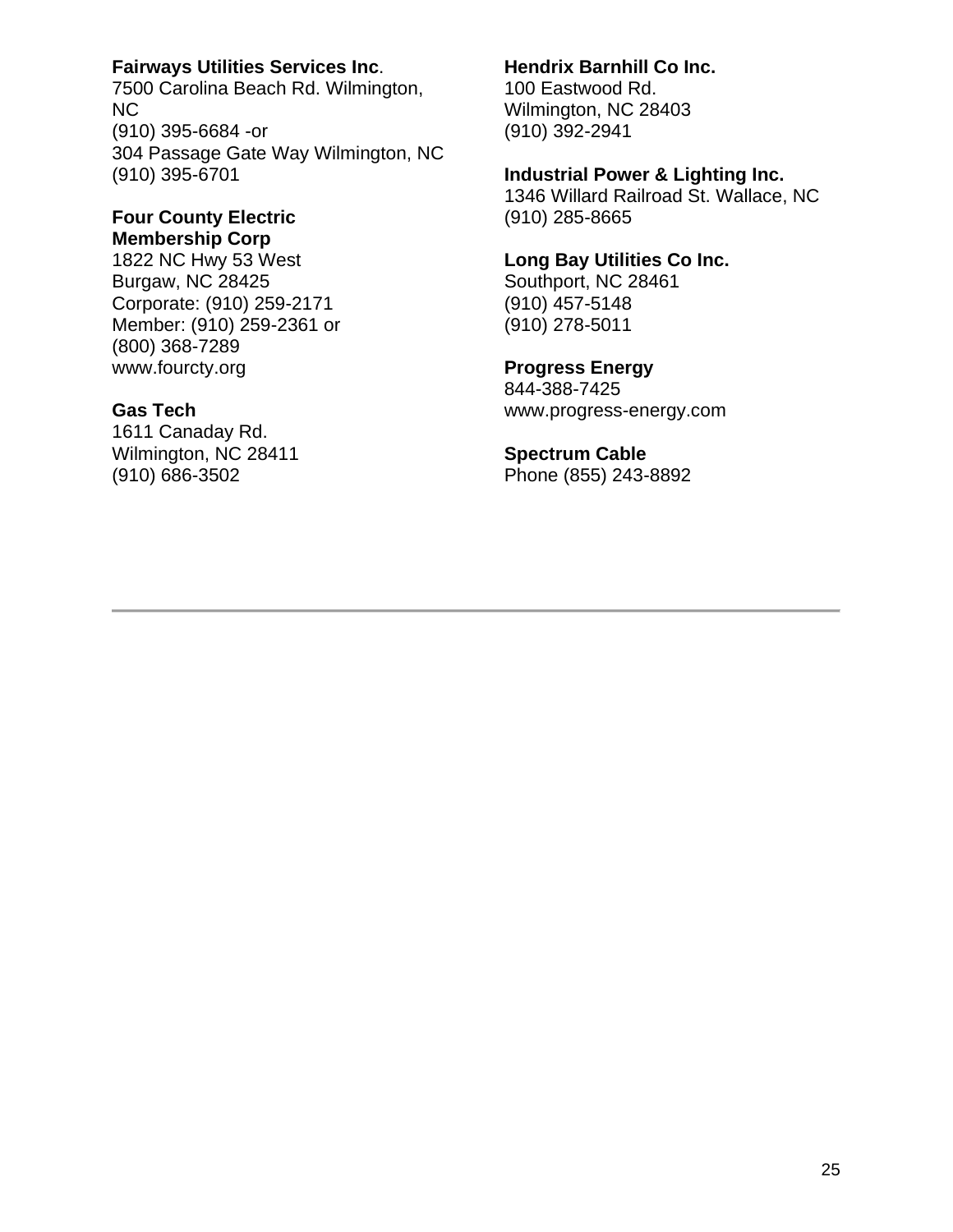# **Estate Assistance**

## **Auction Orange**

1930D Castle Hayne Road Wilmington, NC (910) 352-0411 Assistance with clear outs, estate auctions, consignments, etc.

## **Confederate Rose, Inc.**

Estate Liquidation and Auction Services 4606 Main St. Shallotte, NC 28470 (910) 471-8833

## **The Fancy Flea Antique Mall**

2773 US-17 Shallotte, NC 28470 (910) 755-6665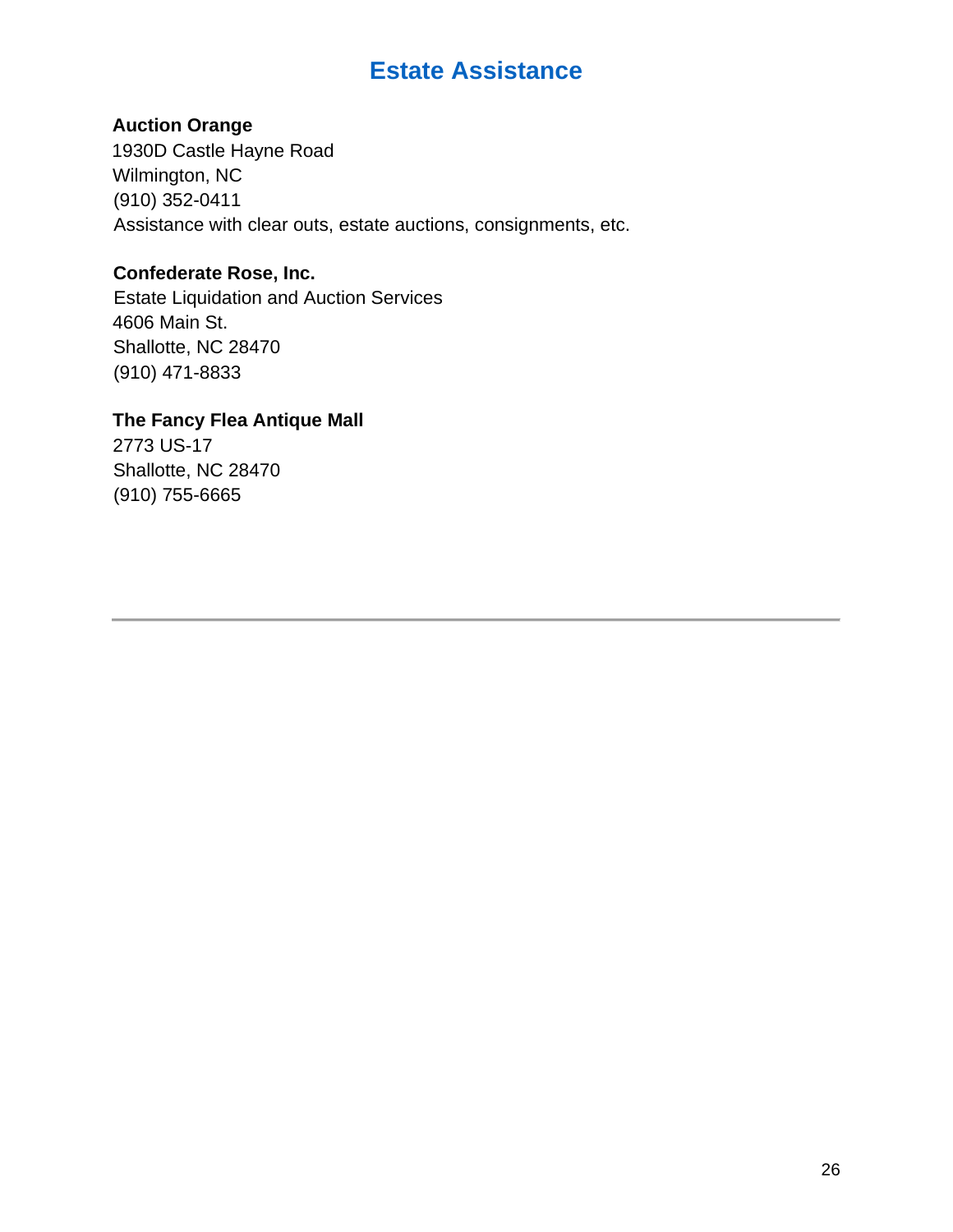# **Financial Assistance**

## **Agencies Providing Financial Assistance**

## **Brunswick County Dept. of Social Services**

60 Government Center Drive Building B 910-253-2077

## **The State/County Special Assistance In-Home Program for Adults (SA/IH)**

provides monthly help with living expenses such as food, shelter and clothing to low-income older adults or adults with disabilities who are at risk of entering a residential facility. Must be Medicaid eligible.

## **Brunswick Family Assistance**

4600-8 Main Street Shallotte, NC 28470 (910) 754-4766 Satellite Location: 2030 Holden Beach Rd Supply, NC 28462 Open the 2nd Thursday of the month http://www.brunswickfamily.org/

## **Catholic Charities**

20 N 4th St UNIT 300 Wilmington, NC 28405 Phone: (910) 251-8130 <https://www.catholiccharitiesraleigh.org/>

## **Southeastern Community and Family Services**

910-277-3535 241 Main St., Wachovia Building, Suite 200 Laurinburg, NC 28352 https://www.nccaa.net/our-agencies http://scfsnc.org

## **Agencies Providing Information On Finding Financial Assistance**

## **Brunswick Senior Resources Senior Centers**

Contact a case manager at your local senior center.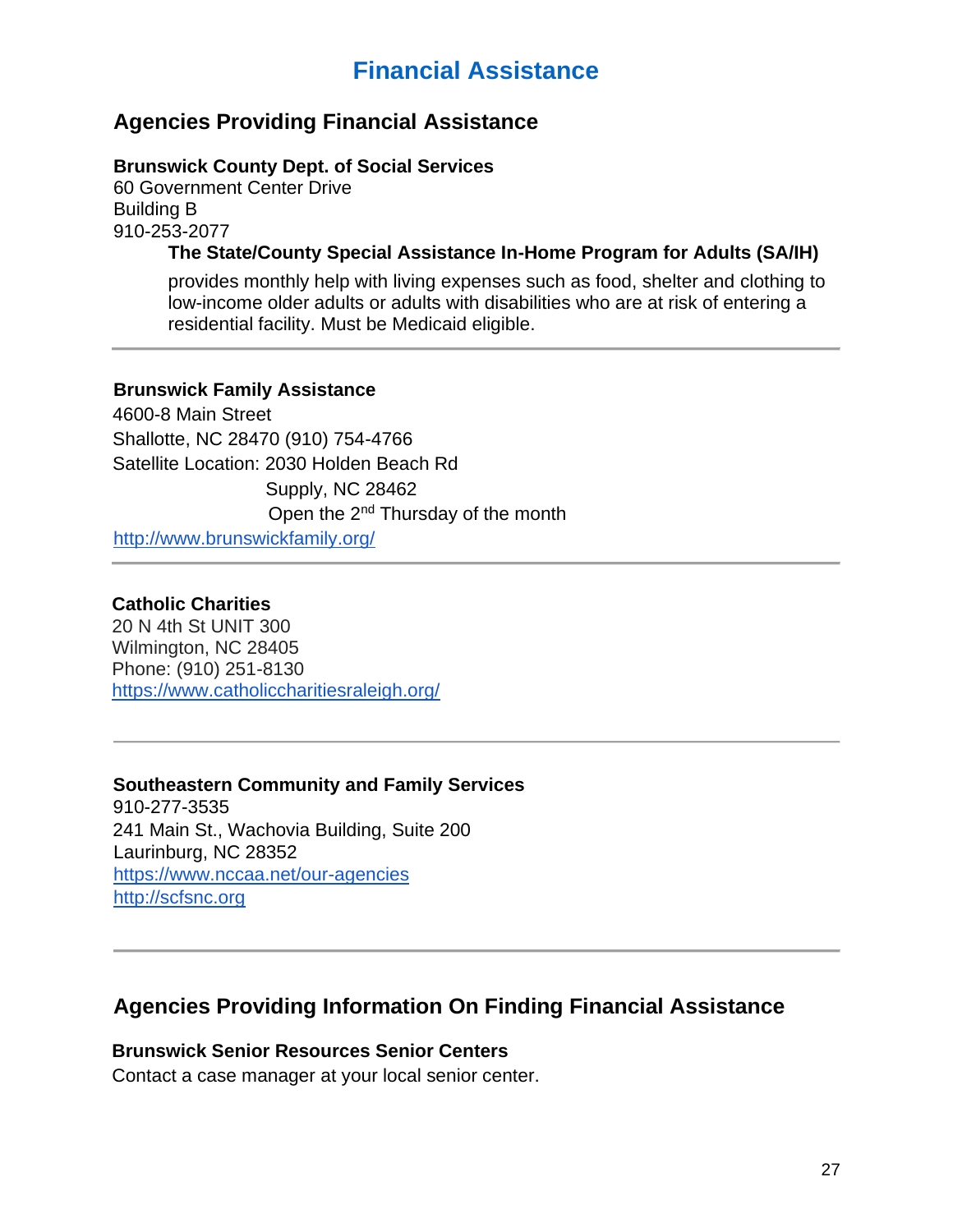# **Fitness and Health Promotion**

#### **Brunswick Senior Resources Senior Centers**

*Exercise Equipment, Exercise Classes and Wellness Programs offered at Senior Centers. Free for 60+ and \$99 annual for individuals 50-59. Call Senior Centers for Information*

## **Calabash Senior Center**

10050 Beach Dr. Calabash, NC 28467 910-754-6226

#### **Leland Senior Center**

121 Town Hall Dr. Leland, NC 28451 910-754-3658

#### **Shallotte Senior Center**

3620 Express Dr. Shallotte, NC 28470 910-754-4468

#### **Southport Senior Center**

1513 N. Howe St. Ste. 1 Southport, NC 28461 910-754-4106

#### **Supply Senior Center**

101 Stone Chimney Rd. Supply, NC 28462 910-754-845

## **Parks and Recreation programs**

https://bcparks.recdesk.com (910) 253-2670 **\*\*See Senior Games**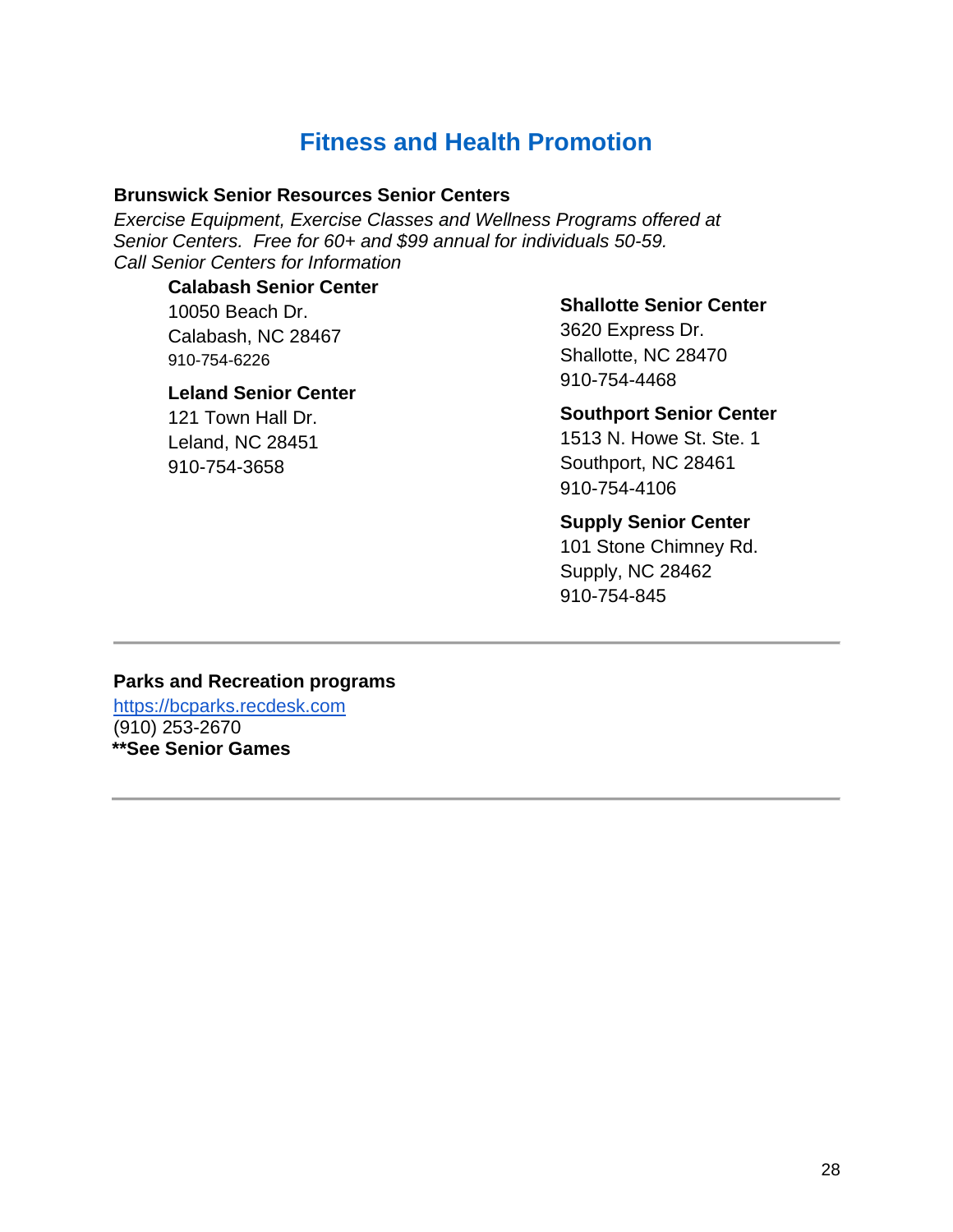# **Food and Nutrition Services**

## **Food and Nutrition Programs**

## **Brunswick County Department of Social Services Food and Nutrition Service (Food Stamps)**

60 Government Center Drive Building B Bolivia, NC 910-253-2077 You must apply in person or online https://epass.nc.gov/CitizenPortal/application.do

# **Brunswick Senior Resources Senior Centers**

**Nutrition Programs Available at Centers**

*Call Senior Centers for Information*

## **Calabash Senior Center**

10050 Beach Dr. Calabash, NC 28467 910-754-6226

## **Leland Senior Center**

121 Town Hall Dr. Leland, NC 28451 910-754-3658

#### **Shallotte Senior Center**

3620 Express Dr. Shallotte, NC 28470 910-754-4468

## **Southport Senior Center**

1513 N. Howe St. Ste. 1 Southport, NC 28461 910-754-4106

## **Supply Senior Center**

101 Stone Chimney Rd. Supply, NC 28462 910-754-845

## **Congregate Meal Program**

*All BSRI Senior Centers and Senior Nutrition Sites offer weekday congregate meals during lunch time for those 60+ at no cost. (Donations Appreciated)*

## **Meals On Wheels**

*Weekday hot meals delivered to homebound seniors*

## **Stomp the Monster**

*Assistance for cancer patient's travel for medical treatment.* Apply at http://stompthemonster.org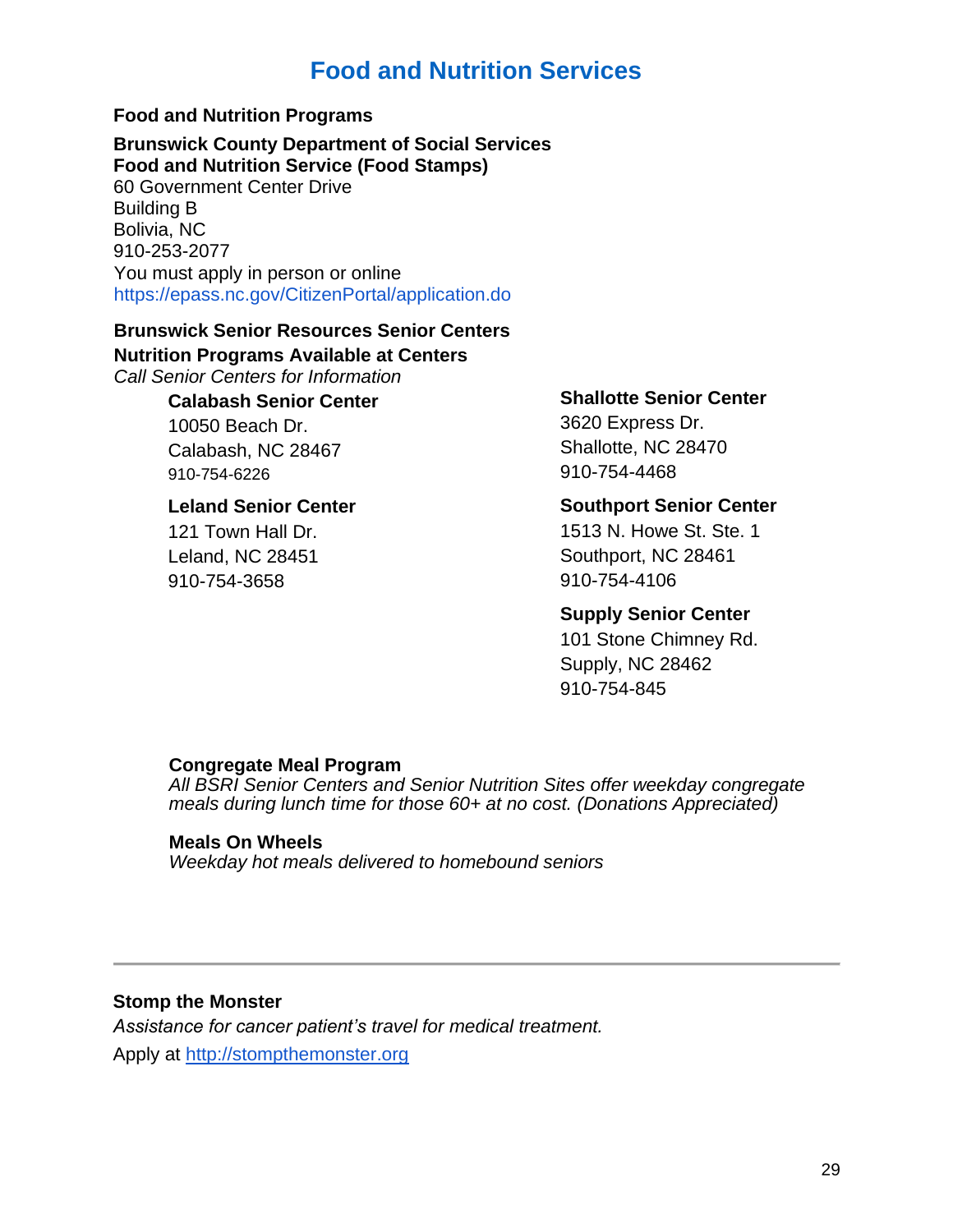# **Food Pantries**

*Income for households should be at or below 130% of the federal poverty guidelines.* 

## **Area Food Pantries**

## *Bolivia Food Banks*

## **Love of Christ Ministries**

4308 Bus. 17 NE.,Bolivia, NC 28422 (910) 253-4893 2nd and 4th Thursday 5-7pm

## *Leland Food Banks*

**Closer Walk**  117-C Village Rd., Leland, NC 28541 (910) 399-4383 4th Saturday, except 3rd Saturday in Nov. & Dec. 9am-1pm

## **First Baptist Church**

571 Village Rd.,Leland, NC 28451 (910) 371-2233 1st & 3rd Saturday 10am-noon

## **Inspirational House of Praise**

1005 Village Rd.,Leland, NC 28451 (910) 371-6052 Wednesdays 8:30-9:30am

## **Salvation and Deliverance**

4402 Northwest Rd., Leland, NC 28451 (910) 655-9600 3rd Thursday and 4th Saturday 9am -1pm

## **Town Creek Vision**

215 Sunnybrook Way,Leland, NC 28451 (910) 253-7775 **Thursdays** 10am-noon

*Food and Nutrition Services Cont'd….*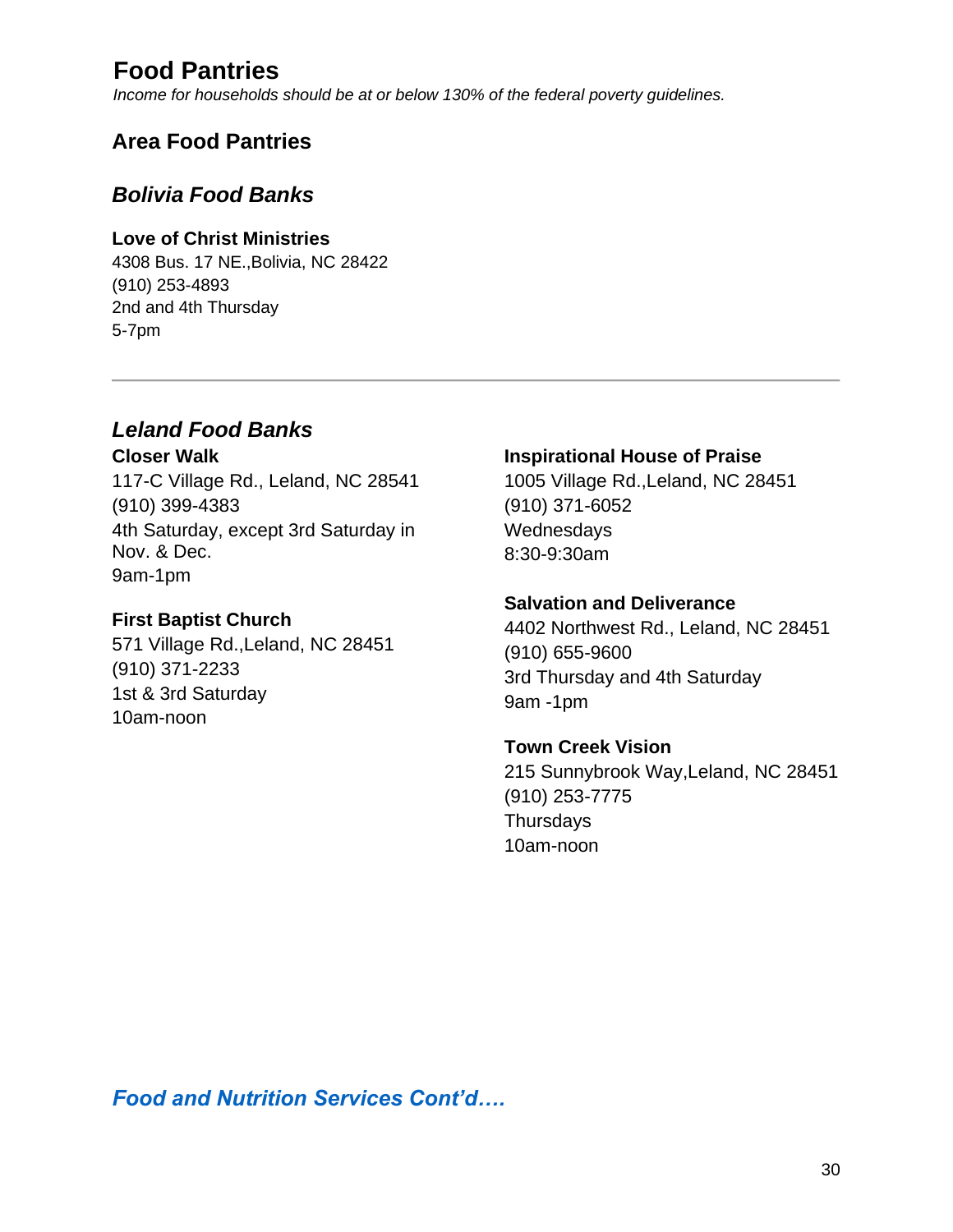## *Navassa Food Bank*

## **Countywide CDC**

1183 Old Mill Rd.,Navassa, NC 28451 (910) 383-1787 Every other Wednesday 10am-12pm

## *Shallotte Food Banks*

## **Brunswick Family Assistance**

4600 Main St. Shallotte, NC 28470 (910) 754-4766 Office: Mon/Tues/Thursday Wednesday Friday M, T, Th =  $9a-4:30p$  W =  $1p-4:30p$  $F = 9a-3p$ 

## **Camp United Methodist**

4807 Main St. Shallotte, NC 28470 (910) 754-4840 **Saturday** 10am-Noon

## **St. Brendan Catholic**

5101 Ocean Hwy. W. Shallotte, NC (910) 754-8544 Mon, Wed, Fri. 10am-Noon

## **South Brunswick Interchurch**

4807 Main St. Shallotte, NC 28470 (910) 579-4684 **Saturdays** 10am-Noon

## **Wings Ministry**

4519-1 Main St. Shallotte, NC 28470 (910) 512-7643

## *Southport/Oak Island/Boiling Springs Food Banks*

## **Shoreline Baptist**

4198 Vanessa Dr. Southport, NC 28461 (910) 457-1909 **Mondays** 3pm-5:00pm

#### **Sonrise Independent Baptist**

8375 River Rd. Southport, NC 28461 (910) 477-6161 2nd & 4th Monday 2p-4p

#### **Southport/Oak Island Interchurch(offers delivery to those without transportation)**

249 W. Boiling Spring Rd. Boiling Spring Lakes, NC 28461 (910) 845-2320 Tues. & Sat. 9-11:30a.m Thurs. 5-7pm

*Sunset Beach Food Bank*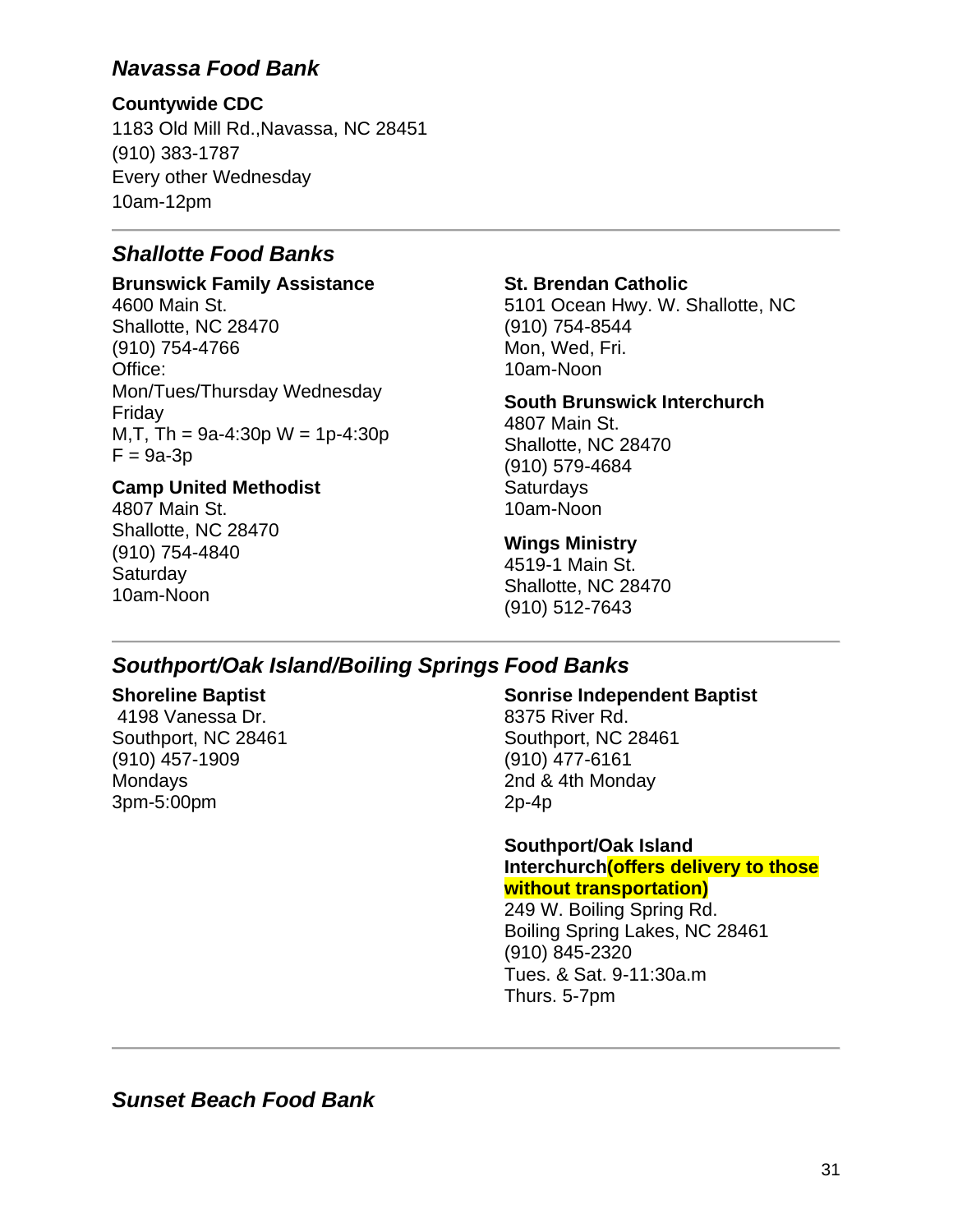### **Seaside United Methodist Church**

1300 Seaside Rd. SE Sunset Beach, NC 28468 (910) 579-5753 Tuesdays 9:30am-11:30am

#### *Supply Food Banks*  **Brunswick Islands Baptist**

1672 Mt. Pisgah Rd. Supply, NC 28462 (910) 842-8969 3rd Tues 12p-until

## **Victory Independent**

516 Varnamtown Rd. Supply, NC 28461 (910) 842-7322 **Tuesday** 12pm-1pm

## *Winnabow Food Bank*

## **St. Mary's Missionary Church Gospel**

6401 Ocean Highway E Winnabow, NC 28479 (910 )253-7622 1st and 3rd Saturday 11am-1pm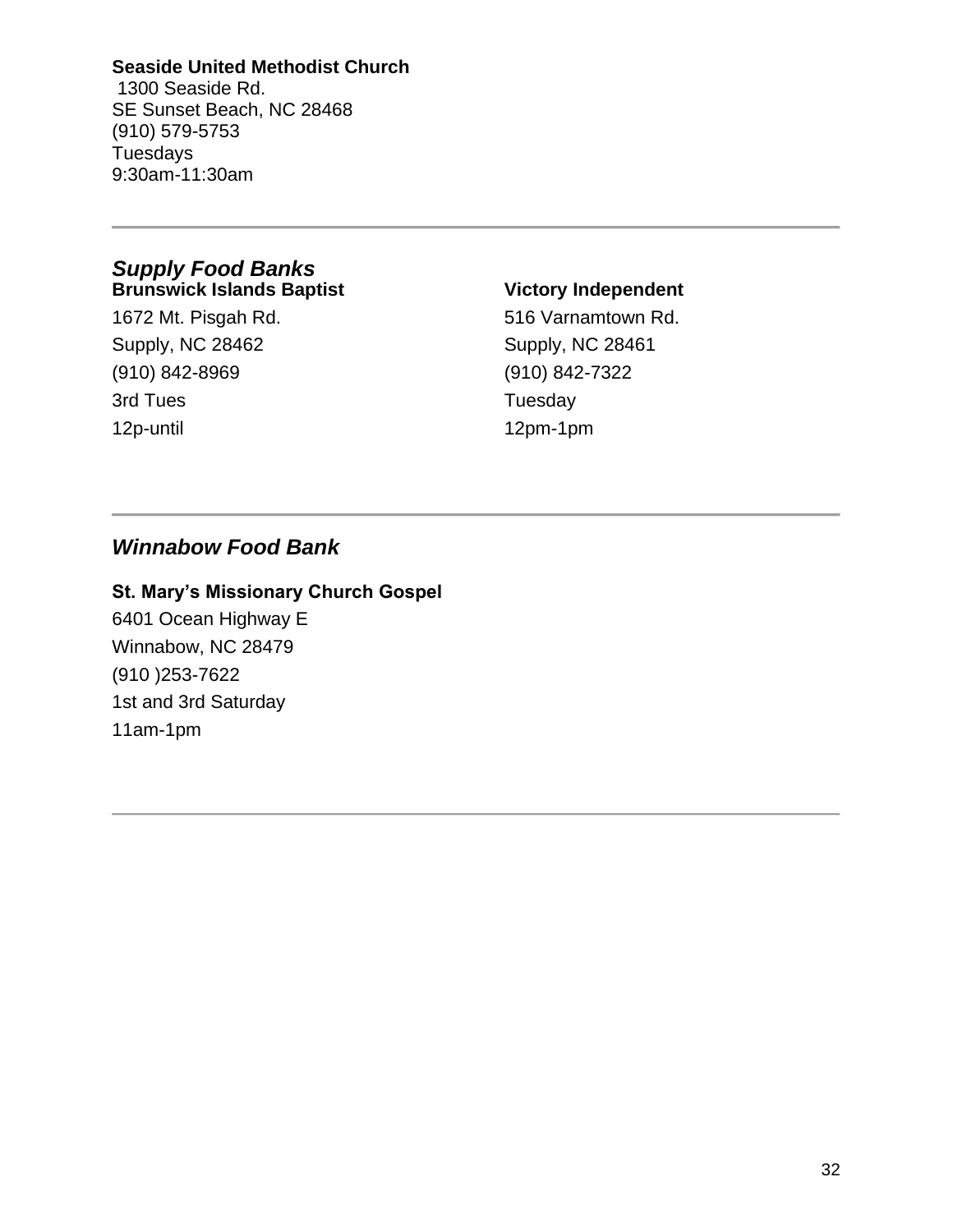# **Health Care**

# **Clinics Offering Services Free or On a Sliding Scale**

**New Hope Clinic** 

201 W Boiling Spring Rd, Southport, NC 28461

(910) 845-5333

[clinic@newhopeclinicfree.org](mailto:clinic@newhopeclinicfree.org) 

[www.newhopeclinicfree.org](http://www.newhopeclinicfree.org/)

*Provides basic medical and dental care, diagnostic services and prescription drugs to low Income, uninsured residents of Brunswick County.* 

## **CommWell Health**

1 (877) 935-5255 [aca@commwellhealth.org](mailto:aca@commwellhealth.org) [www.commwellhealth.org](http://www.commwellhealth.org/)

> Shallotte Office 341 Whiteville Rd. Shallotte, NC 28470

Ocean Isle Office 1525 Ocean Isle Beach Rd. Suite 2, Ocean Isle Beach,NC 28469

Bolivia Office 4311 Old Ocean Highway Bolivia, NC 2842

## **Cape Fear Health Net-Medical Care**

Brunswick & New Hanover ONLY 201 North Front Street, Suite 709, Wilmington, NC 28401 (910) 399-2751 [www.capefearhealthnet.org](http://www.capefearhealthnet.org/) *Assists low-income, uninsured who do not qualify for other resources with access to primary care.*

*Health Care Cont'd….*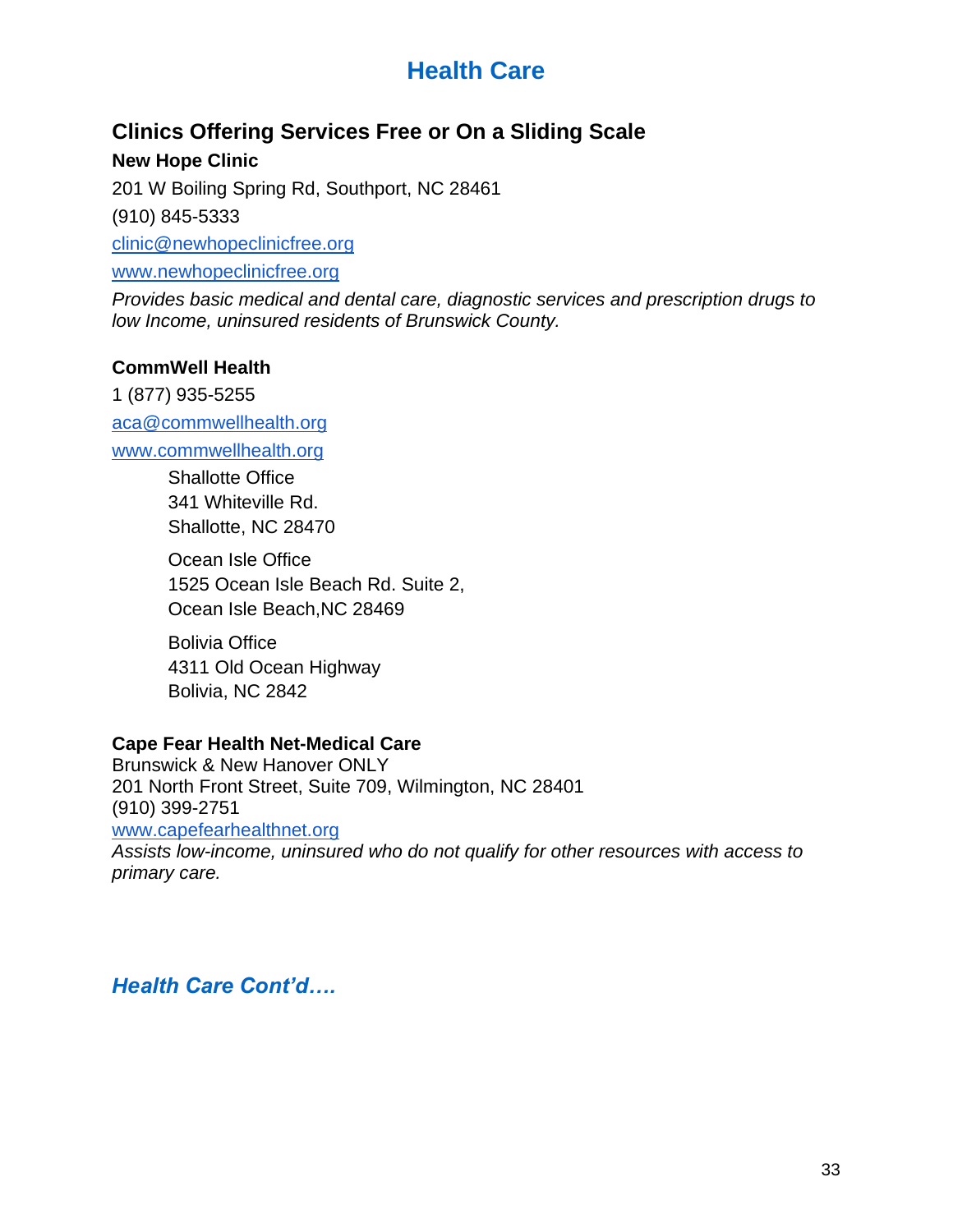# **Health Screenings**

## **Medicare Preventive Benefits**

- One-time Welcome to Medicare Preventive Visit and Yearly Wellness Visit Colorectal Cancer Screenings
- Breast Cancer Screening (Mammogram)
- Cervical and Vaginal Cancer Screening
- Prostate Cancer Screening
- Cardiovascular Screening
- Diabetes Screening, Supplies and Self-Management Training
- Shots (Flu, Pneumococcal, Hepatitis B)
- Glaucoma Screening
- HIV (Human Immunodeficiency Virus) Screening
- Bone Mass Measurements

#### **Medicare Part B (Medical Insurance)** covers:

- Abdominal aortic aneurysm screening
- Alcohol misuse screenings & counseling
- Bone mass measurements (bone density)
- Cardiovascular disease screenings
- Cervical & vaginal cancer screening
- Colorectal cancer screenings
	- Multi-target stool DNA tests
	- Screening barium enemas
	- Screening colonoscopies
	- Screening fecal occult blood tests
	- Screening flexible sigmoidoscopies
- Depression screenings
- Diabetes screenings
- Diabetes self-management training
- Glaucoma tests
- Hepatitis B Virus (HBV) infection screening
- Hepatitis C screening test
- HIV screening
- Lung cancer screening
- Mammograms (screening)
- Nutrition therapy services
- Obesity screenings & counseling
- Prostate cancer screenings
- Sexually transmitted infections screening & counseling
- Shots:
	- Flu shots
	- Hepatitis B shots
	- Pneumococcal shots
- Tobacco use cessation counseling
- Yearly "Wellness" visit

www.medicare.gov/coverage/preventive-screening-services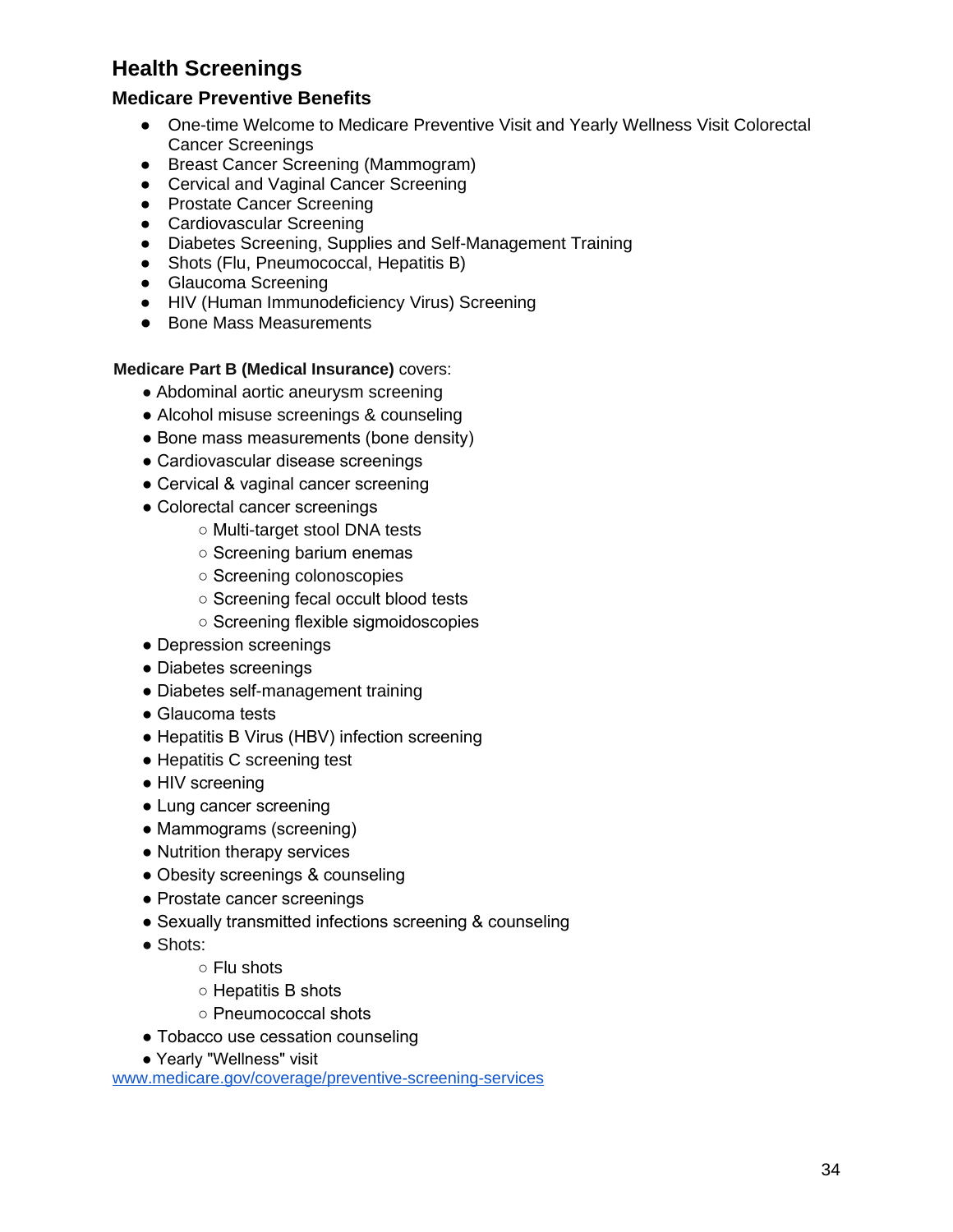# **General Medical Care**

# **General Medical Brunswick County**

### **Brunswick Novant Medical Hospital**

240 Hospital Dr. NE Bolivia, NC (Located on Hwy 17 in Supply, NC) (910) 721-1700 https://www.novanthealth.org/brunswick-medical-center.aspx

*An acute care hospital offering a full range of healthcare services.*

### **Dosher Memorial Hospital**

924 N Howe St., Southport NC 28461 (910) 457-3800 www.dosher.org

*A Critical Access community hospital.*

### **Brunswick County Health Department**

25 Court House Dr. NE, Bolivia NC 28422 (910) 253-2250

www.brunswickcountync.gov/health/

*Baby Love, Child Service Coordination Program, Community Alternative Program (CAP), Environmental Health, Family Planning, General Clinic, Health Check Program, Health Education, Healthy Family Program, HIV Clinic, Immunizations, Laboratory Services, Maternal Outreach, Maternity Care Coordination Program, Maternity Clinic, Pediatric Clinic, Pediatric Primary Care Clinic, Personal Care Services*

# **General Medical Surrounding Area**

#### **New Hanover Regional Medical Center**

2131 S. 17th Street, Wilmington, NC 28401 (910) 667-7000

https://www.nhrmc.org

*Bariatric surgery, behavioral health, cancer treatment, children's health, emergency, heart, home care, imaging & diagnostics, neuroscience, orthopedics, rehabilitation, spine, stroke, trauma, urgent care, and women's health.* 

# **Grand Strand Medical Center**

809 82nd Parkway. Myrtle Beach, SC 29572 (843) 692-1000

#### www.mygrandstrandhealth.com

*Inpatient behavioral and mental health treatment, breast care, cancer care, pediatric ER and care, emergency care, health screenings and fairs, heart care, maternity care, orthopedic surgery, neuro and spine care, rehabilitation services, stroke care, surgical services, advanced wound care, and level I trauma care.*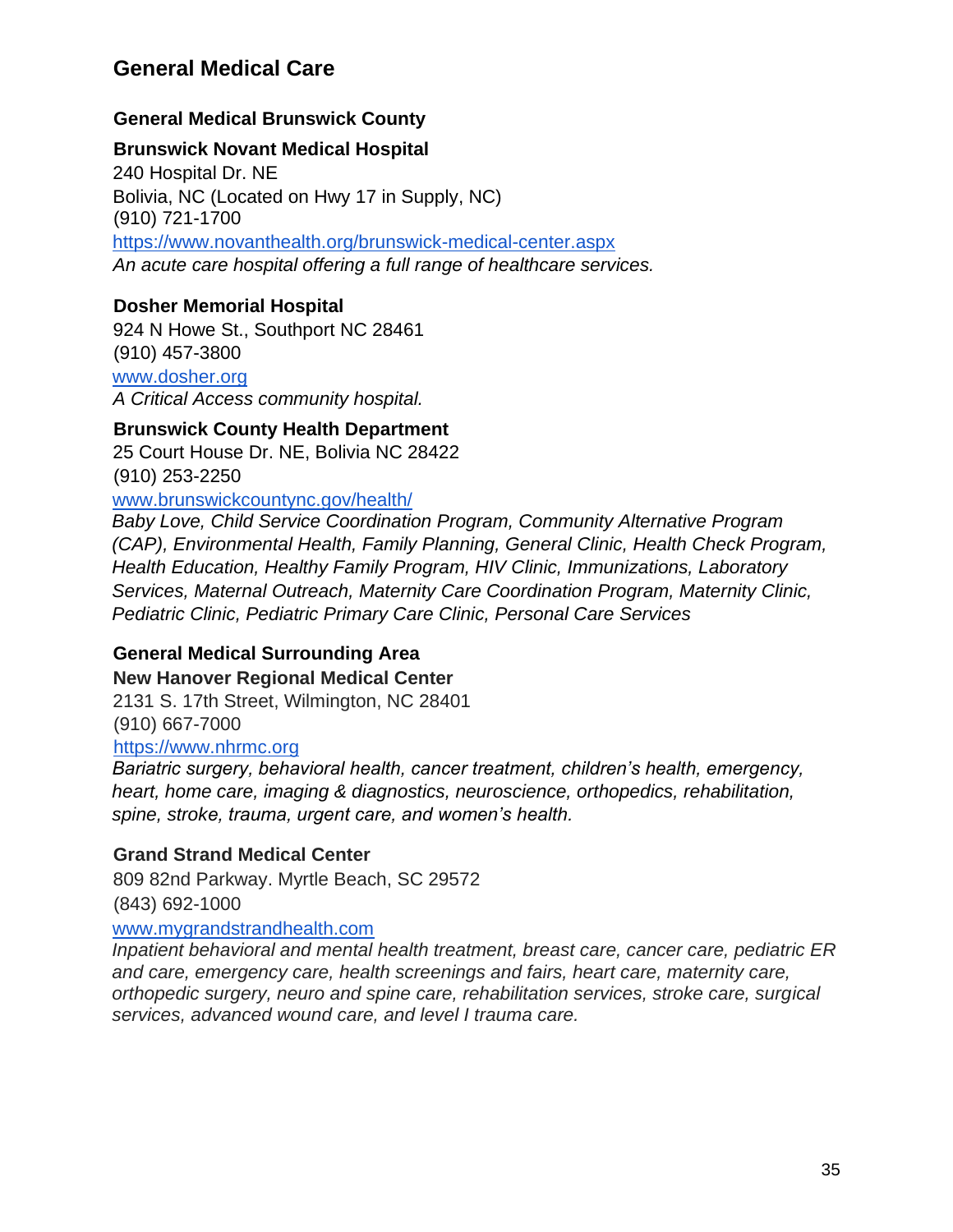# **Home Health Services/Home Care**

# **Home Health Assistance Programs**

#### **Brunswick Senior Resources- In-Home Aide Program**

In-Home Aide services help individuals who have functional, physical or mental impairments accomplish their daily activities such as bathing, dressing, toileting, cooking, cleaning, laundry.

#### **Contact a case manager at your local BSRI Senior Center**

**Medicaid:** Those who qualify for Medicaid may qualify for personal care services PCS, but only as prescribed by your doctor. To qualify for personal care services, you must show that you need assistance with your activities of daily living such as bathing,dressing, eating and mobility. Your doctor may need to complete a DMA-3051 FORM to facilitate eligibility. For more information visit [North Carolina Medicaid](https://www.medicaidplanningassistance.org/nc-personal-care-services-program/)  [Personal Care Services Program: Benefits & Eligibility](https://www.medicaidplanningassistance.org/nc-personal-care-services-program/) or contact a case manager at your local BSRI Senior Center.

### **North Carolina Dept. of Health and Human Services- CAP Program**

Home Health Programs for 65+, blind, disabled who **require a nursing facility level of care** and who are at risk of institutionalization within 30 days.

#### **Contact: Brunswick New Hanover Regional Medical Center (910) 667-7000 [Community Alternatives Program for Disabled Adults \(CAP/DA\) | NC Medicaid](https://medicaid.ncdhhs.gov/providers/programs-and-services/long-term-care/community-alternatives-program-disabled-adults-capda)**

**Community Alternatives Program for Disabled Adults (CAP/DA)** Provides adult day health, personal care aide, home modification, mobility aids, meal preparation.

#### **Community Alternatives Program/Choice (CAP/Choice)**.

Provides adult day health, personal care aide, home modification, mobility aids, meal preparation. An agency arrange

# **PACE Program-Program of All-inclusive Care for the Elderly**

State/Federal program that provides comprehensive health care and services that allow individuals 55+ who **qualify for nursing level of care** to remain with their family and as opposed to a nursing home or other care facility.

**Eligibility:**There are only four criteria to be eligible for PACE: age 55 or older, reside in an area served by PACE, **be certified as eligible for nursing home level care** in NC and be able to live safely in a community setting at the time of enrollment. THIS IS AN ENTITLEMENT PROGRAM and is therefore based on income requirements.

**Contact:** Elderhaus 910-343-8209

PACE Program - [ElderhausElderhaus](https://elderhaus.com/pace-program/)

*Home Health Cont'd….*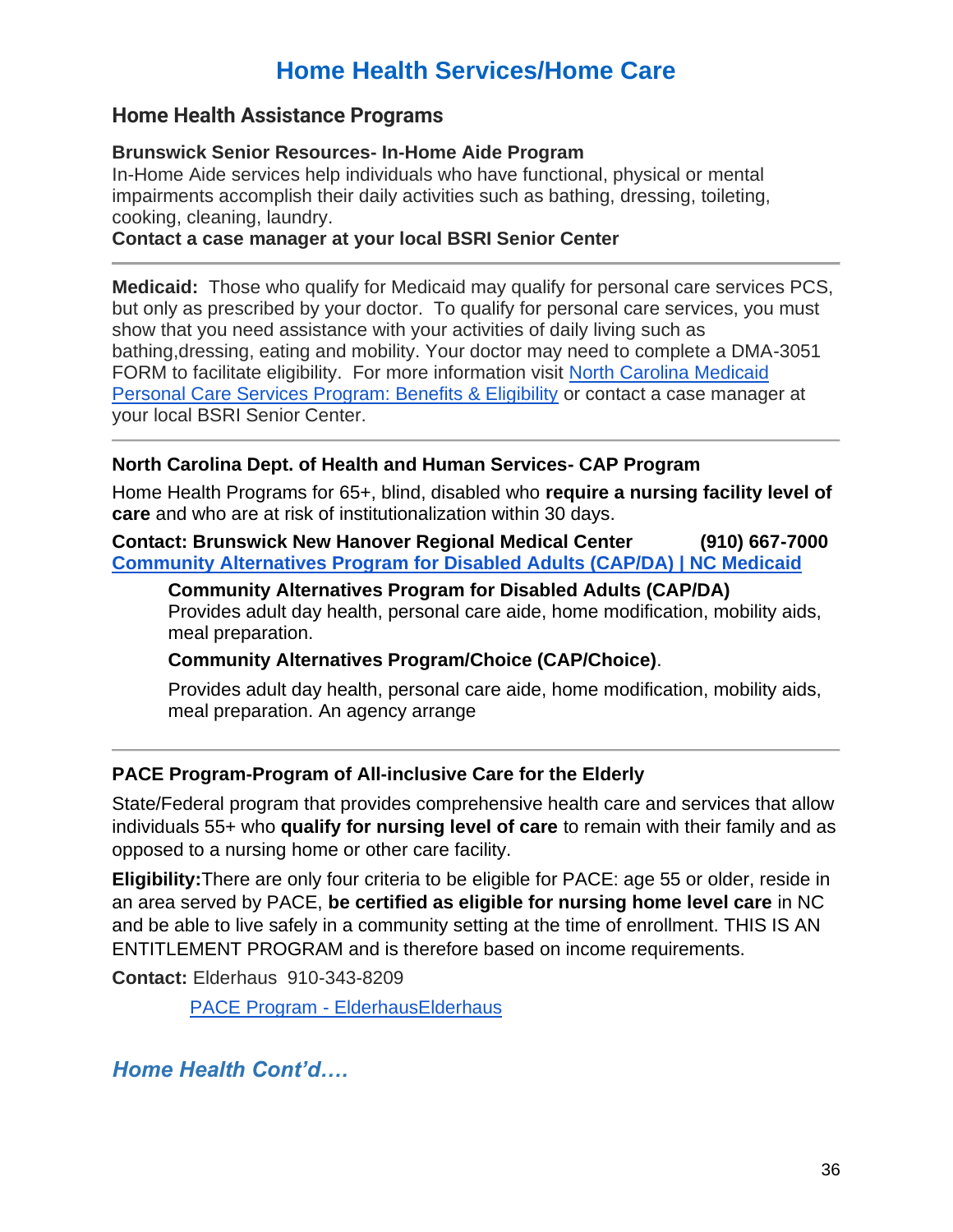# **Home Health - Medical**

# **Agencies that serve Brunswick County Advanced Home Health**  800-643-6656 (24/7 phone)

<https://advhomehealth.com/locations/>

#### **All Care Home Care Agency**

1213 Culbreth Dr. Wilmington, NC 28405 (910) 350-8811 Accepts all payments [https://www.allcarehc.com](https://www.allcarehc.com/)

#### **Allied Home Health Care Inc.**

143 Holden Beach Rd SW. #1B Shallotte, NC 28459 (910) 640-2021 Accepts Medicaid (CAP/DA, CAP/C), VA,private insurance and private pay.

#### **Assisted Care at Home**

1003 Olde Waterford Way Suite 1B Leland, NC 28451 (910) 332-3333 https://assistedcare.net Accepts all payments

#### **Bayada\***

3205 Randall Parkway Suite 207 Wilmington, NC 28403 (910) 397-7767 www.bayada.com

#### **Brightstar of Brunswick/New Hanover**

2709 Market St. Suite 201 Wilmington, NC 28403 (910) 599-9555 [www.brightstarcare.com](http://www.brightstarcare.com/) Accepts VA, private pay, LTC insurance

#### **Cape Fear Home Care**

3801 Wrightsville Ave #5 Wilmington, NC 28403 (910) 794-7300 www.capefearhomecare.com Accepts Medicaid, private pay, private insurance.

#### **Care Providers of Wilmington, Inc.**

2547 S. 17th Street Suite B Wilmington, NC 28401 (910) 792-6296 Toll Free: (877) 791-6255 www.cpwilmington.com Accepts all payments.

#### **Community Home Care & Hospice**

497 Olde Waterford Way Ste 208 Belville, NC 28451 (910) 371-6427 Tollfree: 866 400 6685 www.communityhch.com Accepts all payments.

#### **Care Alternatives**

100 Old Eastwood Rd. #33 Wilmington, NC 28403 (910) 395-5440

#### **Eldercare At Home**

3408 Wilshire Blvd. STE 100-B Wilmington, NC 28403 (910) 395-5003 www.eldercarenc.net Accepts private pay, private insurance, CAP and Veterans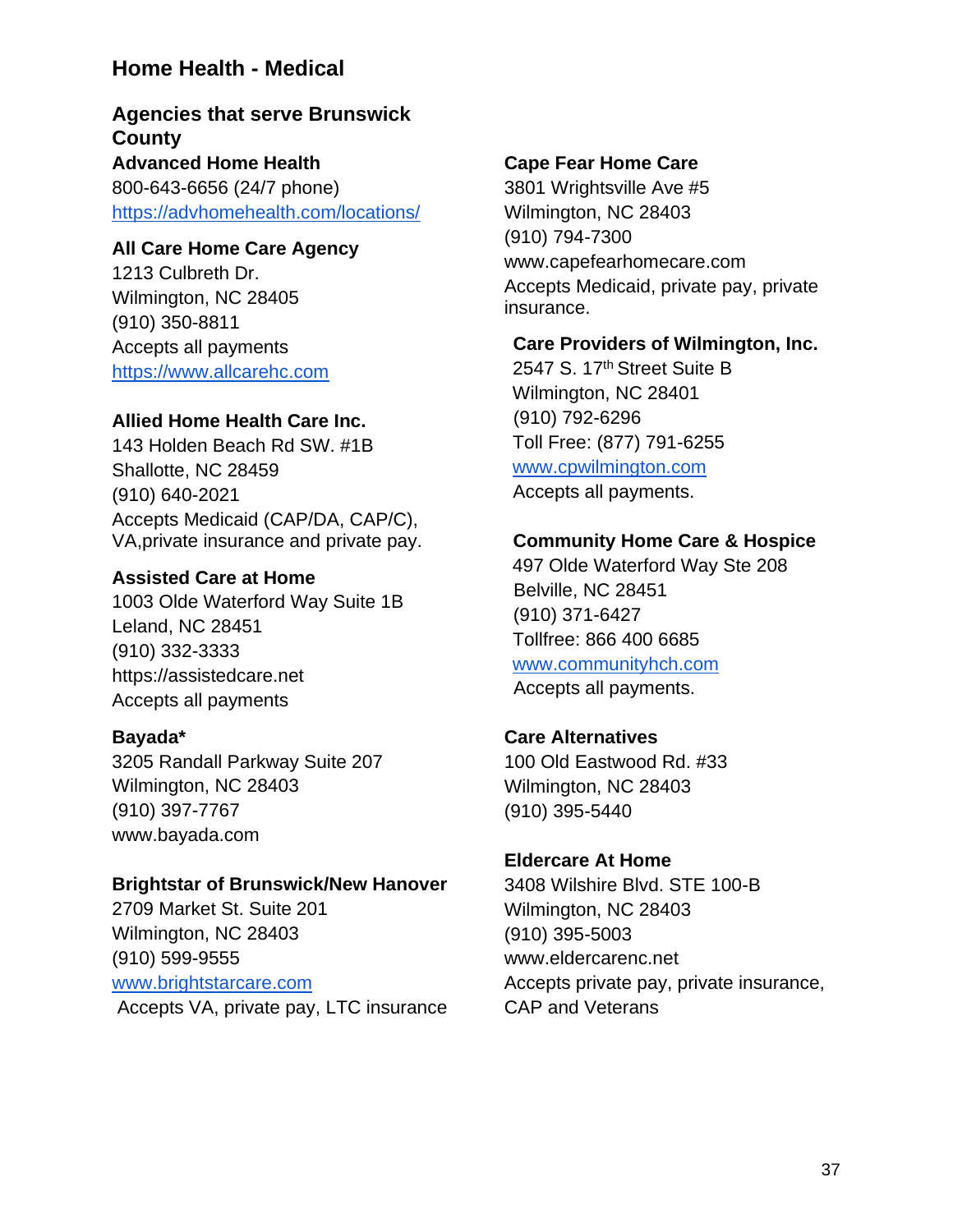# **Elderhaus PACE**

PACE Program 2222 S. 17th Street Wilmington, NC 28401 (910) 343-8209 TTY: (1-800) 735-2962 [www.elderhaus.com](http://www.elderhaus.com/)

# **Griswold Home Care**

4016 Shipyard Blvd Suite A Wilmington, NC 28401 (910) 363-2866 www.griswoldhomecare.com

# **Interim Health Care**

592 Ocean Hwy W. Supply, NC 28462 (910) 755-8044 www.interimhealthcare.com Accepts all payments.

# **Liberty Home Care & Hospice**

420 Eastwood Road Suite 101 Wilmington NC 28403 910-251-8111 Toll free: 1-800-999-9883 or 1120 Ocean Highway West Supply, NC 28462

800-800-0618 www.libertyhomecare.com Accepts all payments.

# **Maxim HealthCare Services**

2106 South 17th Street Wilmington, NC 28401 (910) 251 8990 www.maximhomecare.com/Wilmington\_ Hom ecare\_223.aspx Accepts Medicaid, private insurance and private pay.

# **NHRMC Home Care**

7864 US Highway 17 South Rocky Point, NC 28457 (800) 263-2016 www.nhrmc.org/services/hom e-care Accepts all payments.

**Veterans Care Coordination** 1 (855) 380-4400

[www.vcchc.com](http://www.vcchc.com/)

# **VA**

No Cost Numerous locations (910) 343-5300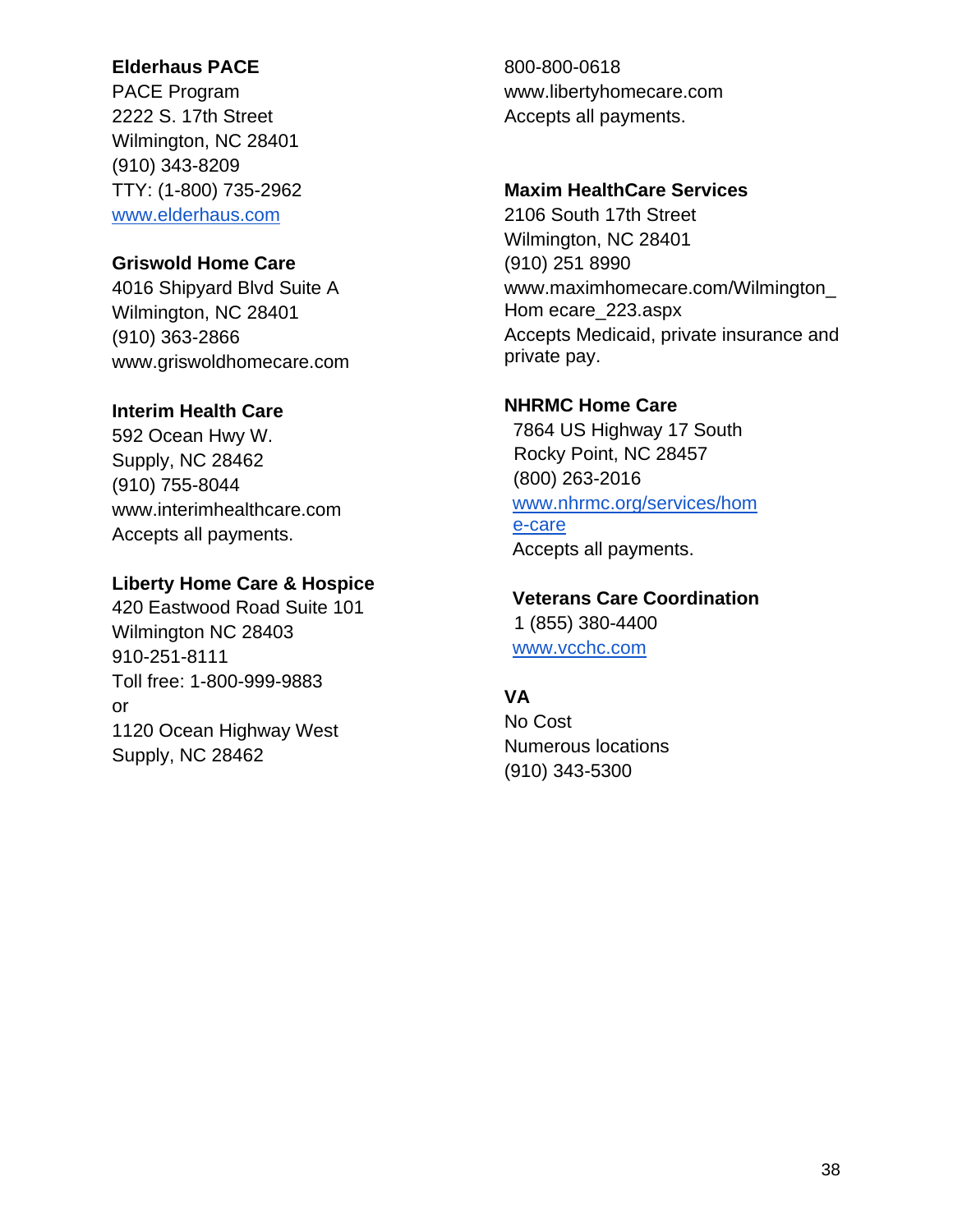# **Home Health Companion Agencies - Nonmedical**

### **Always Good Company Home Care**

P.O. Box 10167 Wilmington, NC 28404 (910) 538-5207 www.alwaysgoodcompanyhomecare.com Accepts Long-Term Care Insurance.

# **Bayada\***

3205 Randall Parkway Suite 207 Wilmington, NC 28403 (910) 397-7767 www.bayada.com

\*BSRI contracts w/ Bayada for In Home Aide,assisting with cost.

**Call BSRI to inquire** 910-754-2300.

# **BrightStar Care of Wilmington and**

Brunswick County 2709 Market St, Ste 201 Wilmington, NC 28403 Phone 910-599-9555 **[www.brightstarcare.com/wilmington](http://www.brightstarcare.com/wilmington-brunswick-county)[brunswick-county](http://www.brightstarcare.com/wilmington-brunswick-county)**

# **Coastal Companion Care**

5101 Southport Rd. SE Suite 4 Southport, NC 28461 (910) 457-5300 [www.coastalcompanioncare.com](http://www.coastalcompanioncare.com/)

# **Comfort Keepers**

10239 Beach Dr. SW Suite 20 Calabash, NC 28467 (910) 208-6019 [www.comfortkeepers.com](http://www.comfortkeepers.com/)

## **Community Innovations**

80 Alliance Drive Whiteville, NC 28472 (910) 642-5697 www.communityinnovations.com Accepts Medicaid and private insurance.

**Home Instead** 25 Union School Rd. NW Shallotte, NC 28469 (910) 790-0002 [www.homeinstead.com](http://www.homeinstead.com/)

# **Right At Home** 2202 Wrightsville Ave Suite 112 Wilmington, NC 28403 (910) 765-0755 [www.rightathome.net/wilmington](http://www.rightathome.net/wilmington)

# **Senior Helpers**

2311 South 17th Street Wilmington, NC 28401 (910) 239-3907 www.seniorhelpers.com/wilmington Accepts all payments.

# **Synergy Home Care**

4610 Holly Tree Rd. Suite 201 Wilmington, NC 28409 (910) 444-1496

#### www.synergyhomecare.com

Accepts private pay and private insurance.

# *Home Health Care Cont'd...*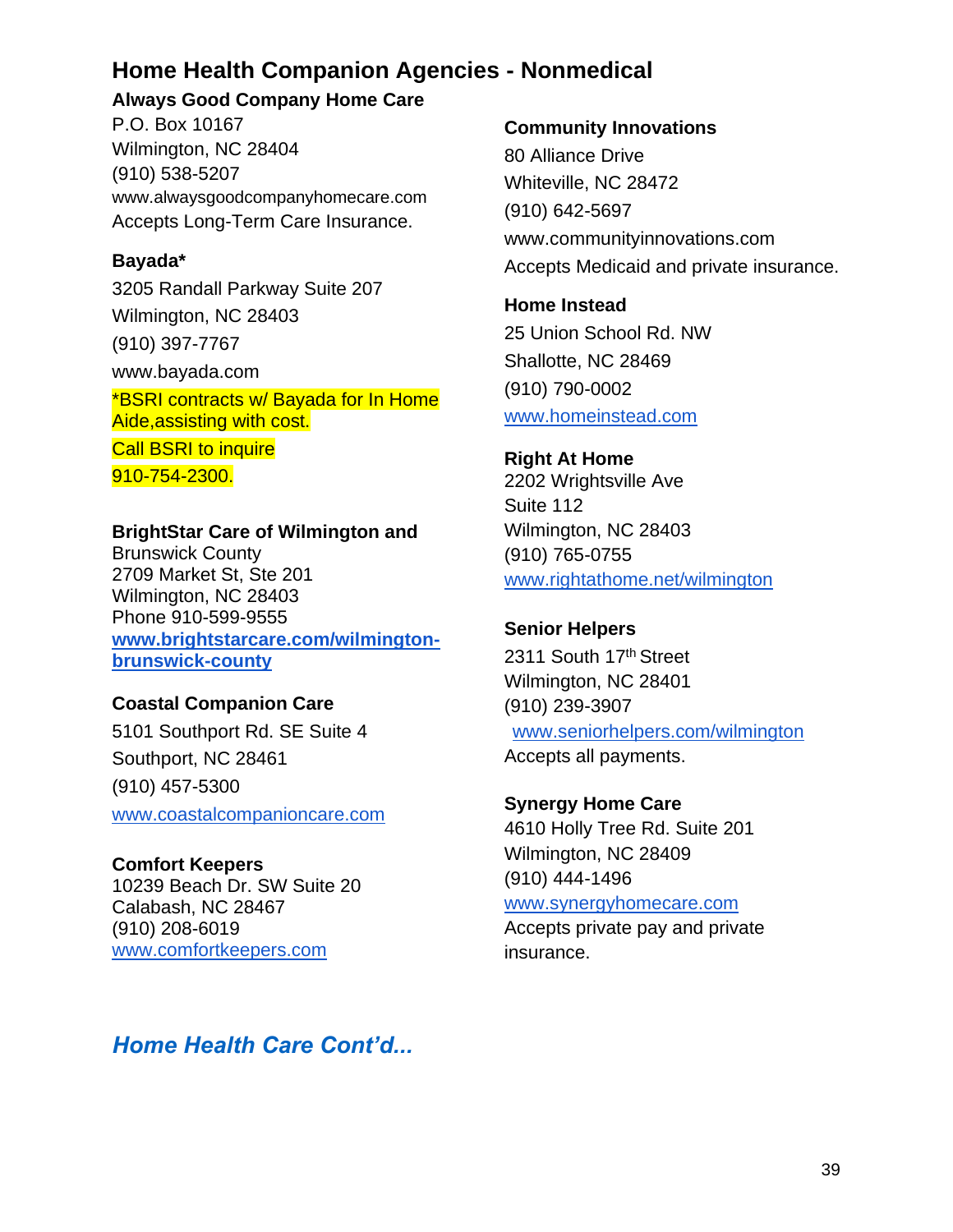#### **Housekeeping Private Companies Beach Maids**

2531 Kirby Rd. SW Supply, NC 28462 Phone number: (843) 421-9036

#### **Coastal Maid Cleaning Services**

Located in Sunset Beach Area Phone number: 910-505-9101 Cell phone: (910) 448-2661 [http://coastalmaidcleaning.com](http://coastalmaidcleaning.com/)

### **Complete Cleaning Services**

3345 Stone Chimney Rd. SW Supply, NC 28462 (910) 842-4528 [www.cleaningbrunswick.com](http://www.cleaningbrunswick.com/)

# **Glory Girls Cleaning Service**

Shallotte Area (843) 246-4812

## **Merry Maids**

1302 S 39th St. Wilmington, NC 28403 (910) 317 0365 [www.merrymaids.com/wilmington/](http://www.merrymaids.com/wilmington/)

#### **Molly Maid of Wilmington**

4302 Holly Tree Rd. Wilmington, NC 28412 (910) 338-4661 www.mollymaid.com/wilmington/

# **The Maids of Wilmington**

108 N Kerr Ave Suite K1B Wilmington, NC 28405 (910) 859-8449 [www.maids.com](http://www.maids.com/)

# **Yes! Maids**

Located in Ash (970) 387-8287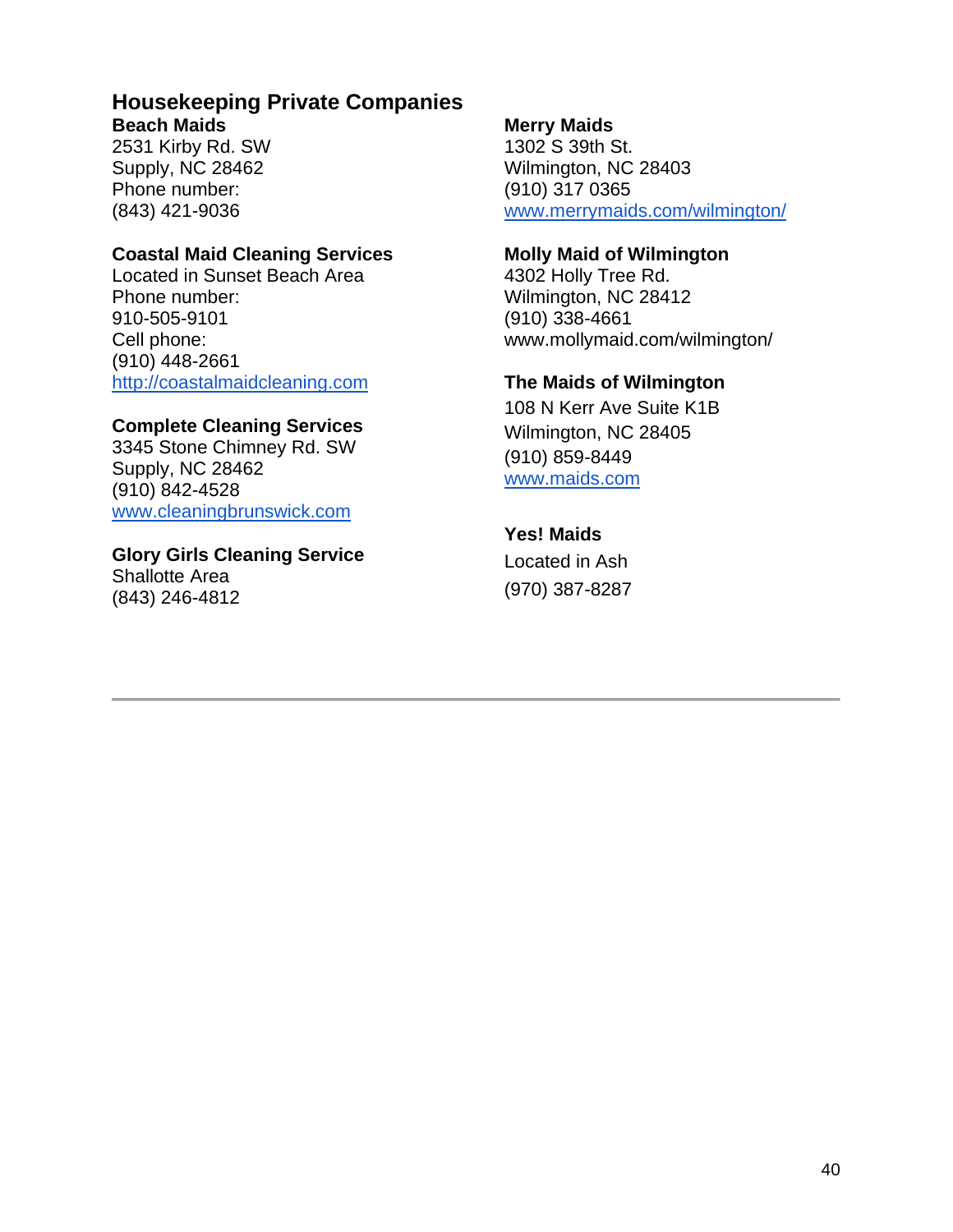# **Home Repair and Modifications**

### **101 Mobility**

910-726-3200 Ramps, lifts, etc. [https://101mobility.com/wilmington/prod](https://101mobility.com/wilmington/products/r) [ucts/r amps-handrails/](https://101mobility.com/wilmington/products/r)

#### **Brunswick Baptist Association**

1041 Old Ocean Highway Bolivia, NC (910) 754-7979 [www.brunsbaptist.org](http://www.brunsbaptist.org/)

#### **Brunswick County Habitat for Humanity**

Critical Home Repair Program 4578 Long Beach Road Southport, NC 28461 (910) 454-0007

### **Catholic Charities**

Harrelson Center 20 N. 4th Street Suite 300 Wilmington, NC 28401 (910) 251-8130 [www.catholiccharitiesraleigh.org/wilming](http://www.catholiccharitiesraleigh.org/wilmington) [ton](http://www.catholiccharitiesraleigh.org/wilmington)

#### **Christian Recovery Centers, Inc**

1994 Ash Little River Rd, NW Ash, NC 28420 910-287-4357 Pressure washing & lawn maintenance to seniors meeting income requirements

#### **Lifepoint Church**

1107 New Pointe Blvd Suite 24 Leland, NC 28451 (910) 794-3100 [www.lifepointnow.com/benevolence](http://www.lifepointnow.com/benevolence)

#### **Next Day Access**

910-386-8046 Ramps, stair lifts, grab bars/safety poles, bathroom products, platform/porch lifts, pool lifts. [https://www.nextdayaccess.com/wilming](https://www.nextdayaccess.com/wilmington-n) [ton-n c/](https://www.nextdayaccess.com/wilmington-n)

#### **NC DHHS-Independent Living Program**

Phone: (910) 746-6800 [https://www.ncdhhs.gov/assistance/disa](https://www.ncdhhs.gov/assistance/disability-services/independent-living-for-people-with-disabilities) [bility-services/independent-living-for](https://www.ncdhhs.gov/assistance/disability-services/independent-living-for-people-with-disabilities)[people-with-disabilities](https://www.ncdhhs.gov/assistance/disability-services/independent-living-for-people-with-disabilities) Bathroom modifications, ramps, etc. for those who qualify

### **WARM – Wilmington Area Rebuilding Ministry**

5058 Wrightsville Ave Wilmington NC 28403 (910) 399-7563 [www.warmnc.org](http://www.warmnc.org/)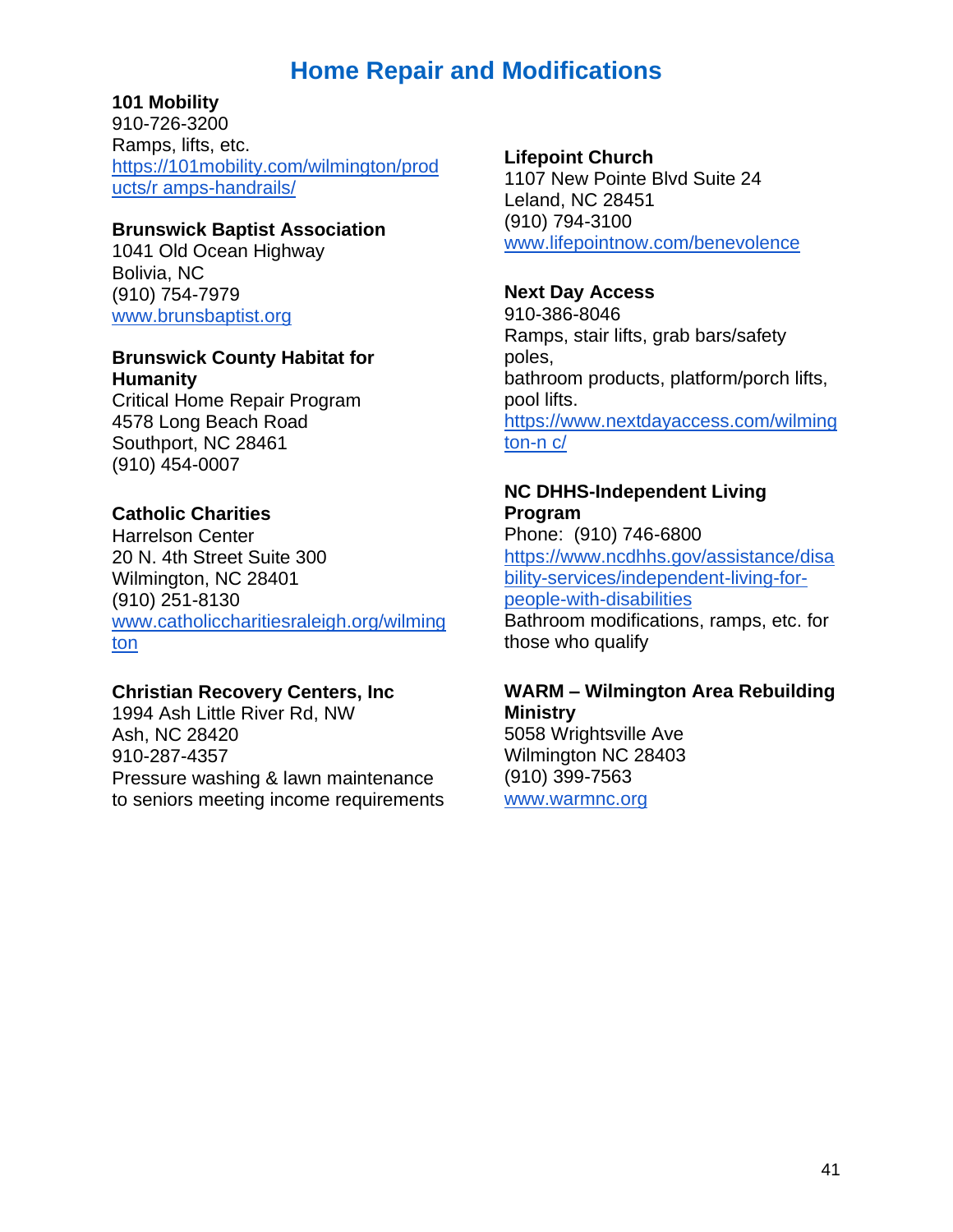# **Homeless Resources & Shelters**

# **Resources**

**Brunswick Homeless Coalition**

BCHC PO Box 7411 Ocean Isle Beach, NC 28469 1 888 519 5362 [www.brunswickhomeless.com](http://www.brunswickhomeless.com/)

#### **Brunswick County StreetReach, Inc**

Streetreach 24 hr. message center (910) 842 2711 [www.bcstreetreach.org](http://www.bcstreetreach.org/)

#### **Homeless Crisis Line**

not on weekends (910) 444 4998 (9am-3pm)

# **Emergency Warming Shelter**

### **The Warming Shelter**

1403 Market Street at Trinity United Methodist (Enter on 14th Street side) The shelter is open when the temp. drops below 30degrees for two consecutive nights. The shelter opens at 6pm. Dinner is served at 6:30pm. Breakfast is served at 7am.

# **Shelters**

**Cape Fear Rescue Mission**  502 Castle Street Wilmington, NC 910-343-0366 [www.rescuemissioncapefear.org](http://www.rescuemissioncapefear.org/)

# **First Fruit Ministries**

Social Service Organization 2750 Vance St. (910) 794 9656 x110 Wilmington, NC [https://firstfruitministries.org](https://firstfruitministries.org/)

#### **Good Shepherd Center Homeless Shelter**

811 Martin St. (Co-Ed) (910) 763 4424 x100 (118 beds) Wilmington, NC [http://www.goodshepherdwil](http://www.goodshepherdwil/)  [mington.org](http://www.goodshepherdwil/)

**Jesus Ministries Church & Outreach** 910- 791-7002

**New Directions for Families/ Myrtle Beach Streetreach** (SC) 843-945-4902 90 beds/co-ed [https://www.helpnewdirections.org](https://www.helpnewdirections.org/)

# **North Strand Housing**

Shelter (Longs, SC) 843- 756 -9488 20 beds/co-ed

[http://www.northstrandhousin](http://www.northstrandhousin/)  [gshelter.org](http://www.northstrandhousin/)

#### **Open House Emergency Youth Shelter**

910- 392 7408 or 800-672-2903 9 beds [https://www.coastalhorizons.o](https://www.coastalhorizons.o/)  [rg/services/crisis\\_intervention/](https://www.coastalhorizons.o/)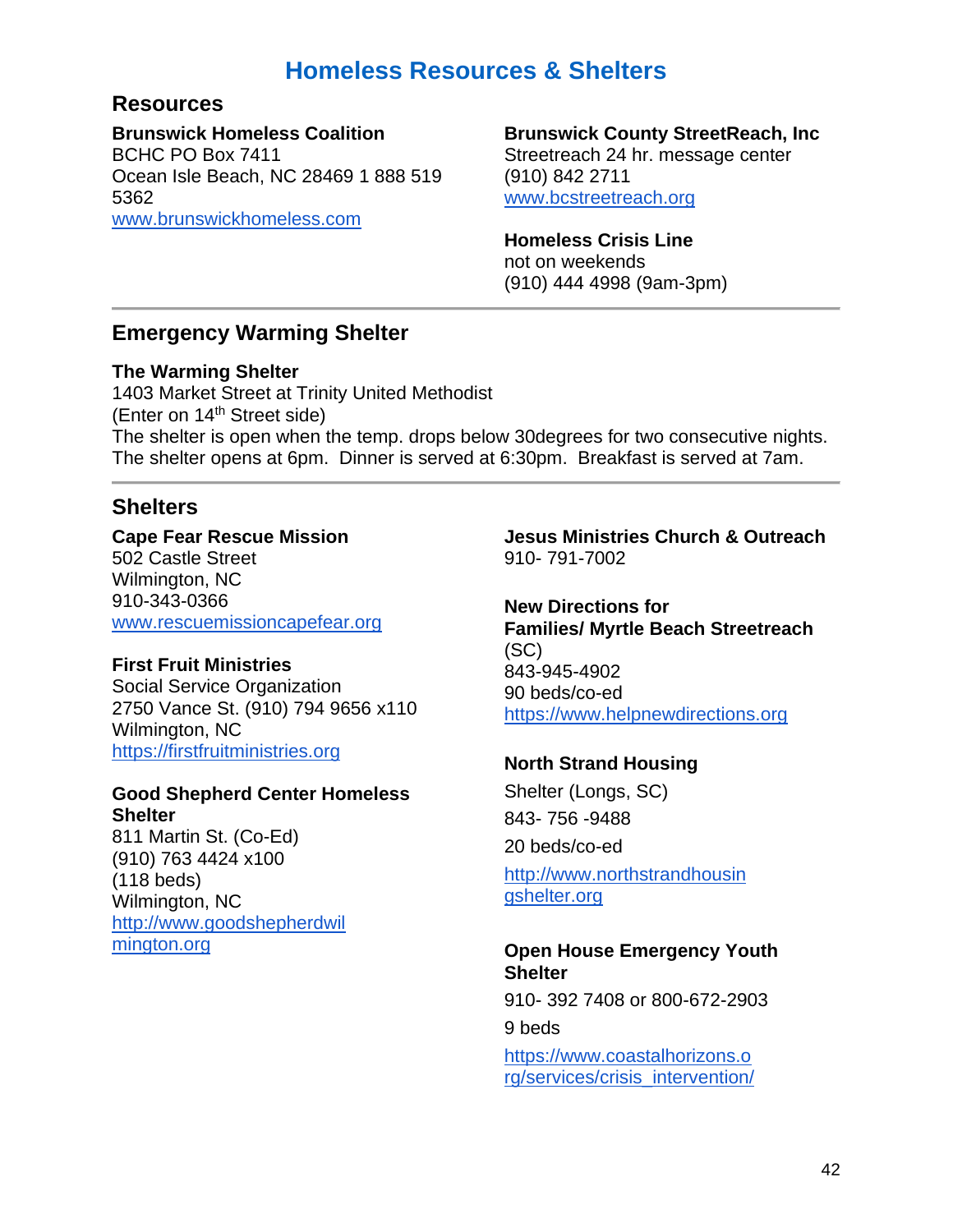**Rescue Mission of Cape Fear**  910-343-0366 men only [https://www.rescuemissionca pefear.org](https://www.rescuemissionca/)

#### **Salvation Army of Cape Fear**

820 N. 2nd Street. Wilmington, NC 28401 910-762-2070 52 beds [https://www.salvationarmycar](https://www.salvationarmycar/)  [olinas.org/capefear/](https://www.salvationarmycar/)

**Recovery Housing For Men**  910- 712-2241 <https://beachhouserecovery.net/>

### **Brunswick Christian Recovery Center**

1994 Ash Little River Rd NW Ash, NC 28420 (910) 287-4357 <https://bcrcrecovery.org/>

#### **Hope House**

Office: 10 Henry St. Wilmington, NC 28405 (910) 264-1212 [www.hopehousewilmington.com](http://www.hopehousewilmington.c/)

#### **Launch Pad**

Office: 5001 Wrightsville Ave. Wilmington, NC 28403 910-632-2344 [www.newlifelaunchpad.com](http://www.newlifelaunchpad.com/)

# **Oxford House Brentonshire**

105 Brentonshire Rd Wilmington, NC 28405 704-881-4807

**Oxford House Camden Circle** 1210 Forest Hills Dr. Wilmington, NC 28403 910-524-1883

#### **Oxford House Cape Fear**

602 Everbreeze Lane Wilmington, NC 28411 910-228-0587 [www.oxfordhousenc.org](http://www.oxfordhousenc.org/)

### **Oxford House Covil House**

355 Lullwater Drive Wilmington, NC 28403 910-338-7026

# **Oxford House Greenwich**

226 Greenwich Lane Wilmington, NC 28409 910-769-0761

#### **Oxford House Oleander Drive**

5802 Verbenia Drive Wilmington, NC 28409 336-312-7855

#### **Oxford House Smith Creek**

1131 N. Kerr Avenue Wilmington, NC 28405 828-318-2311

# **Oxford House Woodduck**

5584 Woodduck Circle Wilmington, NC 28409 910-398-8874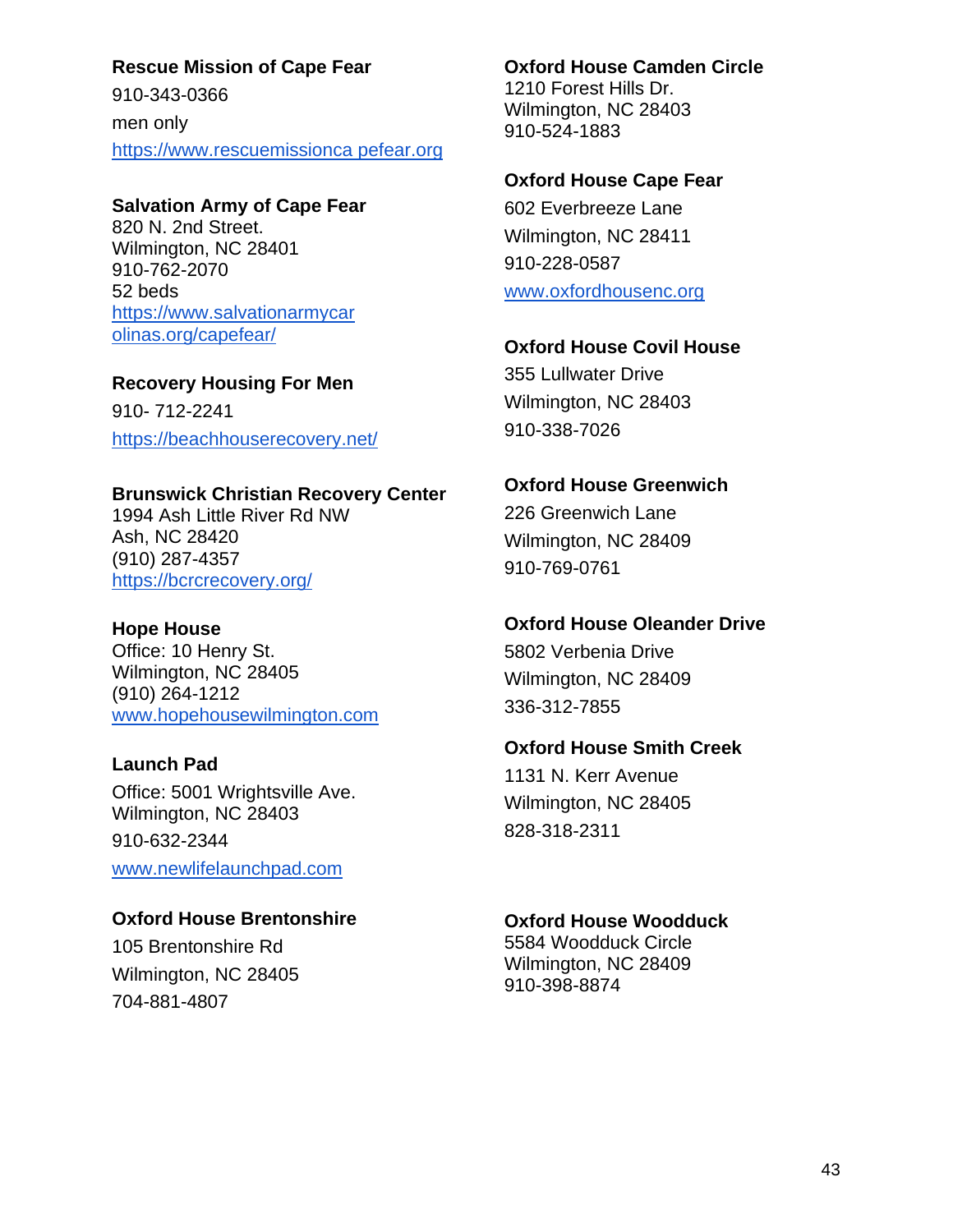#### **Stepping Stone Manor**

416 Walnut Street Wilmington, NC 28401 (910) 762-1743 [www.porthealth.org](http://www.porthealth.org/)

#### **\*\*Brunswick County Anchor Initiative\*\***  910-363-7880 [https://www.brunswicksheriff.](https://www.brunswicksheriff./)  [com/community-programs/an chor](https://www.brunswicksheriff./)[initiative](https://www.brunswicksheriff./)

# **Recovery Housing For Women**

**Hope House** Office: 10 Henry St. Wilmington, NC 28405 (910) 264-1212 [www.hopehousewilmington.com](http://www.hopehousewilmington.com/)

#### **Kelly House**

*for pregnant women in recovery or infants up to 6 mos. old*  2206A Wrightsville Ave. Wilmington, NC 28403 (910) 763-6499

#### **Launch Pad**

5001 Wrightsville Ave. Wilmington, NC 28403 910-632-2344 [www.newhopelaunchpad.org](http://www.newhopelaunchpad.org/)

#### **Oxford House College Road**

110 Lansdowne Rd Wilmington, NC 28409 910-540-1120

#### **Oxford House Dotson**

1205 Dotson Court Wilmington, NC 28409 828-270-4165 [www.oxfordhousenc.org](http://www.oxfordhousenc.org/)

#### **Oxford House Hunting Ridge**

618 Hunting Ridge Rd. Wilmington, NC 28412 910-512-2866

#### **Peachtree Recovery Home**

4403 Peachtree Ave. Wilmington, NC 28403 (910) 228 -7150

#### **The Rose House**

(910) 287-4357 <https://bcrcrecovery.org/>

#### **\*\*Brunswick County Anchor Initiative\***\* 910-363-7880

[https://www.brunswicksheriff.](https://www.brunswicksheriff./)  [com/community-programs/an chor](https://www.brunswicksheriff./)[initiative](https://www.brunswicksheriff./)

*Homeless Resources Cont'd*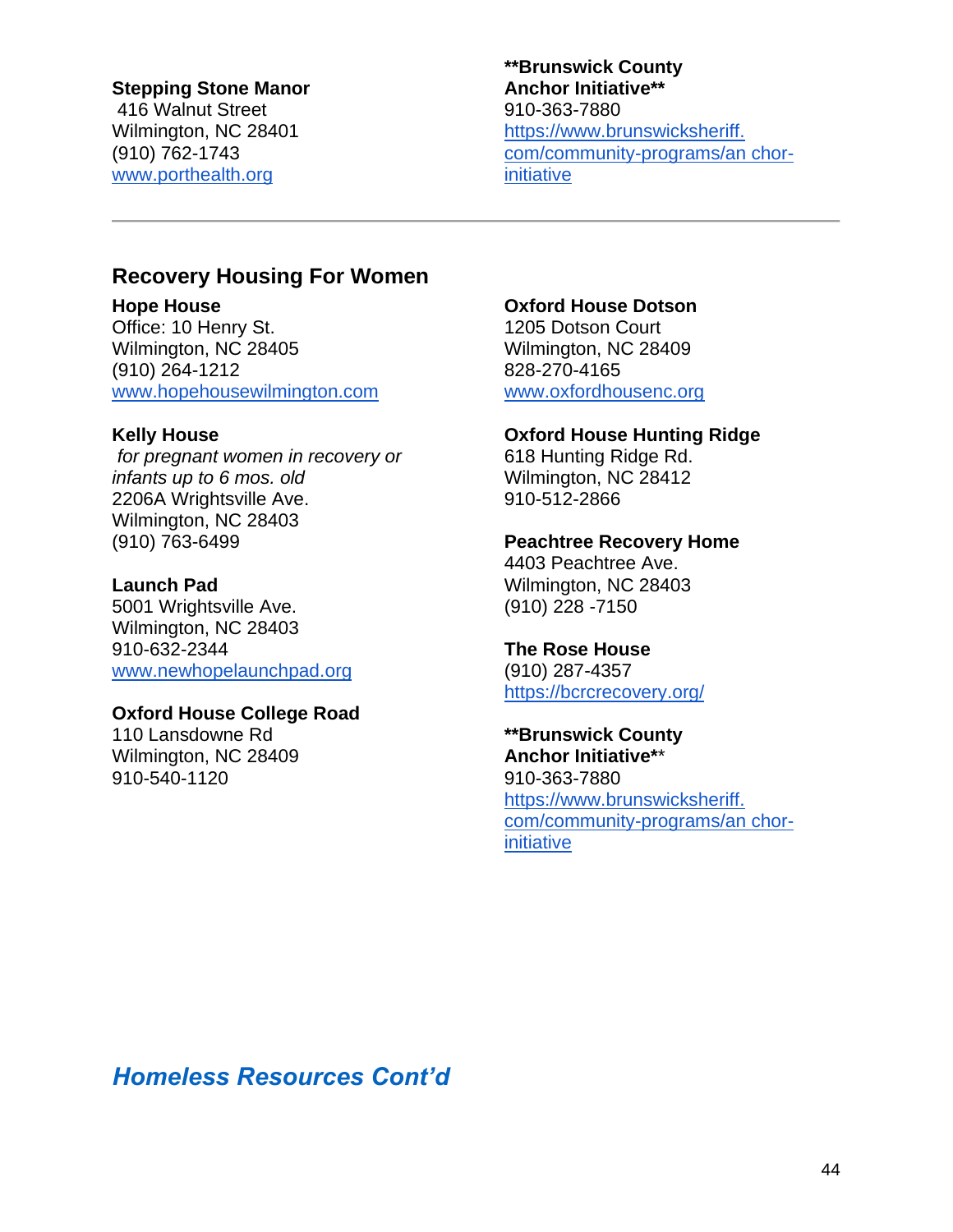# **Domestic Violence Housing**

# **Domestic Violence Shelter and Services, Inc.**

2901 Market St. Wilmington, NC 28401 (910) 343-0703 [www.domesticviolence-wilm.org](http://www.domesticviolence-wilm.org/)

# **Good Shepherd Center**

811 Martin Street Wilmington, NC 28401 910-763-4424 x100 [www.goodshepherdwilmington.org](http://www.goodshepherdwilmington.org/)

Shelter, Soup Kitchen (open to the public), 30 Days are Free – \$3 per night thereafter Registration: Monday – Friday (Not on a holiday) between 8am - 3:30pm, Male, Female, Families

# **Hope Harbor Home Crisis Line**

PO Box 230, Supply, NC 28462 (910) 754-5856 [www.hopeharborhome.org](http://www.hopeharborhome.org/)

# **Salvation Army**

820 N. Second Street Wilmington, NC (910) 762-2070

#### [www.salvationarmycarolinas.org/capefear/home/](http://www.salvationarmycarolinas.org/capefear/ho)

Shelter, Soup Kitchen (for guests of shelter), 2 weeks are free – approx. \$55 per week thereafter. Please call the Salvation Army to inquire about their registration process. Male, Female, and Families

# **Wilmington Interfaith Hospitality Network/ FamilyPromise of Lower Cape Fear**

The Harrelson Center at 20 N. 4th Street, Suite 440 Wilmington, NC 28401 (910) 769-4730 [www.familypromiselcf.org](http://www.familypromiselcf.org/)  Families only (victims of domestic violence)

*Homeless Resources & Shelters Cont'd….*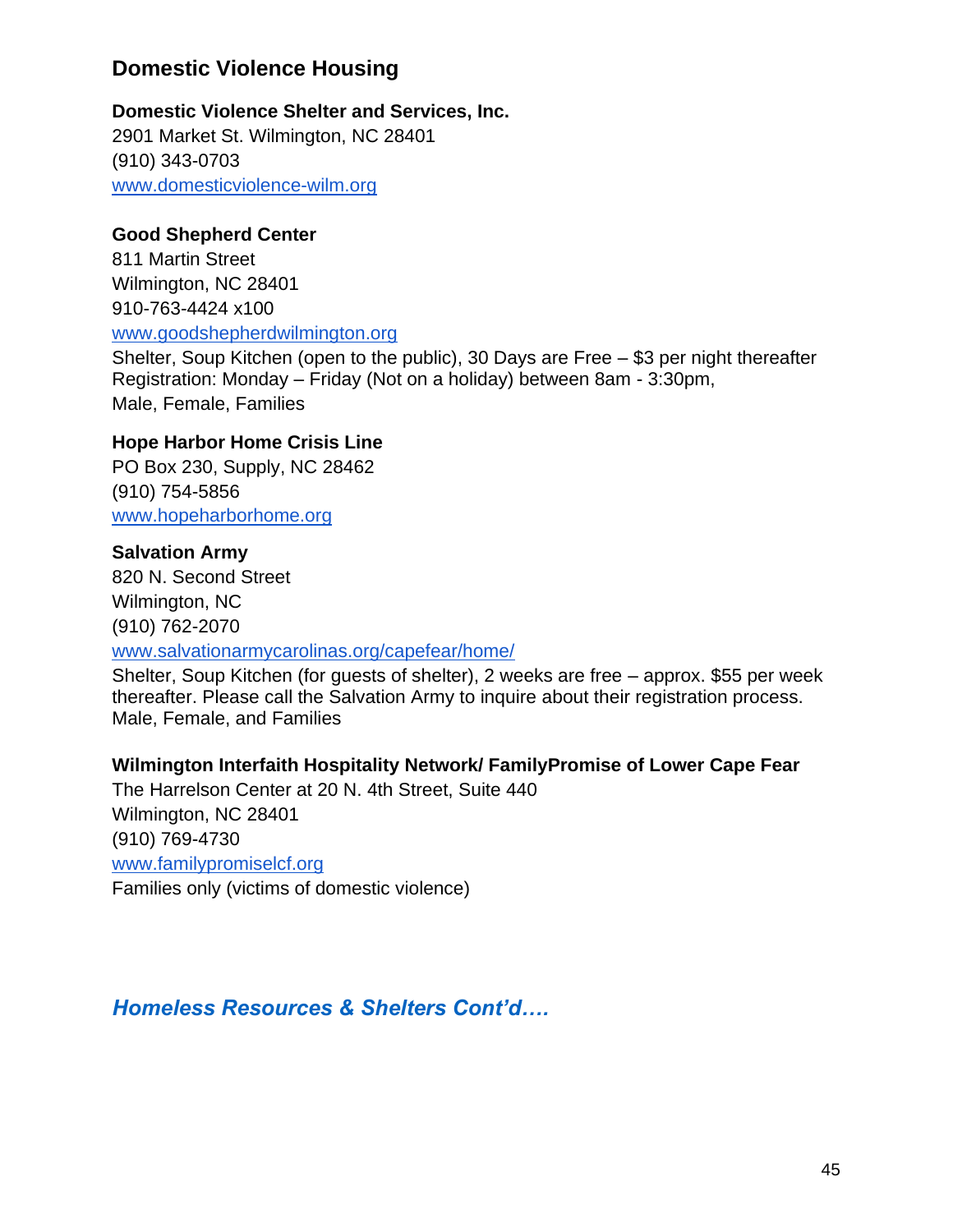# **Misc. Shelter Services**

#### **Brunswick County Streetreach**

(910) 842-2711 <http://www.bcstreetreach.org/> *Partnerships with community churches offering food, shelter, supplies, resources, etc*.

### **Dignity Ministry- Little River UMC**

1629 Highway 17 N.,Little River, SC 29566 (843) 249-2329 [www.lrumc.net](http://www.lrumc.net/) *Offers showers, hot lunch, and a bag lunch to go.*

#### **Prison Ministry/Homeless Outreach Building Hope Ministries**

1009 Hewett Rd SW ,Supply, NC 28462 (910) 842-2711 *(in-prison team, street team, Angel Tree kids program, newly released, human trafficking task force)*

# **Shepherd's Table free dinner – Little River UMC**

1629 Highway 17 N.,Little River, SC 29566 Every Friday 5-6pm in the Fellowship Hall (843) 249-2329 [www.lrumc.net](http://www.lrumc.net/)

# **Soup Kitchen Camp UMC**

4807 Main St.,Shallotte, NC 28470 910-754-4840 4:30p-6:30p (Call ahead to confirm it's operating.)

# **St. Philips Episcopal Church**

205 E. Moore St.,Southport, NC 28461 910-457-5643 www.stphilipschurch.org/staff Free lunch every Monday from 11:30 to 1:00pm. All are welcome. Singles, seniors, homeless, parents who just need a break. \*\*See also: Food and Nutrition Services on page 33.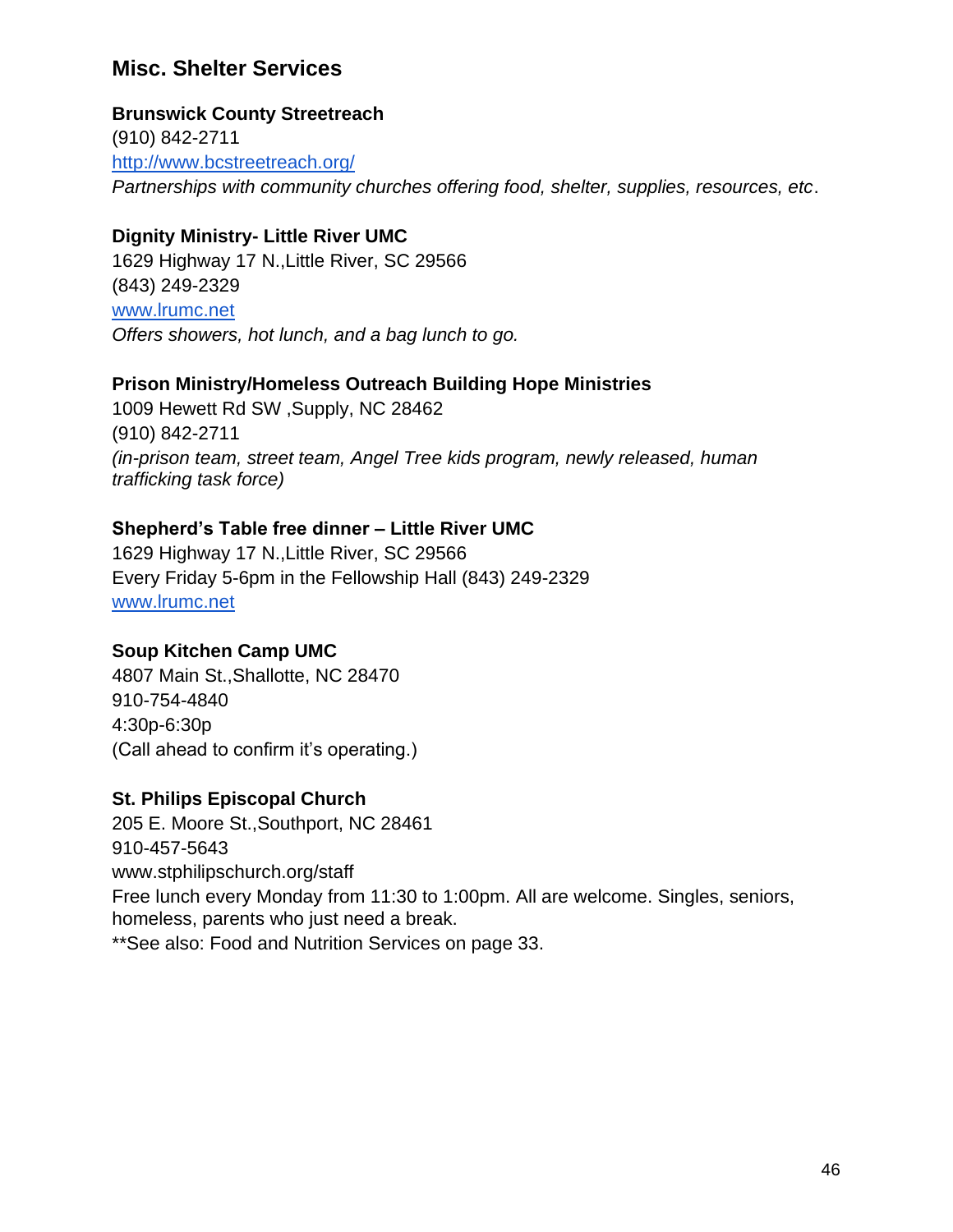# **Hospice**

Hospice offers both Palliative Care and Hospice Care. **Palliative Care**, also known as palliative medicine, is specialized medical care focused on the symptoms and stress of a serious illness. Staff assist in navigating complex healthcare situations, coordinating with your doctors to support your current treatment plan, and helping you manage pain and symptoms to improve quality of life for you and your loved ones. Patients can receive palliative care in their homes, assisted living facilities, hospitals, and skilled nursing facilities. Palliative care nurse practitioners visit patients as needed to access care needs and provide pain and symptom management. **Hospice Care** begins when the current prognosis indicates a life expectancy of six months or less, or treatment is no longer available or desired.

#### **HOSPICE AGENCIES**

#### **Amedisys Hospice Care**

1729 Southport Supply Road Unit A Bolivia, NC 28422 (855) 809-0997 www.amedisys.com

#### **Community Home Care & Hospice**

Brunswick County 497 Olde Waterford Way Suite 208 Belville, NC 28451 (910) 371-6427

Columbia County 333 Jefferson St. Whiteville, NC 28472 (910) 642-5009

# **Liberty Home Care & Hospice**

Brunswick County 1120 Ocean Hwy W Supply, NC 28462 (910) 754-8134

New Hanover County 2550 South 41st Street Wilmington, NC 28402 (910) 251-8111

# **Lower Cape Fear LifeCare (Palliative Care)**

TO MAKE A REFERALL CALL: [800.207.6908.](tel:800-207-6908) New Hanover County 1406 Physicians Drive Wilmington, NC 28401 (910) 796-7937

OFFERS: Palliative Care, Hospice Care, Respite Care, Memory Partners and 3 Hospice Care Centers.

**Memory Partners Program:** offers care and support for patients diagnosed with dementia, and for their caregivers through counseling, support groups, respite care, home care and consistent contact from program staff.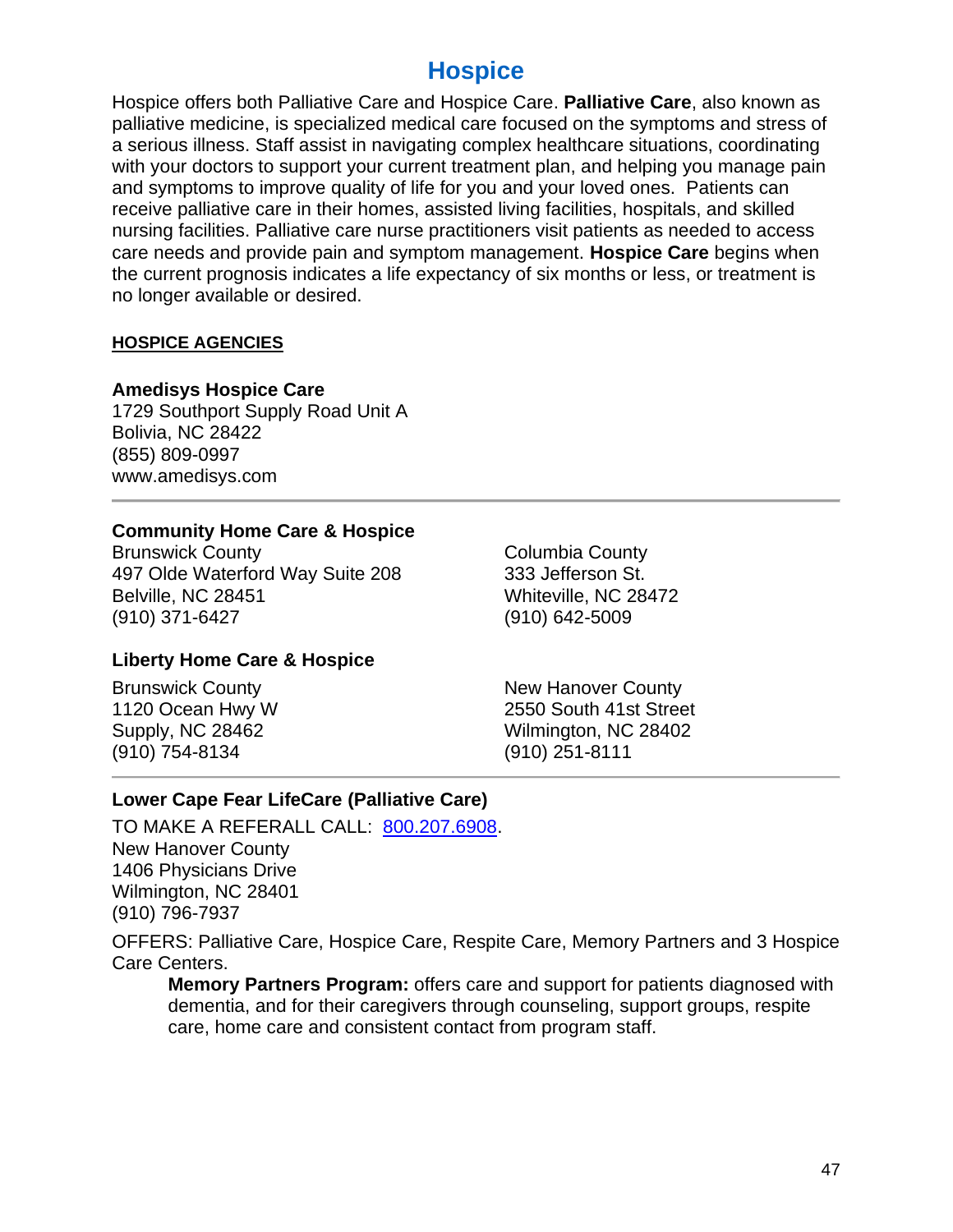# **Housing Resources**

#### **Brunswick County Homeless Coalition**

PO Box 7411, Ocean Isle Beach, NC 1-888-519-5362

http://brunswickhomeless.com/

Advocates for Brunswick County's homeless by educating the public and promoting, recruiting, and facilitating resources.

# **Brunswick County Public Housing Agency**

60 Government Center Drive NE, Building B, Bolivia NC 28422 (910) 253-2222 http://www.brunswickcountync.gov/publ ic-housing/

Administers Section 8 Housing Choice Voucher (HCV) to offer low-income families housing units. The family must meet HUD requirements.

# **Brunswick County Tax Department**

Property Tax Relief Information (65+ may receive a property tax discount) http://www.brunswickcountync.gov/taxoffice/elderly-exclusion/

**Brunswick Housing Opportunities, Inc**. 3470 Old Ocean Hwy, Bolivia, NC (910) 253-0699

**Countywide CDC** 404 Old Mill Rd NE, Navassa 910-383-1787 Homebuyer education

### **Endeavors**

2125 Valleygate Drive, Ste. 101 Fayetteville, NC 28304 910-672-6166 Assists veterans w/rapid rehousing.

# **Habitat forHumanity**

4255 Long Beach Rd. SE, Southport, NC (910) 454-0007 Builds & rehabilitates homes for those who qualify.

# **ReBuild NC - NCORR**

833-275-7262 52 https://www.rebuild.nc.gov

Offers rent and utility assistance for those impacted by Covid through the Hope Program.

# **H.U.D.** *U.S. Department of Housing and Urban Development*

800-569-4287

[https://www.hud.gov/i\\_want\\_to/talk\\_to\\_a](https://www.hud.gov/i_want_to/talk_to_a_housing_counselor) [\\_housing\\_counselor](https://www.hud.gov/i_want_to/talk_to_a_housing_counselor)

*Housing Resources Cont'd ….*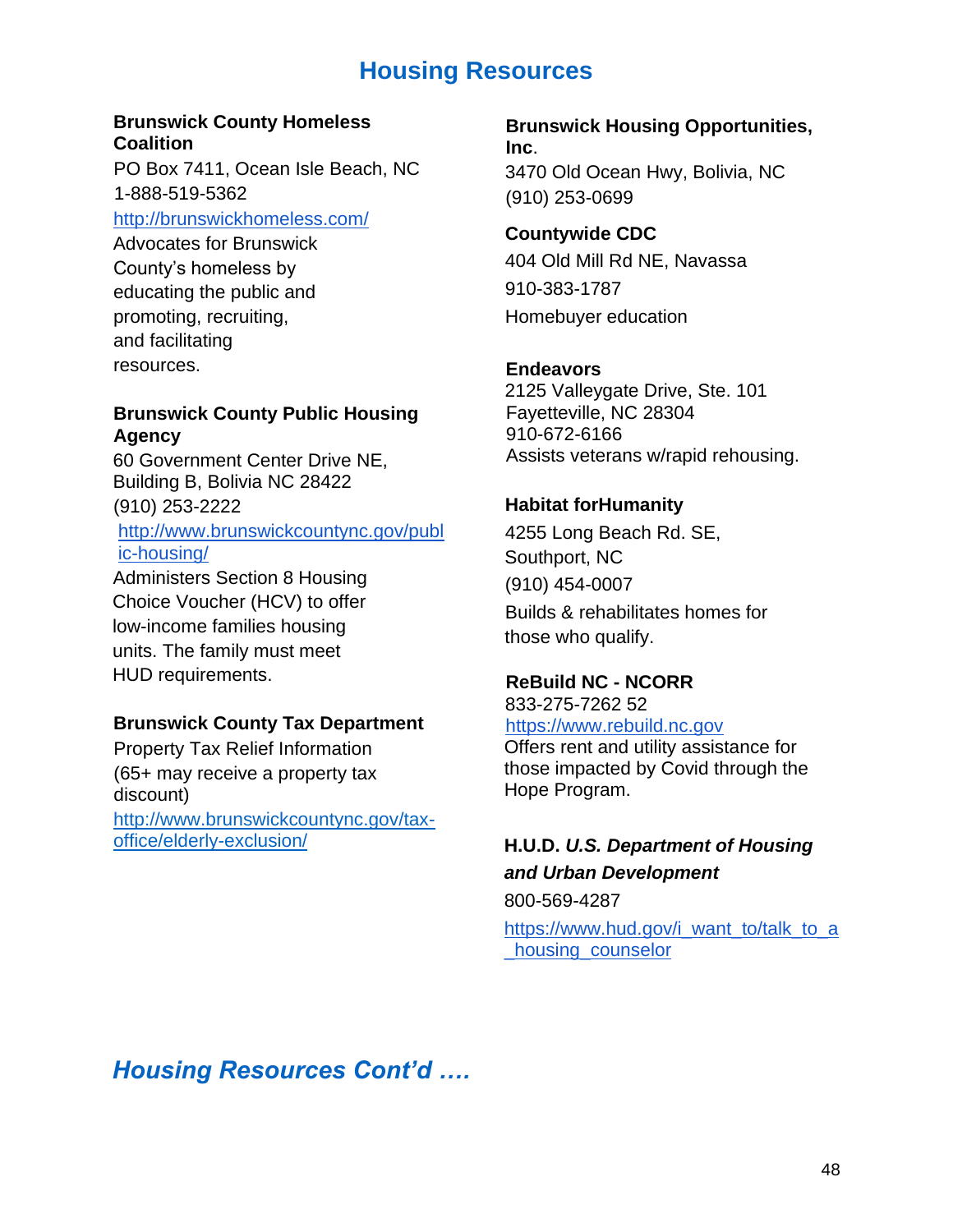**Consumer Education Services, Inc**. (866) 484-5373 [https://www.cesisolutions.org](https://www.cesisolutions.org/)

**Foothills Credit Counseling, Inc.**  (828) 286-7062 [http://www.cccsofcf.org/services\\_couns](http://www.cccsofcf.org/services_counseling.) [eling. html](http://www.cccsofcf.org/services_counseling.)

**Johnston-Lee Harnett Community Action, Inc.** (919) 934-2145 [https://www.jlhcommunityaction.org](https://www.jlhcommunityaction.org/)

**Navicore Solutions – Raleigh**  (919) 233 9044 or (800) 992-4557 [www.navicoresolutions.org](http://www.navicoresolutions.org/)

**Resources for Seniors**  (919) 872-7933 [www.resourcesforseniors.com](http://www.resourcesforseniors.com/)

**Sandhills Community Action Program, Inc.** (910) 947-5675 [https://www.sandhillscap.org](https://www.sandhillscap.org/)

**Telamon Corp.** (919) 851-7611 [www.telamon.org](http://www.telamon.org/)

**H.U.D.** *U.S. Department of Housing and Urban Development* 800-569-4287 [https://www.hud.gov/i\\_want\\_to/talk\\_to\\_a](https://www.hud.gov/i_want_to/talk_to_a_housing_counselor) housing\_counselor Counseling on reverse mortgages.

**For Affordable Housing and Apartments see p. 75 - Senior Living**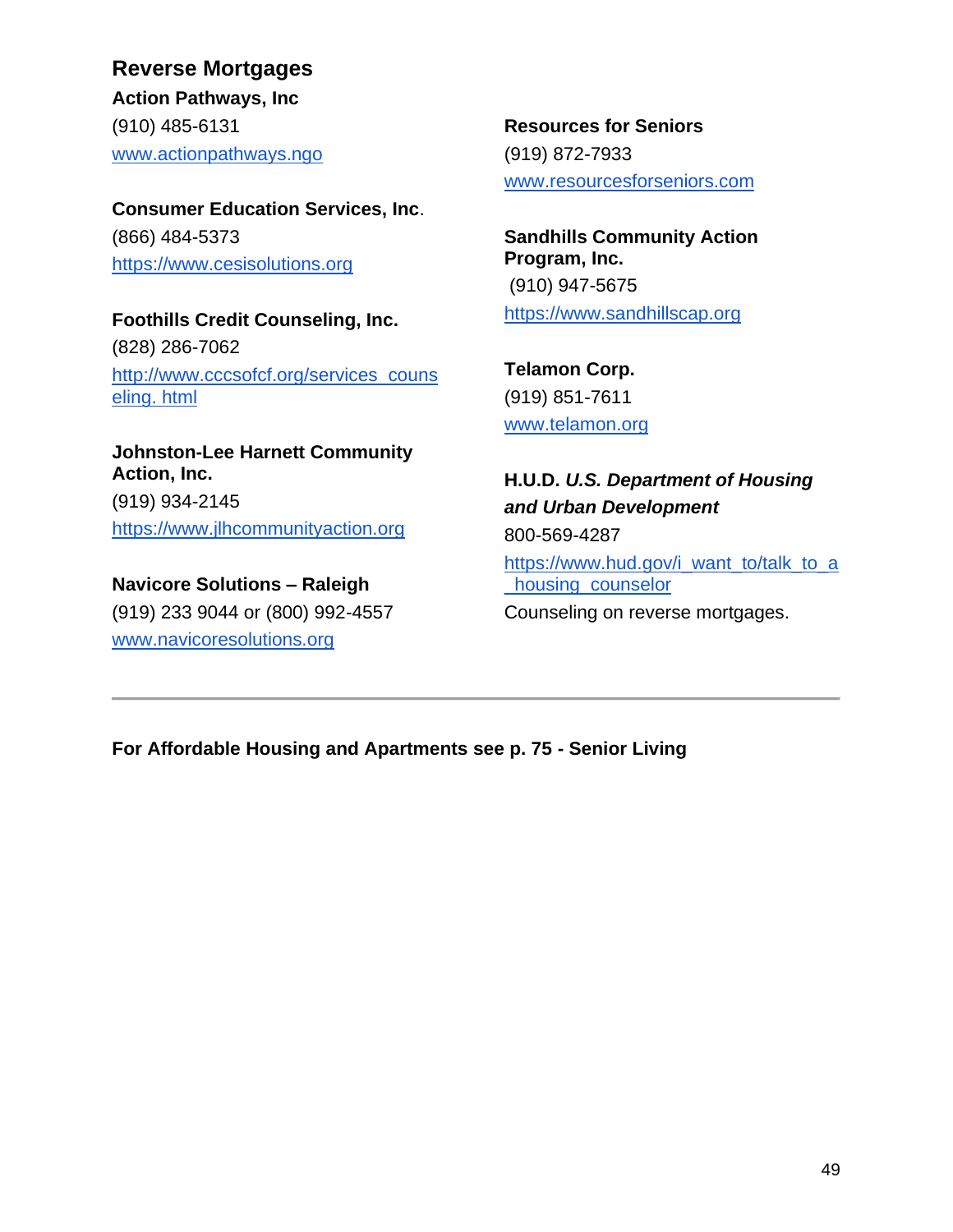# **Job Training/Job Placement**

### **EDSI (Educational Data Systems, Inc.) Workforce Services**

5700-7 Main Street, Shallotte, NC 28470 (910) 754-6120

http://www.edsisolutions.com

Administers the WIOA Adult and Dislocated Workers program in Brunswick County under Contract with the Cape Fear Council of Governments. Employment and Training Opportunities.

#### **NC Department of Commerce, Division of Employment Security**

PO Box 25903, Raleigh, NC 27611 888-737-0259

# www.des.nc.gov

File an unemployment claim, inquiry into the status of the claim, resolve Issues associated with a filed claim.

# **NC Department of Commerce, Division of Workforce Solutions/ NCWorks Brunswick County Career Center**

5300-7 Main Street, Shallotte NC 28470 (910) 754-6120 Marcell Hatten- NCWorks One-Stop Manager Brunswick County www.ncworks.gov Provides employment assistance, labor market information, TAA.

# **NC DHHS-Independent Living Program**

Phone: (910) 746-6800 [https://www.ncdhhs.gov/assistance/disability-services/independent-living-for-people](https://www.ncdhhs.gov/assistance/disability-services/independent-living-for-people-with-disabilities)[with-disabilities](https://www.ncdhhs.gov/assistance/disability-services/independent-living-for-people-with-disabilities)

Provides Counseling, training, education, transportation, job placement, assistive technology and other support services. These services are provided to people with physical, psychiatric or intellectual disabilities to assist them with living independently and with finding a job and staying on the job.

# **United Way Senior AIDES Program**

5919 Oleander Drive, Suite 115 Wilmington, NC 28403 (910) 798-3910 Offers job counseling and training for qualified people age 55+. Applicants must meet certain income-level requirements.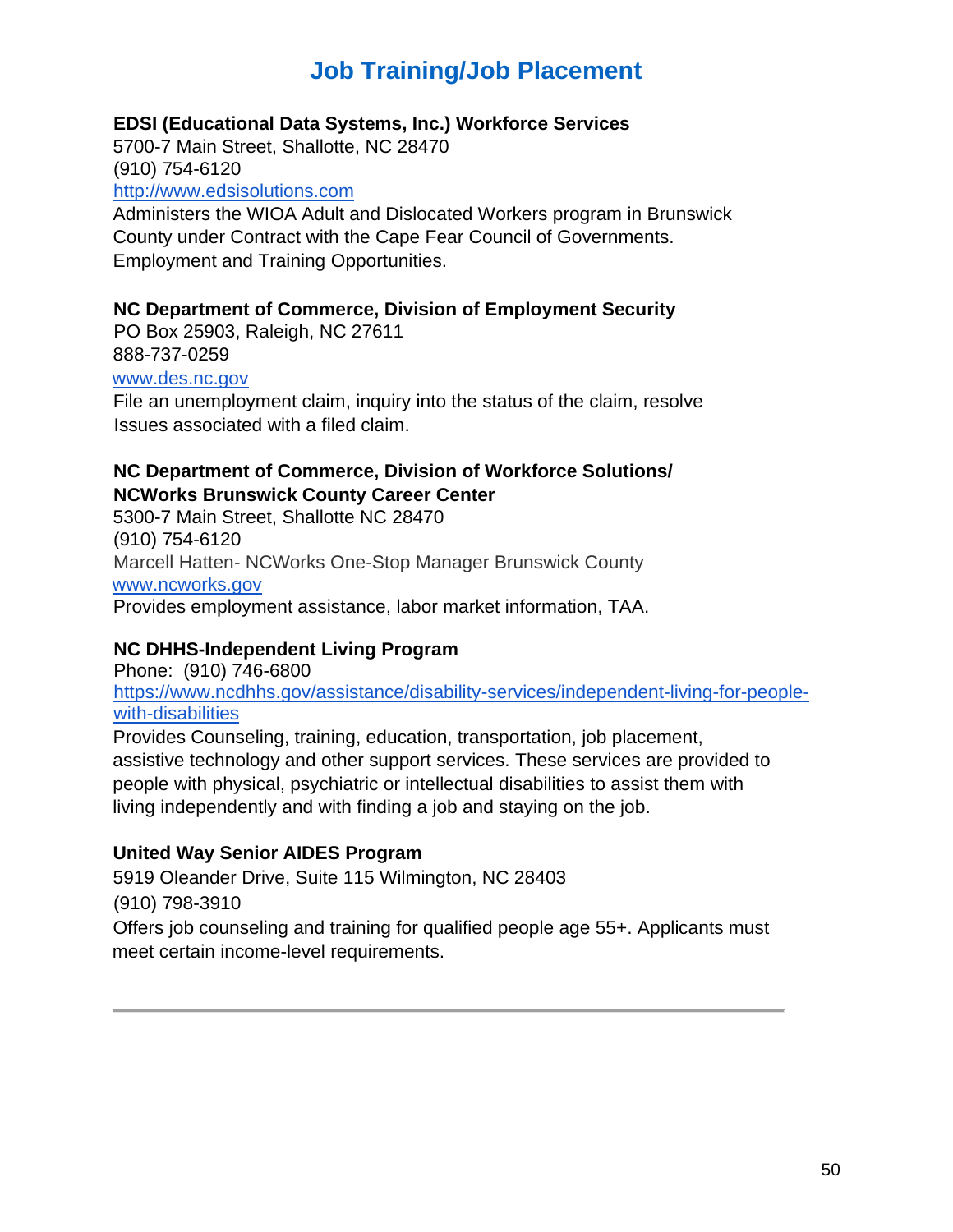# **Legal Services**

# **Consultation and Legal Assistance for Seniors**

**LawHelpNC.org**

[www.lawhelpnc.org](http://www.lawhelpnc.org/)

# **Legal Aid of NC**

201 N. Front Street PO Box 814 Wilmington, NC 28402-0184 (910) 763-6207

[https://www.legalaidnc.org](https://www.legalaidnc.org/)

Legal aid offers telephone assistance, project screening, assistance, and referral for major areas of help including benefits, housing, civil rights, and domestic violence.

### **North Carolina Advocates for Justice**

1312 Annapolis Dr. #115 Raleigh, NC 27608 919-832-1413 <https://www.ncaj.com/>

The organization offers an online database that matches the user with a local attorney who will provide a free consultation.

# **North Carolina Elder Law Legal Aid & Pro Bono Services**

[https://www.justia.com/lawyers/elder-law/nort h-carolina/legal-aid-and-pro-bono](https://www.justia.com/lawyers/elder-law/nort)[services?lo cate=state](https://www.justia.com/lawyers/elder-law/nort)

# **North Carolina's Statewide Senior Legal Hotline**

1 (877) 579-7562 (60+)

www.legalaidnc.org

(Housing law, consumer law, employment law, public benefits, civil law)

\*apply online at same link\*

Find additional resources and events through our local Area Agency on Aging.

[https://capefearcog.org/area-agency-on-aging /](https://capefearcog.org/area-agency-on-aging)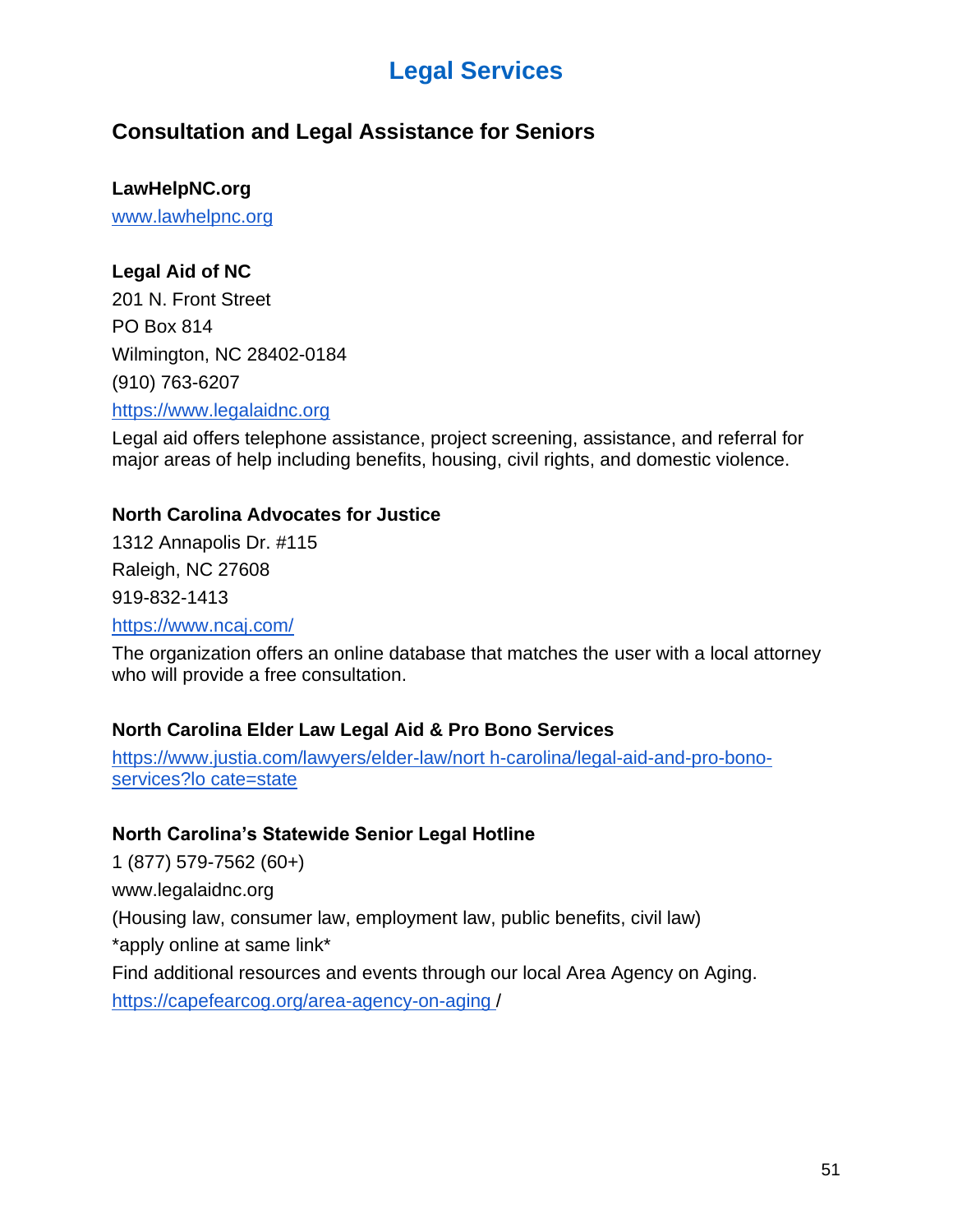# **Medicare/Medicaid**

**Medicare**: [www.medicare.gov](http://www.medicare.gov/) **Medicaid**:<https://www.brunswickcountync.gov/>

**To Apply For Medicaid** Contact:

**Brunswick County Dept of Social Services OR Apply online:<https://epass.nc.gov/>**

60 Government Center Drive Building B, Bolivia, NC Phone: 910-253-2077

> Who is eligible for the North Carolina Medicaid Program? You can check your eligibility at ePass.gov. Click on the following link <https://epass.nc.gov/>

Be a resident of the state of North Carolina, a U.S. national, citizen, permanent resident, or legal alien, in need of health care/insurance assistance, whose financial situation would be characterized as low income or very low income. You must also be one of the following:

- Pregnant, or
- Be responsible for a child 18 years of age or younger, or
- Blind, or have a disability or a family member in your household with a disability, or
- Be 65 years of age or older.

To be eligible, you must have an annual household income (before taxes) that is below the following amounts:

Household Size\* Maximum Income Level (Per Year)

|   | \$17,131 | $\mathbf b$ | \$41,284 |
|---|----------|-------------|----------|
|   | \$23,169 | 6.          | \$47,322 |
| 3 | \$29,207 |             | \$53,360 |
|   | \$35,245 | 8           | \$59,398 |

### **To Get Assistance in Choosing a Medicare Plan or Apply for Medicaid Medicare Saving Program**

Contact:

# **Seniors Health Insurance Information Program (SHIIP)**

1 855-408-1212

1 919-807-6900

<https://www.ncdoi.gov/>

or **Contact your local BSRI Senior Center**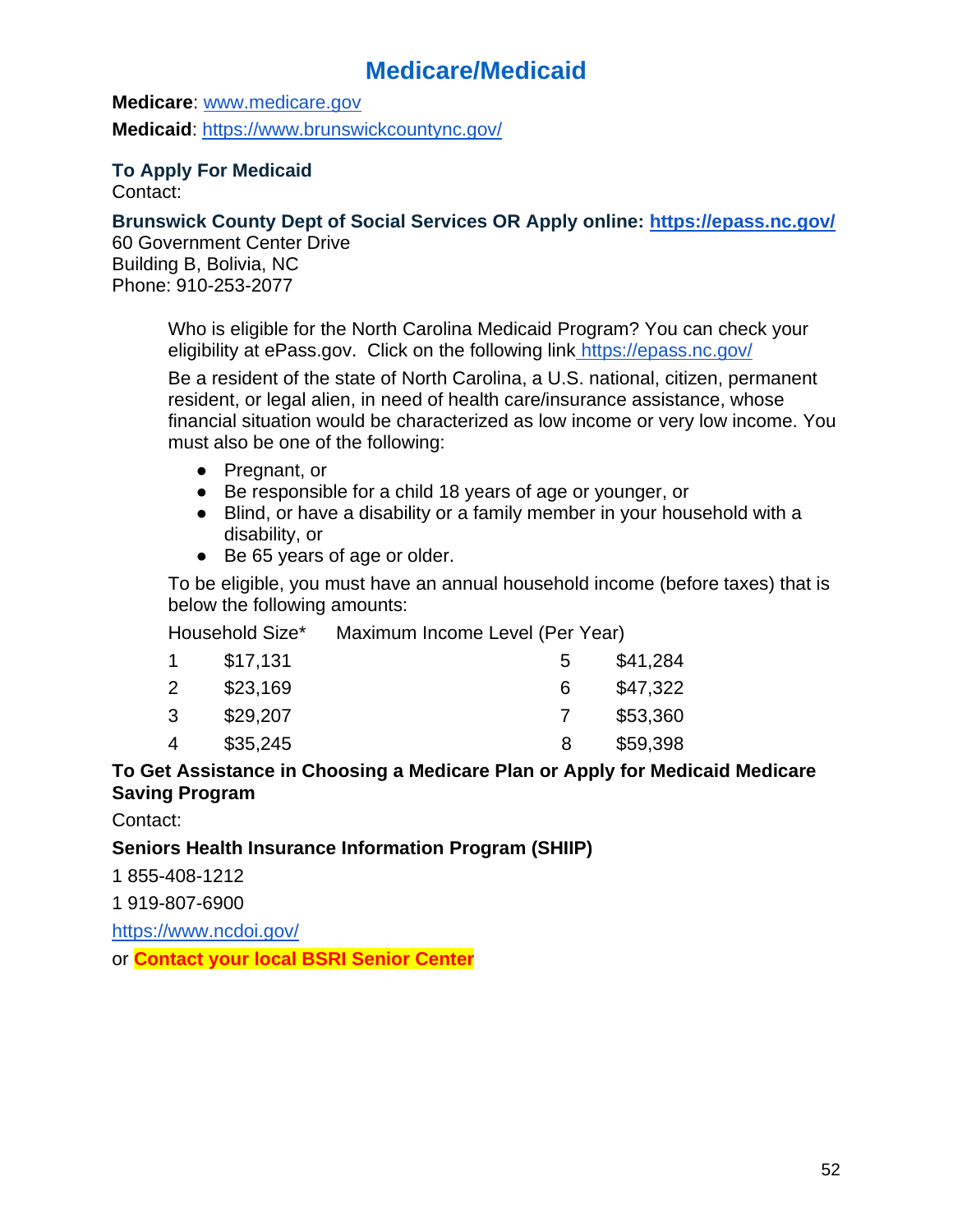# **Mental Health**

# **Mental Health Important Phone Lines**

**Disaster Distress Helpline** 800-985-5990 Mobile Crisis Hotline 844-709-4097

**National Hopeline Network, Suicide & Crisis Hotline** 1-800-442-HOPE(4673)

**National Institute of Mental Health Information Resource Center** 1-888-826- 9438

**National Suicide Prevention Life Line** 1-800-273-8255

# **Mental Health Important Websites**

**[Crisis Solutions North Carolina:](http://www.crisissolutionsnc.org/)** [www.crisissolutionsnc.org](http://www.crisissolutionsnc.org/) 

**Eastpointe Behavioral Health Care**: [www.eastpointe.net](http://www.eastpointe.net/)

**Substance Abuse & Mental Health Administration:** [https://www.samhsa.gov](https://www.samhsa.gov/)

**Suicide Prevention Resource Center**: [www.sprc.org](http://www.sprc.org/)

**Mental Health America:** [www.mentalhealthamerica.net/preventing-suicide](http://www.mentalhealthamerica.net/preventing-suicide-older-adults)[older-adults](http://www.mentalhealthamerica.net/preventing-suicide-older-adults)

# **Mental Health First Aid Training (\*COVID edition\*)**:

[https://www.redcross.org/take-a-class/classes/psychological-first-aid%3A](https://www.redcross.org/take-a-class/classes/psychological-first-aid%3A-supporting-yourself-an)[supporting-yourself-an d-others-during-covid-19/a6R3o0000014ZIg.html](https://www.redcross.org/take-a-class/classes/psychological-first-aid%3A-supporting-yourself-an)

#### **Red Cross COVID help:**

[https://www.redcross.org/virtual-family-assistance-center.html#someone-to-talk](https://www.redcross.org/virtual-family-assistance-center.html#someone-to-talk-to)[to](https://www.redcross.org/virtual-family-assistance-center.html#someone-to-talk-to)

# **Mental Health Organizations**

# **Carolina Dunes Behavioral Health**

2050 Mercantile Dr., Leland, NC 28451 Phone: (910) 371-2500 Free Confidential Assessment [www.carolinadunesbh.com](http://www.carolinadunesbh.com/)

# **Coastal Horizons Center**

Brunswick Office Outpatient: Highway 17 South (Behind Jones Ford) 120 Coastal Horizons Drive, Shallotte, NC 28470 (910) 754-4515 Rape Crisis: (910) 754-7949 Outpatient Services: therapy, medication management

# *Mental Health Cont'd…*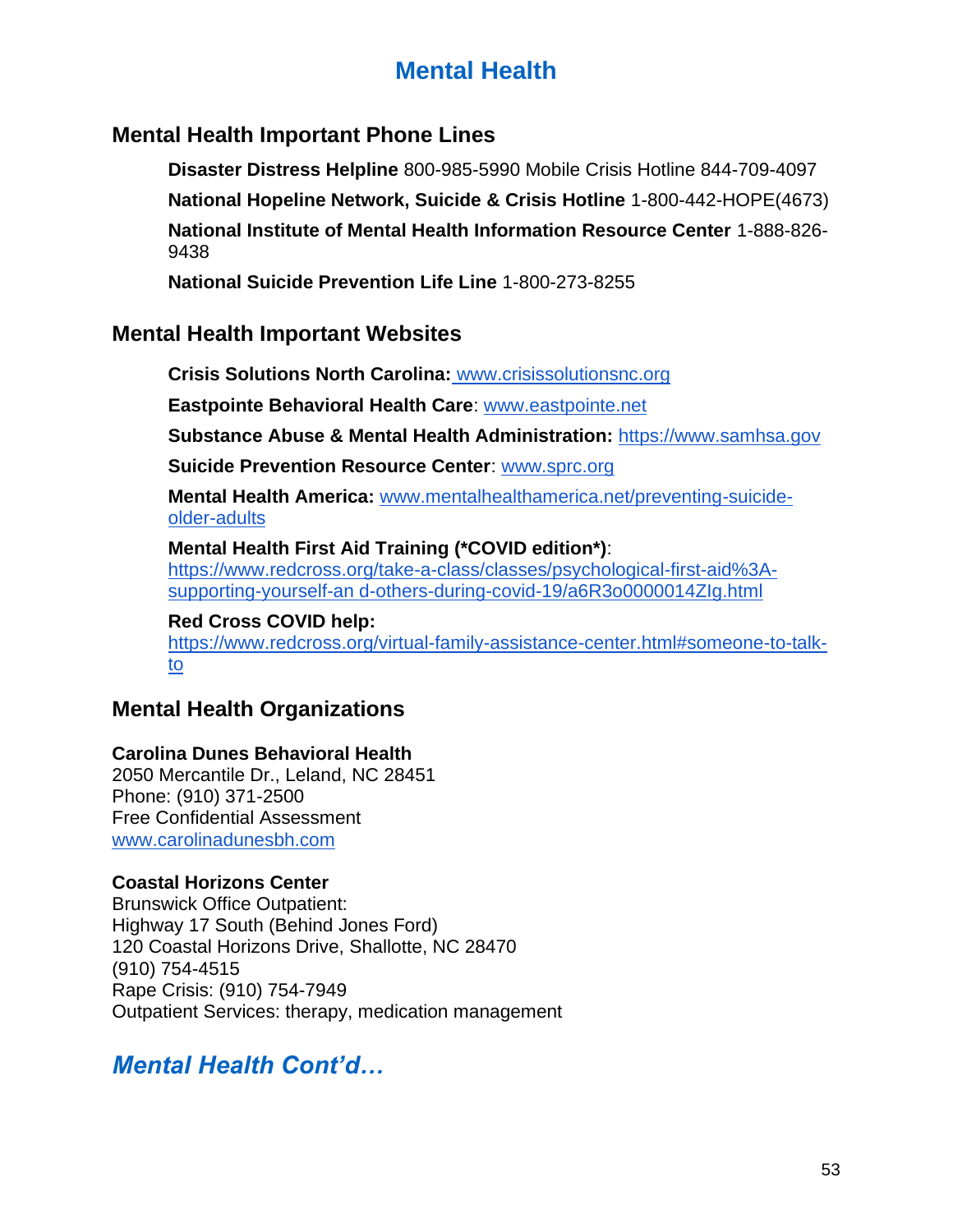#### **Coastal Southeastern United Care Brunswick County**

3640 Express Drive, Shallotte, NC 28459 (910) 755-5222

10 Referendum Dr. Suite F-115 Bolivia, NC 28422 910-253-5801

1201 S 16th St Suite B Wilmington, NC 28201 910-769-4971 <https://cseuc.org/>

#### **Lindley Habilitation**

1513 N. Howe St. Suite 14 Southport, NC 28461 5040 New Centre Dr. Suite F. Wilmington, NC 28403 (910) 793-3828 [www.lindleyhabilitation.com](http://www.lindleyhabilitation.com/) Persons with intellectual/developmental disabilities; Medicaid in home, day program, AFL, & private pay

#### **Mobile Crisis Teams**

provided through RHA Behavioral Health Services (844) 709-4097 Open 24/7/365

#### **Oceanside Family Counseling & Resource Center, PLLC**

790-3 Sunset Blvd N Sunset Beach, NC 28468 (910) 705-8026

#### **Trillium Access Point Screening Program**

Provides 24/7 anonymous, online, evidence-based, self-administered behavioral health self-screenings, educational resources, and referral info in English and Spanish. Contact Cecelia Peers at [Cecelia.Peers@TrilliumNC.org](mailto:Cecelia.Peers@TrilliumNC.org) or 866-998-2597. <https://trilliumncaccesspoint.org/>

#### **Trillium Health Resources**

Wilmington: (910) 550-2556 Crisis: 877- 685-2415 (24/7) <http://www.trilliumhealthresources.org/>

\*Geriatric Adult Mental Health Specialty Team (GAST)

\*Funded by the State of North Carolina, sponsored by Trillium Health Resources and Therapeutic Alternatives, Inc.

Provides intervention and treatment to those with mental illness, developmental disabilities and substance abuse problems.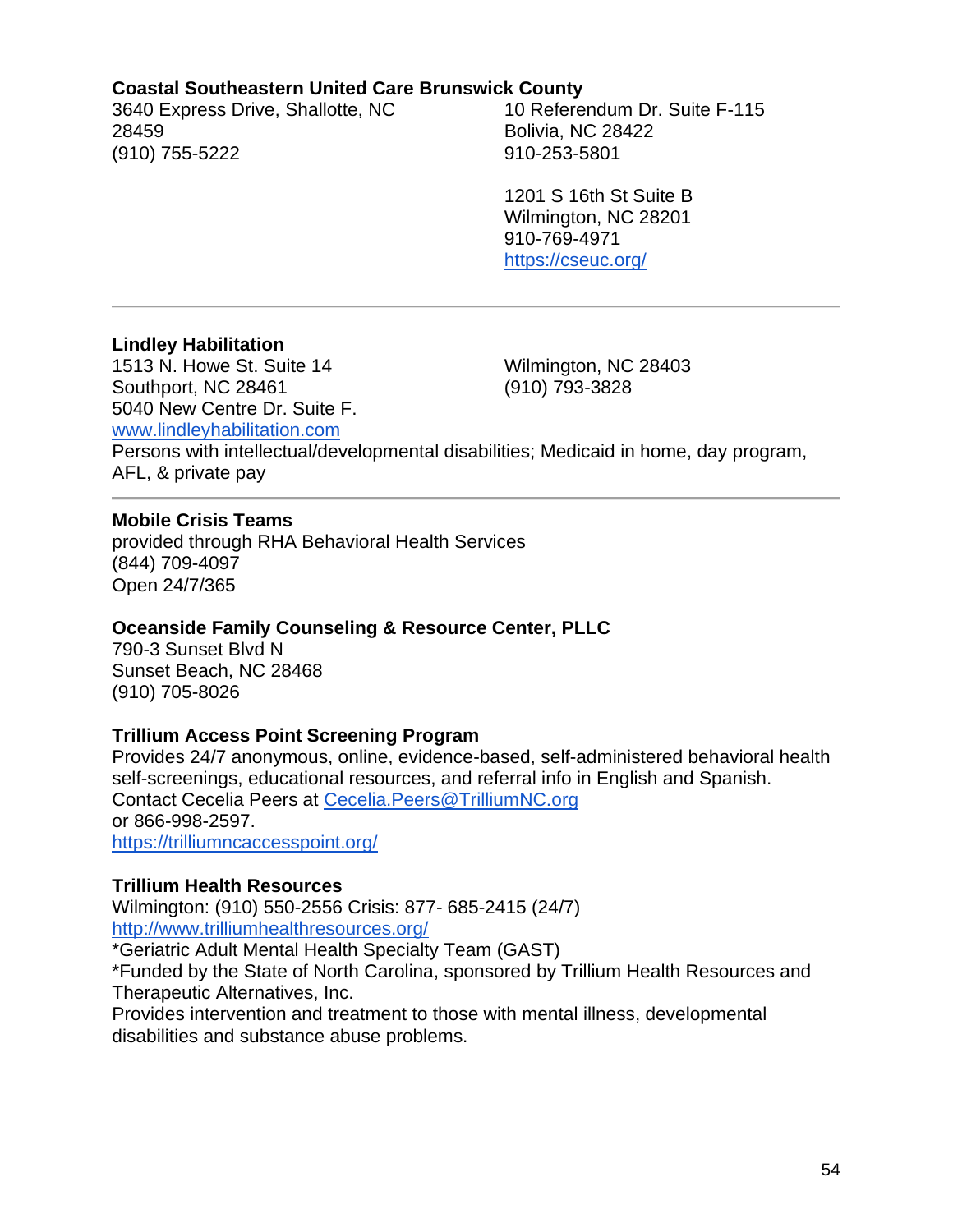# **Pest Control**

# **Allied Pest Control**

6584 Beach Dr. Ocean Isle Beach, NC 28469 (910) 579- 9655

[www.alliedpestcontrol.org](http://www.alliedpestcontrol.org/)

# **Brunswick Pest Control Brunswick Pest Control Inc**

265 W Boiling Spring Rd Southport, NC, 28461 (910) 457-4444 [www.brunswickpestcontrol.com](http://www.brunswickpestcontrol.com/)

# **Bug-N-A-Rug Exterminators**

5006 Oleander Dr Wilmington NC 28403 910-817-3292 [www.bugnarug.com](http://www.bugnarug.com/)

\*parts of BC & NH\*

# **Bugno Pest Control\***

7325 Haven Way Wilmington, NC 28411 [www.bugnopestcontrol.com](http://www.bugnopestcontrol.com/) (910) 367-2501

# **Bugs Etc.\***

5751 Oleander Dr # 3, Wilmington, NC 28403 (910) 799-0746 [www.fleamaxx.com](http://www.fleamaxx.com/)

**Bug Out** 6752 Gordon Rd. Wilmington, NC 28411 877-284-6881 [www.bugoutservice.com](http://www.bugoutservice.com/)

*Pest Control Contd…*

# **Canady Pest Control** 7290 Beach Dr SW, Suite 13 Ocean Isle Beach, NC 28469 (910) 393-0297 [www.canadyspestcontrolservice.com](http://www.canadyspestcontrolservice.com/)

# **Cape Fear Termite & Pest Control\***

116 Lea Drive Hampstead, NC 28443 (910) 270-0808

### [www.capefearpestcontrol.com](http://www.capefearpestcontrol.com/)

\*Only service out in Leland, Oak Island, and Southport in Brunswick County.

# **Clegg's Pest Control**

4075 Old Bridge Rd. SE Southport, NC 28461 (910) 457-1171 [www.cleggs.com/location/southport/](http://www.cleggs.com/location/southport/) \*also in Wilm\*

# **Coastal Exterminating**

3224 N. College Rd. #225 Wilmington, NC 28405 (910) 392-4909 http://www.coastalexterminati nginc.com/

# **Economy Exterminators** 308 Old Dairy Rd Wilmington, NC 28405 (910) 790-2000 [www.economyexterminators.com](http://www.economyexterminators.com/)

**Healthy Home Pest Control\*** 6206 Appomattox Drive Wilmington NC 28409 (910) 540-1030 <https://hhpestcontrol.com/>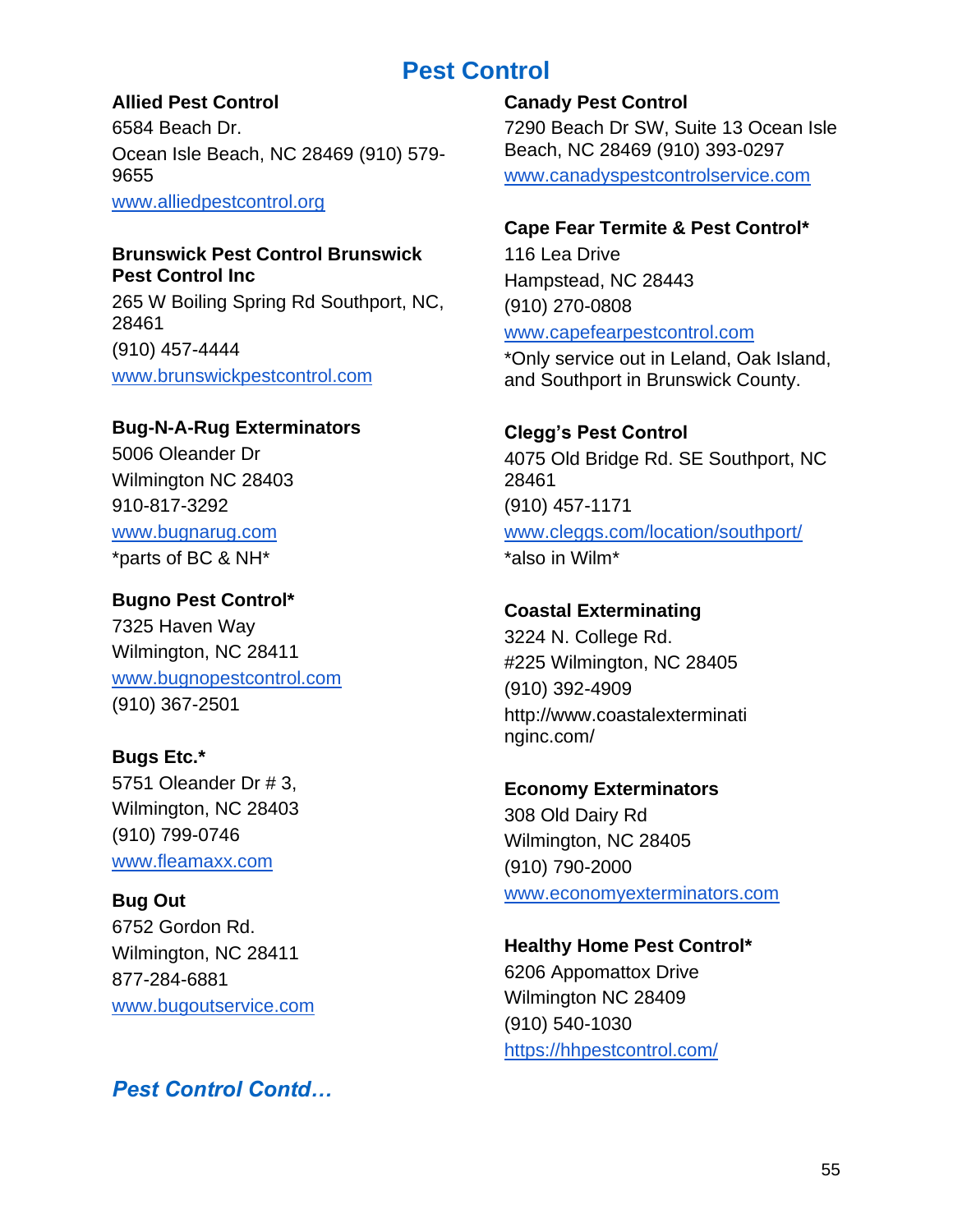#### **Home and Garden Pest Solutions**

654 Cypress Circle Shallotte NC 28470 (910) 620-1539 [https://www.homeandgardenp](https://www.homeandgardenp/)  [estsolutions.com/](https://www.homeandgardenp/)

#### **Home Paramount Pest Control**

3015 Market St. Wilmington NC 28403 (910) 599-9846 https://www.homeparamount. com/wilmington-pest-control/

**Home Run Exterminating** Myrtle Beach, SC (910) 712-2475 <https://homerunexterminating.com/>

# **Home Spectors Pest Control**  [www.wilmingtonpestcontrol.com](http://www.wilmingtonpestcontrol.com/)

(910) 815-6664

# **Kirby's Pest Control**

1467 Stanbury Rd SW Supply, NC 28462 (910) 842-6900

#### **Manning's Pest Control**

4205 Long Beach Rd SE Southport NC 28461 (910) 457-5289 [www.manningspestcontrol.com](http://www.manningspestcontrol.com/)  \*also Wilm & Shallotte offices\*

### **Pestco Exterminating**

Company P.O. Box 309 Castle Hayne, NC 28429 (910) 791-5432 [www.pestcoexterminating.com](http://www.pestcoexterminating.com/)

# **Port City Pest**

8209 Market St. Suite A Wilmington, NC 28411 (910) 789-1212 [www.portcitypestnc.com](http://www.portcitypestnc.com/)

### **Strand Pest Control**

599 Seaside Rd SW Ocean Isle Beach, NC 28469 (910) 579-9707 [www.strandpest.com](http://www.strandpest.com/)

# **Tri-County Pest Control**

15200 US HWY 17 N. Suite A Hampstead, NC 28443 (910) 270-1190 [www.tri-countypestcontrol.net](http://www.tri-countypestcontrol.net/)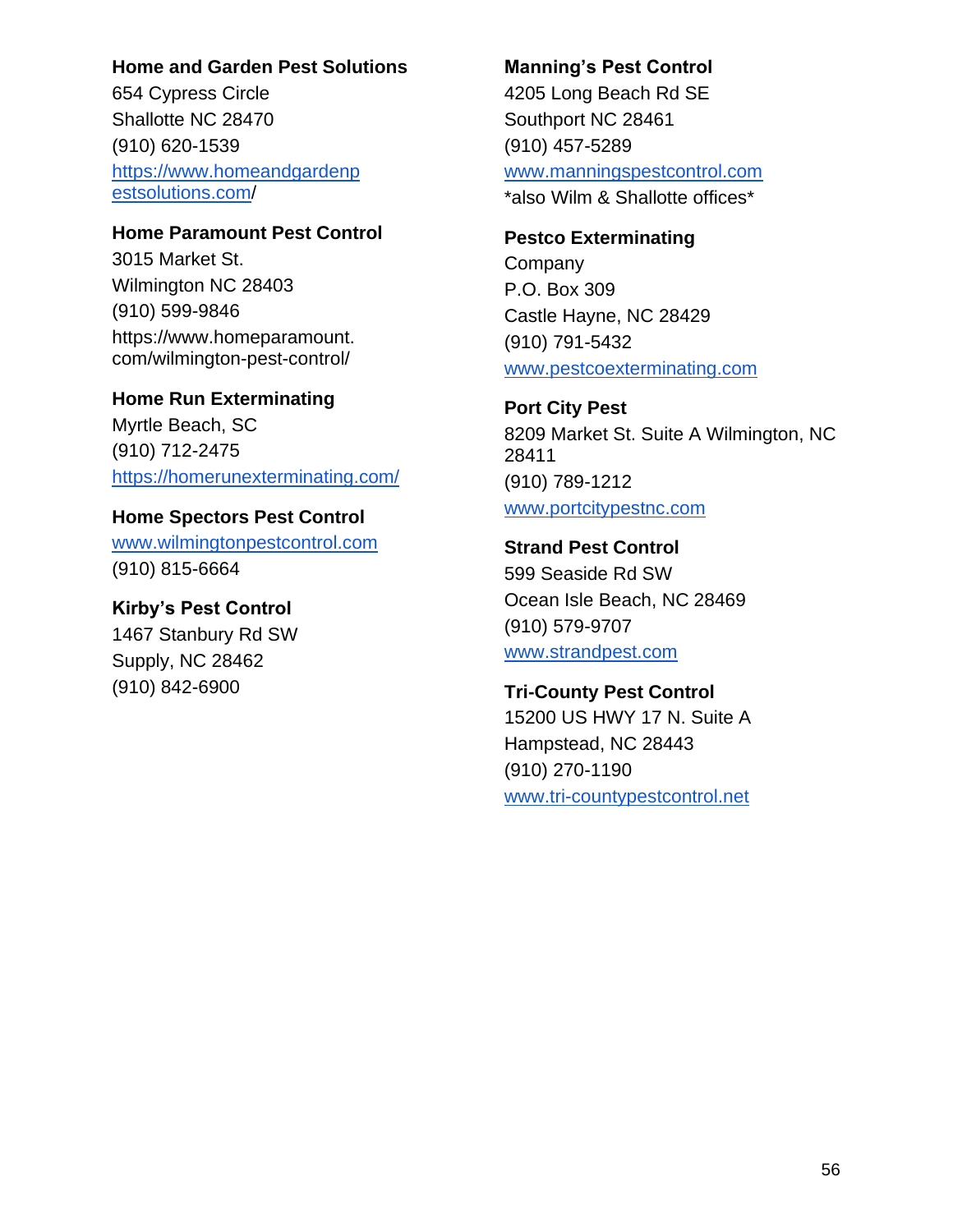# **Pet Health**

### **Brunswick Senior Resources, Inc.**

Donated animal food available to Home Delivered Meal (Meals on Wheels) participants. Contact a case manager, details on page 2.

# **Jenny's Pet Services, LLC**

910-520-0844 vtechathrt@gmail.com

Animal care: pet sitting, walk/play, vet transport, basic grooming, nail trims, anal gland expression, sanitary clips, matte removal, more.

### **Pet Sheltering - Brunswick County Sheriff's Office Animal Protective Services** (910) 754-8204

429 Green Swamp Rd. Supply, NC 28462 (910) 754-8204 [https://aps.brunswicksheriff.com](https://aps.brunswicksheriff.com/)

# **The Sergei Foundation**

P.O. Box 15 Oak Island, NC 28465

### [www.sergeifoundation.org](http://www.sergeifoundation.org/)

Email: info@sergeifoundation.org

The Sergei Foundation helps pay for one-time emergency medical care for a pet. The pet must have been owned for at least 6 months and already be spayed/neutered. See their website for more information on eligibility and to fill out an application. Their website has a list of other sick and injured pet resources. Please do not email for

assistance, it is faster to complete the application online.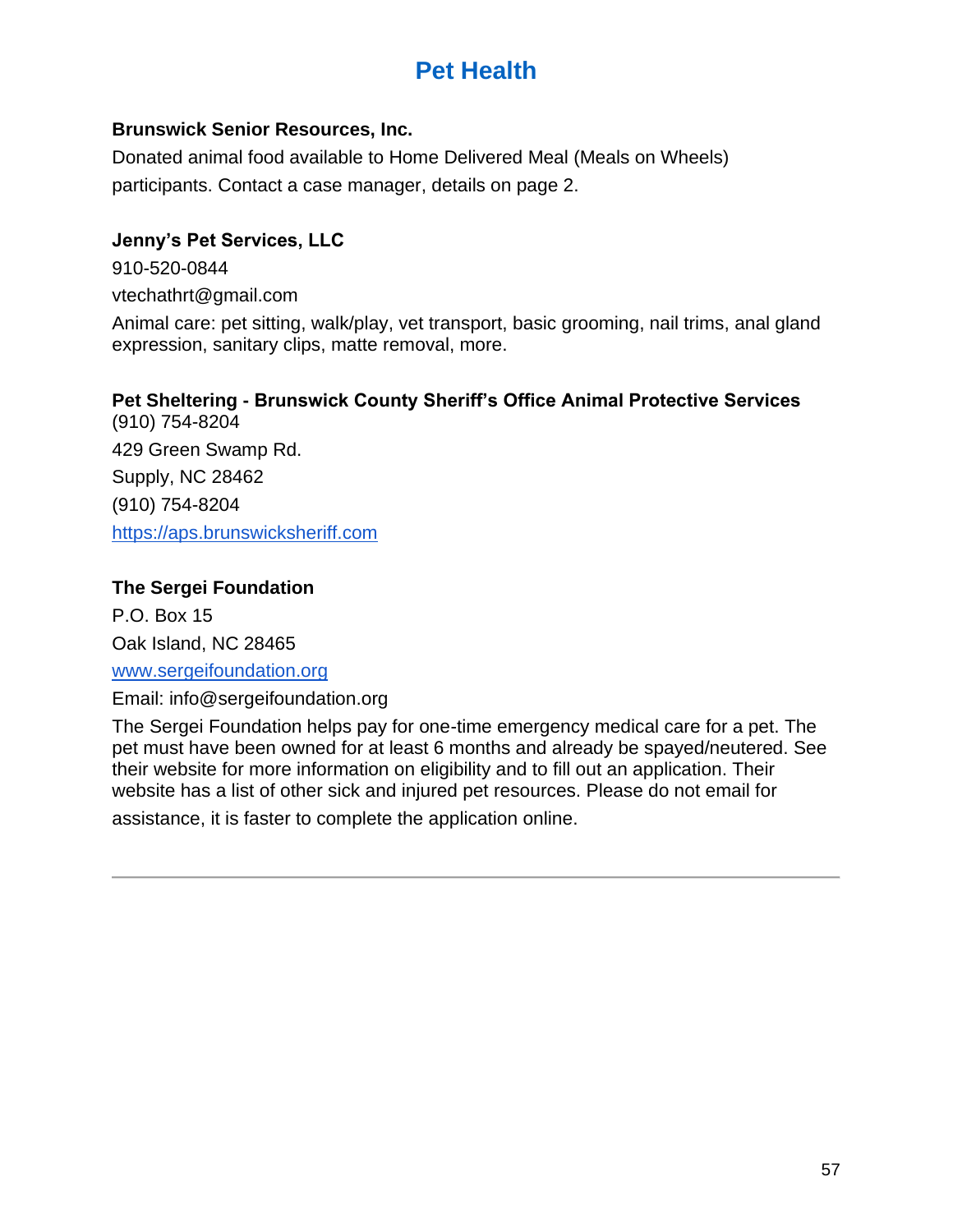# **Physical Therapy**

# **Emergo Ortho**

<https://emergeortho.com/wilmington-region/locations/> Novant Health Locator [https://novanthealthfindadoctor.com](https://novanthealthfindadoctor.com/)

# **Carolina Rehabilitation** (Brunswick Physical Therapy Associates)

| 4501 N. Main Street, Suite 5        | 690 Sunset Boulevard North, Suite 108 |
|-------------------------------------|---------------------------------------|
| Shallotte, NC 28470                 | Sunset Beach, NC 28468                |
| $(910)$ 755-5863                    | $(910) 575 - 2775$                    |
| 4330 Southport Supply Rd. Suite 201 | 1722 N. Kerr Ave.                     |
| Southport, NC 28461                 | Wilmington, NC 28405                  |
| $(910)$ 457-0113                    | (910) 796-1991                        |
| 20 Medical Campus Drive, Suite 204  | 159 Crossover Rd.                     |
| Supply, NC 28462                    | Beulaville, NC 28518                  |
| $(910)$ 755-5861                    | $(910)$ 298-6455                      |
|                                     |                                       |

For information on Medicare Part A coverage for nursing home care see: https://www.medicare.gov/what-medicare-covers/what-part-a-covers/medicare-part-acoverage nursing-home-care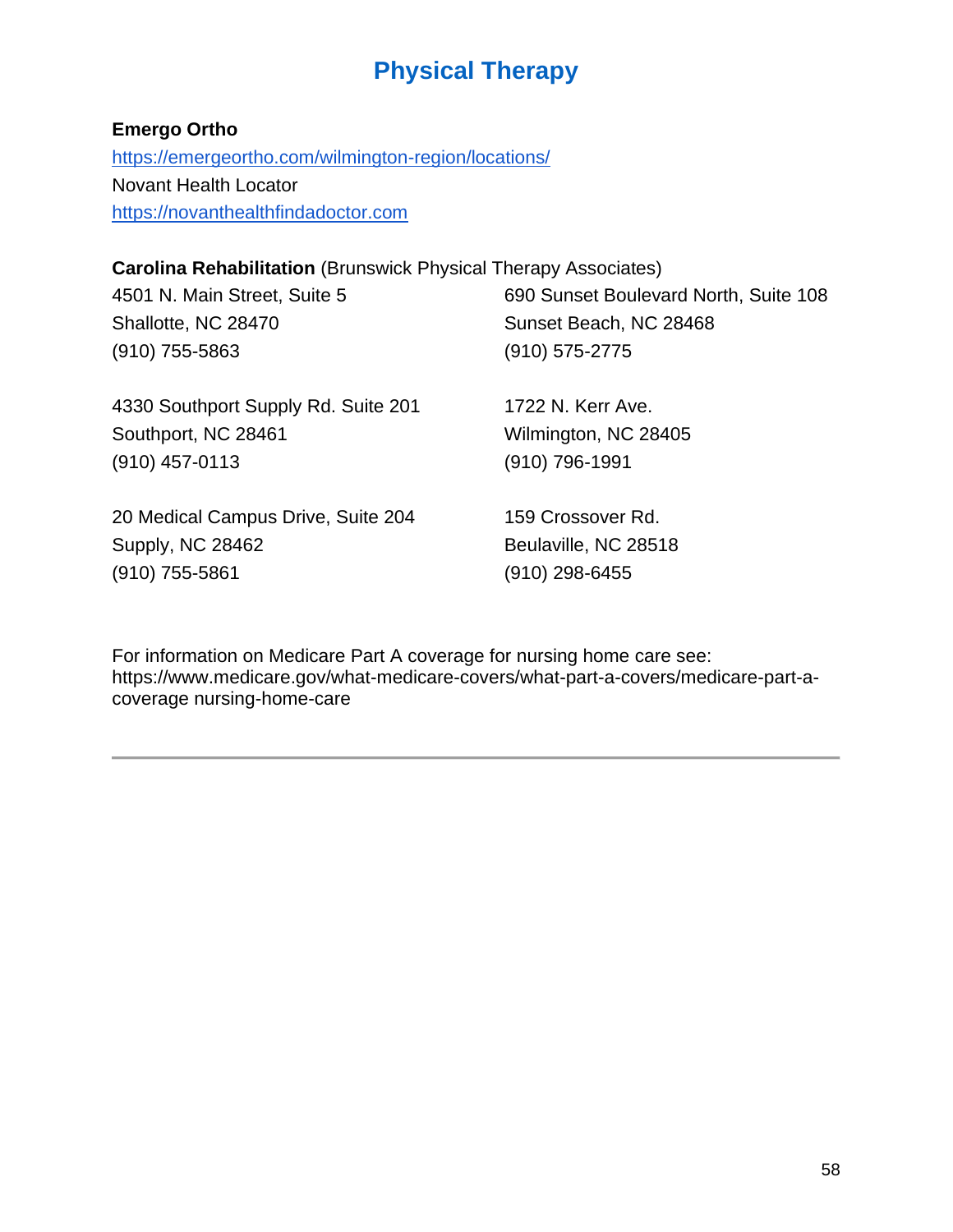# **Placement Services**

**A Place for Mom**  (866) 205-8256 [www.aplaceformom.com](http://www.aplaceformom.com/)

#### **Choice Connections - Placement Services**

PO Box 967 Wilmington, NC 28402 (910) 338-3003 [www.ChoiceConnectionsCF.com](http://www.choiceconnectionscf.com/)

# **Mannix & Associates – Long Term Care Management Consultancy**

(919) 443-5997 Along with VA medical center consulting, they held disabled veteran seniors who need to enter long term care.

### **Veteran Services**

910-253-2233 speak with Tracy Walts to schedule appt [https://capefearcog.org/resource-category/vet eran-services/](https://capefearcog.org/resource-category/vet)  [https://www.brunswickcountync.gov/veterans services/](https://www.brunswickcountync.gov/veterans)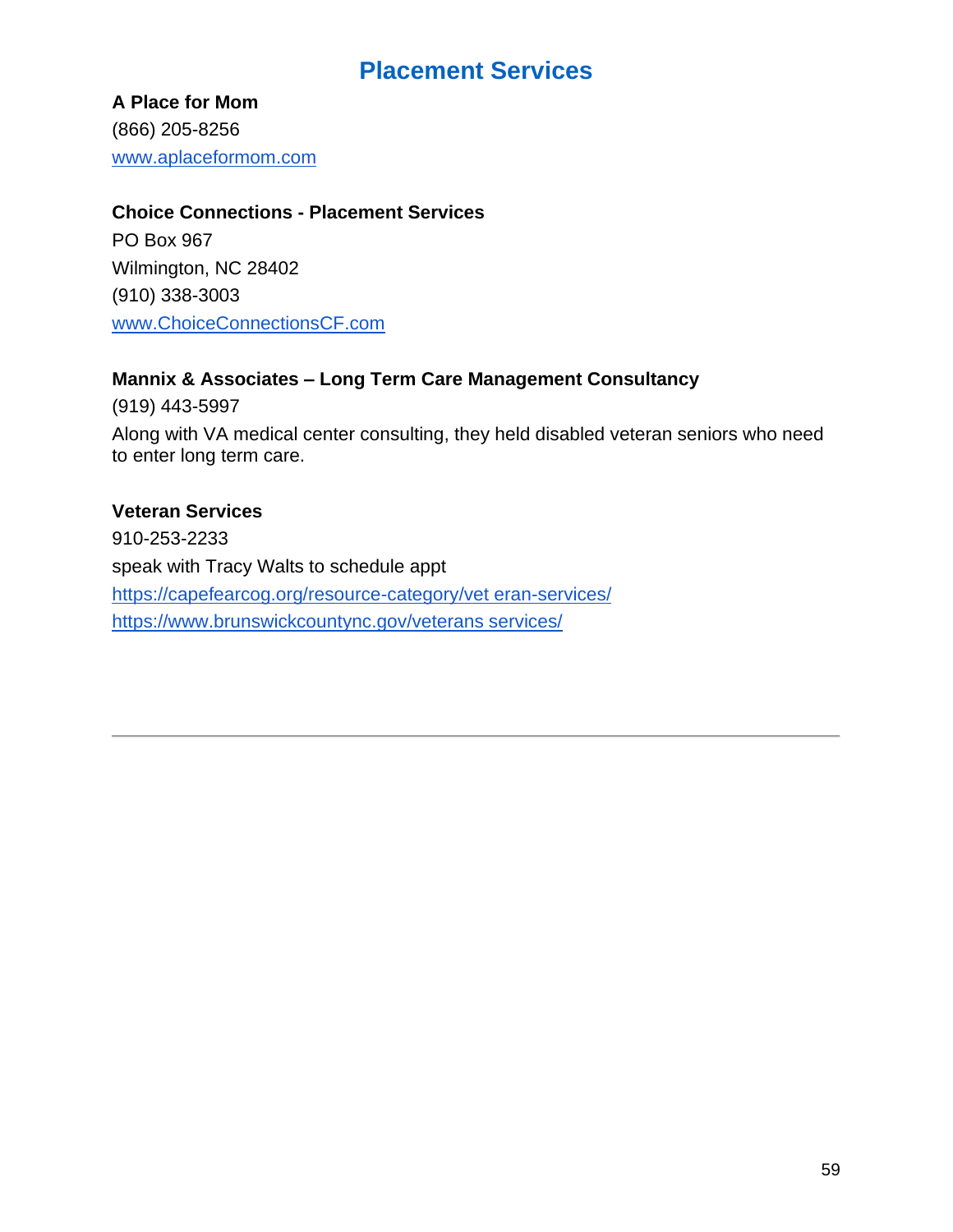# **Prescription Assistance Programs**

#### **Medication Assistance Program** - **NC Dept of Health and Human Services**

Participating centers provide Medication Assistance Programs (MAP) for low income, uninsured patients who need access to prescription drugs and who cannot afford them.

## **Medication Access Program**

Brunswick Senior Resources, Inc. 3620 Express Drive, Shallotte, NC, 28470. Contact: Marilou Smith-Medication Access Specialist 910-754-6559

### **New Hope Clinic**

201 W Boiling Spring Rd, Southport, NC, 28461 910-845-5333

### **MedAssist**

The Free Pharmacy Program provides free prescription medications to North Carolina residents who are uninsured and fall at or below 300% of the Federal Poverty Level.

This statewide program is the answer for those who do not have the means to obtain life-saving medications to treat chronic diseases such as, heart disease, diabetes, and asthma.

To qualify, applicants must meet the following requirements:

-Live in North Carolina

-Uninsured with no access to Medicaid, Medicare, VA insurance or private insurance.

| <b>2021 Federal Poverty Level</b> |                |               |  |  |
|-----------------------------------|----------------|---------------|--|--|
| # in Household                    | Monthly Income | Annual Income |  |  |
|                                   | \$3,220        | \$38,640      |  |  |
| 2                                 | \$4,355        | \$52,260      |  |  |
| 3                                 | \$5,490        | \$65,880      |  |  |
| 4                                 | \$6,625        | \$79,500      |  |  |
| 5                                 | \$7,760        | \$93,120      |  |  |
| 6                                 | \$8,895        | \$106,740     |  |  |
| 7                                 | \$10,030       | \$120,360     |  |  |
| Each additional<br>person add     | \$1,135        | \$13,620      |  |  |

-Income at or below 300% of the Federal Poverty Level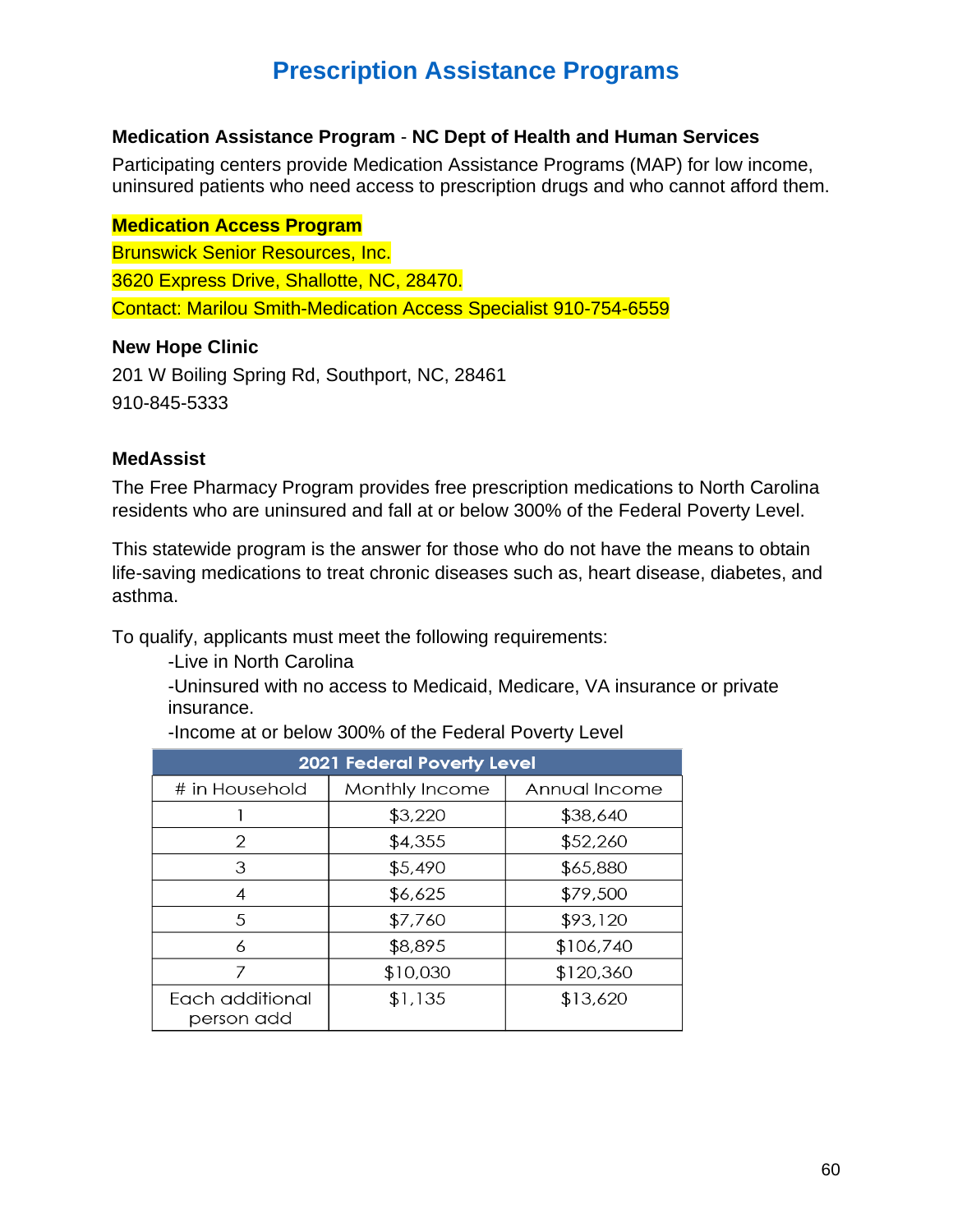# **Respite Services**

### **Brunswick Senior Resources Respite Program**

Provides respite to eligible caregivers on a short term, temporary basis. In-home assessments are conducted in order to determine eligibility and to assess for additional services. Resources, education and care management are also provided.

**Contact**: A case manager at your local BSRI Senior Center. See Pg.3 for listing.

# **Area Agency On Aging**

# **Project C.A.R.E. (Caregiver Alternatives To Running On Empty)**

State-funded, dementia-specific support for caregivers of persons with Alzheimer's disease. The goal of Project C.A.R.E. is to increase quality, access, choice, and the use of respite care for caregivers. Caregivers in crises are provided timely individualized assessment, guidance, counseling and limited respite care.

Contact: Audrey Marshall Project C.A.R.E Family Consultant (910) 395-4553 Ext. 212 audreym@capefearcog.org [https://capefearcog.org/area-agency-on-aging/project-c-r-e/#](https://capefearcog.org/area-agency-on-aging/project-c-r-e/)

# **Respite Vouchers**

Eligible caregivers can receive vouchers to provide in-home respite care and/or respite in group settings such as Adult Day Care/Health. Funds are limited.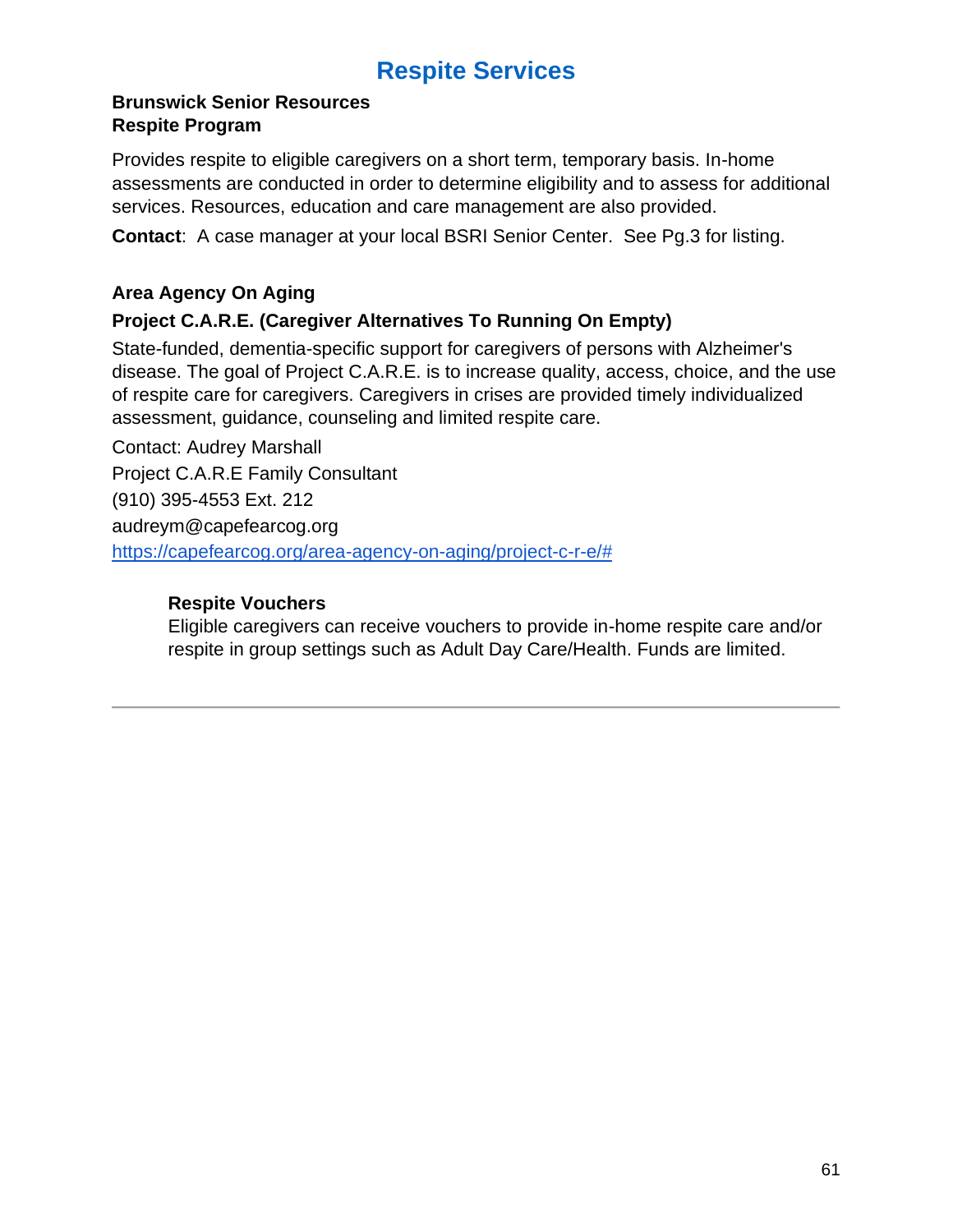# **Senior Games & 50+ Programs**

**Brunswick County Gator Senior Games, SilverArts, & Classes/Fitness**

https://bcparks.recdesk.com/Community/Page

50+ Softball (League Play) 50+ Basketball (3-on-3 Play) 50+ Co-ed Volleyball (Open Play) Gator and Gatorettes Cheerleading Team

### **Brunswick County Parks and Recreation**

Khrystye Haselden 910-253-2677 Calendar of events https://bcparks.recdesk.com/Community/Calendar

#### **YMCA-Senior Games by the Sea**

https://www.ymcasenc.org/programs/senior-games-and-silverarts/

# **North Carolina Senior Games**

www.ncseniorgames.org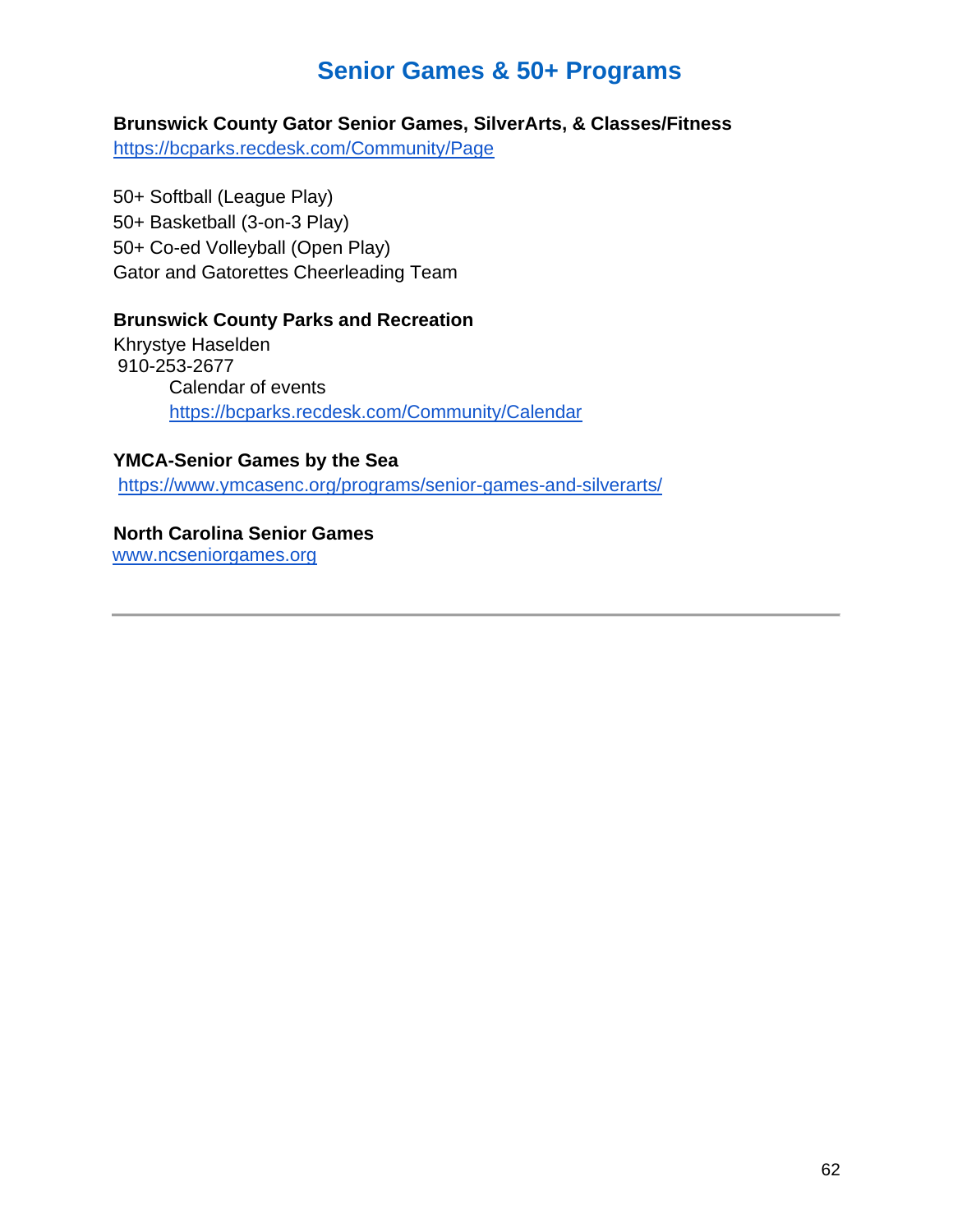# **Senior Living Facilities/Apartments**

# **LIVING FACILITIES DEFINED**

#### **Assisted Living Facilities ALFs** and **Skilled Nursing Facilities SNFs** are two different facilities with different rules and different programs. If you suspect that a longterm care facility is needed for your loved one, the first step is to have a conversation with the individual's primary care physician. The physician will recommend whether or not your loved one needs a Nursing Home or an Adult Care Home (a.k.a. Assisted Living). Once the determination of level of care is made, the physician will complete a document called an FL2. This is a one-page medical form that lists the physician's recommended level of care as well as medical diagnoses, care needs, and medications. Click here to view the attached form.

# **Definitions:**

**Assisted Living Facilities ALFs:** A facility for frail individuals who need assistance with a number of what we call activities of daily living (ADLs). Think assistance with bathing and toileting, mobility, personal hygiene, feeding. Not all ALFs offer "Memory Care Units" for those with forms of dementia. Monthly costs average \$4,000 for standard care and \$6,000 for memory care.

**Skilled Nursing Facility SNFs:** (What some call a "nursing home") is a place for folks who are (usually) nonambulatory and with some chronic medical condition that requires skilled care on a daily basis. Think of it as a "step down" from a hospital meant for longer term stays. Monthly costs average \$10,000.

# **HOW TO PAY FOR IT**

# **Medicare, Medicaid and Special Assistance**

**1. Medicare:** health insurance for 65+. **TO APPLY:** Contact a SHIIP counselor at your local BSRI Senior Center or the Social Security Administration at 800-772-1213

# **SNLs:**

Medicare Part A (Hospital Insurance) covers skilled nursing care in certain conditions for a limited time (on a short-term basis) if these conditions are met:

- 1. You have Part A and have days left in your benefit period to use.
- 2. Your doctor has decided that you need daily skilled care. It must be given by, or under the supervision of, skilled nursing or therapy staff.
- 3. You get these skilled services in a SNF that's certified by Medicare.
- 4. You need these skilled services for a medical condition that's either a hospitalrelated medical condition treated during your qualifying 3-day inpatient hospital stay, even if it wasn't the reason you were admitted to the hospital or a condition that started while you were getting care in the SNF for a hospital-related medical condition.

You pay:

Days 1–20: \$0 for each benefit period . Days 21–100: \$185.50 coinsurance per day of each benefit period. Days 101 and beyond: All costs.

*Senior Living Facilities Cont'd….*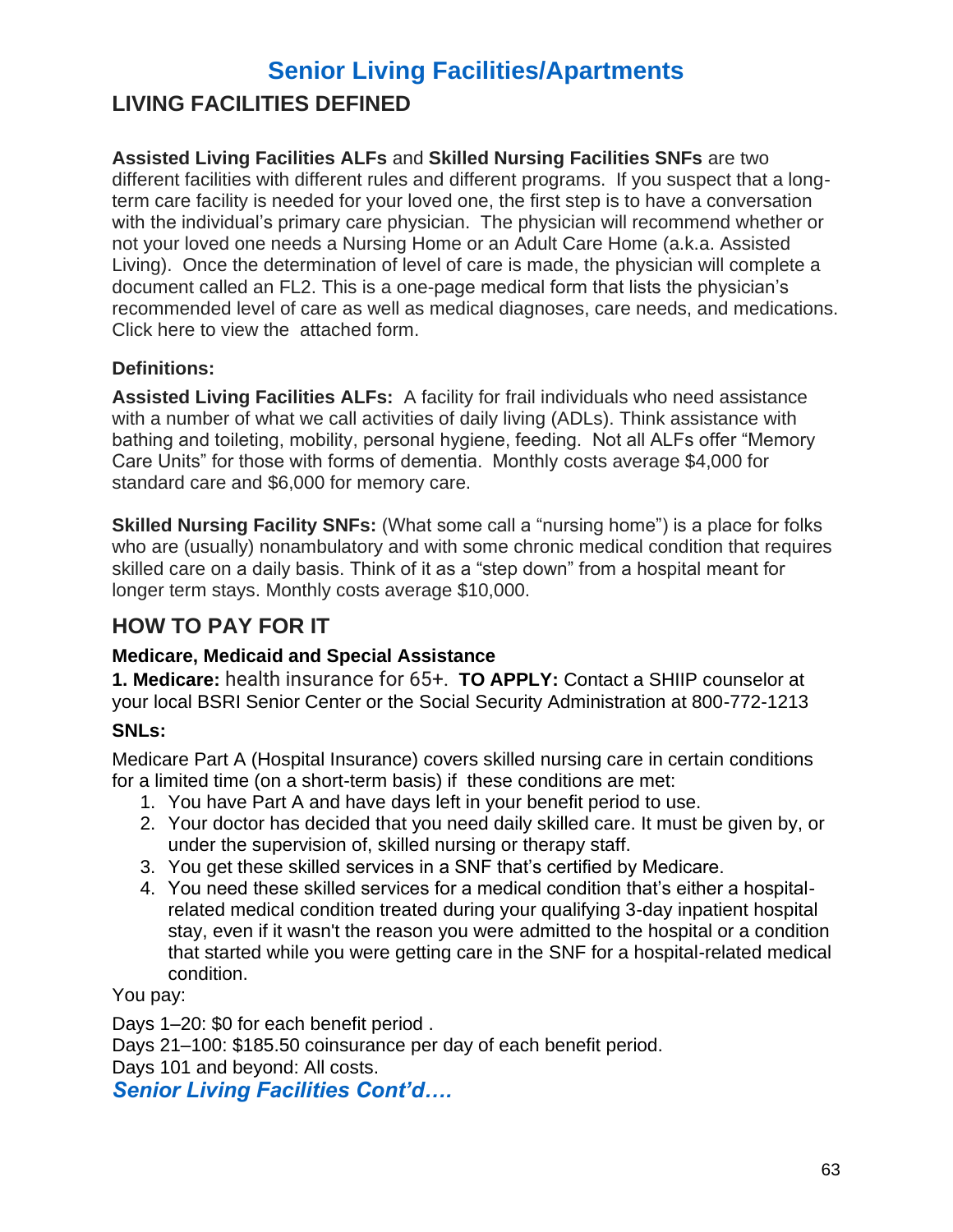# **Medicare (cont'd):**

# **ALFs**:

Medicare typically only covers a short-term stay in a skilled nursing or rehabilitation community while an older adult is recovering from an illness or injury. It can also cover in-home rehab care performed by a home health nurse or therapist.

It does not cover non-medical care services such as:

- Assisted living
- Long-term care in a nursing care community
- Residential care homes
- Non-medical home care
- Generally speaking, Medicaid does not cover room and board fees in assisted living facilities. However, if you have little income and few assets, you may qualify for a program that helps pay for assisted living facilities.

**2. Medicaid:** Health coverage for people with low income and few assets besides their home. Medicaid is funded partly by the government and partly by the states. That's why qualifications for an individual to receive this type of coverage varies.

**SNLs:** Medicaid generally covers the cost of SNLs.

**AFLs:** Medicaid programs will cover some costs of services received by residents in an assisted living facility but it does NOT pay for ROOM AND BOARD in an assisted living community.

Medicaid does pay for these assisted living services:

- Nursing care
- Case management
- Medication management
- Assessments
- Medical exams

**3. Special Assistance:** Individuals with low income are potentially eligible if they are age 65 or older, or if they are disabled according to Social Security disability standards. Your monthly income must be lower than about \$1,300 a month. That's GROSS income. Count Social Security BEFORE deductions for Medicare or other insurance. Count all other income from any source except VA benefits. For memory related disability income cap is around \$1,600 a month. To Apply: call Brunswick County Department of Social Services 910-253-2077.

# *Senior Living Facilities Cont'd...*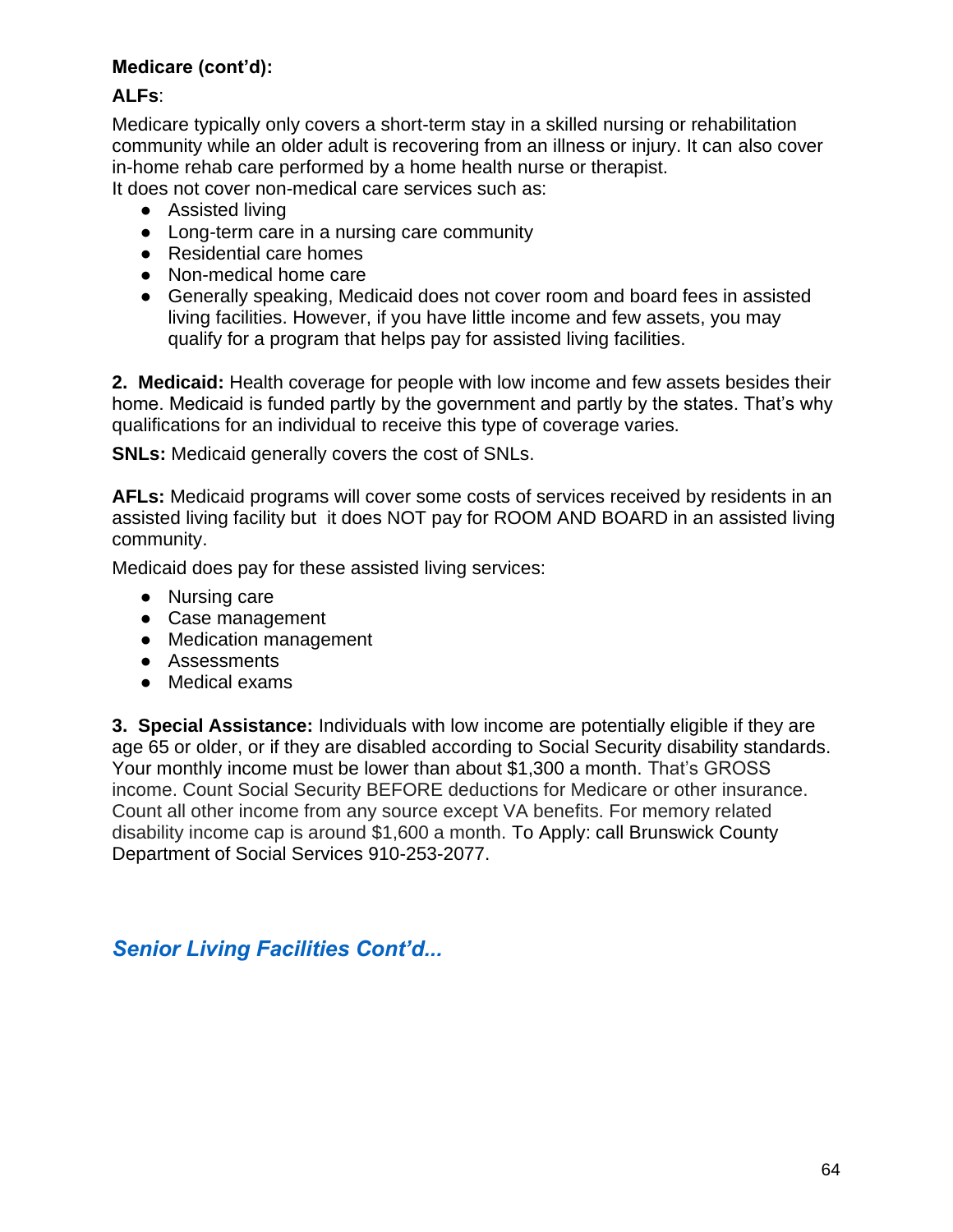# **Assisted Living/Skilled Nursing Facilities-Brunswick County**

# **Arbor Landing at Ocean Isle**

5490 Arbor Branch Drive, Shallotte, NC 28470 (910) 754-8080 [Welcome to Arbor Landing at Ocean](https://www.ridgecare.com/communities/arbor-landing-at-ocean-isle/)  [Isle](https://www.ridgecare.com/communities/arbor-landing-at-ocean-isle/) Assisted Living, Independent Living, Memory Care, Rehabilitation, Respite

# **Autumn Care Of Shallotte**

237 Mulberry Street, Shallotte, NC 28459 910-754-8858 [Saber Healthcare Group: Long Term](https://www.saberhealth.com/)  [Senior Care & Nursing Home](https://www.saberhealth.com/) Assisted Living, Rehabilitation, Skilled Nursing

# **Brunswick Cove Living Center**

1478 River Rd SE, Winnabow, NC 28478 910-371-9894 [Brunswick Cove: Nursing Home,](https://brunswickcove.com/?utm_source=google&utm_medium=organic&utm_campaign=GMB)  [Assisted Living & Rehabilitation Center](https://brunswickcove.com/?utm_source=google&utm_medium=organic&utm_campaign=GMB) Assisted Living, Rehabilitation, Skilled Nursing

# **Brunswick Health and Rehab Center**

9600 No. 5 School Road, Ash, NC 28420 Tel 910-287-6007 [Saber Healthcare Group: Long Term](https://www.saberhealth.com/)  [Senior Care & Nursing Home](https://www.saberhealth.com/) Rehabilitation, Skilled Nursing

### **Coastal Pointe**

5220 Ocean Hwy W, Shallotte, NC 28470 910-713-1717 [Now Open! Coastal Pointe | 5-Star](https://coastalpointe.com/?utm_source=google&utm_medium=organic&utm_campaign=GMB)  [Assisted Living in North Carolina](https://coastalpointe.com/?utm_source=google&utm_medium=organic&utm_campaign=GMB) Assisted Living, Memory Care

# **Elmcroft of Southpor**t

1125 E Leonard St., Southport, NC 28461 (910) 777-7981 [Assisted Living & Memory Care in](https://www.elmcroft.com/community/elmcroft-of-southport-north-carolina/?utm_source=google&utm_medium=organic&utm_campaign=gmb)  [Southport NC | Elmcroft](https://www.elmcroft.com/community/elmcroft-of-southport-north-carolina/?utm_source=google&utm_medium=organic&utm_campaign=gmb) Assisted Living, Independent Living, Memory Care, Respite, Skilled Nursing

# **Leland House**

1935 Lincoln Rd. NE, Leland NC 28451 (910) 383-6235 https://lelandseniors.com/ Assisted Living, Memory Care

# **Southport Healthcare &**

**Rehabilitation Center** 630 N. Fodale Avenue, Southport, Nc 28461 910-457-9581 [https://libertyhealthcareandrehab.com/](https://libertyhealthcareandrehab.com/southport/?utm_source=GMB&utm_medium=Yext&y_source=1_MTQzOTA3MTQtNzE1LWxvY2F0aW9uLmdvb2dsZV93ZWJzaXRlX292ZXJyaWRl) Rehabilitation, Skilled Nursing

# **Universal Healthcare**

1070 Old Ocean Highway,Bolivia, NC 28422 910-755-5955 Rehabilitation, Skilled Nursing

# **The Landings Of Oak Island**

2910 Pine Plantation Pkwy, Bolivia, NC 910-406-8400 [https://oakislandseniors.com](https://oakislandseniors.com/) Assisted Living, Respite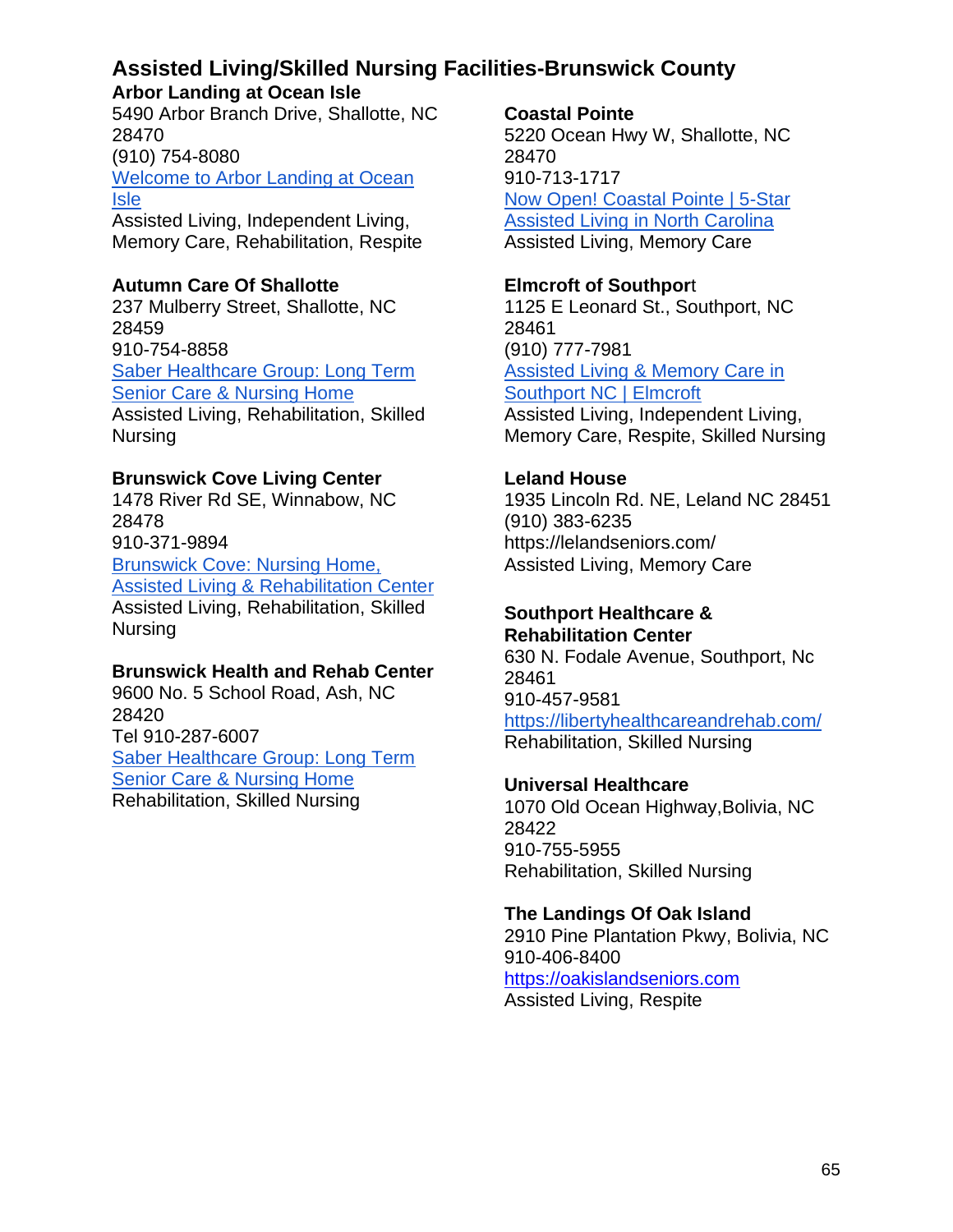# **Assisted Living Facilities-Neighboring Counties**

# **Bradley Creek Health Center**

740 Diamond Shoals Rd. Wilmington, NC 28403 (910) 769-7550

# **Brightmore of Wilmington**  2320 41st Street Wilmington, NC 28403 (910) 350-1980

**Brookdale Wilmington**  3501 Converse Dr Wilmington NC 28403 (910) 208-6194

# **Cedar Cove Assisted Living**

4200 Jasmine Cove Way Wilmington NC 28412 (910) 397-7812

# **Champions Assisted Living**  1007 Porters Neck Rd. Wilmington NC 28411 (910) 686-7195

# **Coastal Cove of Wilmington**

1120 Beasley Road Wilmington, NC 28409 (910) 660-0944

**Morningside of Wilmington**  S. 17th Street Wilmington, NC 28403 (910) 452-1114

**Spring Arbor**  809 John D. Barry Drive Wilmington, NC 28412 (910) 799-4999

*Senior Living Facilities Cont'd...*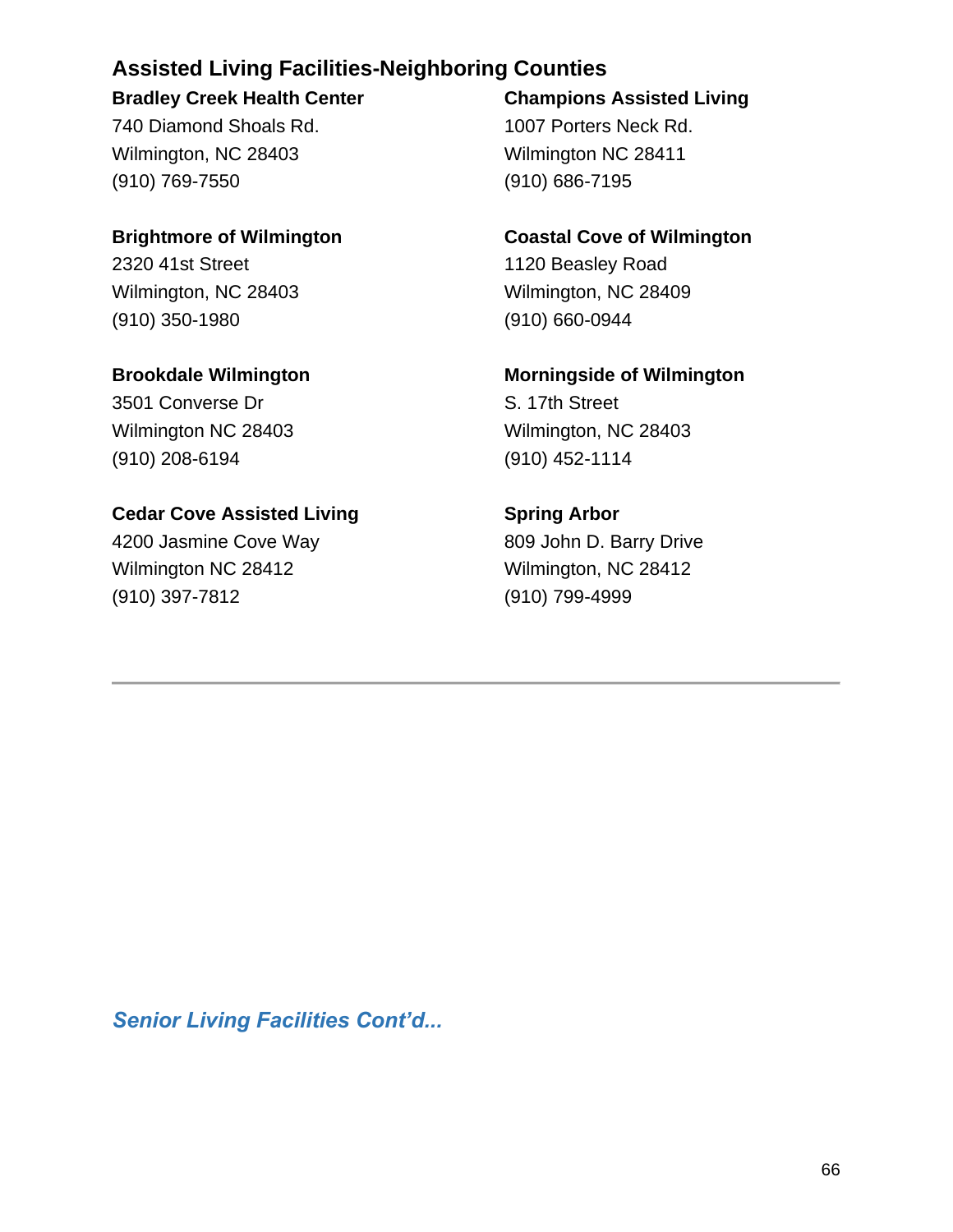# **Skilled Nursing Facilities-Surrounding Counties**

**Accordius Health of Wilmington** 

820 Wellington Ave, Wilmington NC 28401 (910) 343-0425

# **Azalea Health and Rehab**

3800 Independence **Boulevard** Wilmington NC 28412 (910) 392-3110 [https://www.saberhealth.com](https://www.saberhealth.com/)

# **Brian Center Health and Rehab**

647 SE. Railroad Street Wallace NC 28466 (910) 285-9700 [https://www.savaseniorcare.com](https://www.savaseniorcare.com/)

# **Bradley Creek Health Center**

740 Diamond Shoals Rd., Wilmington, NC 28403 (910) 769-7550 https://www.carolinabayataut umnhall.com

# **Liberty Commons**

1402 Pickney Street, Whiteville NC 28472 (910) 642-7139 *AND* 121 Racine Drive, Wilmington, NC 28403 (910) 452-4070 https://libertyhealthcareandre hab.com **Northchase Nursing and Rehab**  3015 Enterprise Drive, Wilmington, NC 28401 (910) 791-3451 [www.northchasecare.com](http://www.northchasecare.com/)

# **Peak Resources**

2305 Silver Stream Lane Wilmington NC 28401 **(**910) 362-3621 www.peakresourcesinc.com

# **Pender Memorial**

507 Fremont Street Burgaw, NC 28425 (910) 300-4000 [https://www.nhrmc.org](https://www.nhrmc.org/)

# **The Davis Community** at **Cambridge Village**

83 Cavalier Drive Wilmington,NC 28405 (910) 686-7195 *2nd location* 1011 Porters Neck Rd Wilmington NC 28411 https://www.thedaviscommuni ty.org

# **The Laurels of Pender**

311 S. Campbell Street, Burgaw, NC 28425 (910) 259-6007 www.laurelsofpender.com

# **Trinity Grove**

(910) 442-3000 631 Junction Creek Drive, Wilmington, NC 28412 [http://trinitygrove.ne](http://trinitygrove.ne/)

*Senior Living Cont'd….*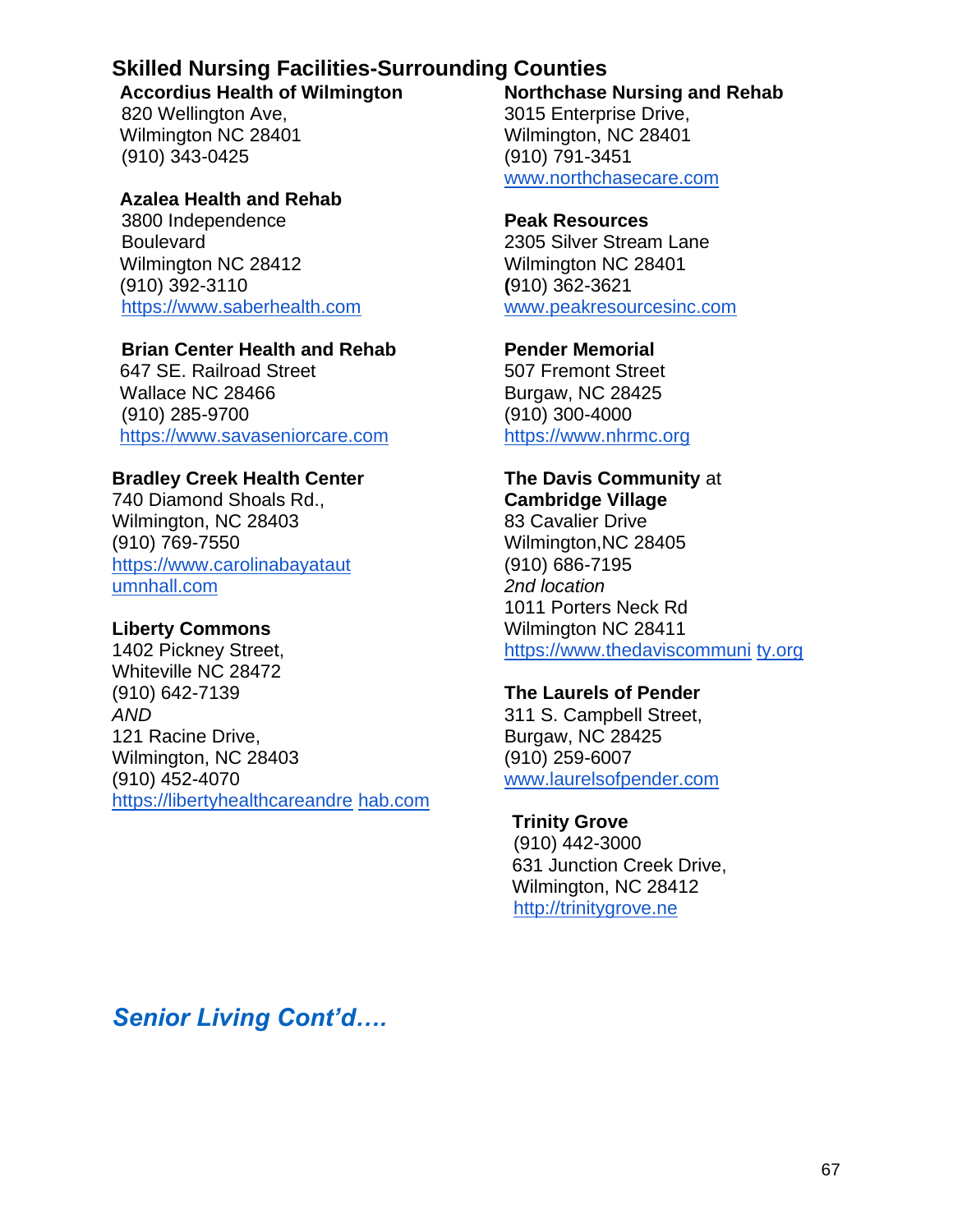# **Senior Living-Affordable Housing Options Affordable Housing Community for 55 Plus**

| Coastal Villas             | • 5339 Dosher Cutoff Rd, Southport, NC<br>$• 910 - 454 - 9262$     |
|----------------------------|--------------------------------------------------------------------|
| <b>Shallotte Villas</b>    | • 4580 White St., Shallotte, NC<br>$\cdot$ 910-754-6437            |
| Sunset Creek               | . 1401 Sunset Creek Way SW, Ocean Isle, NC<br>$• 910 - 579 - 6555$ |
| <b>Westgate Apartments</b> | .9200 Ocean Gate Plaza, Leland, NC<br>•910-782-1124                |

# **Affordable Housing Community for 62 Plus**

| <b>Brunswick Village</b> | • 249 East 11th St., Southport, NC<br>$\cdot$ 910-457-4495   |
|--------------------------|--------------------------------------------------------------|
| Windtree Apartments      | . 1229 N. Caswell Ave, Southport, NC<br>$\cdot$ 910-457-6051 |

# **Affordable Housing Family/Low Income**

| Abbington Oaks         | . 4744 Southport Supply Rd, NC<br>• 910-477-8305          |
|------------------------|-----------------------------------------------------------|
| Artesa Village         | • 7828 High Market St, Sunset Beach, NC<br>• 910-575-7183 |
| Cardinal Pointe        | · 37 Paisley Lane, Shallotte, NC<br>$\cdot$ 910-387-1499  |
| Fiddler's Creek        | . 1211 N. Caswell Ave, NC<br>• 910-457-4575               |
| <b>River Pointe</b>    | .4620 White Street, Shallotte, NC<br>•910-754-5549        |
| <b>Shallotte Manor</b> | .408 Whiteville Rd NW, Shallotte, NC<br>•910-754-9202     |
| Southport Green        | .1000-A Pickerell Dr, Southport, NC<br>•910-457-5200      |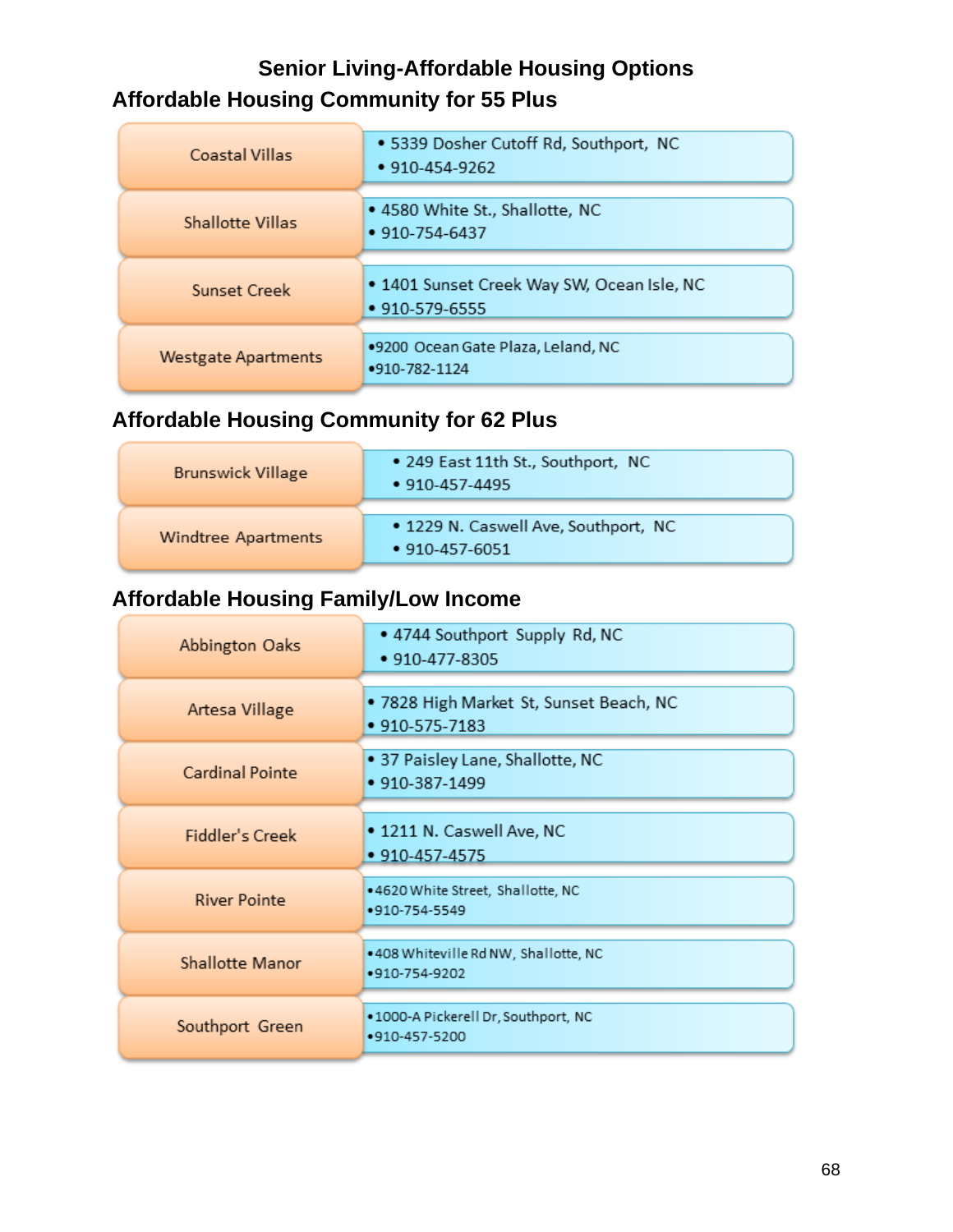# **Social Security**

#### *(Contact your local Brunswick Senior Resources Senior Center for assistance through SHIIP Counseling see pg. 2)*

# **Social Security Retirement Benefits**

# **How Early Can I Apply for Social Security?**

You must be at least age 62 for the entire month to be eligible to receive benefits. If you were born on the first or second day of the month, you meet this requirement in the month of your 62nd birthday. If you were born on any other day of the month, you do not meet this requirement until the following month.

You can apply up to four months before you want your retirement benefits to start. For example, if you turn 62 on December 2, you can start your benefits as early as December. If you want your benefits to start in December, you can apply in August. If you turn 62 any day after December 2, you are not age 62 for the entire month of December. You can start your benefits as early as January when you are 62 for the entire month. If you want your benefits to start in January, you can apply in September.

Social Security benefits are paid in the month following the month they are due. If you are due benefits for the month of December, you will receive your first check in January for December.

### **Estimate Your Benefits**

Knowing what you will get every month in retirement benefits will help you plan for your retirement. If you have a "My Social Security" account, you can get an estimate of your personalized retirement benefits and see the effects of different retirement age scenarios. If you don't have a personal "My Social Security" account, create one at [www.ssa.gov/myaccount](https://www.ssa.gov/myaccount/) or you can use an online Retirement Estimator at [www.ssa.gov/benefits/retirement/estimator.](https://www.ssa.gov/benefits/retirement/estimator.html)

# **Apply For Social Security Retirement Benefits**

**Apply By Phone Call 1-800-772-1213 (TTY 1-800-325-0778) Apply Online <https://secure.ssa.gov/iClaim/rib>**

*Social Security Cont'd…*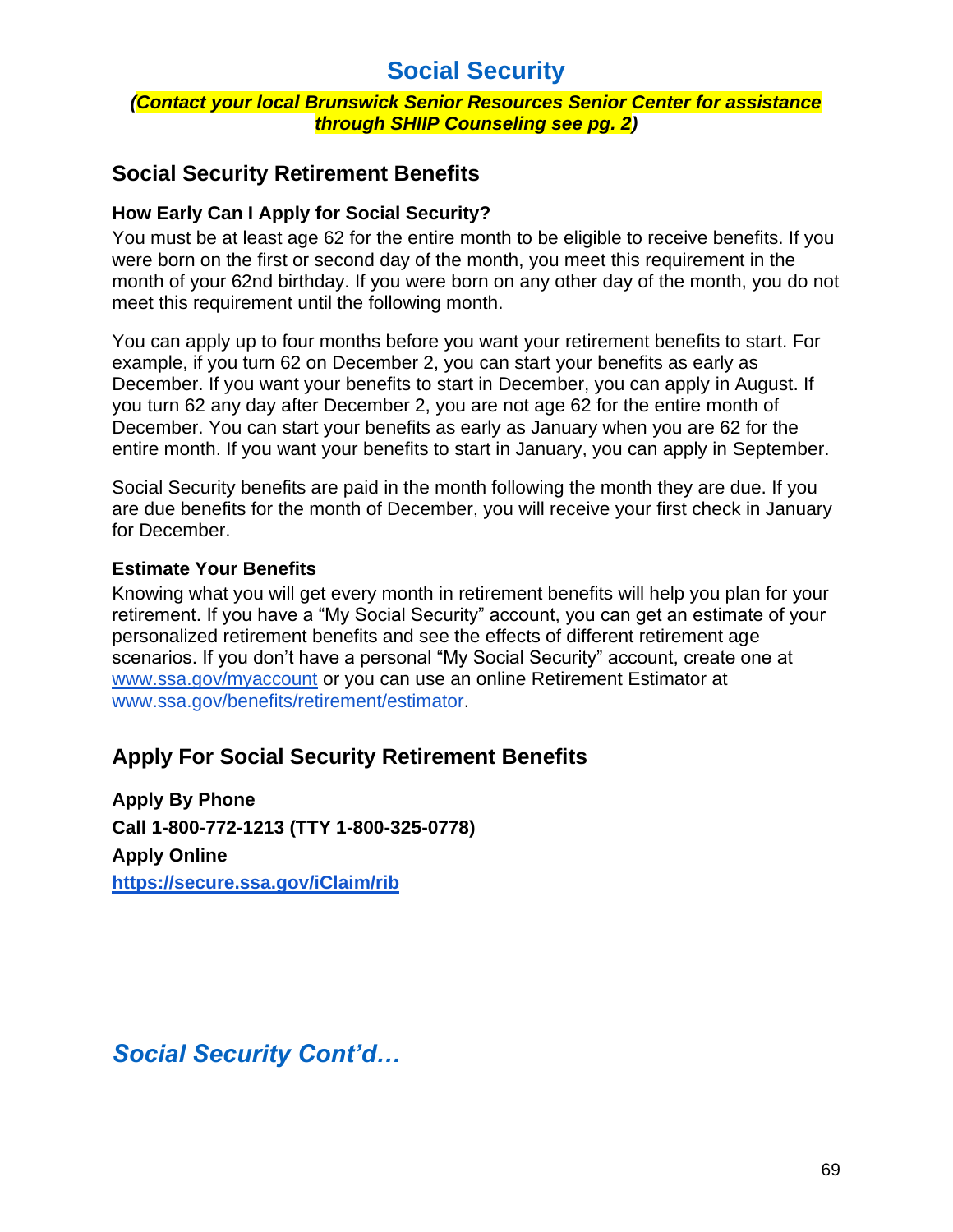# **Social Security Enrolls You in Original Medicare (Part A and Part B).**

**(If you need help or have questions about Medicare call your Brunswick Senior Resources Senior Center for free counseling through the SHIIP PROGRAM.)**

**Medicare Part A** (hospital insurance) helps pay for inpatient care in a hospital or limited time at a skilled nursing facility (following a hospital stay). Part A also pays for some home health care and hospice care.

**Medicare Part B** (medical insurance) helps pay for services from doctors and other health care providers, outpatient care, home health care, durable medical equipment, and some preventive services.

**Other parts of Medicare are run by private insurance companies that follow rules set by Medicare.**

- **Supplemental (Medigap) policies help pay Medicare out-of-pocket copayments, coinsurance, and deductible expenses.**
- **Medicare Advantage Plan (previously known as Part C) includes all benefits and services covered under Part A and Part B — prescription drugs and additional benefits such as vision, hearing, and dental — bundled together in one plan.**
- **Medicare Part D (Medicare prescription drug coverage) helps cover the cost of prescription drugs.**

**Most people age 65 or older are eligible for free Medical hospital insurance (Part A) if they have worked and paid Medicare taxes long enough. You can enroll in Medicare medical insurance (Part B) by paying a monthly premium. Some beneficiaries with higher incomes will pay a higher monthly Part B premium.** 

# **Social Security Disability Insurance**

The Social Security Disability Insurance (SSDI) and Supplemental Security Income (SSI) programs provide assistance to people with disabilities.

# **To apply for Social Security Disability By Phone**

**Call:1-800-772-1213 (TTY 1-800-325-0778)** 

**To apply Online:** <https://secure.ssa.gov/iClaim/dib>

# **Report Fraud or Stolen Social Security Numbers**

# **Office Of the Inspector General**

1-800-447-8477 or use online form[:https://secure.ssa.gov/pfrf/home](https://secure.ssa.gov/pfrf/home)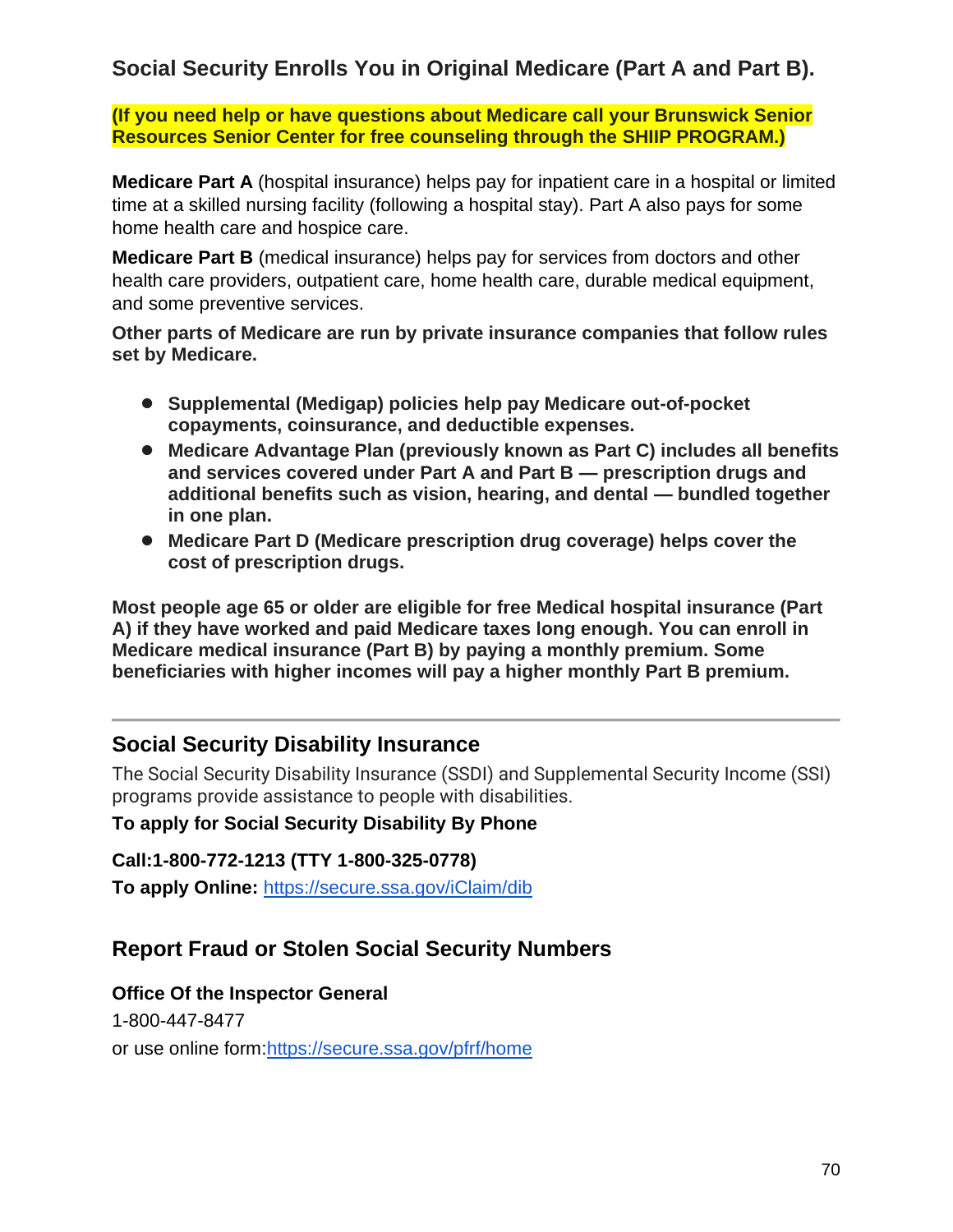# **Support Groups**

### **Support Groups- Caregivers- Alzheimer's & Related Dementia**

**Alzheimer's Support Group at St.** 

**Peter Lutheran Church**  4843 Southport-Supply Rd SE Southport, NC 28461 (910) 454-4001 3rd Wednesday @ 1p Facilitator: Vicki Carlson: bfairy65@gmail.com Facilitator: Barbara Grever: begrever@gmail.com <https://stpeterlutheran-nc.org/>

#### **Dementia Support Group at Seaside United Methodist Church**  1300 Seaside Road SW Sunset Beach NC 28468 910-579-5753 2nd Tuesday 1p-2:30p Facilitator: Judy Rocklage, jarocklage@gmail.com

### **Support Group General- All Caregivers Welcome**

### **Arbor Landing at Ocean Isle**

5490 Arbor Branch Dr Shallotte, NC 28470 2nd Thursday 6:00PM Peggy Haughey, (910) 754-8080 <https://www.ridgecare.com/oceanisle>

### **The Brunswick Senior Center at Calabash**

10050 Beach Drive, Calabash, NC 28467 2nd Wednesday 2:00PM - 3:00PM Mary Beth Ribar [marybeth.ribar@gmail.com](mailto:marybeth.ribar@gmail.com)

### **The Brunswick Senior Center at Leland**

121 Town Hall Drive,Leland, NC 28451 2nd & 4th Thursday 10:00AM-11:30AM Sandy Porcaro 910-754-3658 or [sporcaro@bsrinc.org](mailto:sporcaro@bsrinc.org)

### **The Brunswick Senior Center of Shallotte**

3620 Express Dr.,Shallotte, NC 28470 2nd Tuesday 10:00AM-11:30AM Laura Collins 910-754-4468 or [lcollins@bsrinc.org](mailto:lcollins@bsrinc.org)

### **The Brunswick Senior Center at Southport**

1513 N. Howe St., Suite 1, Southport, NC 28461 4th Wednesday 10:00AM -11:30AM Casey Freed 910-754-4106 or [cfreed@bsrinc.org](file:///C:/Users/bsri2/Downloads/cfreed@bsrinc.org)

### **The Brunswick Senior Center at Supply**

101 Stone Chimney Road Supply, NC 28462 2nd Thursday 2:00PM-3:30PM Tikila Mrogan (910) 754-8450 or tmorgan@bsrinc.org [Vikki](mailto:Vikki) Hine 910-754-5097 or vhine@bsrinc.org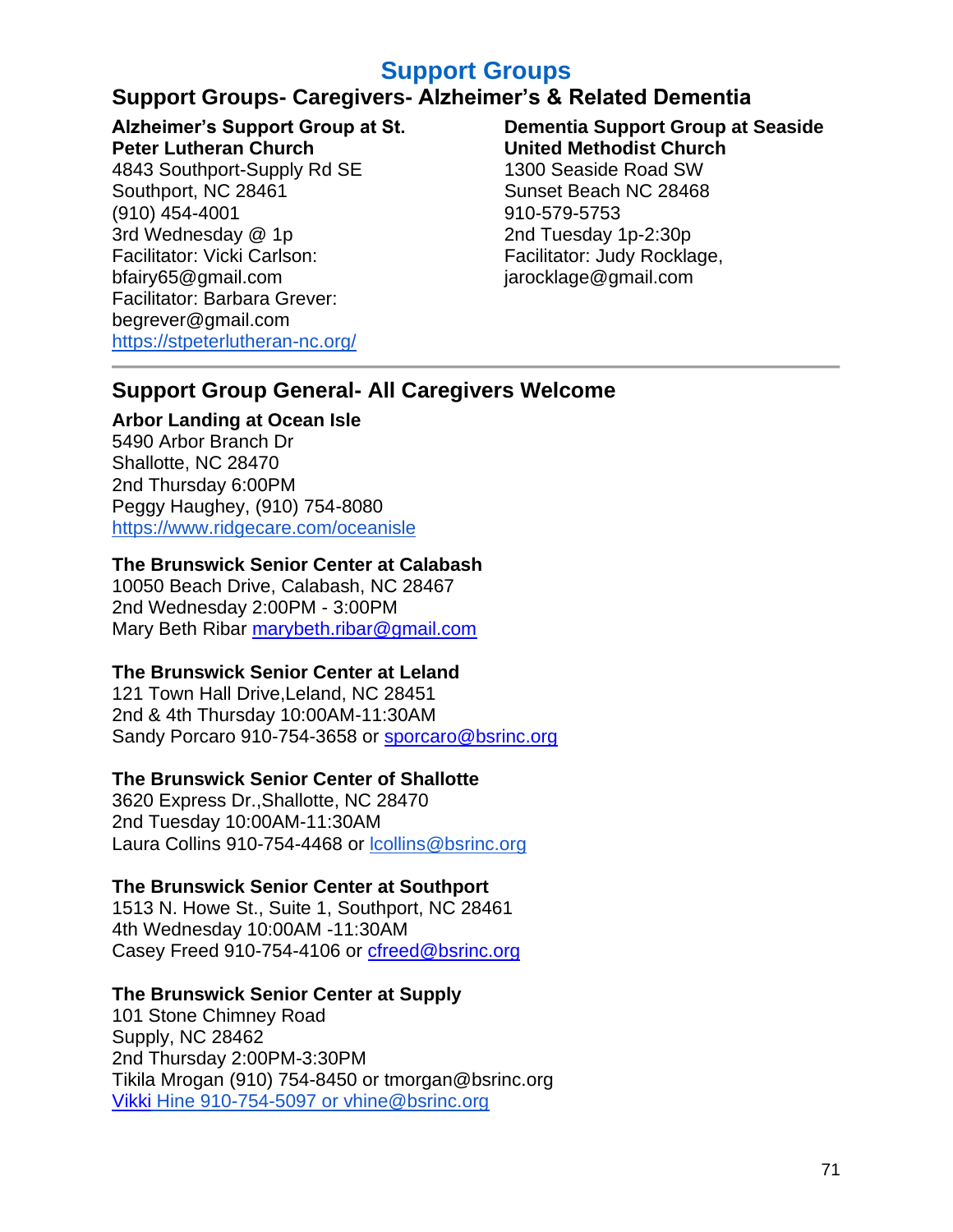# **Support Groups- Grandparents**

### **Grandparents Raising Grandchildren Support Group**

101 Stone Chimney Rd Supply, NC 28470 3rd Wednesday 5:00PM-7PM Call 910-754-8450 for more info

### **Support Groups- Grief Camp United Methodist Church**

4807 Main St. Shallotte, NC 28470 Holds a program in spring and fall. Call 910-754-4840 for more info.

### **Lower Cape Fear Lifecare**

# **Grief Groups and Workshops**

910-796-7937 [https://www.lcfh.org/grief-groups](https://www.lcfh.org/grief-groups-workshops/)[workshops/](https://www.lcfh.org/grief-groups-workshops/)

### **GriefShare**

www.griefshare.org A 13-week program - Non-church members may attend.

# **Oak Island First Baptist Church GriefShare**  4608 E Oak Island Dr. Oak Island, NC 28465 910-278-9511 <https://www.fbcoi.org/grief-share>

# *Support Groups Cont'd*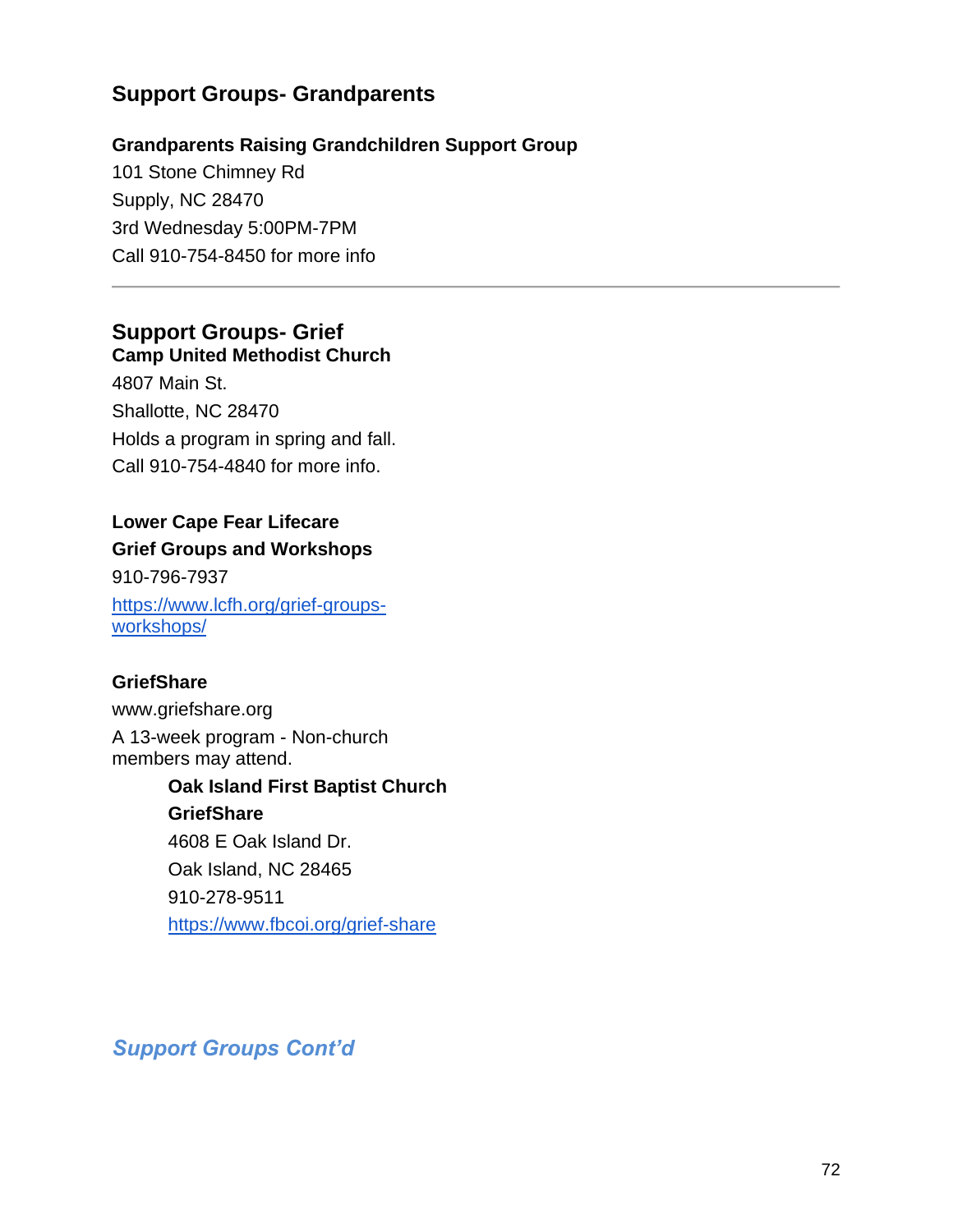# **Support Group - Parkinson's & Lewy Body Dementia**

**The Brunswick Center at Southport**  1513 N. Howe St., Suite 1 Southport, NC 28461 2nd Tuesday 10:15am-11:45am David Palmer 860-377-9663 ddpalmer1943@gmail.com

**North Brunswick Parkinson's Support Group at Compass Pointe** 8178 Compass Pointe East Wynd NE Leland, NC 28451 2nd Monday 1PM John Ferry, 908-406-1410 john.ferry17@gmail.com

# **Support Group-Recovery**

**Celebrate Recovery**  For all hurts, habits, and hangups 20 Bliss Rd NW Ocean Isle Beach, NC 28469 Monday nights, 7PM group meeting 910-579-9701 www.celebraterecovery.com

# **Alcoholics Anonymous**  [www.AA.org](http://www.aa.org/)

**Narcotics Anonymous**  [www.NA.org](http://www.na.org/)

# **Support Group- Stroke Support**

### **Stroke Support**

The Brunswick Center at Southport Stroke Support Group 3rd Monday 1:00PM-2:30PM Group Facilitator: Carolyn Pryor Center: (910) 754-7109 Email: prioritysailing@gmail.com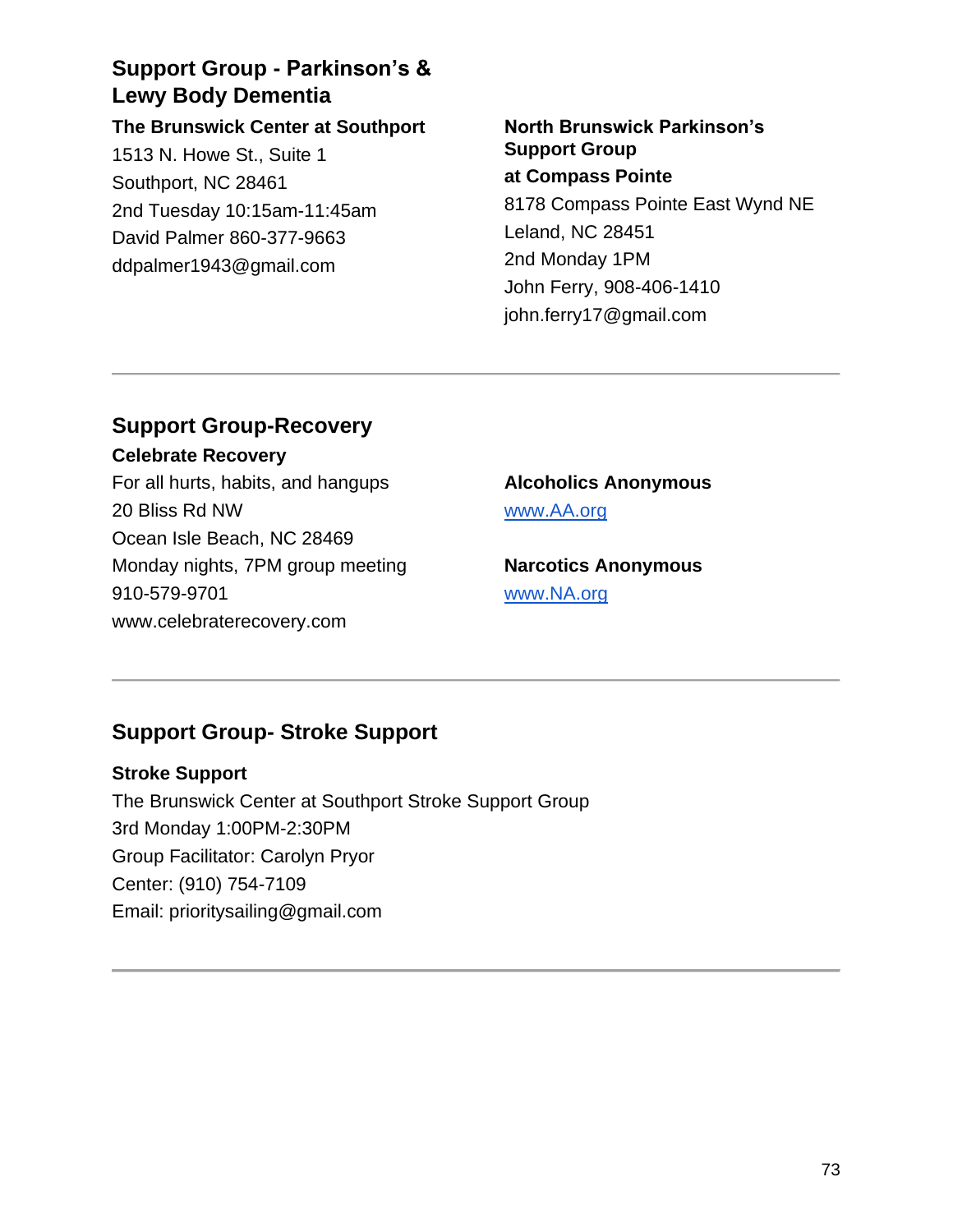# **Telephone Reassurance**

### **Are You Okay?Program**

Brunswick County Sheriff's Office 70 Stamp Act Drive Bolivia, NC 28422 (910) 253-2749 Telephone Wellcheck Program

### **Coastal Companions Call Program**

Offered through Brunswick Senior Resources Senior Centers Contact: Casey Freed (910) 754-4106 Call program providing socialization and resource and referral services.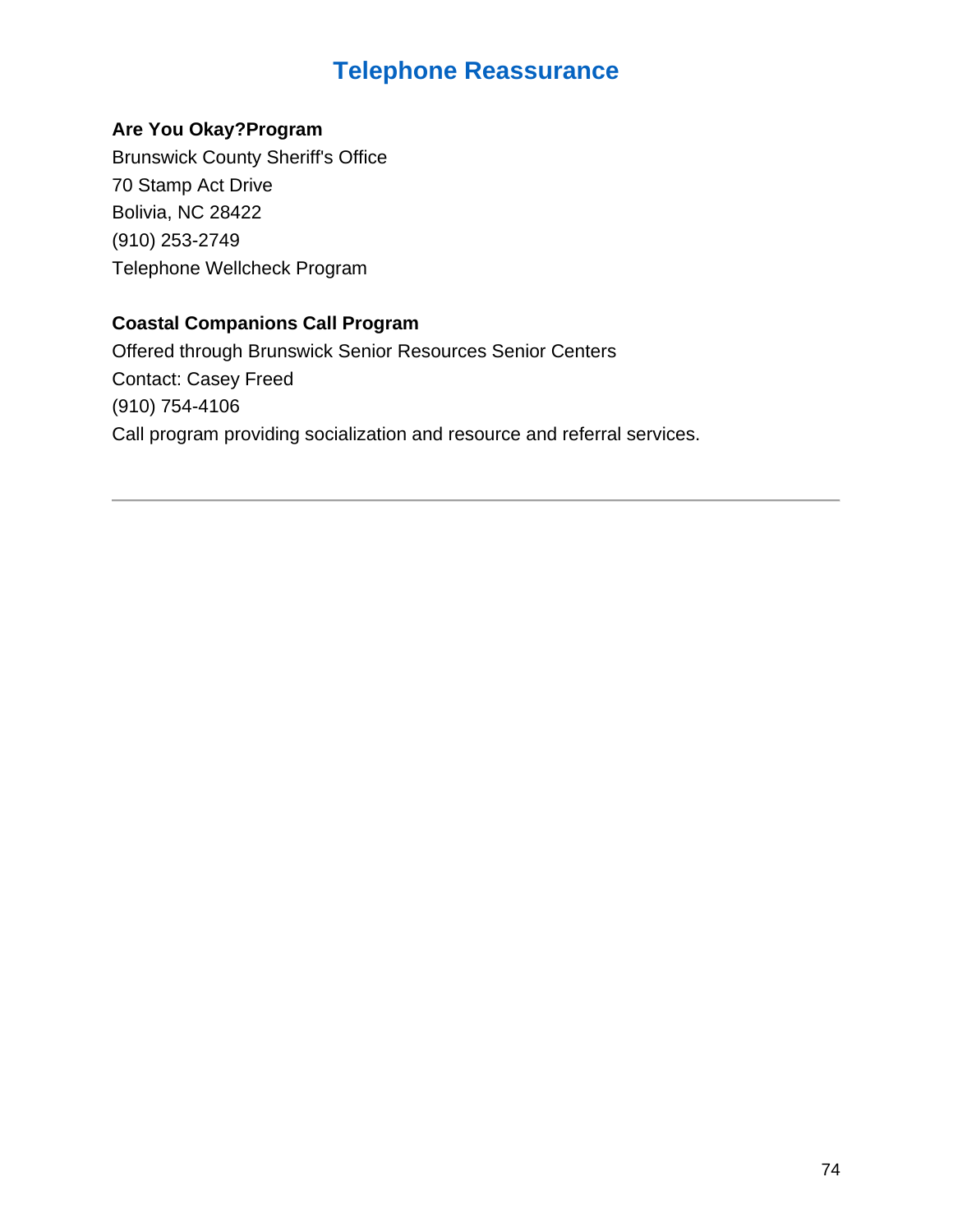# **Transportation**

**There are two categories of transportation services: general and medical.** 

**An agency may provide general or medical or both.**

- **1. General Transportation: destinations may include, but are not limited to, nutrition sites, senior centers, shopping centers, pharmacies and recreational facilities.**
- **2. Medical Transportation: destinations may include, but are not limited to, doctor's offices, hospitals, and health clinics.**

**If you are Medicaid-eligible then Medicaid will support your ride to Medicaid covered services. Contact your social worker or call your [local Department of](https://www.ncdhhs.gov/documents/directory-2/download)  [Social Services f](https://www.ncdhhs.gov/documents/directory-2/download)or assistance. 910-253-2077**

# **General Transportation**

### **Brunswick Transit System**

5040 Main St., Shallotte, NC 28470 (910) 253-7800

[www.brunswicktransit.org](http://www.brunswicktransit.org/) *Trips to New Hanover County- Tues & Thursdays between 9:30am &12:30pm. Reservation of 2 days notice required. Drivers cannot assist riders. Cost is \$5 one way / \$10 round trip into* 

*Wilmington* 

### **Wave Transit-Ride MICRO**

1-844-764-1223

### [How to Ride Microtransit](https://www.wavetransit.com/how-to-ride-microtransit/)

*Passengers can book an on-demand ride from a virtual stop and be connected to Wave Transit's fixed-route service or brought to their destination. M-F6AM-9AM;4:30PM-7:30PM. \$2 one way. RESERVE 1HR IN ADVANCE.*

### **Go Go Grandparents**

*Order rides, grocery delivery, pharmacy delivery and more for a small monthly fee.* 855-464-6872

# *Transportation Cont'd...*

**Medical Transportation**

### **Neighbor 2 Neighbor**

*Free transportation for 60+ (all purposes) Free transportation for disabled 18+ 48 hours notice needed prior to transport Cannot accommodate wheelchairs.* (843) 839-0702

### **Right At Home**

*Will stay with person during medical procedures. \$25 an hour w/ no minimum.* 2210 Wrightsville Ave Wilmington, NC 910-765-0755

### **Road To Recovery**

Volunteer drivers help patients who need to get to their cancer-related treatments. 800.227.2345

### **Wilson's Transportation Service, Inc.**

9231 Ocean Hwy W Calabash, NC 28467 (910) 616-8077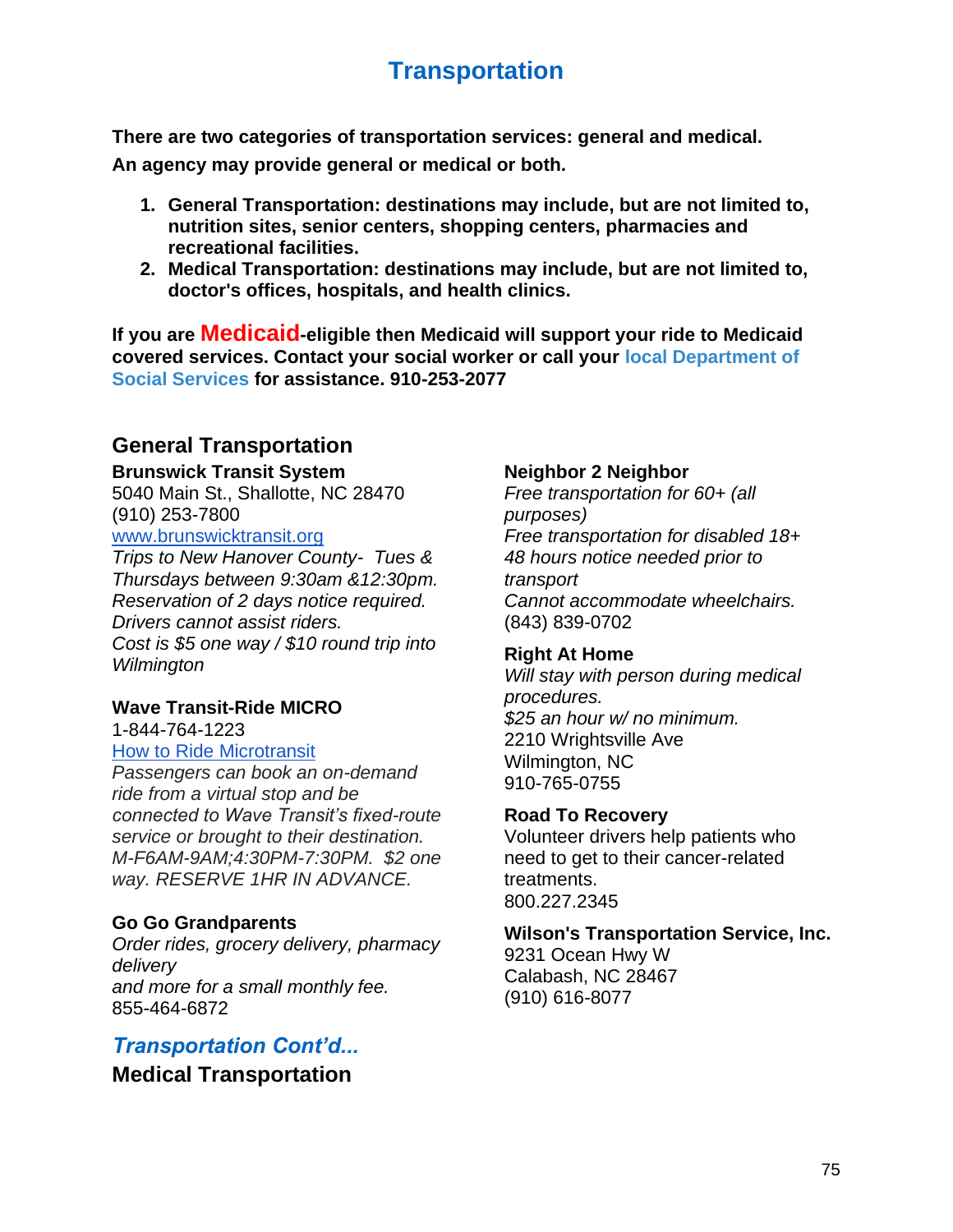### **Ivory Accessible Transport Services, Inc.**

*Provides medical transport for those who cannot leave home without assistance.* (910) 264-9329 (910) 262-3670

### **MedTrans of NC, LLC.**

*Provides medical transportation for those who cannot leave home without assistance.* Contact: Eddie Smith (910) 431-2996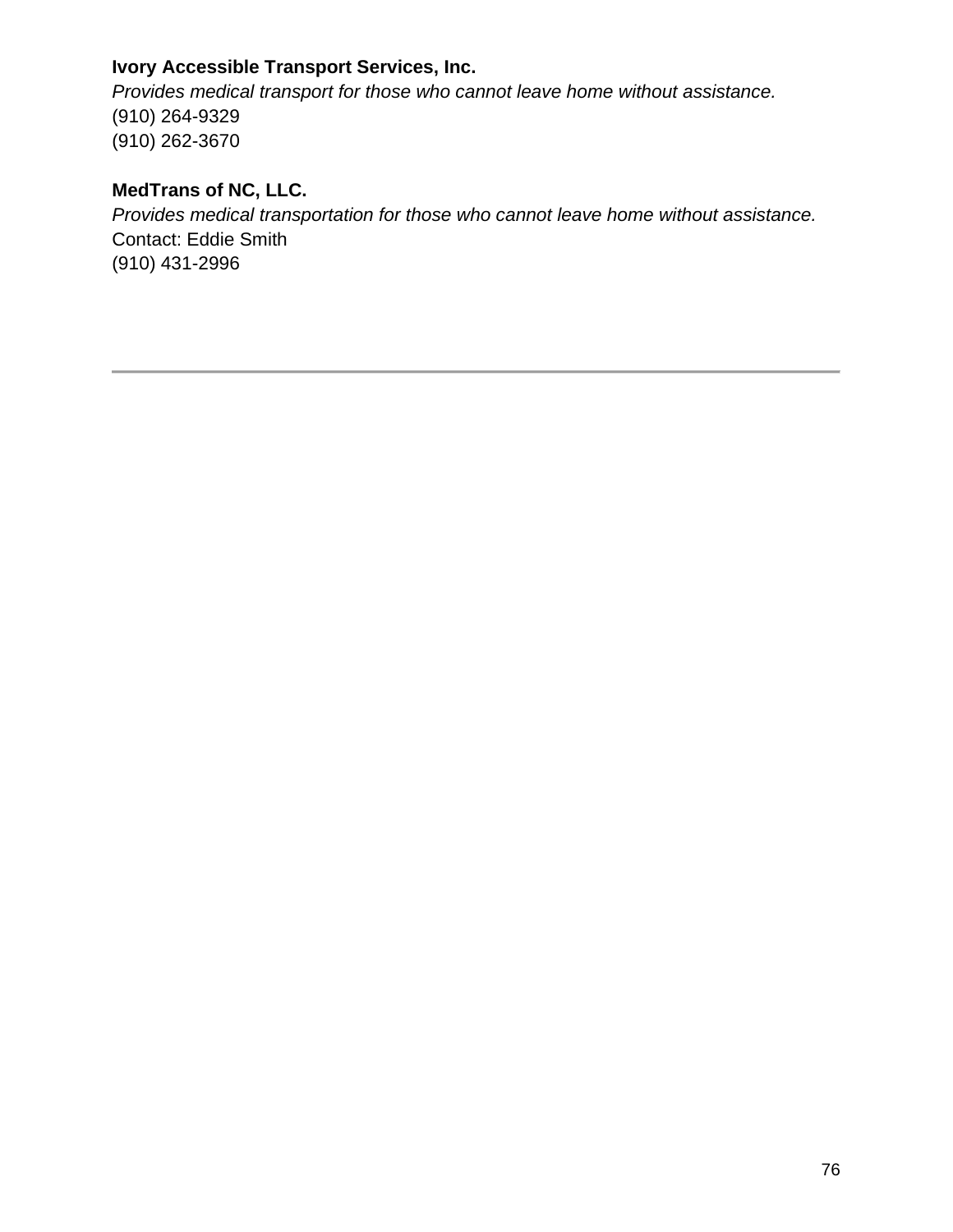# **Veterans Services/Information**

### **Brunswick County Services for Veterans**

10 Referendum Drive (Building F) Open 8:30 a.m. to 5 p.m., Monday – Friday. 910-253-2233

<http://www.brunswickcountync.gov/veterans-services/>

Anita Hartsell, Senior Veterans Service Officer, Email: [anita.hartsell@brunswickcountync.gov](mailto:anita.hartsell@brunswickcountync.gov)

Tracy Walts, Veterans Services Technician, Email: [tracy.walts@brunswickcountync.gov](mailto:tracy.walts@brunswickcountync.gov)

### **Brunswick County Veterans Clinic**

Address: 18 Doctors Circle Suite 2, Supply NC 28462

Phone: (910) 754-6141

Hours: Monday-Friday 8:00am-4:30pm

Care is provided using VA's team-based Patient Aligned Care Teams (PACT) model. A PACT consists of a health care provider (doctor, physician assistant or nurse practitioner), registered nurse, licensed practical nurse and a medical support assistant (MSA) who work together to provide the best possible health care for Veterans..

Veterans who need specialized health care can get a consult at the Brunswick CBOC and after the consult is completed, be referred to VA's Wilmington Health Care Center to receive the specialized services they need such as Mental Health, Urology, Women's Health, Orthopedics and more.

**For information on Health Benefits eligibility, call the hotline at 877-222-8387 or visit** the <https://www.vets.gov/healthcare/> web site.

### **North Carolina Department of Veterans Affairs (DVA)**

4001 Mail Service Center Raleigh, NC 27699 844-624-8387 www.milvets.nc.gov/

# **Suicide Prevention for Veterans**

**The Veterans Crisis Line** Offers free, confidential support, 24 hours a day, 7 days a week, 365 days a year. Call 1-800-273-8255 and Press 1 Chat online[:https://www.veteranscrisisline.net/get-help/chat](https://www.veteranscrisisline.net/get-help/chat) Text 838255

*Veterans Services Cont'd...*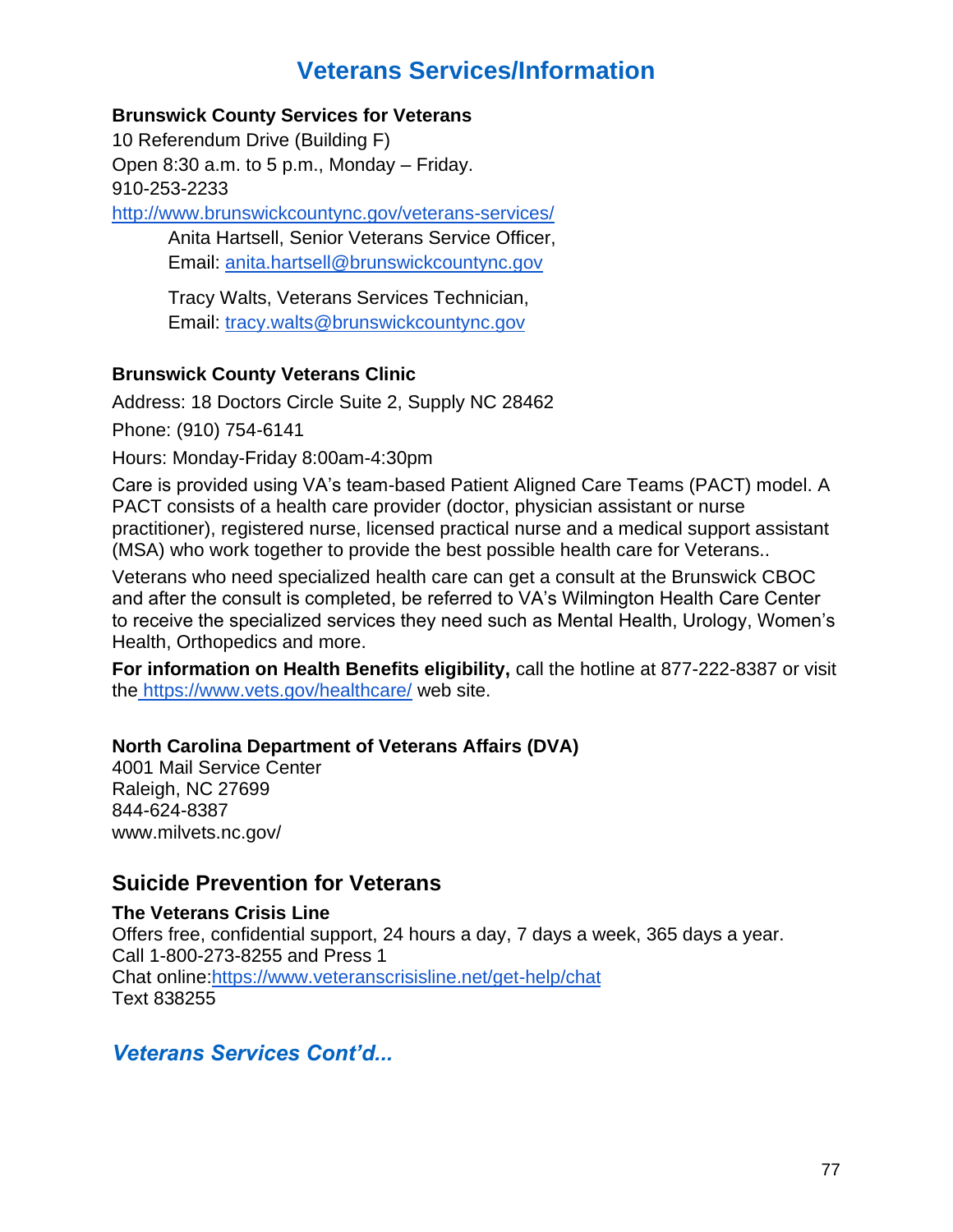# **How to apply for VA Medical Benefits**

### **1. Apply by phone**

Call 1- 877-222-8387, Monday through Friday, 8:00 a.m. to 8:00 p.m.

### **2. Apply by mail**

Fill out an Application for Health Benefits (VA Form 10-10EZ).

### **[Download VA Form 10-10EZ \(PDF\)](https://www.va.gov/Vaforms/medical/pdf/10-10EZ-fillable.pdf)**

### **Mail to:**

Health Eligibility Center 2957 Clairmont Rd., Suite 200 Atlanta, GA 30329

### **3. Apply in person**

Fill out an Application for Health Benefits (VA Form 10-10EZ). **[Download VA Form 10-10EZ \(PDF\)](https://www.va.gov/Vaforms/medical/pdf/10-10EZ-fillable.pdf)**

### **Go to your nearest VA medical center or clinic.**

### **For Brunswick County:**

### **Brunswick County Veterans Clinic**

Address: 18 Doctors Circle Suite 2, Supply NC 28462 Phone: (910) 754-6141 Hours: Monday-Friday 8:00am-4:30pm

# **Presumptive Conditions Information**

### **Gulf War**

**[http://www.brunswickcountync.gov/veterans-services/gulf-war-to-include](http://www.brunswickcountync.gov/veterans-services/gulf-war-to-include-oefoifond-presumptive)[oefoifond-presumptive conditions/](http://www.brunswickcountync.gov/veterans-services/gulf-war-to-include-oefoifond-presumptive)** 

### **Camp Lejeune**

**[http://www.brunswickcountync.gov/veterans-services/camp-lejeune](http://www.brunswickcountync.gov/veterans-services/camp-lejeune-presumptives/)[presumptives/ Agent Orange](http://www.brunswickcountync.gov/veterans-services/camp-lejeune-presumptives/)** 

**[http://www.brunswickcountync.gov/veterans-services/agent-orange-presumptive](http://www.brunswickcountync.gov/veterans-services/agent-orange-presumptive-conditions/)[conditions/](http://www.brunswickcountync.gov/veterans-services/agent-orange-presumptive-conditions/)** 

# *Veterans' Services Cont'd...*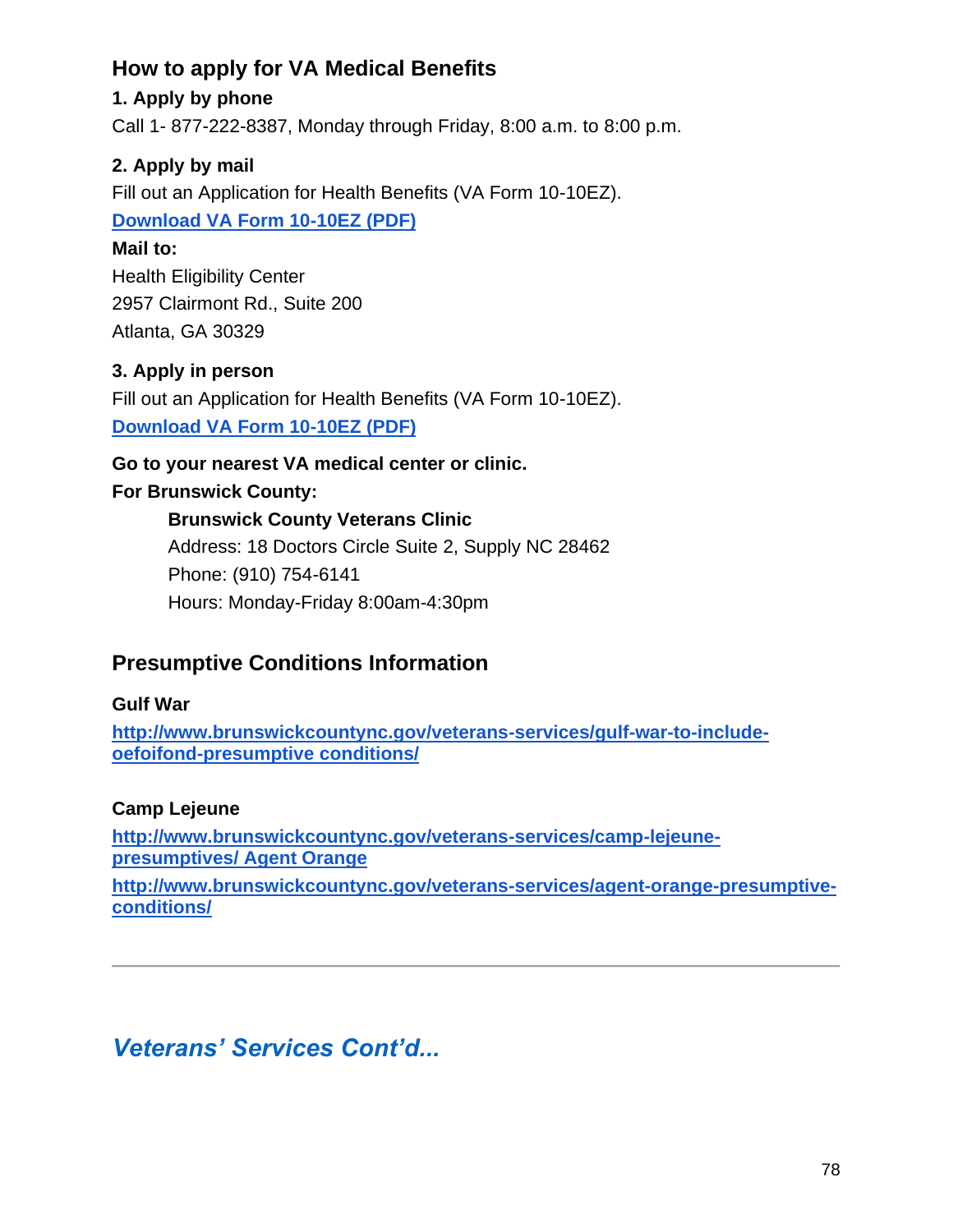# **Request Your Military Service Records** (including DD214)

- **1. Online Request:** <https://milconnect.dmdc.osd.mil/milconnect/>
- **2. Mail or fax request pertaining to Military Records Using Standard Form 180**

**[Download Form SF 180 \(PDF\)](https://www.benefits.va.gov/homeloans/documents/docs/standard_form_180.pdf)**

**Send it to:** National Personnel Records Center 1 Archives Drive St. Louis, Missouri 63138

### **3. Contact your state or county Veterans agency:**

Brunswick County Government Complex 10 Referendum Dr NE # F, Bolivia, NC 28422 Phone: (910) 253-2233

### **EMERGENCY Requests**

If your request is truly urgent (for example, upcoming surgery, a funeral, etc.) tell us the nature of the emergency and your deadline in the "Comments" section of eVetRecs or in the "Purpose" section of the Standard Form (SF) 180.

### **Fax your request to: 314-801-0764.**

**Call our customer service staff: 314-801-0800** 

# **Veteran Compensation Information**

NOTICE TO VETERAN/SERVICE MEMBER OF EVIDENCE NECESSARY TO SUBSTANTIATE A CLAIM FOR VETERANS DISABILITY COMPENSATION AND RELATED COMPENSATION BENEFITS

### **21-526EZ - STANDARD CLAIMS PROCESS**

**<https://www.vba.va.gov/pubs/forms/VBA-21-526EZ-ARE.pdf>**

### **VA FORM 10-10 EZ – ENROLL FOR V.A. HEALTH BENEFITS**

**<https://www.va.gov/vaforms/medical/pdf/10-10EZ-fillable.pdf>**

**SSVF – Supportive Services for Veterans and Families:** 

**<https://www.va.gov/homeless/nchav/models/ssvf.asp>**

*Veterans Services/Information Cont'd...*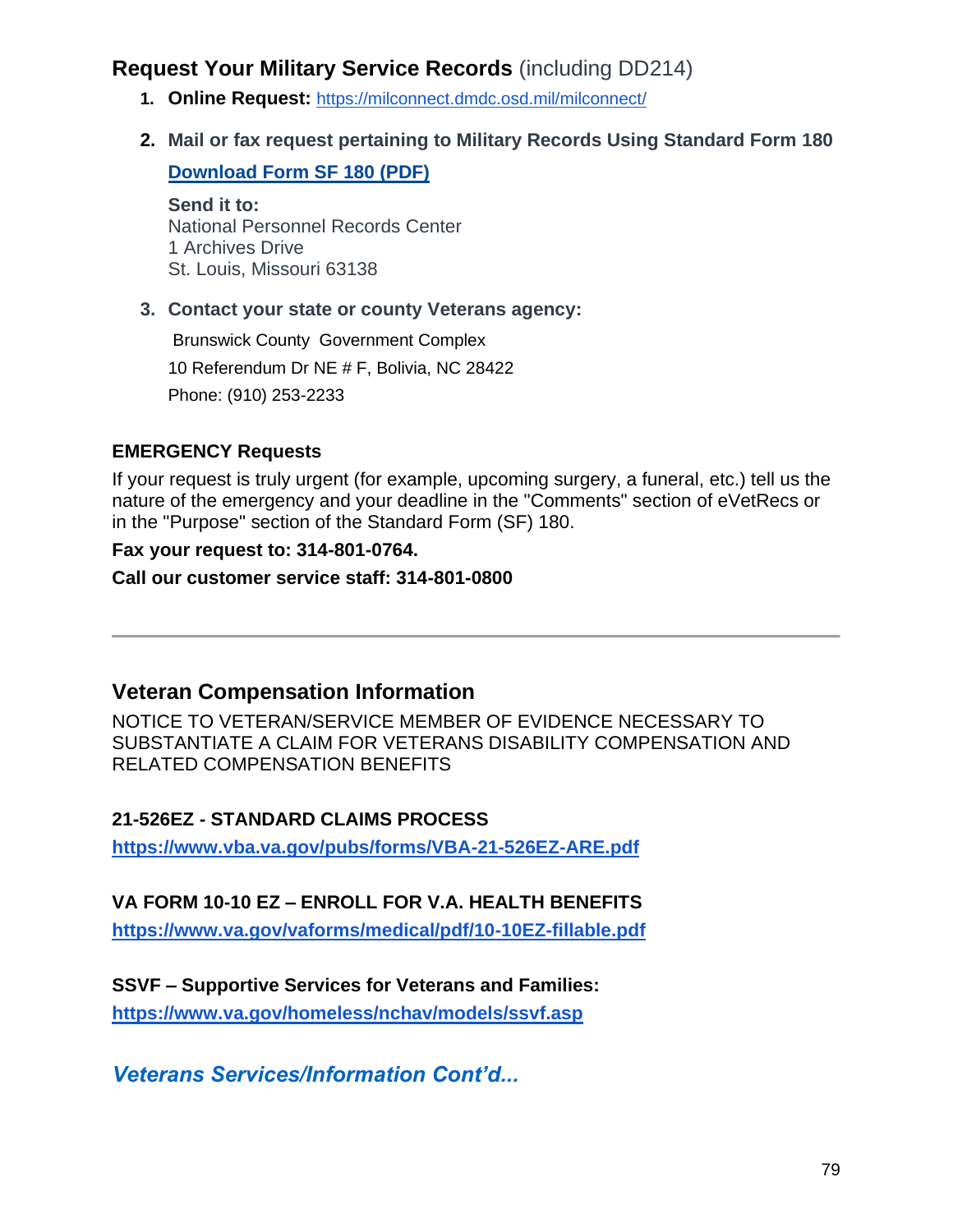# **American Legion Posts**

### **American Legion Post 68**

Blossoms Restaurant Magnolia Greens Golf Course 1800 Tommy Jacobs Drive Leland, NC 28451 3rd Thursday at 6:00pm [http://www.ncpost68.org](http://www.ncpost68.org/)

### **American Legion Post 213**

530 W. 9th Street Southport, NC 28461 3rd Saturday at 5:00 p.m.

### **American Legion Post**

550 Sunnyside Community Hall 221 Village Road Shallotte, NC 28470 3rd Tuesday at 7:00pm

### **American Legion Nocha White Post 503**

10277 Beach Drive SW Calabash, NC 28467 Phone: 910-575-5037 3rd Wednesday at 7:00 pm

### **American Legion, Richard H. Stuart Jr. Post 543**

St. James Community Center 4136 Southport Supply Road SE Southport, NC 28461 4th Wednesday at 7:00pm <https://www.ncpost543.org/>

### **American Veterans Post 906**

Boiling Spring Fire and Rescue Building 3039 George II Hwy, Hwy 87 BSL Southport 1st Monday at 7:00pm Ladies Auxiliary-1st Mon. 6:00pm

### **Disabled American Veterans DAV Post, Chapter 71**

600 Ocean Isle Beach Rd., Ocean Isle Beach, NC 28469 P.O. Box 526, Shallotte, NC 28459 2nd Thursday at 6:30 pm

### **Marine Corps League Assoc.**

Marine Corps League Association, Detachment 1005 Shallotte Town Hall 110 Cheers Street,Shallotte, NC 28470 [vamudder@gmail.com](mailto:vamudder@gmail.com) Phone: 910-547-2767 2nd Thursday at 7:00pm

### **Oak Island American**

Legion Post 454 103 SE 50th Street Oak Island, NC 28465 4th Tuesday at 7:00pm

### **Sea Bee Volunteers of America X5 Cape Fear Island of Brunswick County**

3rd Saturday of each month except in July, August, & December VFW Hall # 9408 1211 Village Road, Leland Dennis Ruocco: [Gulfport67AA@gmail.com](mailto:Gulfport67AA@gmail.com)

*Veterans' Services Cont'd...*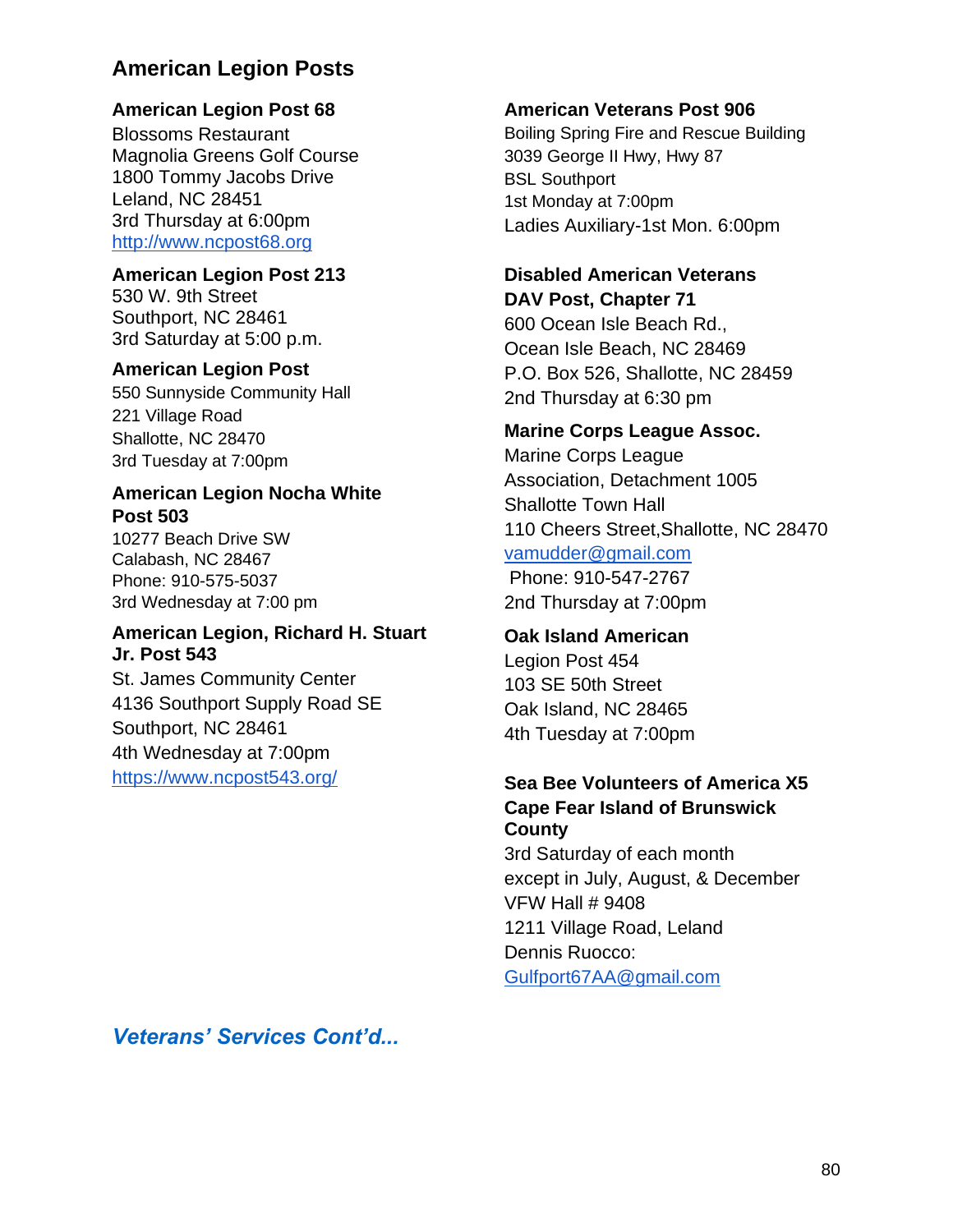# **Veterans of Foreign Wars (VFW)**

### **Find a post**

#### **<https://www.vfw.org/find-a-post>**

### **VFW Post # 7288**

900 Carter Drive Calabash, NC 28467 910-579-3577 1st Tuesday at 10:00 am

### **VFW Post # 8866**

573 Sabbath Home Road SW Supply, NC 28462 910-842-5535 Meetings: 1st Tuesday at 7:00 p.m. Ladies Auxiliary Meetings: 2nd Tuesday at noon**.**

### **VFW Post # 10226**

103 SE 50th Street Oak Island, NC 28465 910-278-5300 Meetings: 1st Tuesday at 7:00 pm Ladies Auxiliary Meetings: 1st Tuesday at 6:00 pm

### **VFW Post # 10400**

3161 George II Hwy SE Boiling Spring Lakes, NC 28461 910-845-2226 2nd Tuesday at 7 pm

# **Housing Assistance for Veterans**

### **Endeavors**

#### **[www.endeavors.org](http://www.endeavors.org/)**

**2125 Valleygate Dr Suite 101** 

**Fayetteville, NC 28301** 

### **910-672-6166**

A non-profit that helps VA's with rapid rehousing to prevent homelessness.

Assists with housing services and disaster relief.

The Veteran Services program offers Homelessness Prevention & Stabilization Services to Veterans and their families in Texas, Florida, Puerto Rico, and North Carolina. These supportive services include outreach, case management, help in obtaining VA benefits, emergency financial assistance for rent & utilities and assistance in obtaining and coordinating public benefits.

# **Job Search Resources for Veterans**

### **Marcell Hatten**

Veterans Representative Department of Commerce, Division of Employment Security 5300-7 Main Street ,Shallotte , NC 28470 (910) 754-5627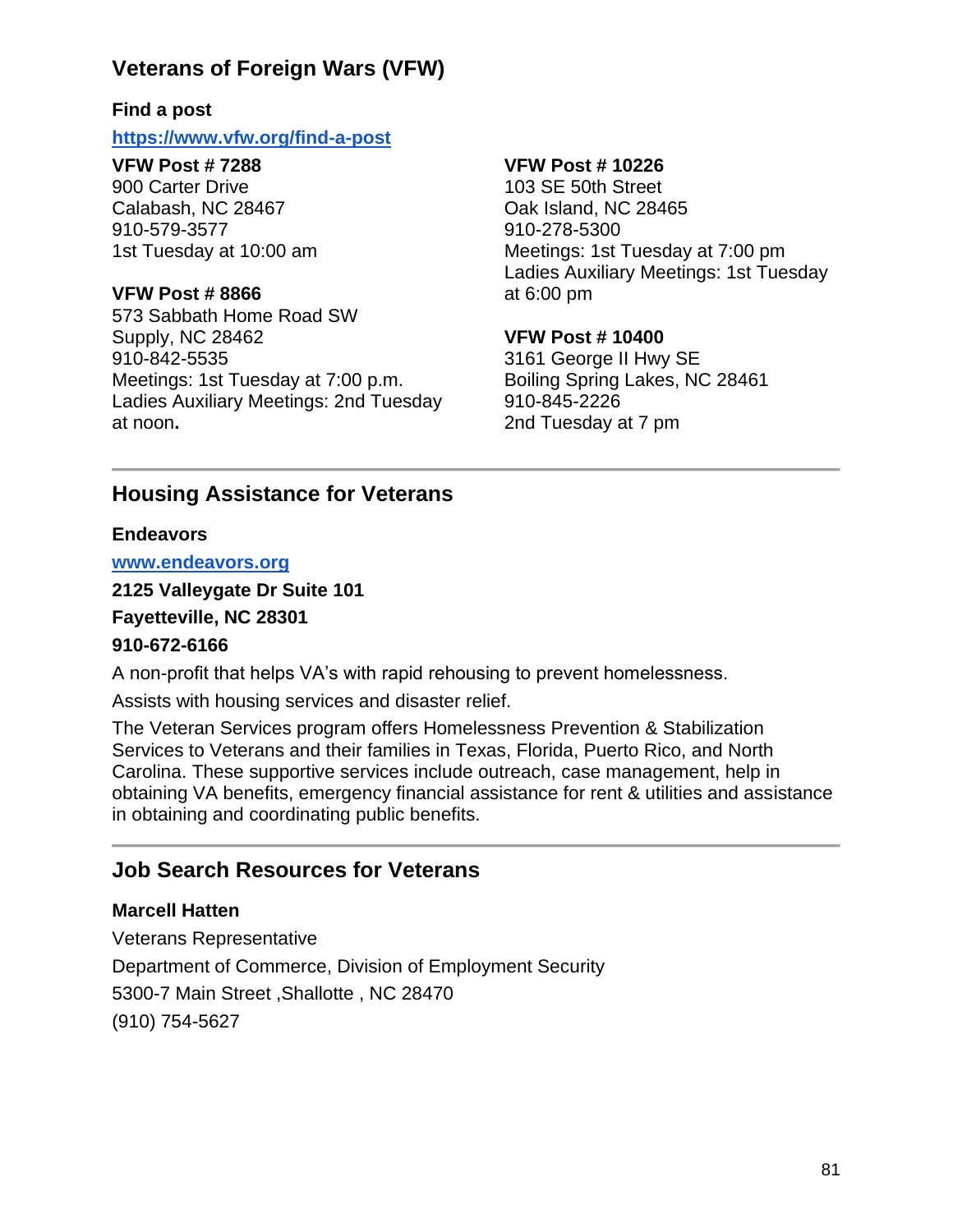# **Vision/Hearing Resources**

# **Resources for the Visually Impaired**

### **Brunswick & New Hanover Social Worker for the Blind**

Krista Kelly Phone: 910-253-2127 (Tues & Thurs - BC) Phone: 910-251-5743 (M, W, F - NH) krista.kelly@dhhs.nc.gov PO Box 219 60 Government Center, Bolivia, NC 28422

Services to individuals who meet financial and visual eligibility requirements. Services include payment of eye exams, prescription glasses, and eye-related surgery costs, and equipment for the visually-impaired including talking books and audio cassette players.

### **Disability Resource Center**

Open Mon - Thu 9 AM - 4:30 PM 910-815-6618 5041 New Centre Drive, Suite 210 Wilmington, NC 28403 http://www.drc-cil.org/

### **Lions Club International**

Eyeglasses recycling services, individual assistance programs, and mobile vision screenings.

Shallotte (910) 232-9925 Wilmington (910) 791-3015

### **Vision Assistance Form**

**[https://southportlions.org/ndividual-vision-assistance-program/](https://southportlions.org/ndividual-vision-ass)**

**Lions Club Directory** 

**<https://directory.lionsclubs.org/>**

**Lions Club International** 

**Camp Dogwood for the Blind (Summer Camp for the Visually Impaired)** 

**Email: tammy@nclionsinc.org** 

**Phone: 828-478-2135** 

**Near Lake Norman and offers recreational activities such as boating,** 

**fishing, swimming, tubing, art, crafts, mini golf, and off campus trips to shopping, seminars, bowling, the art museum and zoo to those with visual impairments. Ages 18yo to 100yo.** 

*Vision/Hearing Services Cont'd….*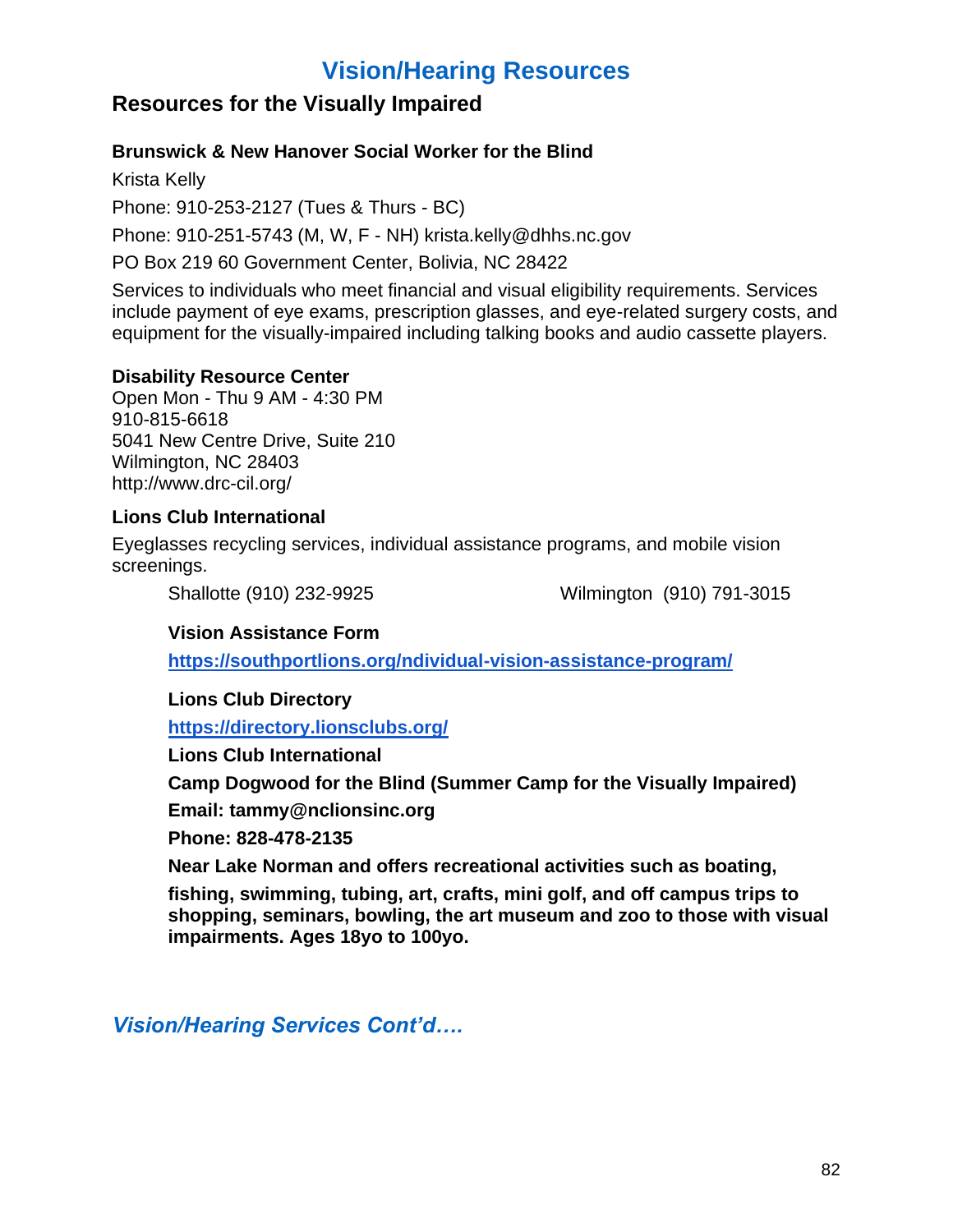### **North Carolina Division of Services for The Blind**

Address: 309 Ashe Ave, Raleigh, NC 27699 Phone: (919) 527-6700 NCDHHS Medical Eye Care Program

### **The Division of Services for the Blind**

Aims to help people with visual impairments achieve independence and employment. 3240 Burnt Mill Drive, Suite 7 Wilmington, NC 28403 [https://www.ncdhhs.gov/assistance/vision-los s/medical-eye-care-program](https://www.ncdhhs.gov/assistance/vision-los) Phone: 1-866-222-1546 Spanish: 1-800-662-7030

### **North Carolina Library for the Blind and Physically Handicapped**

841 Capital Blvd Raleigh, NC 27635 (919) 733-4376 <https://statelibrary.ncdcr.gov/lbph>

### **Prevent Blindness North Carolina**

4011 WestChase Blvd. Suite 225 Raleigh, NC 27607 Phone: (919) 755 5044 **[https://nc.preventblindness.org](https://nc.preventblindness.org/)**

# **Resources for the Hearing Impaired**

### **Disability Resource Center**

Open Mon - Thu 9 AM - 4:30 PM 910-815-6618 5041 New Centre Drive, Suite 210 Wilmington, NC 28403 <http://www.drc-cil.org/>

### **Online Deaf Web Directory for NC**

Ongoing and updated list of Deaf Clubs, Associations, and helpful links to Deaf related websites that are mostly based in North Carolina. <http://www.deafnc.info/>

### **Wilmington Regional Resource Center**

3240 Burnt Mill Drive Suite 5 Wilmington, NC 28403 Phone: Voice (910) 251-5702 Toll Free Voice 800-205-9915 Video Phone (910) 777-5770 <https://www.ncdhhs.gov/assistance>